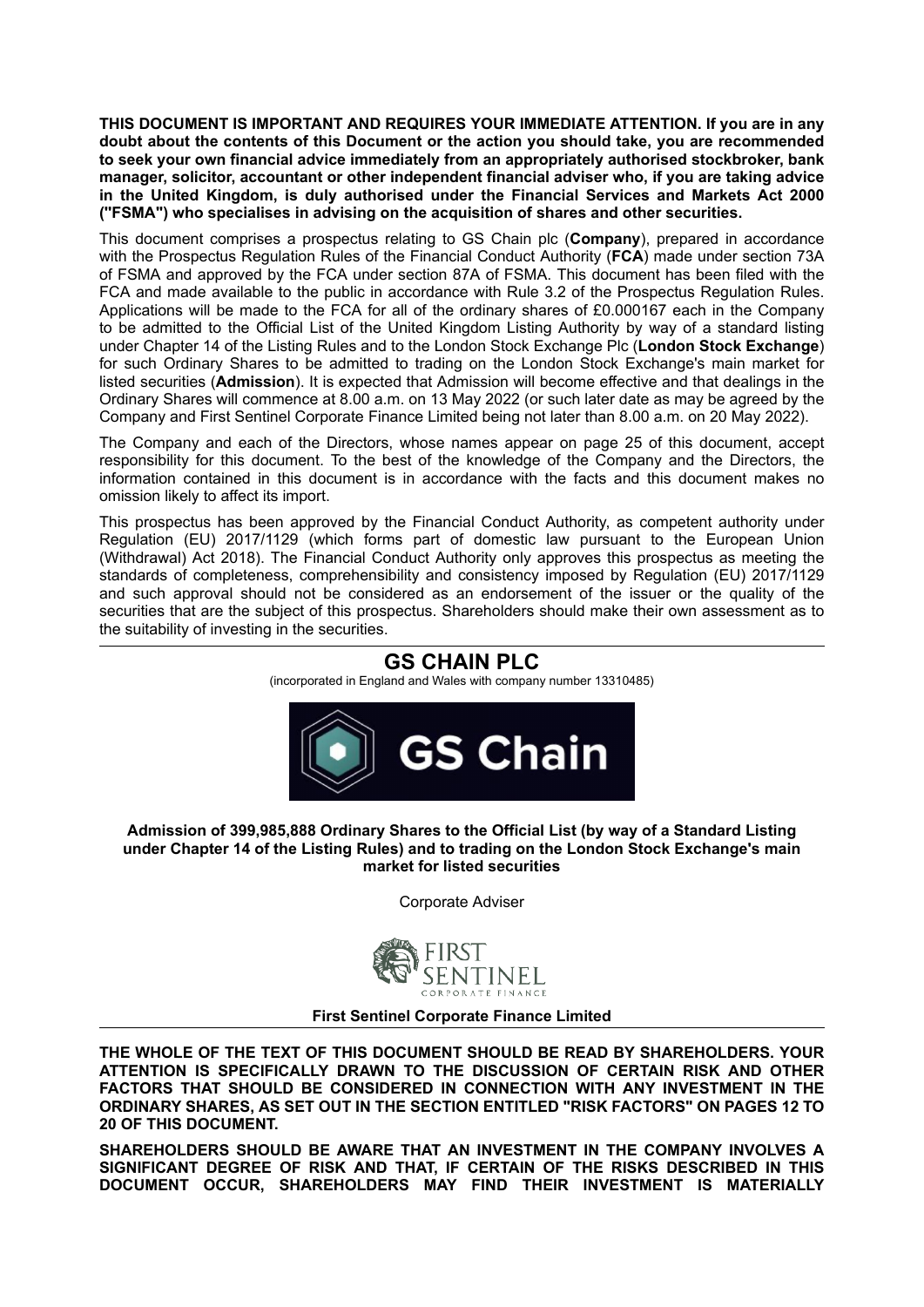#### **ADVERSELY AFFECTED.**

#### **ACCORDINGLY, AN INVESTMENT IN THE ORDINARY SHARES IS ONLY SUITABLE FOR SHAREHOLDERS WHO ARE PARTICULARLY KNOWLEDGEABLE IN INVESTMENT MATTERS AND WHO ARE ABLE TO BEAR THE LOSS OF THE WHOLE OR PART OF THEIR INVESTMENT.**

This Document does not constitute an offer to sell or an invitation to subscribe for, or the solicitation of an offer or invitation to buy or subscribe for, Ordinary Shares in any jurisdiction where such an offer or solicitation is unlawful or would impose any unfulfilled registration, publication or approval requirements on the Company.

The Ordinary Shares have not been and will not be registered under the US Securities Act of 1933, as amended (the "**Securities Act**"), or the securities laws of any state or other jurisdiction of the United States or under applicable securities laws of Australia, Canada, Japan or the Republic of South Africa. Subject to certain exceptions, the Ordinary Shares may not be, offered, sold, resold, transferred or distributed, directly or indirectly, within, into or in the United States or to or for the account or benefit of persons in the United States, Australia, Canada, Japan, the Republic of South Africa or any other jurisdiction where such offer or sale would violate the relevant securities laws of such jurisdiction.

The distribution of this Document in or into jurisdictions other than the United Kingdom may be restricted by law and therefore persons into whose possession this Document comes should inform themselves about and observe any such restrictions. Any failure to comply with these restrictions may constitute a violation of the securities laws of any such jurisdiction.

The Ordinary Shares have not been approved or disapproved by the US Securities Exchange Commission, any State securities commission in the United States or any other US regulatory authority, nor have any of the foregoing authorities passed comment upon or endorsed the of this Document. Any representation to the contrary is a criminal offence in the United States.

Application will be made for the Ordinary Shares to be admitted to a Standard Listing on the Official List. A Standard Listing will afford Shareholders in the Company a lower level of regulatory protection than that afforded to shareholders in companies with Premium Listings on the Official List, which are subject to additional obligations under the Listing Rules.

First Sentinel Corporate Finance Limited ("**FSCF**"), which is authorised and regulated in the United Kingdom by the FCA under Firm Reference Number: 760668, is acting exclusively for the Company and for no one else in relation to Admission and the arrangements referred to in this Document. FSCF will not regard any other person (whether or not a recipient of this Document) as its client in relation to admission and will not be responsible to anyone other than the Company for providing the protections afforded to clients of FSCF or for providing any advice in relation to Admission, the contents of this Document or any transaction or arrangement referred to herein. No liability whatsoever is accepted by FSCF for the accuracy of any information or opinions contained in this Document or for the omission of any material information, for which it is not responsible.

**APPLICATION WILL BE MADE FOR THE ORDINARY SHARES TO BE ADMITTED TO A STANDARD LISTING ON THE OFFICIAL LIST. A STANDARD LISTING WILL AFFORD SHAREHOLDERS OF THE COMPANY A LOWER LEVEL OF REGULATORY PROTECTION THAN THAT AFFORDED TO SHAREHOLDERS IN COMPANIES WITH A PREMIUM LISTING ON THE OFFICIAL LIST, WHICH ARE SUBJECT TO ADDITIONAL OBLIGATIONS UNDER THE LISTING RULES. IT SHOULD BE NOTED THAT THE FCA WILL NOT HAVE THE AUTHORITY TO (AND WILL NOT) MONITOR THE COMPANY'S COMPLIANCE WITH ANY OF THE LISTING RULES TO WHICH THE COMPANY IS NOT SUBJECT (SUCH AS THOSE ONLY APPLICABLE TO COMPANIES WITH A PREMIUM LISTING) OR WHICH THE COMPANY HAS INDICATED THAT IT INTENDS TO COMPLY WITH ON A VOLUNTARY BASIS, NOR TO IMPOSE SANCTIONS IN RESPECT OF ANY FAILURE BY THE COMPANY TO SO COMPLY WITH SUCH RULES.**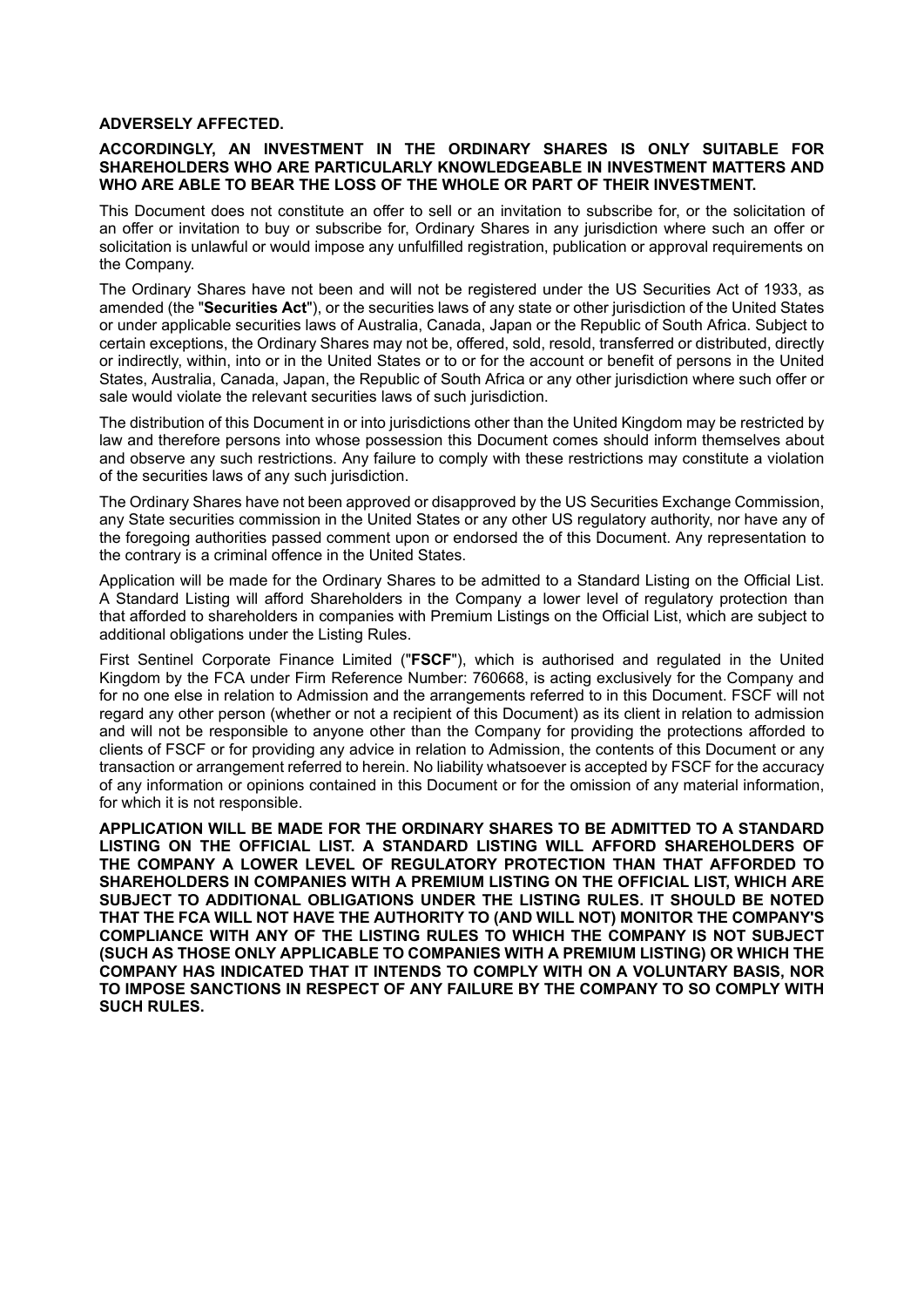## **CONTENTS**

| PART I. INFORMATION ON THE COMPANY, INVESTMENT OPPORTUNITY AND STRATEGY  26 |  |
|-----------------------------------------------------------------------------|--|
|                                                                             |  |
|                                                                             |  |
|                                                                             |  |
|                                                                             |  |
|                                                                             |  |
|                                                                             |  |
|                                                                             |  |
|                                                                             |  |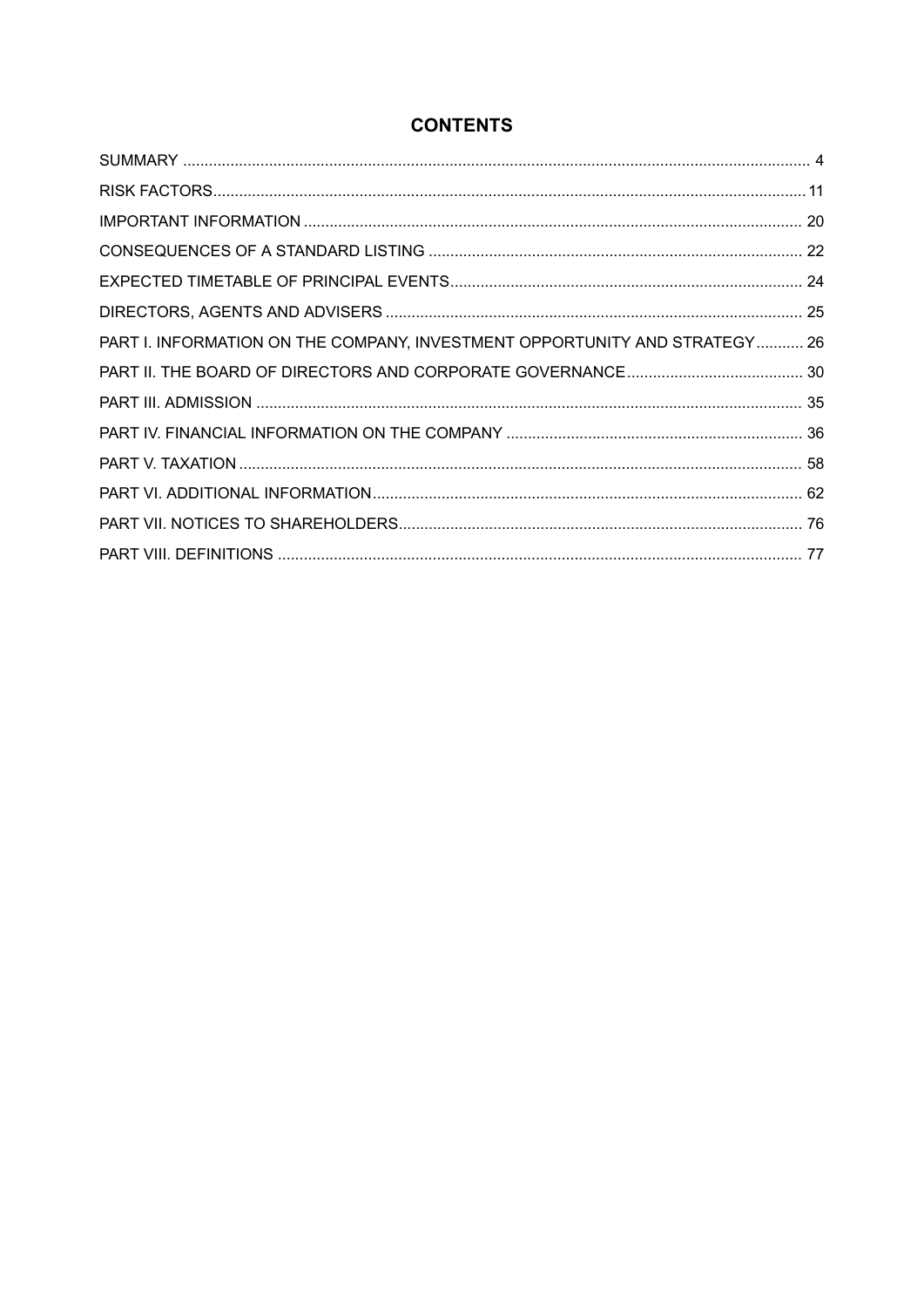## **SUMMARY**

## **SECTION A – INTRODUCTION AND WARNINGS**

<span id="page-3-0"></span>This summary should be read as an introduction to this Document. Any decision to invest in the securities should be based on consideration of this Document as a whole by the investor. An investor may lose all or part of their invested capital. Civil liability attaches only to those persons who have tabled the summary including any translation thereof, but only where the summary is misleading, inaccurate or inconsistent, when read together with the other parts of this Document, or where it does not provide, when read together with the other parts of this Document, key information in order to aid investors when considering whether to invest in such securities.

The securities to which this Document relates are the ordinary shares of £0.000167 each in the capital of GS Chain plc (the "Company" and the "Ordinary Shares"), being the issuer. This ISIN of the Ordinary Shares is GB00BP38X172. The Company can be contacted at its registered address being Kemp House, 160 City Road, London, United Kingdom, EC1V 2NX and its phone number is +44 (0) 203 989 2217. The LEI of the Company is 984500K398M8C508B642. This prospectus has been approved by the Financial Conduct Authority ("FCA") whose contact details are: 12 Endeavour Square, London E20 1JN. The FCA may be contacted by telephone on 0207 066 1000, or on its website www.fca.org.uk. The date of approval of this prospectus is 4 May 2022.

### **SECTION B – KEY INFORMATION ON THE ISSUER**

#### **Who is the Issuer of the Securities?**

The Company was incorporated as International Tech and Fintech plc and registered in England and Wales on 3 April 2021 as a public limited company with company registration number 13310485 and LEI 984500K398M8C508B642. The Company name was changed to GS Chain plc on 12 July 2021. The Company was issued with a trading certificate on 28 July 2021. The principal legislation under which the Company operates and under which ordinary shares were created is the Companies Act and the regulations made thereunder. The Company is subject to the Takeover Code.

#### **Principal Activities**

The Company intends to identify opportunities within the technology sector, to conduct the necessary due diligence and subsequently complete an Acquisition. While the Directors will consider a broad range of technology sectors, those which the Directors believe will provide the greatest opportunity and which the Directors will initially focus on include the use of technologies in real estate, banking, finance, fintech, telecommunications, automotive and blockchain industries. The Directors may consider other sectors if they believe such sectors present a suitable opportunity for the Company.

The Company's objective is to generate attractive long term returns for Shareholders and to enhance value by supporting sustainable growth, Acquisitions and performance improvements within the acquired companies. The Directors will also use their knowledge and experience across a wide range of industry sectors in acquiring, investing and integrating businesses, which allows them to assess the viability of acquisition opportunities and their management teams, which is fundamental to finding the right Acquisition.

The Company has not yet commenced operations, other than in respect of its proposed listing. The Company does not have any specific Acquisition under consideration and does not expect to engage in substantive negotiations with any target company or business until after Admission. Following the Acquisition, the Company intends to seek re-admission of the Company to listing on the Official List and trading on the London Stock Exchange's main market for listed securities.

The Company has not engaged or retained any agent or other representative to identify or locate any suitable Acquisition candidate, to conduct any research or take any measures, directly or indirectly, to locate or contact a target company or business in the technology sector.

The Company's initial source of cash will be the share capital invested by the Company's Shareholders of £1,049,900 and a loan made available by two of the Directors in the amount of £ 281,530.01. It will initially use such cash to fund the expenses of Admission, including the expenses incurred in legal, adviser's fees, and any other applicable expenses. The Company projects these costs to be approximately £311,805 (excluding VAT), to fund ongoing costs and expenses of the Company such as Registrar's base fees of £2,070 per year and FCA and LSE fees of approximately £30,286 per year), company secretary's fees,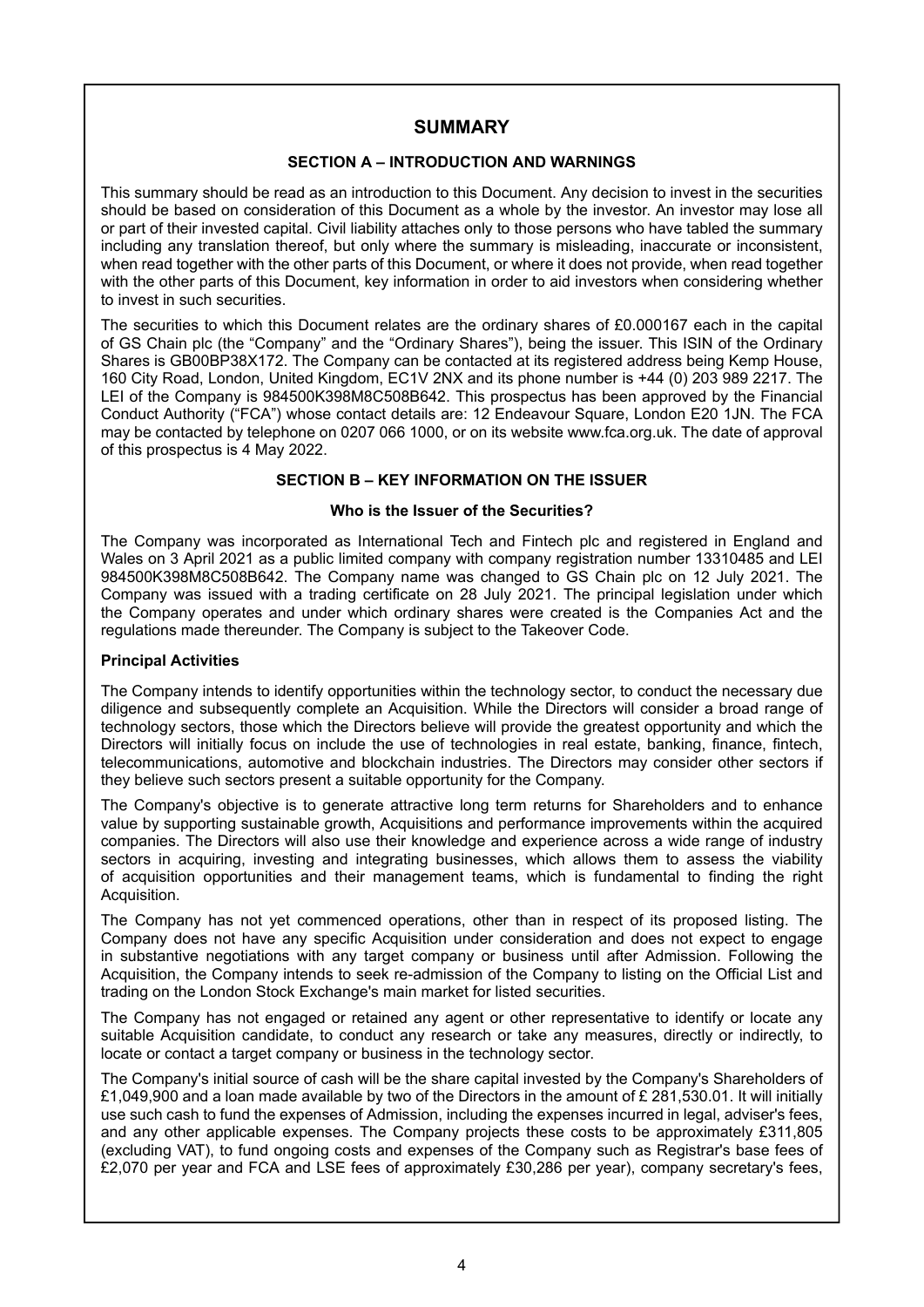auditor's fees, Directors' fees and the costs and expenses to be incurred in connection with identifying an Acquisition. The costs and expenses of identifying any Acquisition will likely comprise legal, financial and tax due diligence in relation to the target company; however, the Company would only reach this stage after the Directors have carried out an initial commercial review of the target and the Company has entered into a non-disclosure agreement and/or heads of terms. Save in the case of an Acquisition, the Company does not anticipate raising any further funds within 12 months of Admission.

Unless required by applicable law or other regulatory process, no Shareholder approval will be sought by the Company in relation to an Acquisition. Any Acquisition will be subject to Board approval.

#### **Major Shareholders**

As at the date of this Document, the Company is aware of the following persons who are and following Admission will be interested, directly or indirectly, in three per cent. or more of the issued share capital of the Company:

| <b>Shareholder</b>               | No. of Shares | % of issued Shares |
|----------------------------------|---------------|--------------------|
| Leon Filipovic                   | 113.205.988   | 28.30%             |
| Sébastien Dominique André Guerin | 113.200.000   | 28.30%             |

On Admission, such Shareholders will not have special voting rights and the Ordinary Shares owned by them shall rank pari passu in all respects with other Ordinary Shares.

#### **Controlling Shareholders**

Leon Filipovic and Sébastien Dominique André Guerin exercise, jointly and directly, control over the Company.

## **Directors and Reporting Accountants**

The Directors are Alan Austin (Chief Executive Officer), Sébastien Dominique André Guerin (Chief Operational Officer), Leon Filipovic (Chairman), Sanjay Nath (Non-Executive Director) and Mark Wilson (Independent Non-Executive Director).

The Company's reporting accountants are Haysmacintyre LLP whose address is 10 Queen St Place, London, EC4R 1AG.

#### **What is the key financial information regarding the Issuer?**

The Company was incorporated on 3 April 2021 and has not yet commenced business. The Company has no operational track record or revenue generating operations. The tables below set out the historical financial information of the Company for the period from incorporation to 30 June 2021 and interim period to 31 October 2021.

#### **The Company's statement of comprehensive income (£)**

|                                                                        | Unaudited -<br>31 October 2021 | <b>Audited - Period</b><br>Period ended on ended on 30 June<br>2021 |
|------------------------------------------------------------------------|--------------------------------|---------------------------------------------------------------------|
| Administrative expenses                                                | (265,005)                      |                                                                     |
| <b>Operating loss</b>                                                  | (265,005)                      |                                                                     |
| Loss on ordinary activities before taxation                            | (265, 005)                     |                                                                     |
| Taxation                                                               |                                |                                                                     |
| Loss on ordinary activities<br>after taxation, retained for the period | (265,005)                      |                                                                     |
| Other comprehensive income/(loss)                                      |                                |                                                                     |
| Total comprehensive income loss for the period                         | (265,005)                      |                                                                     |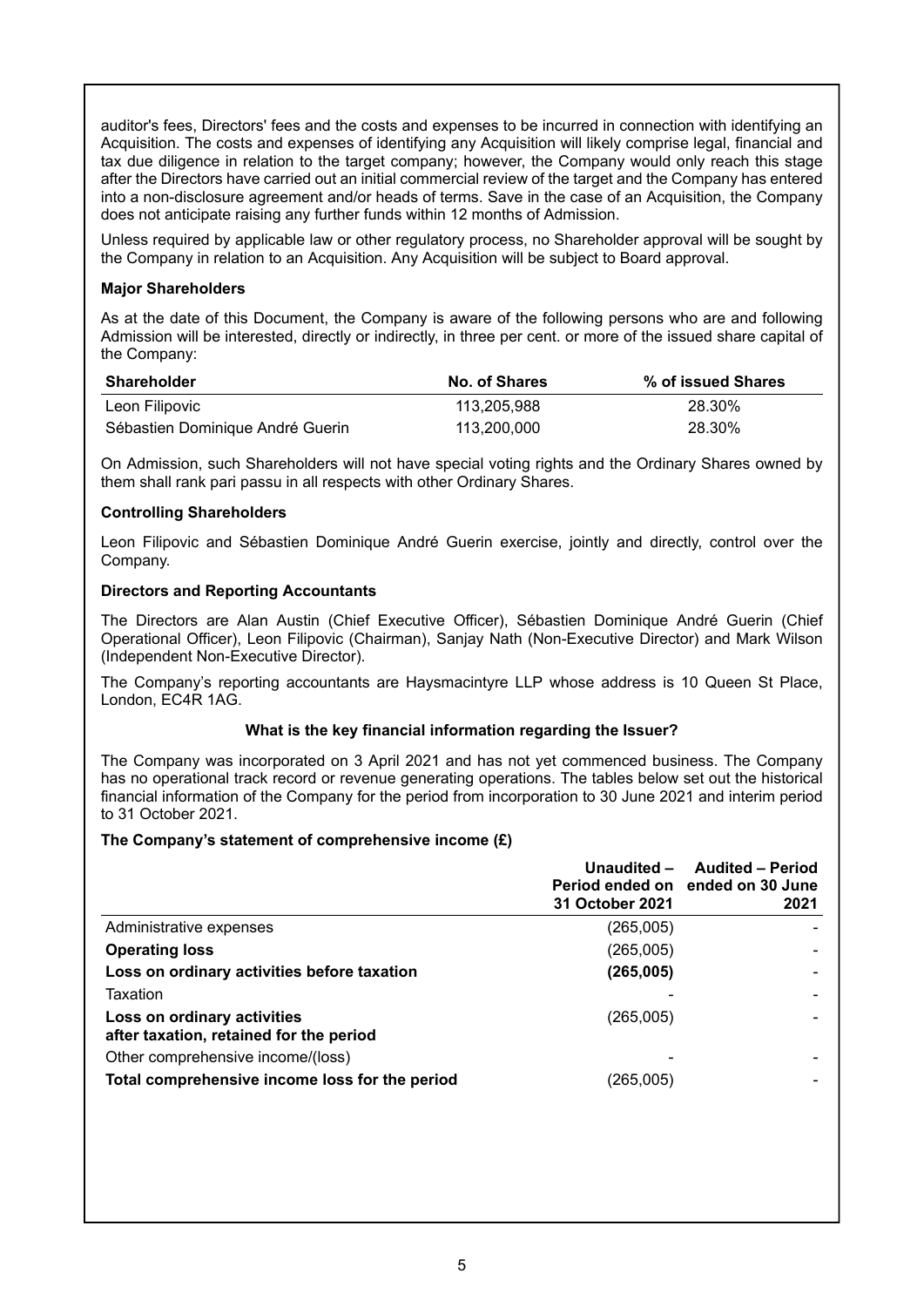|                                                                                               | The Company's statement of financial position $(E)$ |                                            |                                |                                                                          |
|-----------------------------------------------------------------------------------------------|-----------------------------------------------------|--------------------------------------------|--------------------------------|--------------------------------------------------------------------------|
|                                                                                               |                                                     |                                            | Unaudited -<br>31 October 2021 | <b>Audited - Period</b><br>Period ended on ended on 30 June<br>2021<br>£ |
| <b>ASSETS</b>                                                                                 |                                                     |                                            |                                |                                                                          |
| <b>Current assets</b>                                                                         |                                                     |                                            |                                |                                                                          |
| Payments in advance of services                                                               |                                                     |                                            |                                | 155,026                                                                  |
| Cash and cash equivalents                                                                     |                                                     |                                            | 999,427                        | 64,045                                                                   |
| <b>Current Liabilities</b>                                                                    |                                                     |                                            | (8,000)                        | (50, 101)                                                                |
| <b>NET CURRENT ASSETS</b>                                                                     |                                                     |                                            | 991,427                        | 168,970                                                                  |
| <b>Non-Current Liabilities</b>                                                                |                                                     |                                            | (281, 530)                     | (168, 969)                                                               |
| <b>NET ASSETS</b>                                                                             |                                                     |                                            | 709,897                        | 1                                                                        |
| <b>EQUITY</b>                                                                                 |                                                     |                                            |                                |                                                                          |
| Share capital                                                                                 |                                                     |                                            | 66,798                         | 1                                                                        |
| <b>Share Premium</b>                                                                          |                                                     |                                            | 908,104                        |                                                                          |
| Profit and loss account                                                                       |                                                     |                                            | (265,005)                      |                                                                          |
| <b>TOTAL CAPITAL AND RESERVES</b>                                                             |                                                     |                                            | 709,897                        | 1                                                                        |
| The Company's statement of changes in equity for the period from 3 April 2021 to 30 June 2021 |                                                     |                                            |                                |                                                                          |
|                                                                                               |                                                     |                                            |                                | £                                                                        |
| On incorporation                                                                              |                                                     |                                            |                                | $\mathbf{1}$                                                             |
| Result for the period                                                                         |                                                     |                                            |                                |                                                                          |
| At end of period                                                                              |                                                     |                                            |                                | 1                                                                        |
| Statement of changes in equity for the period ending 31 October 2021 (£)                      |                                                     |                                            |                                |                                                                          |
|                                                                                               | <b>Share capital</b>                                | Share premium<br>account (net of<br>costs) | <b>Retained</b><br>earnings    | <b>Total equity</b>                                                      |
| Opening balance July                                                                          | 1                                                   |                                            |                                |                                                                          |
| 2021                                                                                          |                                                     |                                            |                                | 1                                                                        |
|                                                                                               |                                                     |                                            |                                |                                                                          |
| Loss for the period                                                                           |                                                     |                                            | (265,005)                      |                                                                          |
| Share capital subscribed                                                                      | 66,797                                              | 908,104                                    |                                | (265,005)<br>974,901                                                     |
| At 31 October 2021                                                                            | 66,798                                              | 908,104                                    | (265,005)                      | 709,897                                                                  |
|                                                                                               |                                                     |                                            |                                |                                                                          |
| The Company's statement of cash flows $(E)$                                                   |                                                     |                                            |                                |                                                                          |
|                                                                                               |                                                     |                                            | Unaudited -<br>Period ended on | <b>Audited - Period</b><br>ended on 30 June                              |
|                                                                                               |                                                     |                                            | 31 October 2021                | 2021                                                                     |
| <b>Cash flows from operating activities</b>                                                   |                                                     |                                            |                                |                                                                          |
| Loss for the financial period                                                                 |                                                     |                                            | (265,005)                      |                                                                          |
| Decrease/(increase) in trade and other receivables                                            |                                                     |                                            | 155,026                        |                                                                          |
| Increase(decrease) in trade and other payables                                                |                                                     |                                            | (42, 101)                      |                                                                          |
| Increase in debtors                                                                           |                                                     |                                            |                                | (155, 026)                                                               |
| Net cash outflow from operating activities                                                    |                                                     |                                            |                                | (155, 026)                                                               |
| <b>Cash flows from financing activities</b>                                                   |                                                     |                                            |                                |                                                                          |
| Issue of shares<br>Loan from director                                                         |                                                     |                                            | 974,901<br>112,561             | 1<br>168,969                                                             |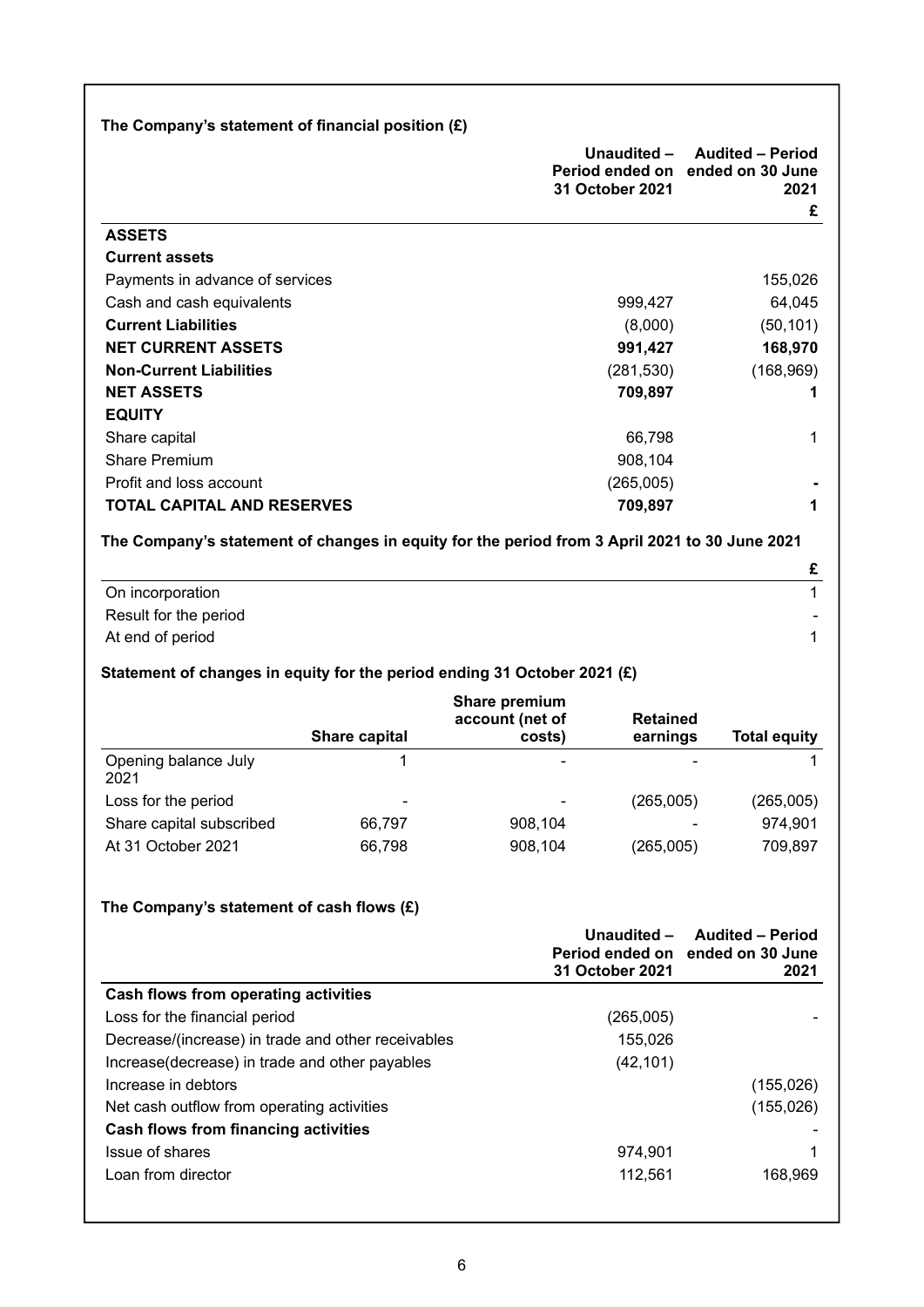|                                            | Unaudited -<br>31 October 2021 | <b>Audited - Period</b><br>Period ended on ended on 30 June<br>2021 |
|--------------------------------------------|--------------------------------|---------------------------------------------------------------------|
| Cash flows from operating activities       |                                |                                                                     |
| Share capital received in advance          |                                | 50,101                                                              |
| Net cash inflow from financing activities  | 1,087,462                      | 219,071                                                             |
| Net increase in cash and cash equivalents  | 935,382                        | 64,045                                                              |
| Cash and cash equivalents on incorporation | 64.045                         |                                                                     |
| Cash and cash equivalents at end of period | 999,427                        | 64.045                                                              |

## **The Company's unaudited pro forma net asset statement**

|                                | As at 30<br><b>June 2021</b> | <b>Funds</b><br>raised<br>prior to<br>Admission | Director's<br><b>loan</b><br>received | <b>Shares</b>            | <b>Total Pro-</b><br>forma Net<br><b>Assets at</b><br><b>issued Admission</b> |
|--------------------------------|------------------------------|-------------------------------------------------|---------------------------------------|--------------------------|-------------------------------------------------------------------------------|
|                                | £                            |                                                 |                                       | £                        | £                                                                             |
| <b>ASSETS</b>                  |                              |                                                 |                                       |                          |                                                                               |
| <b>Current assets</b>          |                              |                                                 |                                       |                          |                                                                               |
| <b>Debtors</b>                 | 155,026                      |                                                 |                                       | (155, 026)               |                                                                               |
| Cash at bank                   | 64,045                       | 822,821                                         | 112,561                               |                          | 999,427                                                                       |
| <b>Current Liabilities</b>     | (50, 101)                    | (8,000)                                         |                                       | 50,101                   | (8,000)                                                                       |
| <b>Non-current Liabilities</b> | (168,969)                    | -                                               | (112, 561)                            | $\overline{\phantom{a}}$ | (281,530)                                                                     |
| <b>NET ASSETS</b>              | 1                            | 999,799                                         |                                       | (104, 925)               | 709,897                                                                       |

The following significant changes in the financial condition of the Company occurred since 30 June 2021: (i) on 10 July 2021, a further 300,000,000 Ordinary Shares of £0.000167 each were issued for total proceeds of £50,100 (three of the Directors and FSCF, one of the advisers, subscribed for Shares in this round); (ii) on 27 September 2021, a further 99,979,900 Ordinary Shares of £0.000167 each were issued at £0.01 each for total proceeds of £999,799; and (iii) a director's loan of £112,561 was received post year end.

## **What are the key risks that are specific to the issuer**

#### **The Company has no operating business and has not yet identified any potential target company or business for an Acquisition**

The Company has no operating business and currently, there are no plans, arrangements or understandings with any prospective target company or business regarding an acquisition and the Company may acquire a target company or business that does not meet the Company's stated acquisition criteria. The Company will not generate any revenues from operations unless it completes an Acquisition.

Unless required by applicable law or other regulatory process, no Shareholder approval will be sought by the Company in relation to an acquisition. Shareholders will therefore be relying on the Company's and the Board's ability to identify potential targets, evaluate their merits, conduct or monitor due diligence and conduct negotiations.

Although the Company will seek to evaluate the risks inherent in a particular target business (including the industries and geographic regions in which it operates), it cannot offer any assurance that it will make a proper discovery or assessment of all of the significant risks. Furthermore, no assurance may be made that an investment in Ordinary Shares will ultimately prove to be more favourable to Shareholders than a direct investment, if such opportunity were available, in any target company or business. In addition, the Company may consider an acquisition target which is not yet, or which may not become, profitable following any Acquisition.

#### **There is no assurance that the Company will identify suitable Acquisition opportunities in a timely manner or at all which could result in a loss of Shareholder's investment**

The success of the Company's business strategy is dependent on its ability to identify sufficient suitable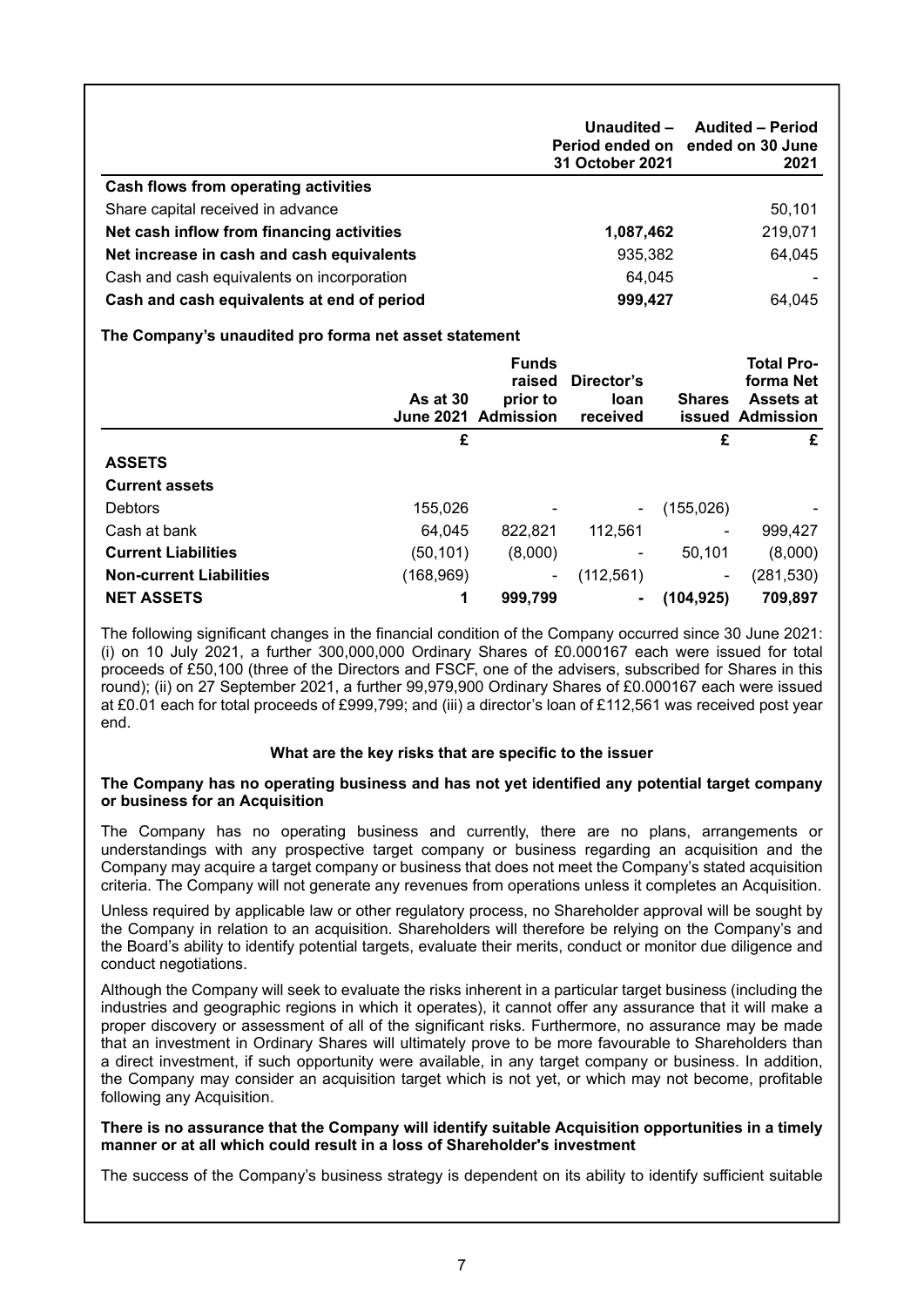acquisition opportunities. Whilst the Directors anticipate identifying a suitable Acquisition within 1 year following Admission, there is no commitment to complete an Acquisition within a set timeframe. There are currently no arrangements in place or specific rights under the Company's Articles of Association for Shareholders to force a vote on whether to continue to operate the Company or to wind up the Company and return funds to Shareholders in case an Acquisition isn´t made. If the Company fails to complete a proposed acquisition (for example, because it has been outbid by a competitor) it may be left with substantial unrecovered transaction costs, potentially including fees, legal costs, accounting costs, due diligence or other expenses to allow it to pursue further opportunities. Furthermore, even if an agreement is reached relating to a proposed acquisition, the Company may fail to complete such acquisition for reasons beyond its control. Any such event will result in a loss to the Company of the related costs incurred, which could materially adversely affect subsequent attempts to identify and acquire another target business. A liquidation might result in current Shareholders potentially receiving less than they invested.

In the event that the Company does not identify a target for Acquisition or does not complete an Acquisition within 2 years following Admission, it may be necessary to wind up the Company in order to return any remaining cash to Shareholders. On any such return of capital there can be no assurance as to the particular amount or value of the remaining assets at such future time of any such return of capital either as a result of costs from an unsuccessful acquisition or from other factors, including disputes or legal claims which the Company is required to pay out, the cost of the liquidation and the dissolution process, applicable tax liabilities or amounts due to third party creditors. A liquidation might result in current Shareholders receiving less than £0.000167 per Ordinary Share and Shareholders who acquired Ordinary Shares after Admission potentially receiving less than they invested.

#### **SECTION C - KEY INFORMATION ON THE SECURITIES**

#### **What are the main features of the securities?**

#### **Description of the type and the class of the securities being offered**

The securities which will be admitted to trading on the Main Market of the London Stock Exchange with a Standard Listing are Ordinary Shares of £0.000167 each in the capital of the Company. The Ordinary Shares will be registered with ISIN GB00BP38X172 and SEDOL number BP38X17. The Ordinary Shares have been created under the Companies Act.

## **Currency**

The currency of the securities issued (and to be issued) is Pounds Sterling.

## **Issued Share Capital and Warrants**

As at the date of this document and on Admission, the Company has an issued share capital of 399,985,888 fully paid Ordinary Shares of nominal value £0.000167 each. There are no shares in issue that are not fully paid.

The Company has agreed to issue Warrants over 2% in aggregate of the enlarged issued share capital of the Company at the time of its first Acquisition, minus Shares representing 2% of the current share capital.

#### **Rights attached to the securities**

The rights attaching to the Ordinary Shares will be uniform in all respects and they will form a single class for all purposes, including with respect to voting and for all dividends and other distributions thereafter declared, made or paid on the ordinary share capital of the Company.

Each Ordinary Share grants a Shareholder present in person, by proxy or by a duly authorised corporate representative at a general meeting of the Company shall have one vote on a show of hands and, on a poll, every Shareholder present in person, by proxy, or by a duly authorised corporate representative, shall have one vote for every Ordinary Share of which he is the holder.

The Company must hold an annual general meeting each year in addition to any other general meetings held in the year. The directors of the Company (the "Directors") can call a general meeting at any time. All members who are entitled to receive notice under the articles of association of the Company (the "Articles") must be given notice.

Subject to the Act, the Company may, by ordinary resolution, declare dividends to be paid to members of the Company according to their rights and interests in the profits of the Company available for distribution,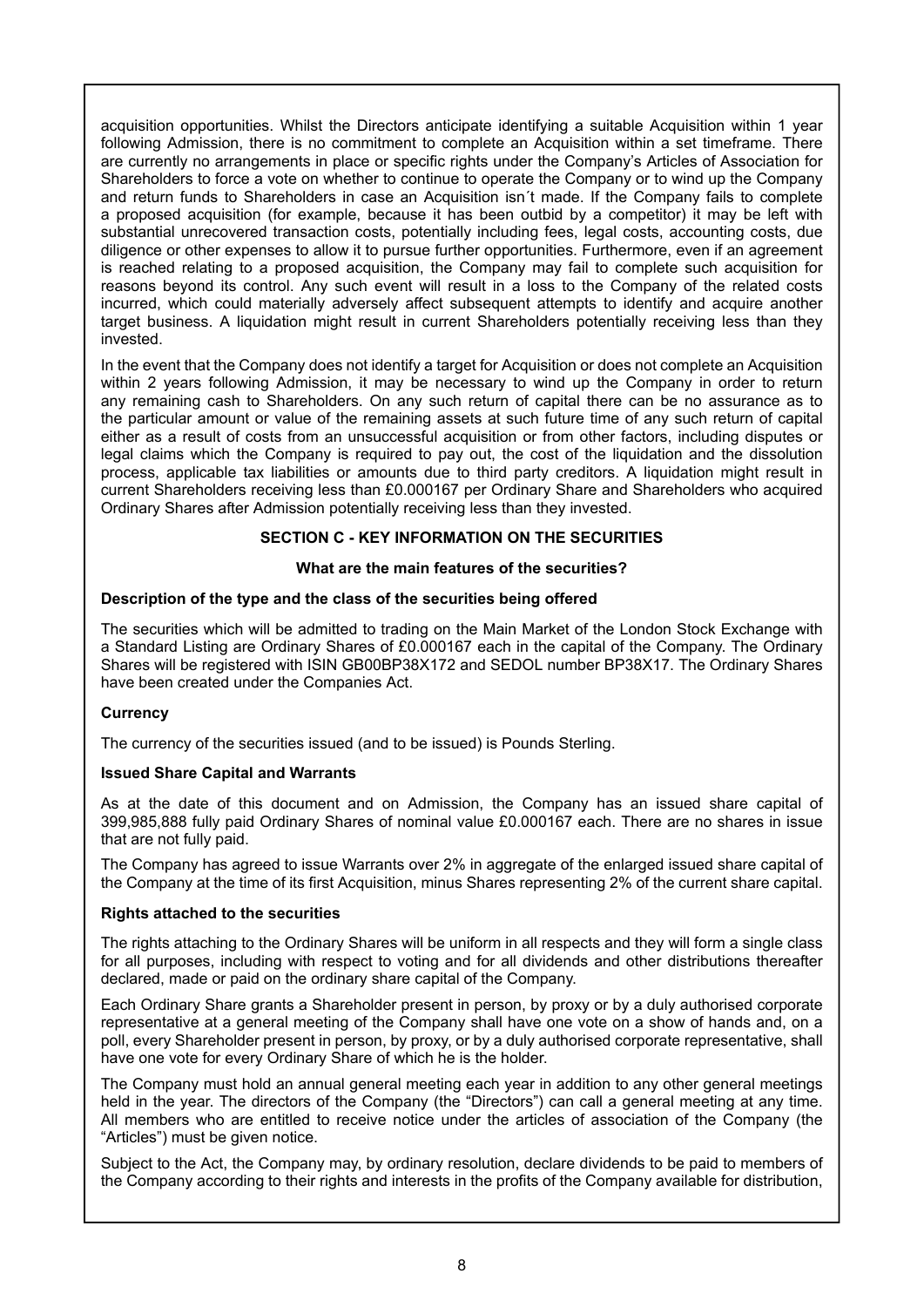but no dividend shall be declared in excess of the amount recommended by the Board.

There are no other securities issued by the Company and so no class of securities ranks ahead of, or alongside, the Ordinary Shares in the event of an insolvency.

The Ordinary Shares are not redeemable.

## **Relative Seniority of the securities in the event of insolvency**

On a winding-up of the Company, the liquidator may, with the sanction of a special resolution of the Company and subject to the Act and the Insolvency Act 1986 (as amended), divide amongst the Shareholders in specie the whole or any part of the assets of the Company, or vest the whole or any part of the assets in trustees upon such trusts for the benefit of the members as the liquidator, with the like sanction, shall determine.

## **Restrictions on transferability**

The Ordinary Shares are freely transferable and there are no restrictions on transfer.

## **Dividend Policy**

The Company intends to pay dividends on the Ordinary Shares following an Acquisition at such times (if any) and in such amounts (if any) as the Board determines appropriate in its absolute discretion. Prior to an Acquisition it is unlikely that the Company will have any earnings but to the extent the Company has any earnings it is the Company's current intention to retain any such earnings for use in its business operations, and the Company does not anticipate declaring any dividends in the foreseeable future. The Company will only pay dividends to the extent that to do so is in accordance with all applicable laws. Subject to the Companies Act, the Company may, by ordinary resolution, declare dividends to be paid to members of the Company according to their rights and interests in the profits of the Company available for distribution, but no dividend shall be declared in excess of the amount recommended by the Board. The Ordinary Shares rank equally for dividends and for any distributions.

#### **Where will the securities be traded?**

## **Application for admission to trading on a regulated market**

Application will be made for the Ordinary Shares to be admitted to a Standard Listing on the Official List and to trading on the London Stock Exchange's Main Market for listed securities ("**Admission**"). It is expected that Admission will become effective and that dealings in Ordinary Shares will commence at 8.00 a.m. on 13 May 2022.

## **What are the key risks that are specific to the securities?**

Liquidity and Fluctuation – Shareholders should be aware that the value of the Ordinary Shares may go down as well as up and that they may not be able to realise their investment. The Company can give no assurance that the trading market for the Ordinary Shares will be active or, if developed, will be sustained following Admission or otherwise. Shareholders may be unable to sell their Ordinary Shares unless a market can be established and maintained.

Shareholders may not be able to realise returns on their investment in Ordinary Shares within a period that they would consider to be reasonable. Dividend payments are not guaranteed.

The Company may issue shares or convertible debt securities or incur indebtedness to complete an Acquisition, which may dilute the interests of Shareholders or present other risks, including a decline in post-acquisition operating results due to increased interest expense or an adverse effect on liquidity as a result of acceleration of its indebtedness. The issuance of further Ordinary Shares in connection with any share incentive, warrants or share option plan or otherwise may dilute non-participating Shareholders.

Additionally, the Company has agreed to issue Warrants to certain advisors representing, in total, 2% of the enlarged issued share capital of the Company at the time of its first Acquisition, minus Shares representing 2% of the current share capital. Considering these Warrants are based on the enlarged issued share capital of the Company at the time of its first Acquisition it is not possible to determine the exact amount of Warrants that will be issued but these will be limited to the abovementioned percentage of the Company´s enlarged share capital at the time of its first Acquisition. In addition, following Admission, the Company may: (i) look to establish a share option plan pursuant to which the Directors, senior managers and employees engaged from time to time will be able to acquire Ordinary Shares; or (ii) issue additional warrants as part of compensation of strategic advisers, representing in aggregate, up to 8%. of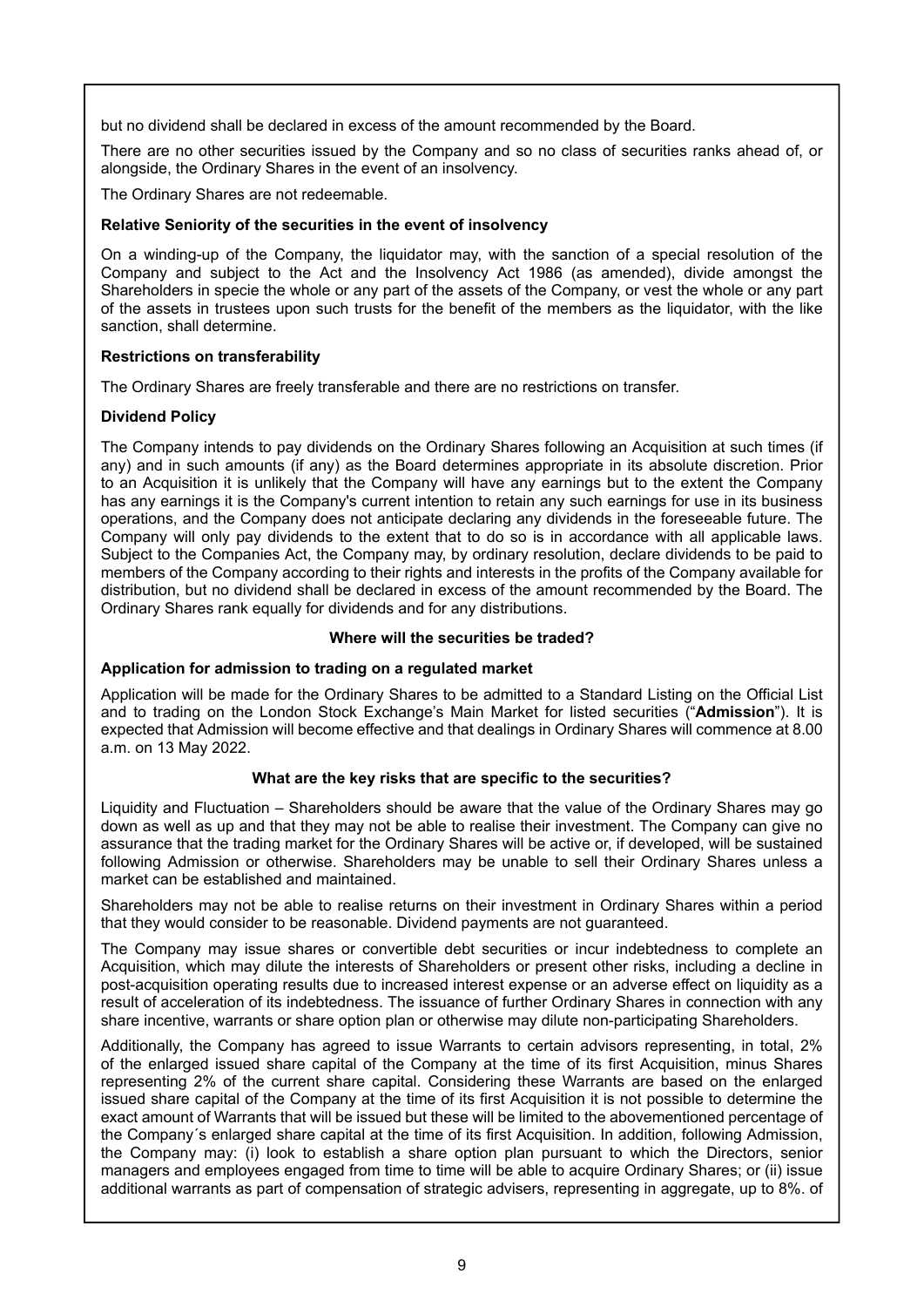the Company's current share capital. The issue of Ordinary Shares pursuant to these rights would result in the issue of additional equity. As a result, existing Shareholders may suffer dilution in their percentage ownership and/or the price of the Ordinary Shares may be adversely effected. The maximum dilution that existing Shareholders may suffer due to the Warrants currently issued by the Company and the warrants or share options the Company may issue in the future is approximately 9%.

### **SECTION D - KEY INFORMATION ON THE OFFER OF SECURITIES TO THE PUBLIC AND/OR THE ADMISSION TO TRADING ON A REGULATED MARKET**

## **Under which conditions and timetable can I invest in this security?**

## **General Terms & Conditions**

The Company has raised £1,049,900 prior to Admission by way of issue of 399,985,888 Ordinary Shares, being 300,005,988 Ordinary Shares issued at the price of £0.000167 and 99,979,900 Ordinary Shares issued at the price of £0.01, each of which are to be admitted to the Main Market of the London Stock Exchange following Admission. No Shares are being issued on Admission.

## **Expected Timetable**

Publication of this Document **4 May 2022** Admission and commencement of unconditional dealings in Ordinary Shares 13 May 2022

## **Estimated total expenses of the Admission**

The total expenses incurred (or to be incurred) by the Company in connection with Admission is approximately £311,805 (excluding VAT).

## **Why is this Prospectus being produced?**

## **Reason for Admission**

This Document, which constitutes a Prospectus pursuant to the Prospectus Regulation Rules, is being produced in connection with the application made by the Company for the Ordinary Shares to be admitted to trading on the Main Market of the London Stock Exchange with a standard listing. The Directors believe that the Admission will (i) increase the Company's ability to make an Acquisition and (ii) enable the Company to use its shares as currency for an Acquisition.

The Directors believe that the Admission (through the benefits of being a listed company on the Main Market of the London Stock Exchange) will assist with its strategy to identify, perform due diligence and subsequently complete the Acquisition.

In addition, Admission will provide a new trading platform for the Company's shares on the London Stock Exchange's Main Market.

In accordance with Listing Rule 14.2.2, at Admission at least 25 per cent. of the Ordinary Shares will be in public hands (as defined in the Listing Rules).

No person or entity is offering to sell the Ordinary Shares.

A lock-in agreement dated 16 December 2021 was executed between the Company and each of; (i) Leon Filipovic, (ii) Sebastien Guerin, (iii) Sanjay Nath, (iv) Sonali Ohrie and (v) Sonal Ohrie (the "Locked-in Shareholders"), pursuant to which each of the Locked-In Shareholders has undertaken, save in certain circumstances, not to sell or otherwise dispose of or agree to sell or dispose of any of their interests in the Ordinary Shares held by them for a period of twelve months commencing on the date of Admission. In addition, the Locked-In Shareholders shall be subject to orderly market arrangements during the six months after the initial twelve-month lock-in period. The Locked-In Shareholders hold 237,405,988 Ordinary Shares representing 59.35 per cent. of the Ordinary Shares in issue at Admission.

## **Material Conflicts of Interest**

There are no conflicting interests which are material in connection with the Admission.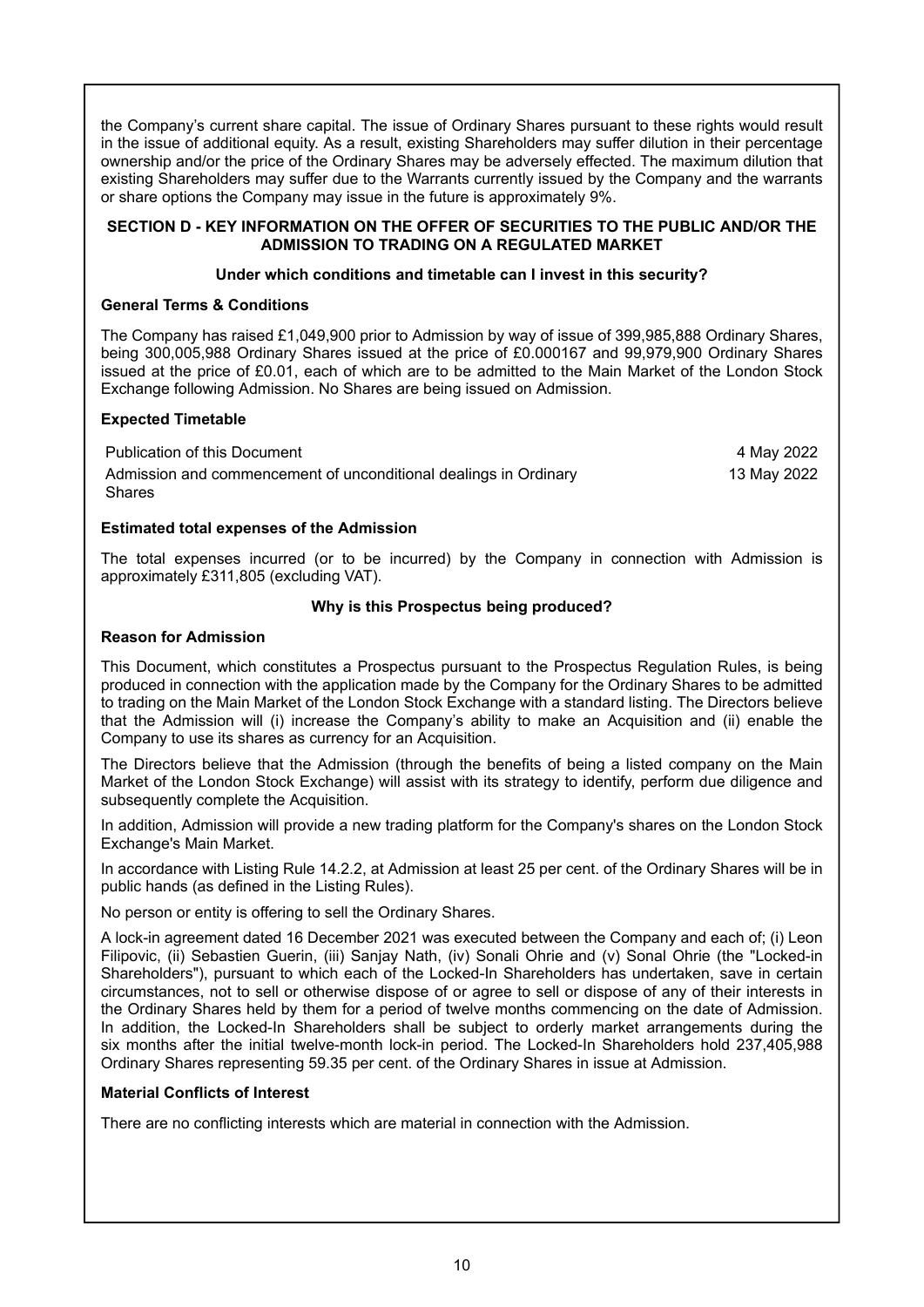## **RISK FACTORS**

<span id="page-10-0"></span>Any investment in the Company and the Ordinary Shares is speculative and carries a significant degree of risk, including risks in relation to the Company's business strategy, risks relating to its proposed sector, risks relating to taxation and risks relating to the Ordinary Shares. Accordingly, Shareholders should carefully consider the factors and risks associated with any investment in the Ordinary Shares, the Company's proposed business and the industry in which it proposes to operate, together with all other information contained in this document and all of the information incorporated by reference into this document, including, in particular, the risk factors described below, and their personal circumstances, prior to making any investment decision. Some of the following factors relate principally to the Company's proposed business. Other factors relate principally to an investment in the Ordinary Shares. The Company's proposed business, operating results, financial condition and prospects could be materially and adversely affected by any of the risks described below. In such case, the market price of the Ordinary Shares may decline, and Shareholders may lose all or part of their investment.

Shareholders should note that the risks relating to the Company, its proposed sector of activity and the Ordinary Shares summarised in the section of this document headed "Summary" are the risks that the Directors of the Company as at the date of this document or, where the context so requires, the Directors believe to be the most essential to an assessment by a Shareholder of whether to consider an investment in the Ordinary Shares. However, as the risks which the Company face relate to events and depend on circumstances that may or may not occur in the future, Shareholders should consider not only the information on the key risks summarised in the section of this document headed "Summary" but also, among other things, the risks and uncertainties described below.

The following is not an exhaustive list or explanation of all risks which Shareholders may face when making an investment in the Ordinary Shares and should be used as guidance only. Additional risks and uncertainties relating to the Company that are not currently known to the Company, or that it currently deems immaterial, may individually or cumulatively also have a material adverse effect on the Company's business, prospects, operating results and financial position and, if any such risk or risks should occur, the price of the Ordinary Shares, the target rate of return, and/or the level of dividends or distributions (if any) received from the Ordinary Shares may decline and Shareholders could lose all or part of their investment. Shareholders should review this document carefully and in its entirety and consult with their professional advisers before acquiring any Ordinary Shares and should consider carefully whether an investment in the Ordinary Shares is suitable for them in the light of the information in this document and their personal circumstances.

#### **RISKS RELATED TO THE COMPANY'S BUSINESS STRATEGY**

#### *The Company is a newly formed entity with no operating history and has not yet identified any potential target company or business for an Acquisition.*

The Company is a newly formed entity with no operating results and it will not commence operations prior to Admission. The Company has no operating business and currently there are no plans, arrangements or understandings with any prospective target company or business regarding an Acquisition and the Company may acquire a target company or business that does not meet the Company's stated acquisition criteria. The Company will not generate any revenues from operations unless it completes an Acquisition.

Unless required by applicable law or other regulatory process, no Shareholder approval will be sought by the Company in relation to an Acquisition. Shareholders will therefore be relying on the Company's and the Board's ability to identify potential targets, evaluate their merits, conduct or monitor due diligence and conduct negotiations.

Although the Company will seek to evaluate the risks inherent in a particular target business (including the industries and geographic regions in which it operates), it cannot offer any assurance that it will make a proper discovery or assessment of all of the significant risks. Furthermore, no assurance may be made that an investment in Ordinary Shares will ultimately prove to be more favourable to Shareholders than a direct investment, if such opportunity were available, in any target company or business. In addition, the Company may consider an Acquisition target which is not yet, or which may not become, profitable following any Acquisition.

## *There is no assurance that the Company will identify suitable Acquisition opportunities in a timely manner or at all, which could result in a loss of Shareholder's investment.*

The success of the Company's business strategy is dependent on its ability to identify sufficient suitable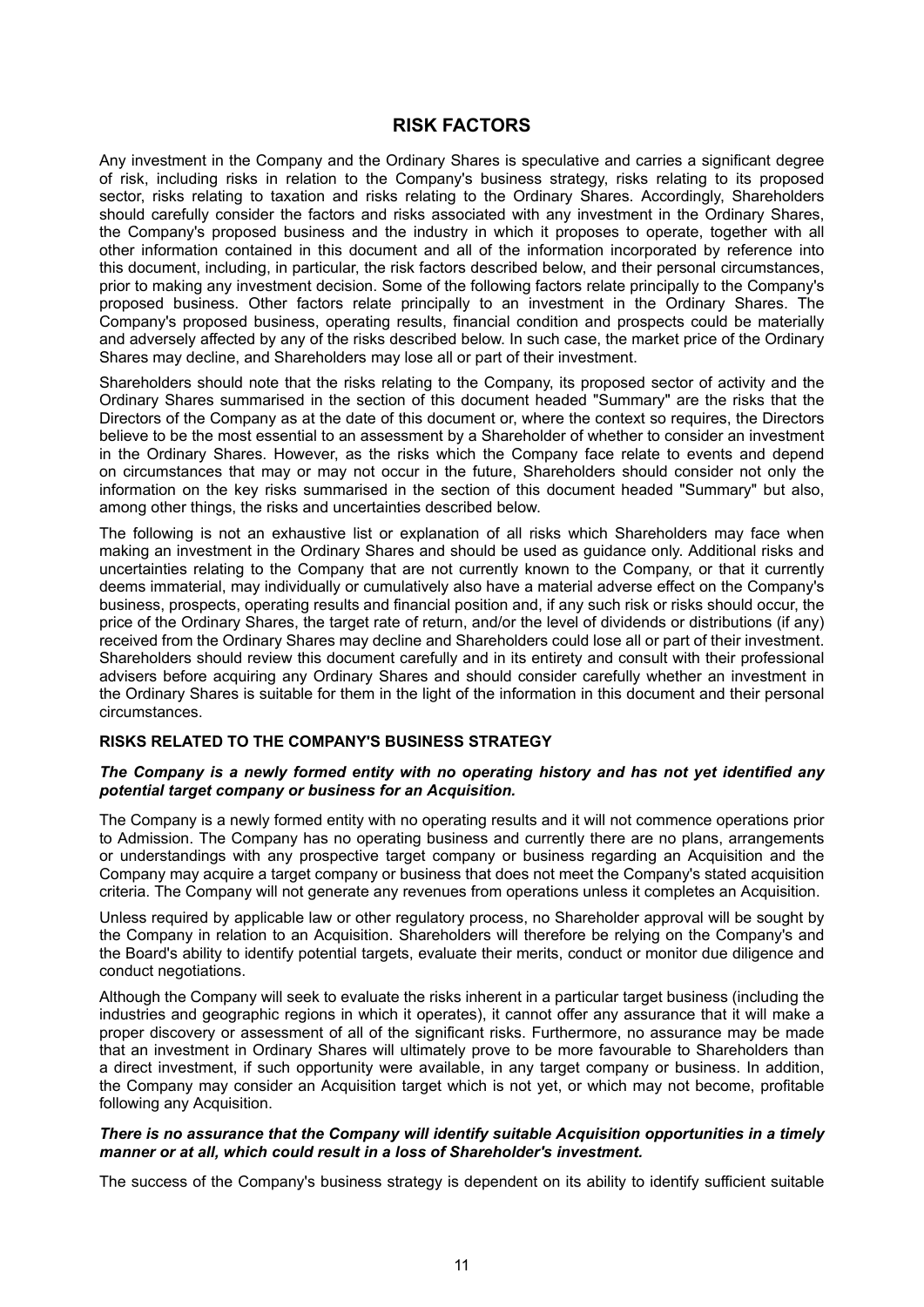acquisition opportunities. Whilst the Directors anticipate identifying a suitable Acquisition within 1 year following Admission, there is no commitment to complete an Acquisition within a set timeframe. There are currently no arrangements in place or specific rights under the Company's Articles of Association for Shareholders to force a vote on whether to continue to operate the Company or wind up the Company in case an Acquisition is not made. If the Company fails to complete a proposed acquisition (for example, because it has been outbid by a competitor) it may be left with substantial unrecovered transaction costs, potentially including fees, legal costs, accounting costs, due diligence or other expenses to allow it to pursue further opportunities. Furthermore, even if an agreement is reached relating to a proposed acquisition, the Company may fail to complete such acquisition for reasons beyond its control. Any such event will result in a loss to the Company of the related costs incurred, which could materially adversely affect subsequent attempts to identify and acquire another target business.

In the event that the Company does not identify a target for Acquisition or does not complete an Acquisition within 2 years following Admission, it may be necessary to wind up the Company in order to return any remaining cash to Shareholders. On any such return of capital there can be no assurance as to the particular amount or value of the remaining assets at such future time of any such return of capital either as a result of costs from an unsuccessful acquisition or from other factors, including disputes or legal claims which the Company is required to pay out, the cost of the liquidation and the dissolution process, applicable tax liabilities or amounts due to third party creditors. A liquidation might result in current Shareholders receiving less than £0.000167 per Ordinary Share and Shareholders who acquired Ordinary Shares after Admission potentially receiving less than they invested.

*The Company may issue shares or convertible debt securities or incur indebtedness to complete an Acquisition, which may dilute the interests of Shareholders or present other risks, including a decline in post-acquisition operating results due to increased interest expense or an adverse effect on liquidity as a result of acceleration of its indebtedness. Additionally, the issuance of further Ordinary Shares in connection with any share incentive, warrants or share option plan or otherwise may dilute non-participating Shareholders.*

Any issuance of Ordinary Shares, preferred shares or convertible debt securities to complete an Acquisition may:

- (1) significantly dilute the value of the Ordinary Shares held by existing Shareholders;
- (2) cause a change of control if a substantial number of Ordinary Shares are issued, which may, among other things, result in the resignation or removal of one or more of the Directors;
- (3) in certain circumstances, have the effect of delaying or preventing a change of control;
- (4) subordinate the rights of holders of Ordinary Shares if preferred shares are issued with rights senior to those of Ordinary Shares; or
- (5) adversely affect the market prices of the Ordinary Shares.

Where Ordinary Shares, preferred shares or convertible debt securities are issued as consideration for an Acquisition, existing Shareholders will have no pre-emptive rights with regards to the securities that are issued. The issuance of such Ordinary Shares, preferred shares or convertible debt securities is likely to materially dilute the value of the Ordinary Shares held by existing Shareholders. Where a target company has an existing large shareholder, an issue of Ordinary Shares, preferred shares or convertible debt securities as consideration may result in such shareholder subsequently holding a significant or majority stake in the Company, which may, in turn, enable it to exert significant influence over the Company (to a greater or lesser extent depending on the size of its holding). The Company intends to enter into a relationship agreement with any 'controlling shareholder' in accordance with the provisions of Chapter 6 of the Listing Rules which apply to Premium Listed companies, however, there is no guarantee that the Company will be able to require a controlling shareholder to enter into a relationship agreement. This means that the Company may not be able to ensure that it will at all times be capable of carrying on business independently of such significant shareholder and that all transactions and arrangements between the Company and the significant shareholder are carried out at arm's length and on normal commercial terms.

Although the Company intends to use cash and share consideration in relation to an Acquisition, the Company may choose to finance a portion of an Acquisition with debt financing subject to it being able to service the interest and manage the repayment of the debt following an Acquisition by virtue of a reliable sales outlook. The maximum aggregate amount of debt would be unlikely to exceed an amount greater than a multiple of two times the combined earnings before interest, taxes, depreciation and amortisation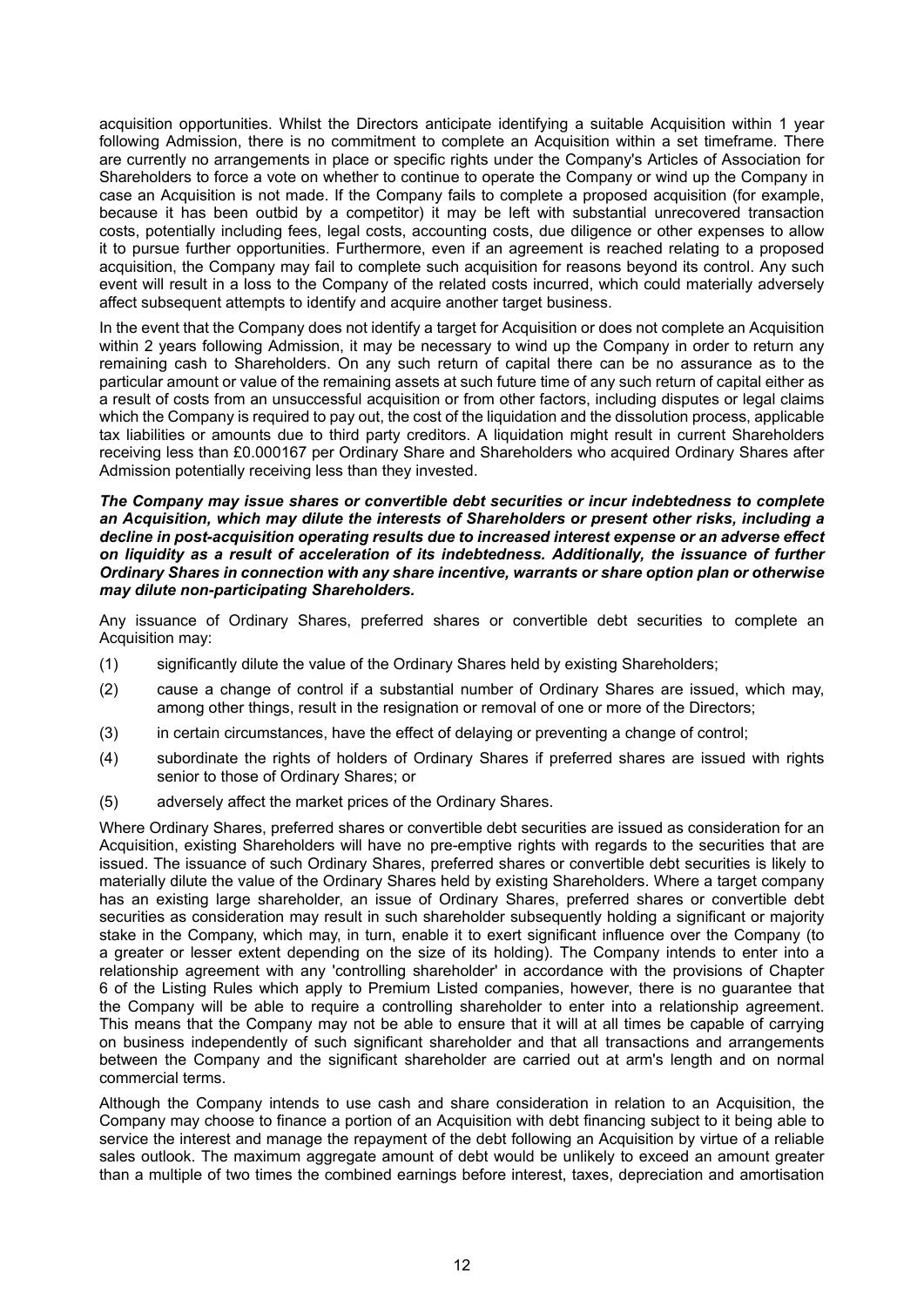of the Company and the relevant Acquisition target. Whilst the Company does not envisage incurring any indebtedness in relation to an Acquisition, if this were to be the case, indebtedness could result in:

- (1) default and foreclosure on the Company's assets, if its cash flow from operations were insufficient to pay its debt obligations as they become due;
- (2) acceleration of its obligation to repay indebtedness, even if it has made all payments when due, if it breaches, without a waiver, covenants that require the maintenance of financial ratios or reserves or impose operating restrictions;
- (3) a demand for immediate payment of all principal and accrued interest, if any, if the indebtedness is payable on demand;
- (4) an inability to obtain additional financing, if any indebtedness incurred contains covenants restricting its ability to incur additional indebtedness;
- (5) financial and operating covenants or other restrictions, including restrictions that might limit the Company's ability to make distributions to Shareholders.

Additionally, the Company has agreed to issue Warrants to certain advisors representing, in total, 2% of the enlarged issued share capital of the Company at the time of its first Acquisition, minus Shares representing 2% of the current share capital. Considering these Warrants are based on the enlarged issued share capital of the Company at the time of its first Acquisition it is not possible to determine the exact amount of Warrants that will be issued but these will be limited to the abovementioned percentage of the Company´s enlarged share capital at the time of its first Acquisition. In addition, following Admission, the Company may: (i) look to establish a share option plan pursuant to which the Directors, senior managers and employees engaged from time to time will be able to acquire Ordinary Shares; or (ii) issue additional warrants as part of compensation of strategic advisers, representing in aggregate, up to 8%. of the Company's current share capital. The issue of Ordinary Shares pursuant to these rights would result in the issue of additional equity. As a result, existing Shareholders may suffer dilution in their percentage ownership and/or the price of the Ordinary Shares may be adversely effected. The maximum dilution that existing Shareholders may suffer due to the Warrants currently issued by the Company and the warrants or share options the Company may issue in the future is approximately 9%.

The occurrence of any or a combination of these factors could decrease a Shareholder's ownership interests in the Company or have a material adverse effect on its financial condition and results of operations.

## *The Company may face significant competition for Acquisition opportunities.*

There may be significant competition in some or all Acquisition opportunities that the Company may explore. Such competition may for example come from strategic buyers, sovereign wealth funds, other special purpose acquisition companies and public and private investment funds many of which are well established and have extensive experience in identifying and completing acquisitions. A number of these competitors may possess greater technical, financial, human and other resources than the Company. The Company cannot assure Shareholders that it will be successful against such competition. Such competition may cause the Company to be unsuccessful in executing an Acquisition or may result in a successful Acquisition being made at a significantly higher price than would otherwise have been the case.

#### *Even if the Company successfully executes an Acquisition, there is no assurance that any such acquired business will be cash flow positive.*

Whilst the Company will undertake a financial assessment of potential acquisition targets and assets, companies acquired by the Company may not generate positive cashflow once acquired even if historically such entities have done so. In this event, the Company may need to spend unanticipated management time and/or further costs to try to improve the financial performance of such acquired businesses, and this may have an adverse impact on its own financial performance.

#### *The Company is reliant upon the Director's business relationships to identify potential acquisition opportunities and to execute an Acquisition and the loss of the services of any of the Directors could materially adversely affect it.*

The Company is reliant upon the Directors business relationships to identify potential acquisition opportunities and to execute an Acquisition. The Company does not have key-man insurance on the lives of the Directors. The unexpected loss of the services of any of the Directors could have a material adverse effect on the Company's ability to identify potential acquisition opportunities and to execute an Acquisition.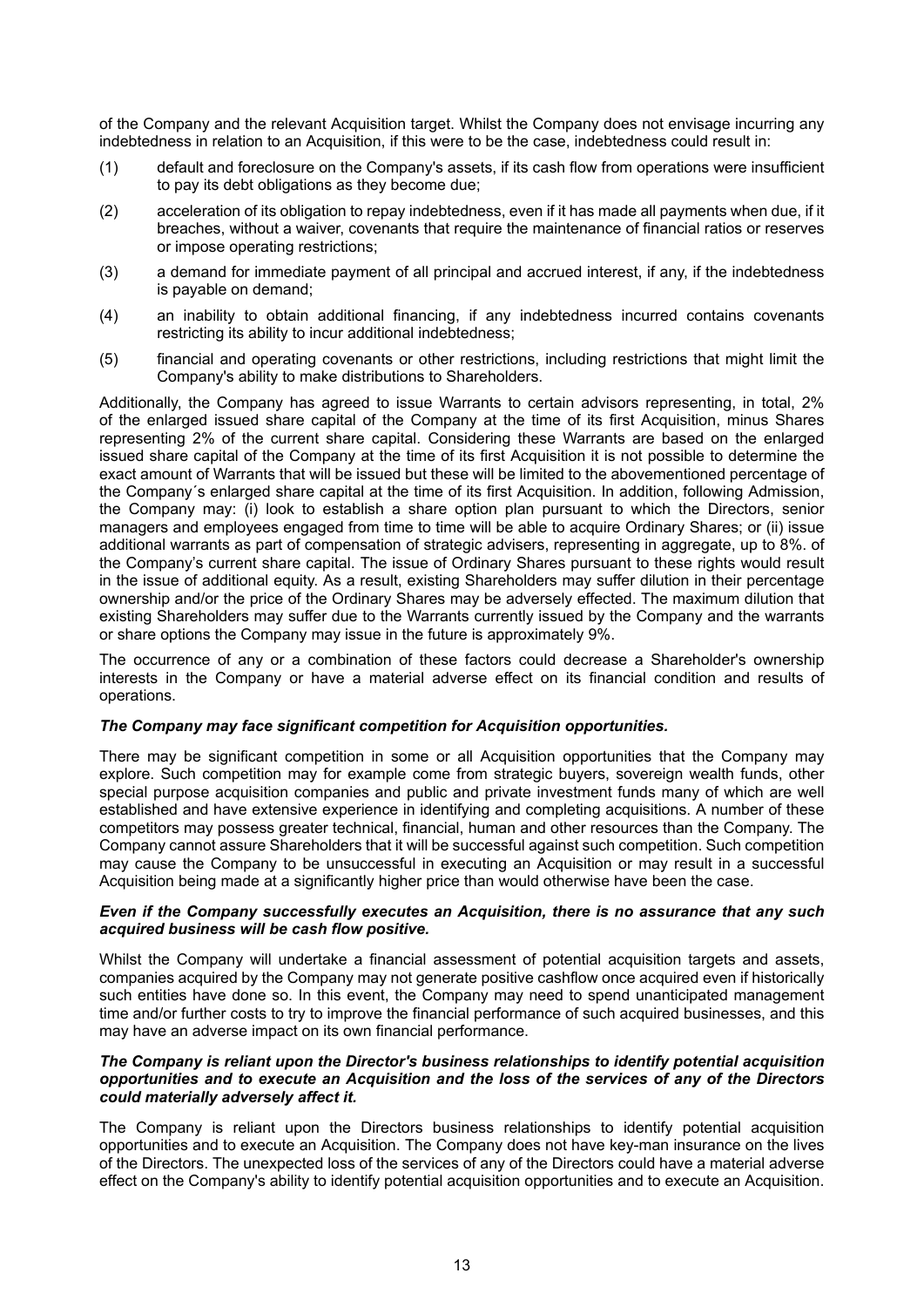#### *The Directors will allocate their time to other businesses which could lead to potential conflicts of interest in their determination as to how much time to devote to the Company's affairs, which could have a negative impact on the Company.*

The Directors do not currently have any potential conflicts of interest between their duties to the Company and their private interests or other duties that they may also have. However, none of the Directors is required to commit their full time to the Company's affairs and they are engaged in other business endeavours, which could create a conflict of interest when allocating their time between the Company's operations and their other commitments. If the Directors' other business affairs require them to devote more substantial amounts of time to such affairs, it could limit their ability to devote time to the Company's affairs and could have a negative impact on the Company. In addition, although the Directors must act in the Company's best interests and owe certain fiduciary duties to the Company, they are not necessarily obligated to present business opportunities to the Company. Although the Directors are not currently members or hold business interests in other acquisition companies, they may do so in the future, and in such case the directors may become aware of business opportunities and experience conflicts when deciding which of the companies they are interested in to present the opportunity to, which may be to the detriment of the Company.

#### *Any due diligence by the Company in connection with an Acquisition may not reveal all relevant considerations or liabilities of the target business, which could have a material adverse effect on the Company's financial condition or results of operations.*

The Company intends to conduct such due diligence as it deems reasonably practicable and appropriate based on the facts and circumstances applicable to any potential Acquisition. The objective of the due diligence process will be to identify material issues which might affect the decision to proceed with any one particular acquisition target or the consideration payable for an Acquisition. The Company also intends to use information revealed during the due diligence process to formulate its business and operational planning for, and its valuation of, any target company or business. Whilst conducting due diligence and assessing a potential Acquisition, the Company will rely on publicly available information, if any, information provided by the relevant target company to the extent such company is willing or able to provide such information and, in some circumstances, third party investigations.

There can be no assurance that the due diligence undertaken with respect to a potential Acquisition will reveal all relevant facts that may be necessary to evaluate such Acquisition including the determination of the price the Company may pay for an acquisition target, or to formulate a business strategy. Furthermore, the information provided during due diligence may be incomplete, inadequate or inaccurate. As part of the due diligence process, the Company will also make subjective judgments regarding the results of operations, financial condition and prospects of a potential opportunity. If the due diligence investigation fails to correctly identify material issues and liabilities that may be present in a target company or business, or if the Company considers such material risks to be commercially acceptable relative to the opportunity, and the Company proceeds with an Acquisition, the Company may subsequently incur substantial impairment charges or other losses. In addition, following an Acquisition, the Company may be subject to significant, previously undisclosed liabilities of the acquired business that were not identified during due diligence and which could contribute to poor operational performance, undermine any attempt to restructure the acquired company or business in line with the Company's business plan and have a material adverse effect on the Company's financial condition and results of operations.

#### *Once the Company has executed its initial Acquisition, its operating business will face competition for market share.*

Any acquired business of the Company will be likely to have a number of commercial competitors who may have greater market share or products which customers view more favourably. These competitors may be listed on a stock exchange or backed by private equity and may have greater facilities to maintain and grow market share than any business acquired by the Company. Whilst the Company will make certain assessments and assumptions of an acquired businesses' market position and growth potential and base any transaction on those assessments and assumptions, any underperformance whether or absolute or relative to its competitors will have an adverse effect on the Company's operations and financial performance.

#### *An Acquisition may result in adverse tax or other consequences for Shareholders which may differ for individual Shareholders depending on their status and residence.*

As no Acquisition target has yet been identified, it is possible that any acquisition structure determined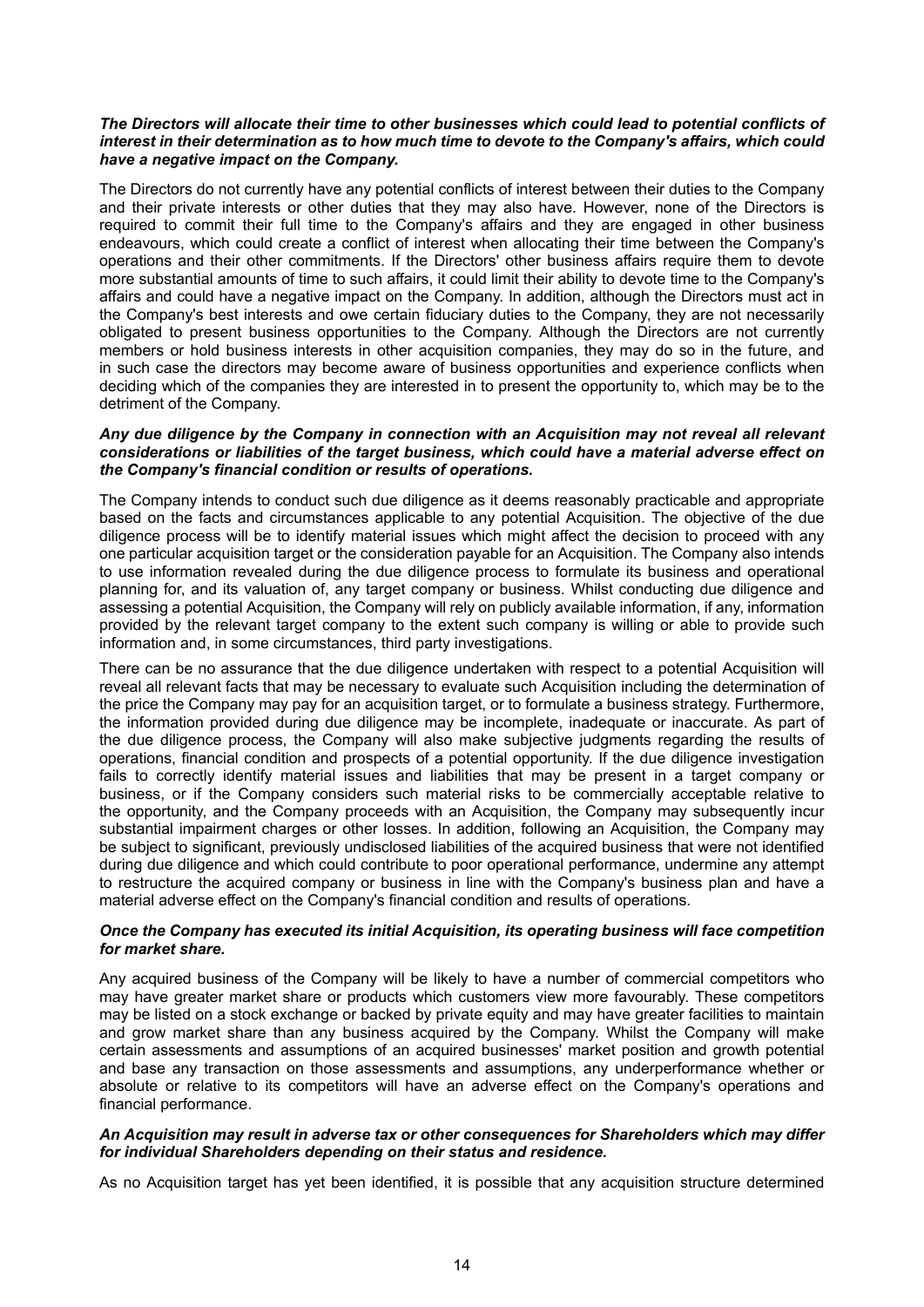necessary by the Company to consummate an Acquisition may have adverse tax or other consequences for Shareholders which may differ for individual Shareholders depending on their individual status and residence.

## **RISKS RELATING TO THE TECHNOLOGY SECTOR**

## *A potential Acquisition target's business may face competition from a range of other companies.*

A potential Acquisition target's competitor in the technology sector may have superior research and development capabilities, products, programming capability or sales and marketing expertise. Its competitors may also have significantly greater financial and human resources and may have more experience in research and development. As a result, an Acquisition target's competitors may develop safer or more effective products, implement more effective sales and marketing programmes or be able to establish superior proprietary positions. In addition, it might also face increased competition in the future as new companies enter such Acquisition target's markets and alternative products and technologies become available.

#### *Technological changes could overtake products being developed by an Acquisition target.*

The technology industry is subject to rapid technological change which could affect the commercial viability of an Acquisition target's products and make them obsolete or less competitive. An Acquisition target may be unable to successfully establish and protect their intellectual property which is significant to an Acquisition target's competitive position.

### *Intellectual property rights may be infringed or circumvented.*

Technology businesses rely on a combination of goodwill, contractual rights, trademarks, trade secrets, patents and copyrights to establish and protect their intellectual property rights in their technology and products. However, despite these measures, these intellectual property rights could be challenged, invalidated, circumvented or misappropriated. Competitors may independently develop technologies or products that are substantially equivalent or superior to a target's products or that inappropriately incorporate a target's proprietary technology into their products.

## *The rapid development of technology and competition.*

Although the market expects rapid development and commercial introduction of new products or product enhancements to respond to changing infrastructure and evolving security threats, the development of these products is difficult and the timeline for their release and availability can be uncertain. If the Company does not respond to the rapidly changing markets and rigorous needs of consumers by timely developing and releasing new products and services or enhancements that can respond adequately to new security threats, the Company's competitive position and business prospects will be harmed. The Company is therefore likely to have significant research and development expenses as it strives to remain competitive. New product development and introduction involves a significant commitment of time and resources and is subject to a number of risks and challenges.

#### *Dependence on other parties*

An Acquisition target may be reliant on other parties for the successful development and commercialisation of its technology. An Acquisition target is therefore at risk of under-performance by third parties, exploitation by third parties of its commercial dependence and by unforeseen interruptions to third parties' businesses. The failure of a third party properly to carry out their contractual duties or regulatory obligations would be disruptive to an Acquisition target's business. Further, any action taken by a third party that is detrimental to an Acquisition target's reputation could have a negative impact on its ability to register its trademarks and/or market and sell its products.

## **ORDINARY SHARE AND SHARE MARKET RELATED RISKS**

#### *Shareholders may not have the opportunity to vote to approve the Acquisition of any assets.*

Unless such approval is required by law or other regulatory process, Shareholders will not have the opportunity to specifically vote on any Acquisition of assets or target companies, even if Ordinary Shares are being issued as consideration for the transaction. Chapter 10 of the Listing Rules relating to significant transactions will not apply to the Company whilst the Company has a Standard Listing. Therefore, Shareholders will be relying on the Company's and the Directors' ability to identify potential assets, evaluate their merits, conduct or monitor diligence and conduct negotiations.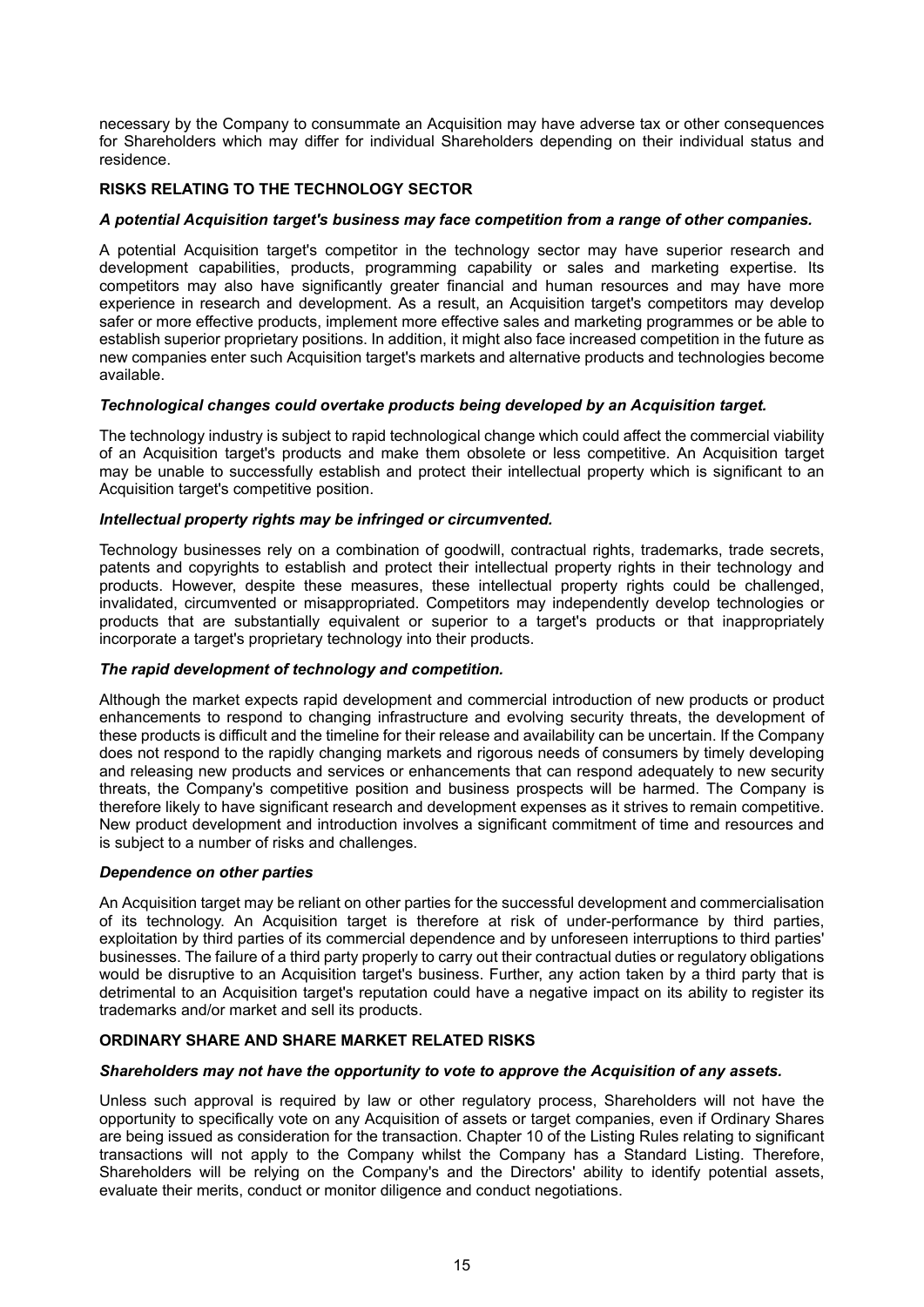#### *The proposed Standard Listing of the Ordinary Shares will afford Shareholders a lower level of regulatory protection than a Premium Listing.*

Application has been made for the Ordinary Shares to be admitted to a Standard Listing on the Official List. A Standard Listing will afford Shareholders in the Company a lower level of regulatory protection than that afforded to Shareholders in a company with a Premium Listing, which is subject to additional obligations under the Listing Rules.

Whilst the Company has a Standard Listing, it is not required to comply with the provisions of, among other things:

- (1) Chapter 8 of the Listing Rules regarding the appointment of a sponsor to guide the Company in understanding and meeting its responsibilities under the Listing Rules in connection with certain matters. The Company has not and does not intend to appoint such a sponsor in connection with Admission;
- (2) Chapter 9 of the Listing Rules regarding continuous obligations for a company with a Premium Listing;
- (3) Chapter 10 of the Listing Rules relating to significant transactions. It should be noted therefore that any Acquisition will not require Shareholder consent, even if Ordinary Shares are being issued as consideration for an Acquisition;
- (4) Chapter 11 of the Listing Rules regarding related party transactions. Nevertheless, the Company will not enter into any transaction which would constitute a "related party transaction" as defined in Chapter 11 of the Listing Rules without the specific prior approval of those Directors who do not constitute a related party;
- (5) Chapter 12 of the Listing Rules regarding purchases by the Company of its Ordinary Shares. In particular, the Company has not adopted a policy consistent with the provisions of Listing Rules 12.4.1 and 12.4.2; and
- (6) Chapter 13 of the Listing Rules regarding the form and content of circulars to be sent to Shareholders.

#### *If the Company proposes making an Acquisition and the FCA determines that there is insufficient information in the market about an Acquisition or the target or that the Company does not have sufficient measures in place to protect investors so that the smooth operation of the market is not jeopardised, the Ordinary Shares may be suspended from listing, which will reduce liquidity in the Ordinary Shares, potentially for a significant period of time, and may adversely affect the price at which a Shareholder can sell them.*

If an Acquisition occurs, it will be treated as a reverse takeover (within the meaning given to that term in Chapter 5 of the Listing Rules).

Generally, when a reverse takeover is announced or leaked, there will be insufficient publicly available information in the market about the proposed transaction and the listed company will be unable to assess accurately its financial position and inform the market appropriately. In this case, the FCA will often consider that suspension of the listing of the listed company's securities will be appropriate. The London Stock Exchange will suspend the trading in the listed company's securities if the listing of such securities has been suspended. However, the FCA may agree with the listed company that a suspension is not required if the FCA is satisfied that: (i) there is sufficient publicly available information about the proposed transaction or (ii) that the listed company has sufficient measures in place to protect investors so that the smooth operation of the market is not jeopardised. The FCA will generally be satisfied that there is sufficient information in the market about the proposed transaction if: (i) the target company is admitted to listing on a regulated market or another exchange where the disclosure requirements in relation to financial information and inside information are not materially different than the disclosure requirements under the Disclosure Guidance and Transparency Rules; or (ii) the issuer is able to fill any information gap at the time of announcing the terms of the transaction, including the disclosure of relevant financial information in relation to the target and a description of the target.

Additionally, the FCA will generally be satisfied that that the listed company has sufficient measures in place to protect investors so that the smooth operation of the market is not jeopardized if, among other requirements, at the date of Admission the gross proceeds received by the listed company in consideration for shares issued to public shareholders is at least £100 million. Considering the amounts raised by the Company prior to Admission, the Company does not currently fulfil this requirement.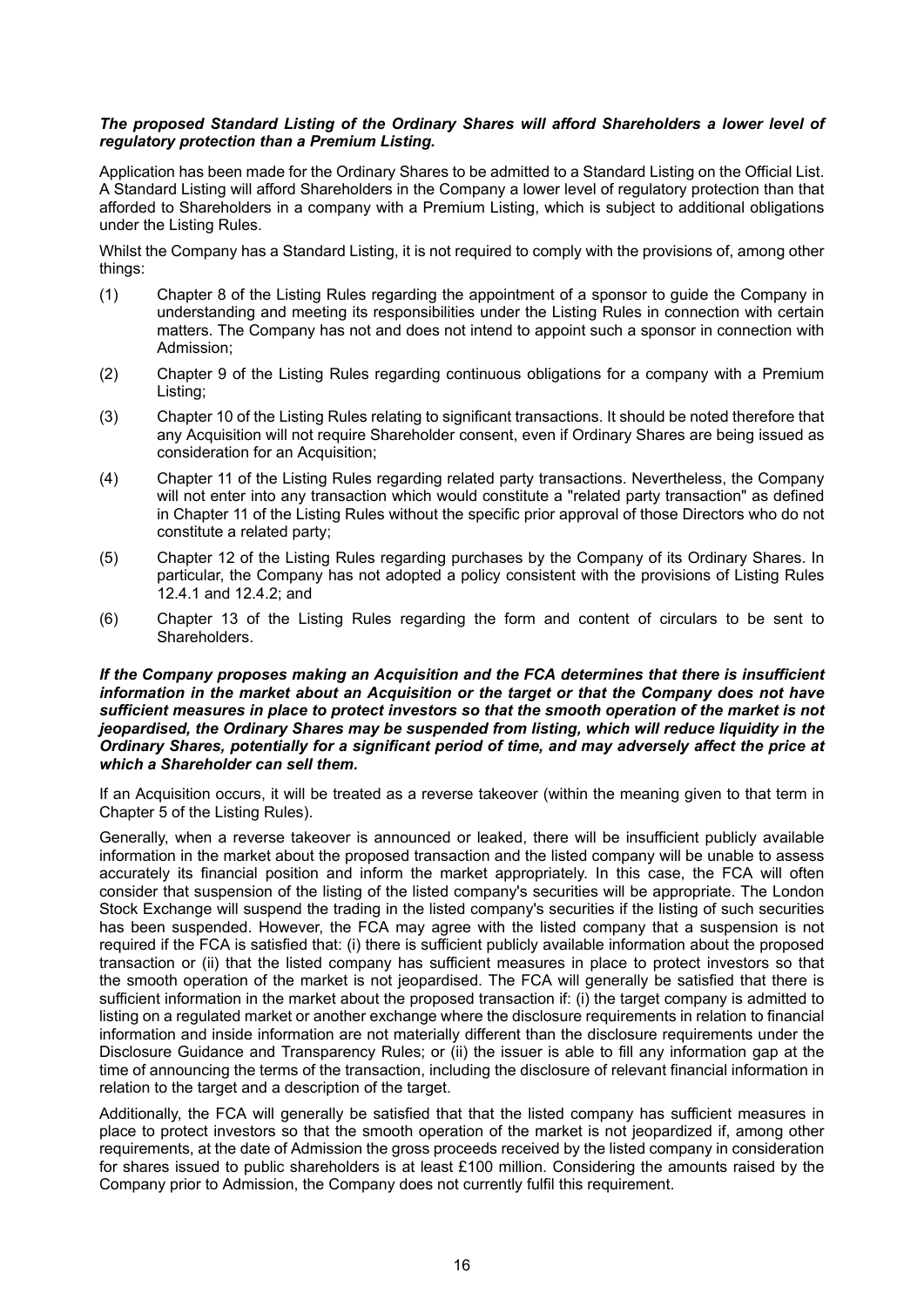If information regarding a significant proposed transaction were to leak to the market, or the Board considered that there were good reasons for announcing the transaction at a time when it was unable to provide the market with sufficient information regarding the impact of an Acquisition on its financial position, the Ordinary Shares may be suspended. Any such suspension would be likely to continue until sufficient financial information on the transaction was made public. Depending on the nature of the transaction (or proposed transaction) and the stage at which it is leaked or announced, it may take a substantial period of time to compile the relevant information, particularly where the target does not have financial or other information readily available which is comparable with the information a listed company would be expected to provide under the Disclosure Guidance and Transparency Rules and the Listing Rules (for example, where the target business is not itself already subject to a public disclosure regime), and the period during which the Ordinary Shares would be suspended may therefore be significant.

A suspension of the listing of the Ordinary Shares would materially reduce liquidity in such shares which may affect a Shareholder's ability to realise some or all of its investment and/or the price at which such Shareholder can affect such realisation.

#### *On completion of a reverse takeover, the FCA will generally seek to cancel the listing of the Company's Ordinary Shares and they may not be readmitted to trading thereafter.*

Chapter 5 of the Listing Rules provide that the FCA will generally seek to cancel the listing of a listed company's securities when it completes a reverse takeover. In such circumstance, the Company may seek to apply for re-admission to listing either simultaneously with completion of an Acquisition or as soon thereafter as is possible. In this case, the FCA will re-assess the Company´s eligibility for listing and, as such, there is no guarantee that such re-admission would be granted by the FCA. Unless required by applicable law or other regulatory process, no Shareholder approval will be sought by the Company.

A cancellation of the listing of the Ordinary Shares would materially reduce liquidity in such shares which may affect a Shareholder's ability to realise some or all of its investment and/or the price at which such Shareholder can affect such realisation. There is unlikely to be a market for shares where their listing has been cancelled and if a reverse takeover were to occur but the Company's Ordinary Shares were not readmitted, the Company would not be able to raise any equity or debt financing on the public market, or carry out a further acquisition using listed share consideration, which would restrict its business activities and particularly result in incurring unnecessary costs.

## *Future Acquisitions can be affected by recent changes in regulation*

On 2 December 2021, the FCA published the Policy Statement PS21/22, which, amongst other changes, increased the required minimum aggregate market value of an issuer's shares at admission from £700,000 to £30,000,000. Considering that the Company completed a submission for a listing eligibility review before 4pm on 2 December 2021, the transitional provisions provided for in Policy Statement PS21/ 22 will apply to the Company. As a result, the Company will be able apply for listing based on the minimum market capitalisation of £700,000 provided it makes a formal application to list by 2 June 2023. Notwithstanding, considering that the Company was not listed on the date the Policy Statement PS21/22 was published, the transitional provisions will not apply to the Company in case it completes an Acquisition and seeks readmission. As a result, the Company will be required to acquire a company or business that, once aggregated with the Company's market capitalisation prior to the Acquisition, would need to have a market capitalisation equal to or greater than £30,000,000 on re-admission. This may prevent the Company from making a smaller Acquisition and will limit the potential Acquisitions that the Company may undertake. In the event the Company undertakes an Acquisition which would result in their combined market capitalisation being less than £30,000,000, then the Company would need to seek admission to an alternative investment exchange such as, but not limited to, the Alternative Investment Market of the London Stock Exchange or the Aquis Stock Exchange.

#### *There is currently no market for the Ordinary Shares, notwithstanding the Company's intention to be admitted to trading on the London Stock Exchange. A market for the Ordinary Shares may not develop, which would adversely affect the liquidity and price of the Ordinary Shares.*

There is currently no market for the Ordinary Shares. On Admission, an active trading market for the Ordinary Shares may not develop or, if developed, may not be maintained. Shareholders may be unable to sell their Ordinary Shares unless a market can be established and maintained, and if the Company subsequently obtains a listing on an exchange in addition to, or in lieu of, the London Stock Exchange, the level of liquidity of the Ordinary Shares may decline.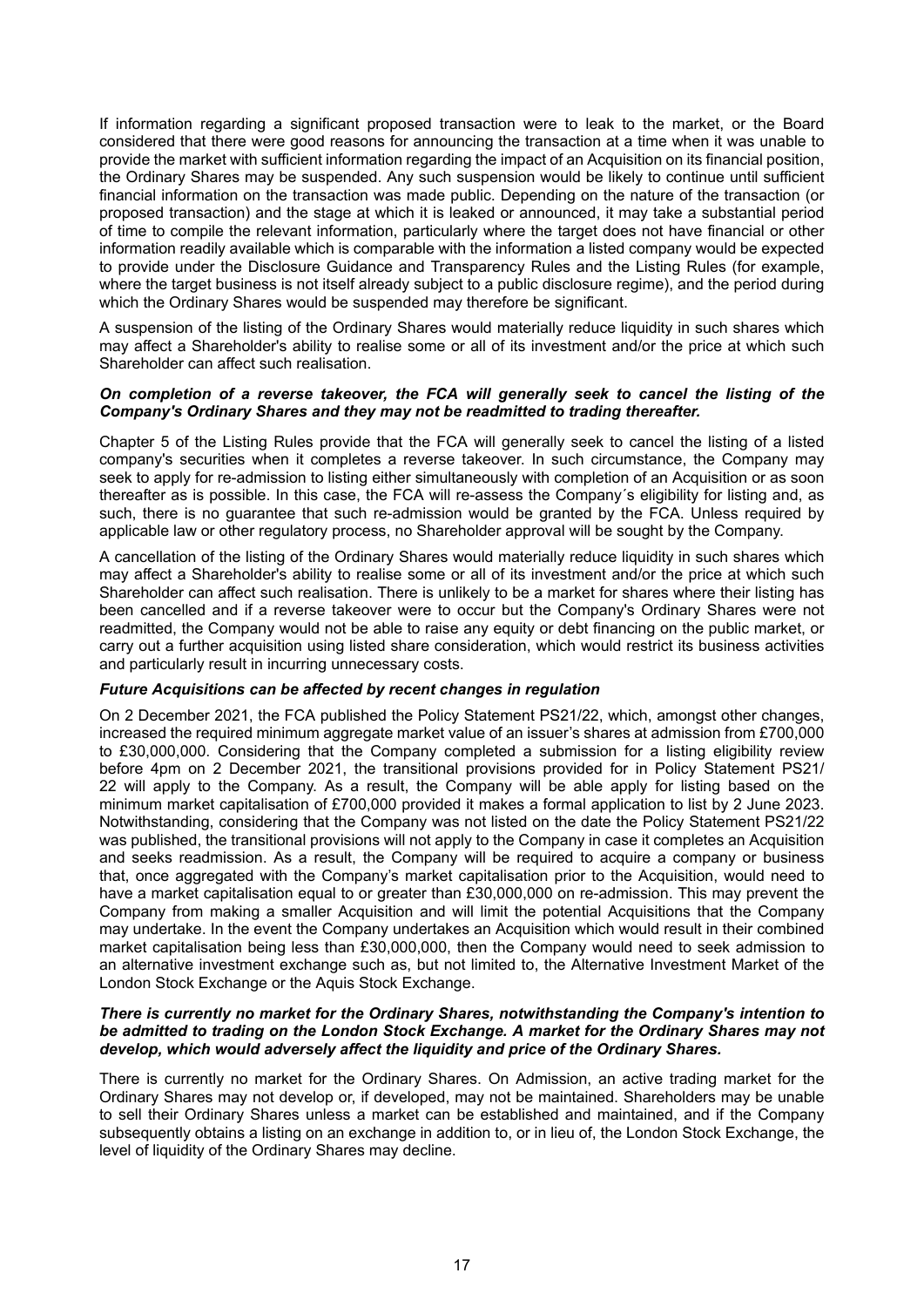#### *There is no assurance that the proposed Admission price of 1p will be maintained or will increase after Admission.*

The Company was founded by certain of the directors on 3 April 2021 and the founding shareholders subscribed for Shares at the par value of £0.000167 per Ordinary Share. Since then, the Company has focused on the development of its strategy and the Admission and, as such, has raised subsequent capital prior to Admission at an issue price of £0.01 per Ordinary Share on 27 September 2021. The value of Ordinary Shares on Admission has been set by the directors at £0.01 per Ordinary Share, the same price at which the Company completed its recent fundraising round. Following Admission, the price of the Shares can vary due to a number of factors, including but not limited to, general economic conditions and forecasts, the Company's general business condition, general market sentiment and the release of its financial reports. Given the absence of any market history prior to Admission, there is no assurance that the share price will be maintained at £0.01 or will increase after Admission.

#### *Shareholders may not be able to realise returns on their investment in Ordinary Shares within a period that they would consider to be reasonable.*

Investments in Ordinary Shares may be relatively illiquid. There may be a limited number of Shareholders and this factor may contribute both to infrequent trading in the Ordinary Shares on the London Stock Exchange and to volatile Ordinary Share price movements. Shareholders should not expect that they will necessarily be able to realise their investment in Ordinary Shares within a period that they would regard as reasonable. Accordingly, the Ordinary Shares may not be suitable for short-term investment. Admission should not be taken as implying that there will be an active trading market for the Ordinary Shares.

#### *Dividend payments on the Ordinary Shares are not guaranteed and the Company does not intend to pay dividends prior to an Acquisition.*

To the extent the Company intends to pay dividends on the Ordinary Shares, it will pay such dividends following (but not before) an Acquisition, at such times (if any) and in such amounts (if any) as the Board determines appropriate and in accordance with applicable law, but expects to be principally reliant upon dividends received on shares held by it in any operating subsidiaries in order to do so. Payments of such dividends will be dependent on the availability of any dividends or other distributions from such subsidiaries. The Company can therefore give no assurance that it will be able to pay dividends going forward or as to the amount of such dividends, if any.

## **RISKS RELATING TO TAXATION**

#### *Changes in taxation legislation may adversely affect the Company and the tax treatment for Shareholders investing in the Company.*

Changes in taxation legislation or practice may adversely affect the Company and the tax treatment for Shareholders investing in the Company. Any change in the Company's tax status, domicile for tax purposes in taxation legislation could affect the Company's ability to provide returns to Shareholders. Statements in this Document concerning the taxation of Shareholders in Ordinary Shares are based on current tax law and practice which are subject to change. The taxation of an investment in the Company depends on the individual circumstances of Shareholders. Shareholders should consider carefully whether an investment in the Company is suitable for them in light of the potential risk factors, their personal circumstances and the financial resources available to them and should obtain their own professional advice where they consider necessary.

#### *There can be no assurance that the Company will be able to make returns for Shareholders in a tax-efficient manner.*

The Company has made certain assumptions regarding taxation. However, if these assumptions are not correct, taxes may be imposed with respect to the Company's assets, or the Company may be subject to tax on its income, profits, gains or distributions (either on a liquidation and dissolution or otherwise) in a particular jurisdiction or jurisdictions in excess of taxes that were anticipated. This could alter the anticipated post-tax returns for Shareholders (or Shareholders resident in, or otherwise subject to the taxation legislation of, certain jurisdictions). The level of return for Shareholders may also be adversely affected. Any change in laws or tax authority practices could also adversely affect any post-tax returns of capital to Shareholders or payments of dividends (if any, which the Company does not envisage the payment of, at least in the short to medium term). In addition, the Company may incur costs in taking steps to mitigate any such adverse effect on the post-tax returns for Shareholders.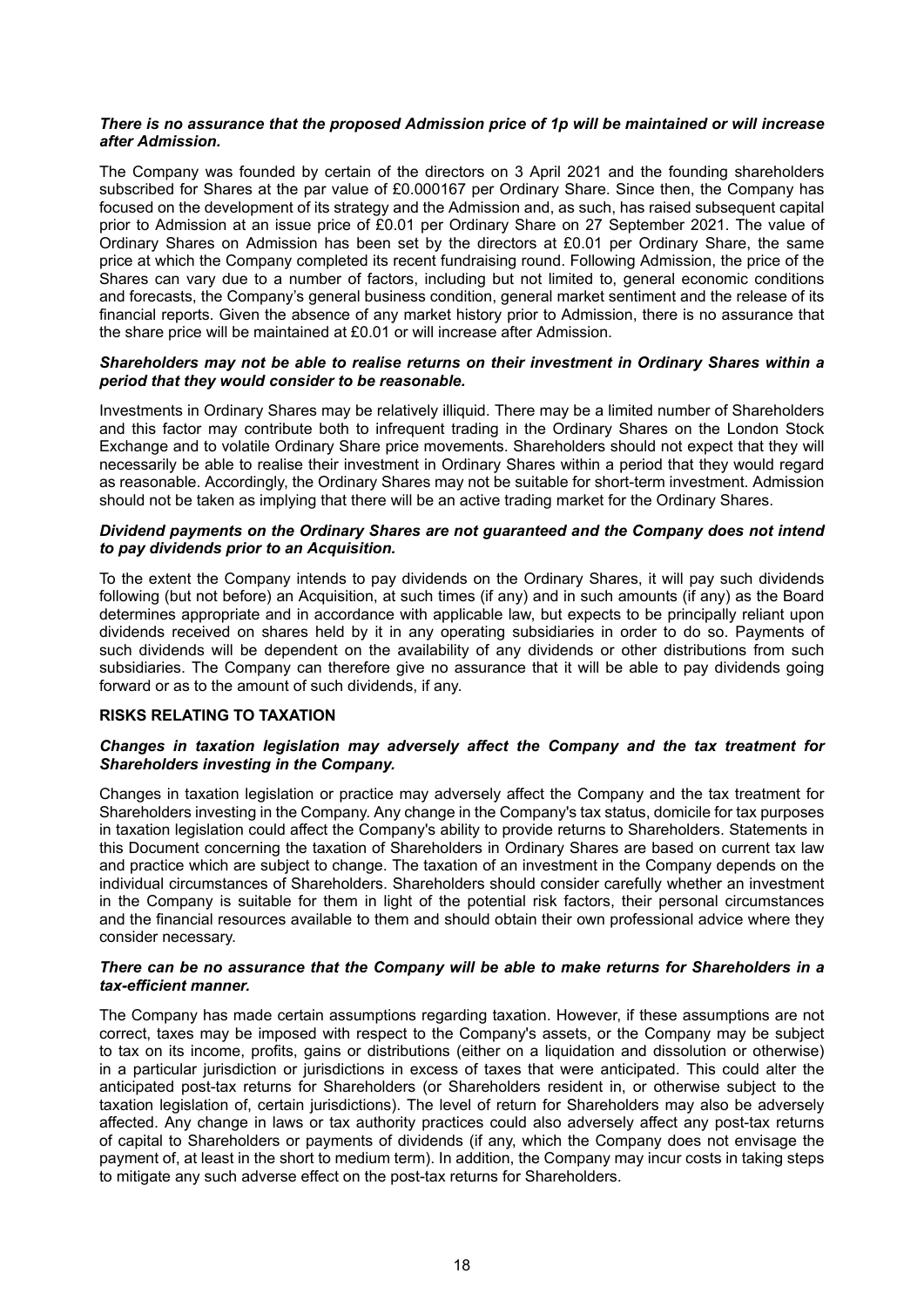**The risk factors listed above set out the material risks and uncertainties currently known to the Directors but do not necessarily comprise all of the risks to which the Company is exposed or all those associated with an investment in the Company. In particular, the Company's performance is likely to be affected by changes in the market and/or economic conditions and in legal, accounting, regulatory and tax requirements. There may be additional risks that the Directors do not currently consider to be material or of which they are currently unaware.**

**If any of the risks referred to above materialise, the Company's business, financial condition, results or future operations could be materially adversely affected. In such case, the price of its shares could decline and Shareholders may lose all or part of their investment.**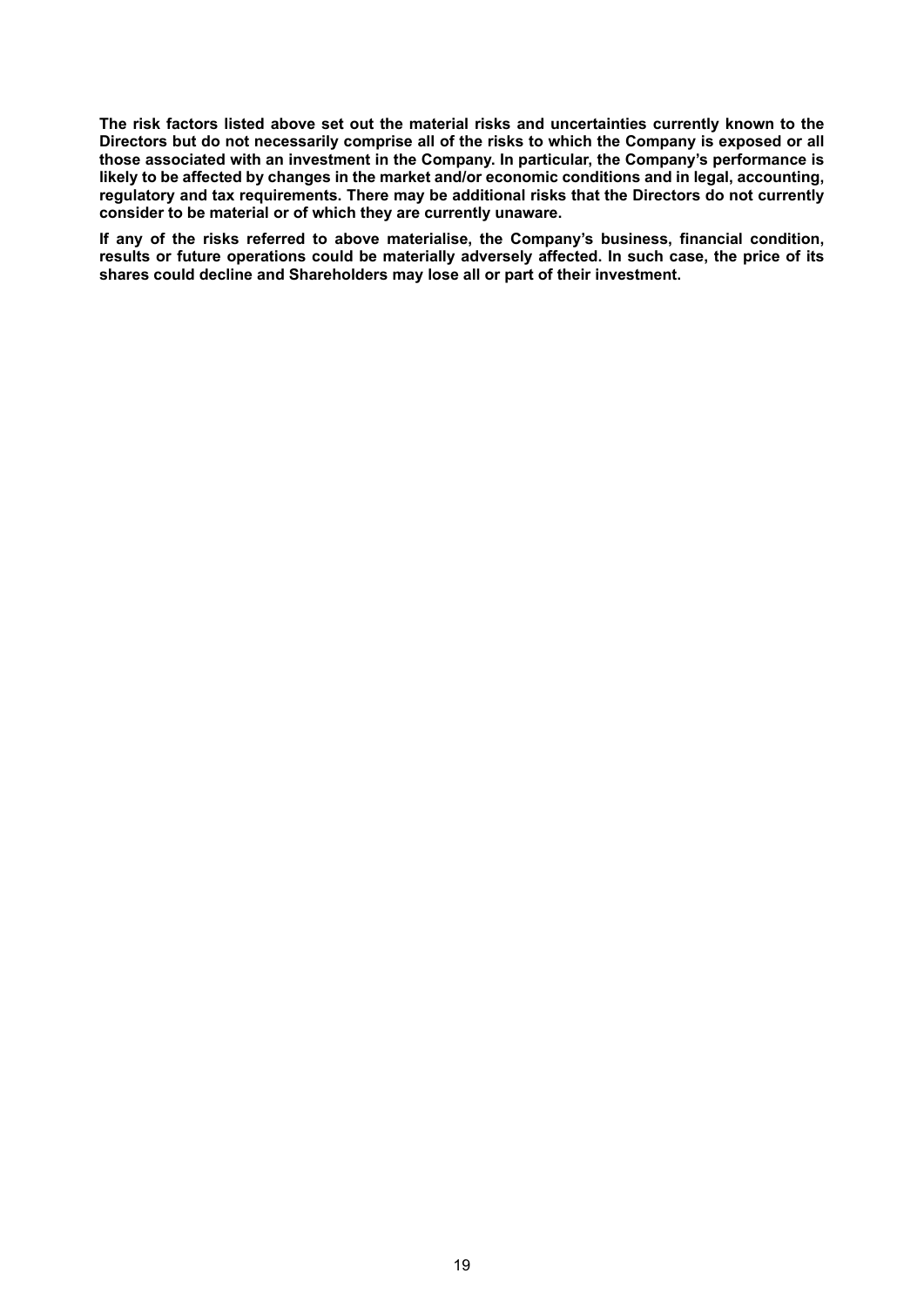## **IMPORTANT INFORMATION**

#### <span id="page-19-0"></span>**Forward-looking statements**

This Document includes statements that are, or may be deemed to be, 'forward-looking statements'. In some cases, these forward-looking statements can be identified by the use of forward-looking terminology, including the terms 'targets', 'believes', 'estimates', 'anticipates', 'expects', 'intends', 'may', 'will', 'should' or, in each case, their negative or other variations or comparable terminology. They appear in a number of places throughout this Document and include statements regarding the intentions, beliefs or current expectations of the Company and the Board concerning, inter alia: the Company's objective, financing and business strategies, plans (including exploration and development plans) results of operations, financial condition, prospects, capital appreciation of the Ordinary Shares and dividends. By their nature, forward-looking statements involve risks and uncertainties because they relate to events and depend on circumstances that may or may not occur in the future. Forward-looking statements are not guarantees of future performance. The Company's actual performance, results of operations, financial condition, distributions to Shareholders and the development of its business and financing strategies may differ materially from the forward-looking statements contained in this Document. In addition, even if the Company's actual performance, results of operations, financial condition, distributions to Shareholders and the development of its business and financing strategies are consistent with the forward-looking statements contained in this Document, those results or developments may not be indicative of results or developments in subsequent periods.

Important factors that may cause these differences include, but are not limited to:

- the Company's ability to identify suitable Acquisition opportunities or the Company's success in completing an Acquisition;
- the Company's ability to ascertain the merits or risks of the operations of a target company or business;
- the Company's ability to deploy their share capital on a timely basis;
- the availability and cost of equity or debt capital for future transactions;
- currency exchange rate fluctuations, as well as the success of the Company's hedging strategies in relation to such fluctuations (if such strategies are in fact used); and
- legislative and/or regulatory changes, including changes in taxation regimes.

Shareholders should carefully review the "Risk Factors" section of this document for a discussion of additional factors that could cause the Company's actual results to differ materially, before making an investment decision.

For the avoidance of doubt, nothing appearing under the heading "Forward-looking statements" constitutes a qualification of the working capital statement set out in the "Important Information" section of this Document.

Forward-looking statements contained in this prospectus apply only as at the date of this prospectus. Subject to any obligations under the Listing Rules, the Market Abuse Regulation, the Disclosure Guidance and Transparency Rules and the Prospectus Regulation Rules, the Company undertakes no obligation publicly to update or review any forward-looking statement, whether as a result of new information, future developments or otherwise. However, for the avoidance of doubt, the information in this document will be updated as required by the Listing Rules, the Market Abuse Regulation, the Disclosure Guidance and Transparency Rules and the Prospectus Regulation Rules.

#### **Third Party Data**

Where information contained in this Document has been sourced from a third party, that third party has been identified and the Company confirms that such information has been accurately reproduced and, so far as they are aware and have been able to ascertain from information published by that third party, no facts have been omitted which would render the reproduced information inaccurate or misleading.

#### **Rounding**

Percentages and certain amounts in this document, including financial, statistical and operating information, have been rounded. As a result, the figures shown as totals may not be the precise sum of the figures that precede them. Percentages in tables have been rounded and accordingly may not add up to 100 per cent.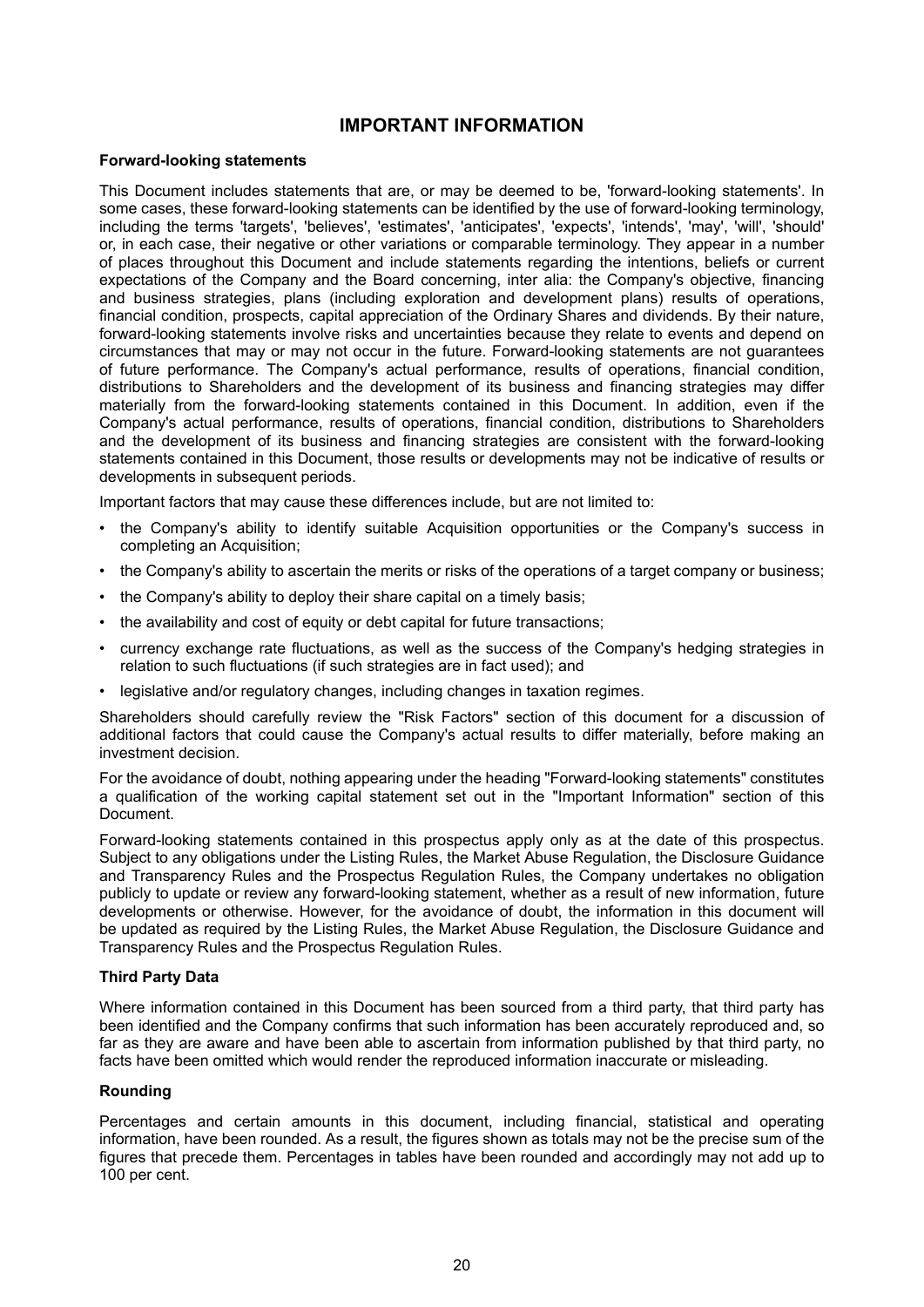## **Currency Presentation**

Unless otherwise indicated, all references in this Document to "British Pounds sterling" are to the lawful currency of the UK.

### **No incorporation of website**

The contents of any website of the Company or any other person do not form part of this Document.

#### **Definitions**

A list of defined terms used in this Document is set out in "Part VIII — Definitions".

### **Governing Law**

Unless otherwise stated, statements made in this Document are based on the law and practice currently in force in England and Wales and subject to changes in relation to thereto.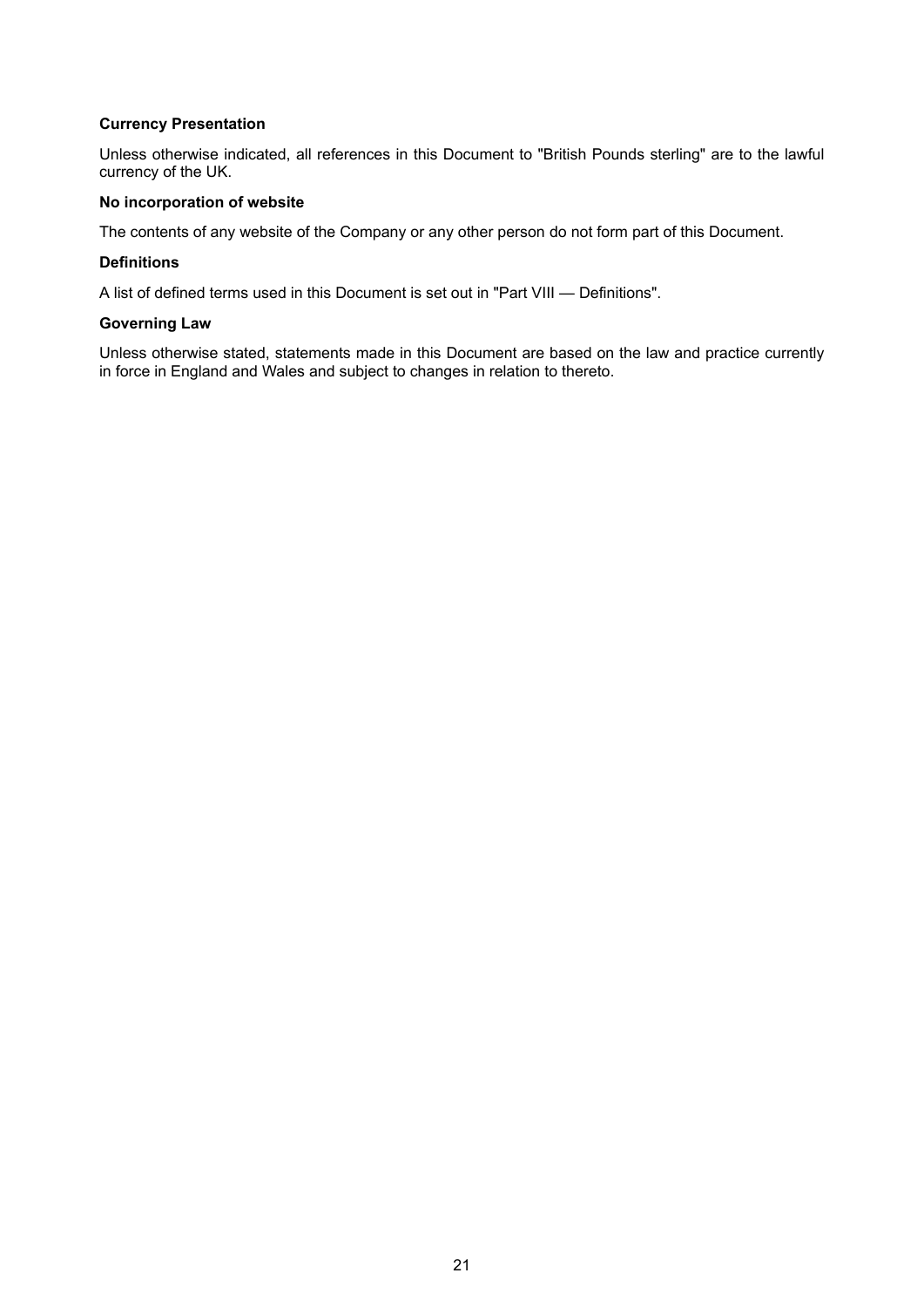## **CONSEQUENCES OF A STANDARD LISTING**

<span id="page-21-0"></span>Application will be made for the Ordinary Shares to be admitted to a listing on the Standard Listing segment of the Official List pursuant to Chapter 14 of the Listing Rules, which sets out the requirements for Standard Listings, and for such Ordinary Shares to be admitted to trading on the London Stock Exchange's main market for listed securities.

The Company's Ordinary Shares will be listed under Chapter 14 of the Listing Rules (Standard Listing (shares)) and as a consequence a significant number of the Listing Rules will not apply to the Company. Shareholders will therefore not receive the full protection of the Listing Rules associated with a Premium Listing.

The Company will comply with Listing Principles 1 and 2 as set out in Chapter 7 of the Listing Rules, as required by the UK Listing Authority.

An applicant that is applying for a Standard Listing of equity securities must comply with all the requirements listed in Chapters 2 and 14 of the Listing Rules, which specify the requirements for listing for all securities. Where an application is made for the admission to the Official List of a class of shares, at least 25% of the shares of the class must be distributed to the public. Listing Rule 14.3 sets out the continuing obligations applicable to companies with a Standard Listing and requires that such companies' listed equity shares be admitted to trading on a regulated market at all times. Such companies must have at least 25% of the shares of any listed class in public hands at all times and the FCA must be notified as soon as possible if these holdings fall below that level.

The continuing obligations under Chapter 14 also include requirements as to:

- the forwarding of circulars and other documentation to the FCA for publication through to the National Storage Mechanism, and related notification to an RIS;
- the provision of contact details of appropriate persons nominated to act as a first point of contact with the FCA in relation to compliance with the Listing Rules and the Disclosure and Transparency Rules;
- the form and content of temporary and definitive documents of title;
- the appointment of a registrar;
- notifying an RIS in relation to changes to equity and debt capital; and
- compliance with, in particular, Chapters 4, 5 and 6 of the Disclosure and Transparency Rules.

As a company with a Standard Listing, the Company will, following Admission, not be required to comply with, *inter alia*, the provisions of Chapters 6 and 8 to 13 of the Listing Rules, which set out more onerous requirements for issuers with a Premium Listing of equity securities. These include provisions relating to certain listing principles, the requirement to appoint a sponsor, various continuing obligations, significant transactions, related party transactions, dealings in own securities and treasury shares and contents of circulars.

The Company notes that in the case of an acquisition, the reverse takeover provisions set out in Listing Rule 5.6 may be triggered. The Company does not currently anticipate making any acquisitions.

The Company will comply with Chapter 5 of the Listing Rules (Suspending, cancelling and restoring listing and reverse takeovers). If completing a Reverse Takeover, the Company's existing Standard Listing will be cancelled and the Company may apply for a new Standard Listing or a listing on another appropriate securities market or stock exchange for the ordinary share capital of the Company. The granting of a new Standard Listing or a listing on another appropriate securities market or stock exchange following a Reverse Takeover cannot be certain. The Company may have its listing suspended in the event of a Reverse Takeover. These situations are described further in the "Risk Factors" section of this document.

On announcing a Reverse Takeover (or in the event of a leak of information prior to announcement), the Ordinary Shares would typically be suspended unless sufficient information was available to Shareholders and the wider market in the form of an approved new prospectus. This will be discussed with the FCA at the time. During the period of suspension, the Company would remain subject to the continuing obligations of a Standard Listing.

As mentioned above, while the Company has a Standard Listing, it is not required to comply with the provisions of, among other things:

• Chapter 6 of the Listing Rules containing additional requirements for the listing of equity securities, which are only applicable for companies with a Premium Listing;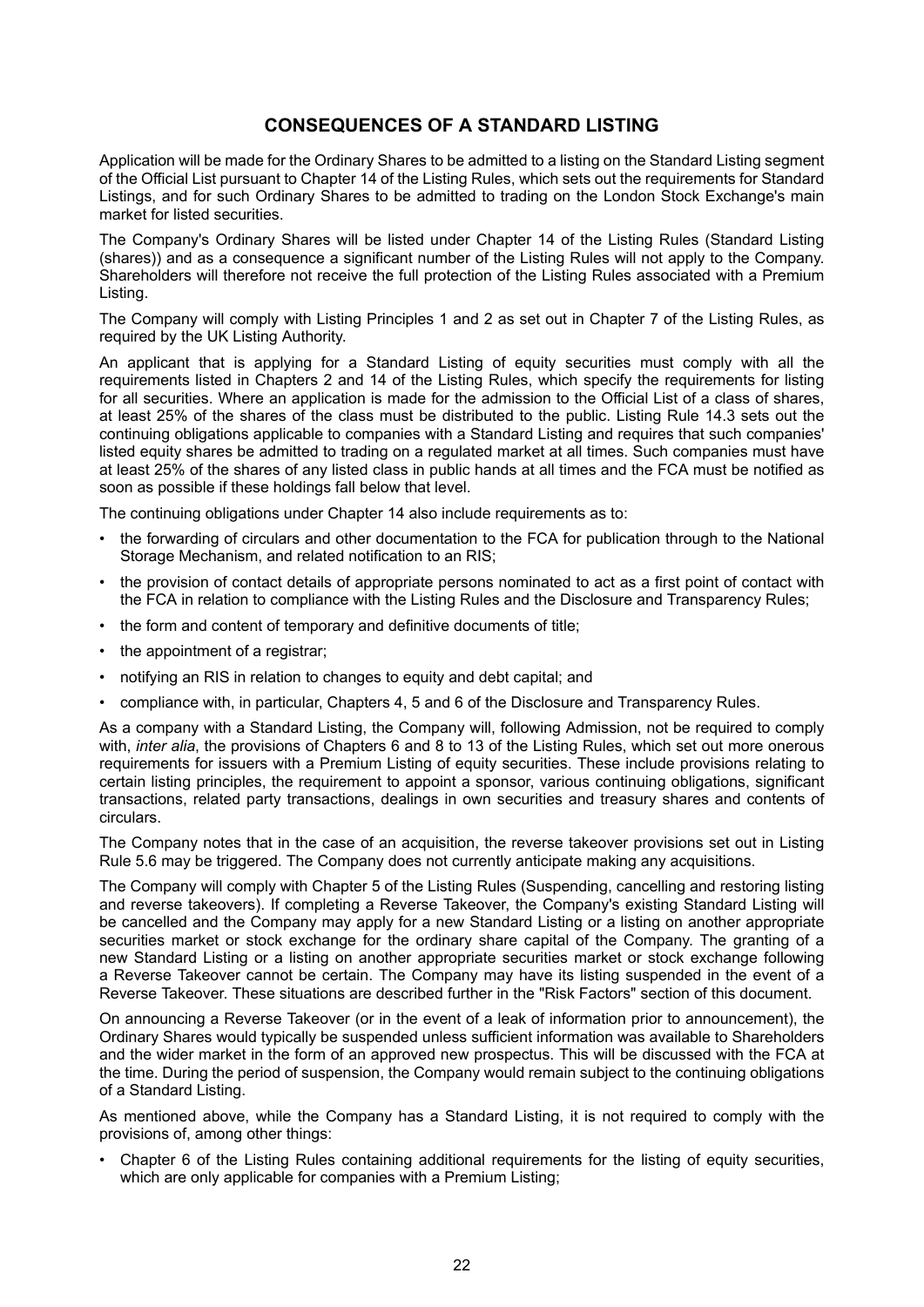- Chapter 8 of the Listing Rules regarding the appointment of a listing sponsor to guide the Company in understanding and meeting its responsibilities under the Listing Rules in connection with certain matters. The Company does not have and does not intend to appoint such a sponsor in connection with its publication of this document or Admission;
- Chapter 9 of the Listing Rules regarding continuous obligations for a company with a Premium Listing, which includes, inter alia, requirements relating to further issues of shares, the ability to issue shares at a discount in excess of 10% of market value, notifications and contents of financial information that are not applicable to the Company;
- Chapter 10 of the Listing Rules relating to significant transactions meaning any subsequent additional acquisitions by the Company, will not require shareholder approval under this Chapter (although such approval may be required for the purposes of facilitating the financing arrangements or for other legal or regulatory reasons);
- Chapter 11 of the Listing Rules regarding related party transactions. However, the Company is obliged to comply with DTR7.3 relating to related party transactions. DTR7.3 requires the Company to establish and maintain adequate procedures, systems and controls to enable it to assess whether a transaction or arrangement with a related party is in the ordinary course of business and has been concluded on normal market terms, and to (i) make an announcement (ii) gain board approval and (iii) ensure the related party or their associates do not vote in any resolution, relating to material related party transactions;
- Chapter 12 of the Listing Rules regarding purchases by the Company of its Ordinary Shares; and
- Chapter 13 of the Listing Rules regarding the form and content of circulars to be sent to Shareholders.

**IT SHOULD BE NOTED THAT THE UK LISTING AUTHORITY WILL NOT HAVE THE AUTHORITY TO (AND WILL NOT) MONITOR THE COMPANY'S COMPLIANCE WITH ANY OF THE LISTING RULES WHICH THE COMPANY HAS INDICATED IN THIS DOCUMENT THAT IT INTENDS TO COMPLY WITH ON A VOLUNTARY BASIS, NOR TO IMPOSE SANCTIONS IN RESPECT OF ANY FAILURE BY THE COMPANY TO SO COMPLY. HOWEVER THE FCA WOULD BE ABLE TO IMPOSE SANCTIONS FOR NON-COMPLIANCE WHERE THE STATEMENTS REGARDING COMPLIANCE IN THIS DOCUMENT ARE THEMSELVES MISLEADING, FALSE OR DECEPTIVE.**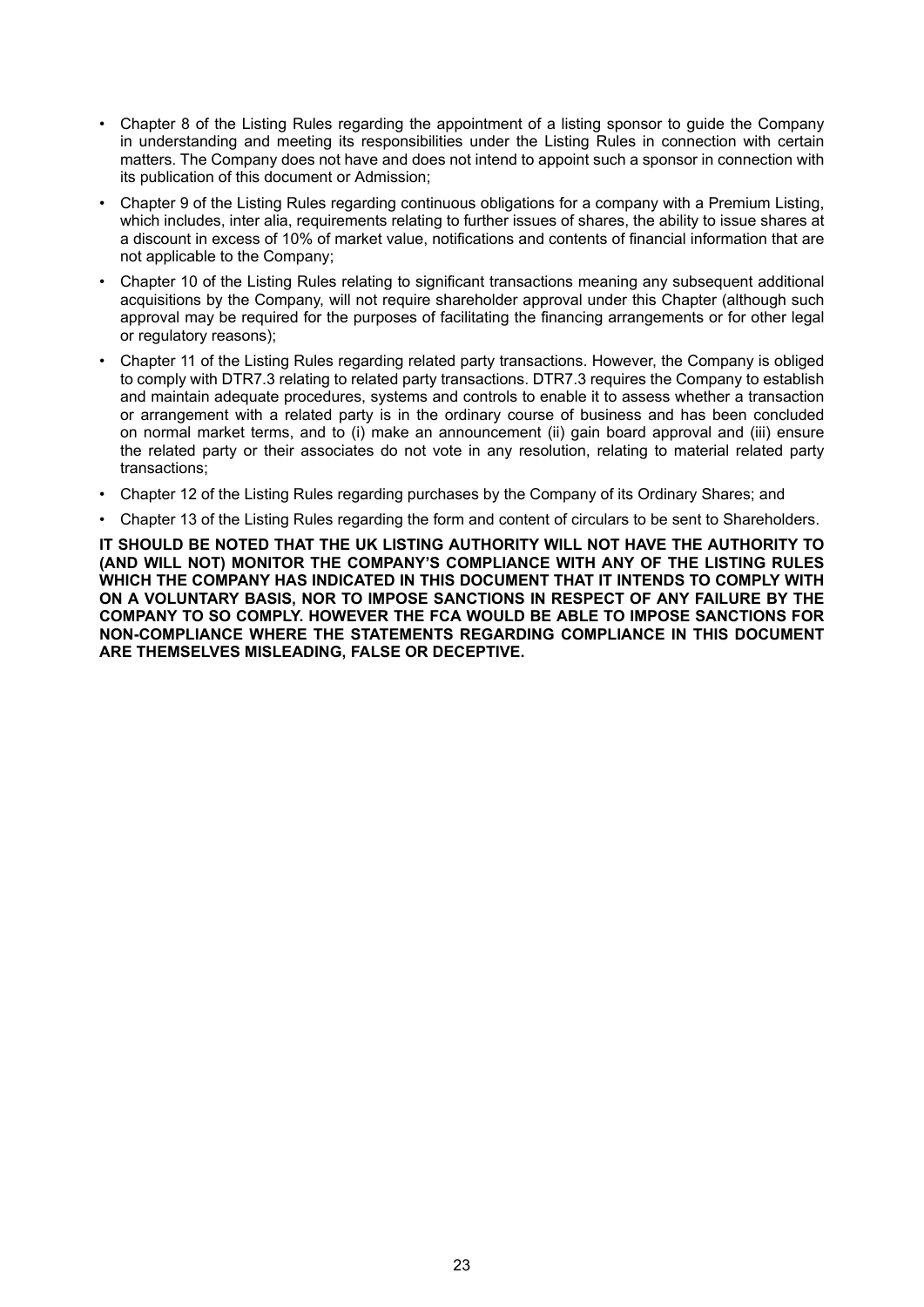## **EXPECTED TIMETABLE OF PRINCIPAL EVENTS**

<span id="page-23-0"></span>Publication of this Document 4 May 2022 Admission and commencement of dealings in Ordinary Shares 8.00 a.m. on 13 May 2022

All references to time in this Document are to London, UK time unless otherwise stated and each of the times and dates are indicative only and may be subject to change.

## **ADMISSION STATISTICS**

Shares in issue at the date of this Document 399,985,888 Market capitalisation of the Company at the Admission price  $£3,999,858.88$ 

## **DEALING CODES**

The dealing codes for the Ordinary Shares will be as follows:

TIDM GSC

ISIN GB00BP38X172 SEDOL BP38X17 LEI 984500K398M8C508B642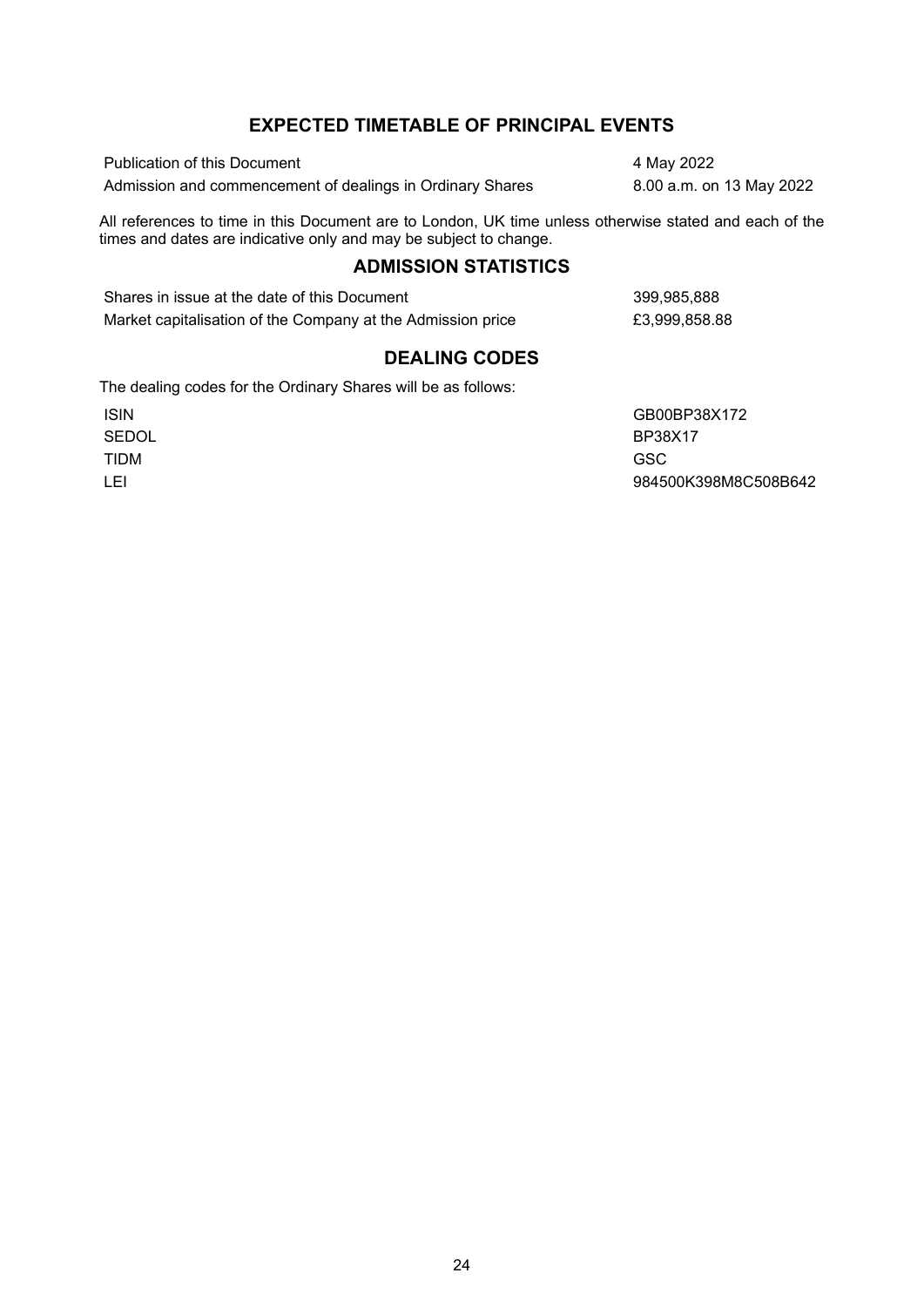## **DIRECTORS, AGENTS AND ADVISERS**

<span id="page-24-0"></span>

| <b>Directors</b>                            | Alan Austin<br><b>Chief Executive Officer</b>                                                       |
|---------------------------------------------|-----------------------------------------------------------------------------------------------------|
|                                             | Sébastien Dominique André Guerin<br><b>Chief Operational Officer</b>                                |
|                                             | Leon Filipovic<br>Chairman                                                                          |
|                                             | Sanjay Nath<br><b>Non-Executive Director</b>                                                        |
|                                             | Mark Wilson<br><b>Independent Non-Executive Director</b>                                            |
| <b>Company Secretary</b>                    | <b>First Sentinel Advisory Limited</b><br>72 Charlotte Street<br>London<br><b>W1T4QQ</b>            |
| <b>Registered Office</b>                    | Kemp House, 160 City Road<br>London, United Kingdom<br>EC1V 2NX                                     |
| Website                                     | www.gschain.world                                                                                   |
| <b>Legal advisers to the Company</b>        | Keystone Law<br>48 Chancery Lane<br>London<br>WC2A 1JF                                              |
| <b>Corporate Adviser to the Company</b>     | <b>First Sentinel Corporate Finance Limited</b><br>72 Charlotte Street<br>London<br>W1T4QQ          |
| <b>Reporting Accountants to the Company</b> | Haysmacintyre LLP<br>10 Queen Street Place<br>London<br>EC4R 1AG                                    |
| <b>Registrars</b>                           | Neville Registrars Limited<br>Neville House<br><b>Steelpark Road</b><br>Halesowen<br><b>B62 8HD</b> |
| Tax Advisors to the Company                 | Keystone Law<br>48 Chancery Lane<br>London<br>WC2A 1JF                                              |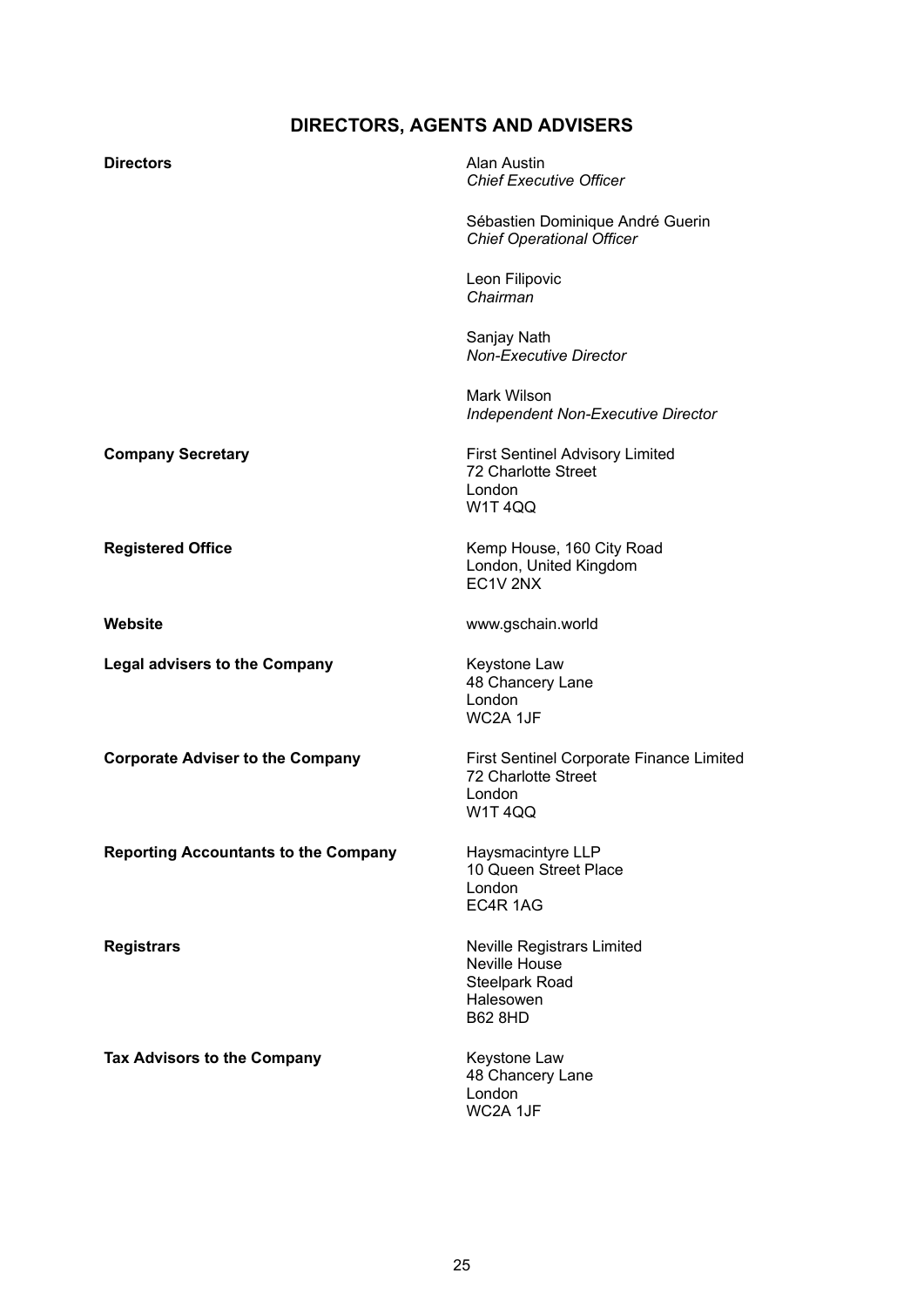## **PART I. INFORMATION ON THE COMPANY, INVESTMENT OPPORTUNITY AND STRATEGY**

## <span id="page-25-0"></span>1. **Introduction**

The Company was incorporated as a public limited liability company under the laws of England and Wales on 3 April 2021 with the name International Tech and Fintech plc and with registered number 13310485. The Company's name was changed to GS Chain plc on 12 July 2021. The Company obtained a trading certificate on 28 July 2021.

The Company has never traded and, save as set out in this document, has not entered into any significant transactions or financial commitments. The Company intends to complete the Acquisition and operate as more particularly described in this Part I.

On Admission, the Company will be authorised to issue one class of share (being the Ordinary Shares). It is intended that the Ordinary Shares will be admitted by the FCA pursuant to a Standard Listing on the Official List in accordance with Chapter 14 of the Listing Rules and to trading on the London Stock Exchange's main market for listed securities.

On Admission, the Company will have no assets other than cash on bank deposit. The Company has two loans with Directors amounting to a debt of £281,530.01, being a loan of £140,765 from Leon Filipovic and a loan of £140,765.01 from Sébastien Dominique André Guerin.

## 2. **Company Objective**

The Company intends to identify opportunities within the technology sector, to conduct the necessary due diligence and subsequently complete an Acquisition. While the Directors will consider a broad range of technology sectors, those which the Directors believe will provide the greatest opportunity and which the Directors will initially focus on include the use of technologies in real estate, banking, finance, fintech, telecommunications, automotive and blockchain industries. The Directors may consider other sectors if they believe such sectors present a suitable opportunity for the Company. The Company's objective is to generate attractive long term returns for Shareholders and to enhance value by supporting sustainable growth, Acquisitions and performance improvements within the acquired companies. The Directors will also use their knowledge and experience across a wide range of industry sectors in acquiring, investing and integrating businesses, which allows them to assess the viability of acquisition opportunities and their management teams, which is fundamental to finding the right Acquisition.

## 3. **Company Strategy and Execution**

The Company does not have any specific Acquisition under consideration and does not expect to engage in substantive negotiations with any target company or business until after Admission. To date, the Company's efforts have been limited to organisational matters as well as activities related to the Admission. However, the Board has experience in sourcing and executing transactions (including acquisitions). The expected target value for an Acquisition will be relative to the market capitalisation of the Company given that the consideration is anticipated to be a combination of Ordinary Shares and cash. Considering that the Company was not listed on the date the Policy Statement PS21/22 was published, the transitional provisions provided in the Policy Statement will not apply to the Company in case it completes an Acquisition and seeks readmission. As a result, in order to seek re-admission of the Company to listing on the Official List, the Company will be required to acquire a company or business that, once aggregated with the Company's market capitalisation prior to the Acquisition, would need to have a market capitalisation equal to or greater than £30,000,000 on re-admission. Although the Company intends to use cash and share consideration in relation to an Acquisition, the Company may choose to finance a portion of an Acquisition with debt financing subject to it being able to service the interest and manage the repayment of the debt following an Acquisition by virtue of a reliable sales outlook. In the event that the Company requires debt financing, the Directors do not anticipate exceeding an amount equal to a multiple of two times the combined earnings before interest, taxes, depreciation and amortisation of the Company and the relevant Acquisition target. Any funds not used for an Acquisition will be used for future acquisitions, internal or external growth and expansion, and working capital in relation to the acquired company or business. The Board may also consider an Acquisition target which is not yet, or which may not become, profitable following any such Acquisition.

Following completion of an Acquisition, the objective of the Company will be to operate the acquired business and implement an operating strategy to generate value for its Shareholders through operational improvements and potentially through additional complementary acquisitions following an Acquisition.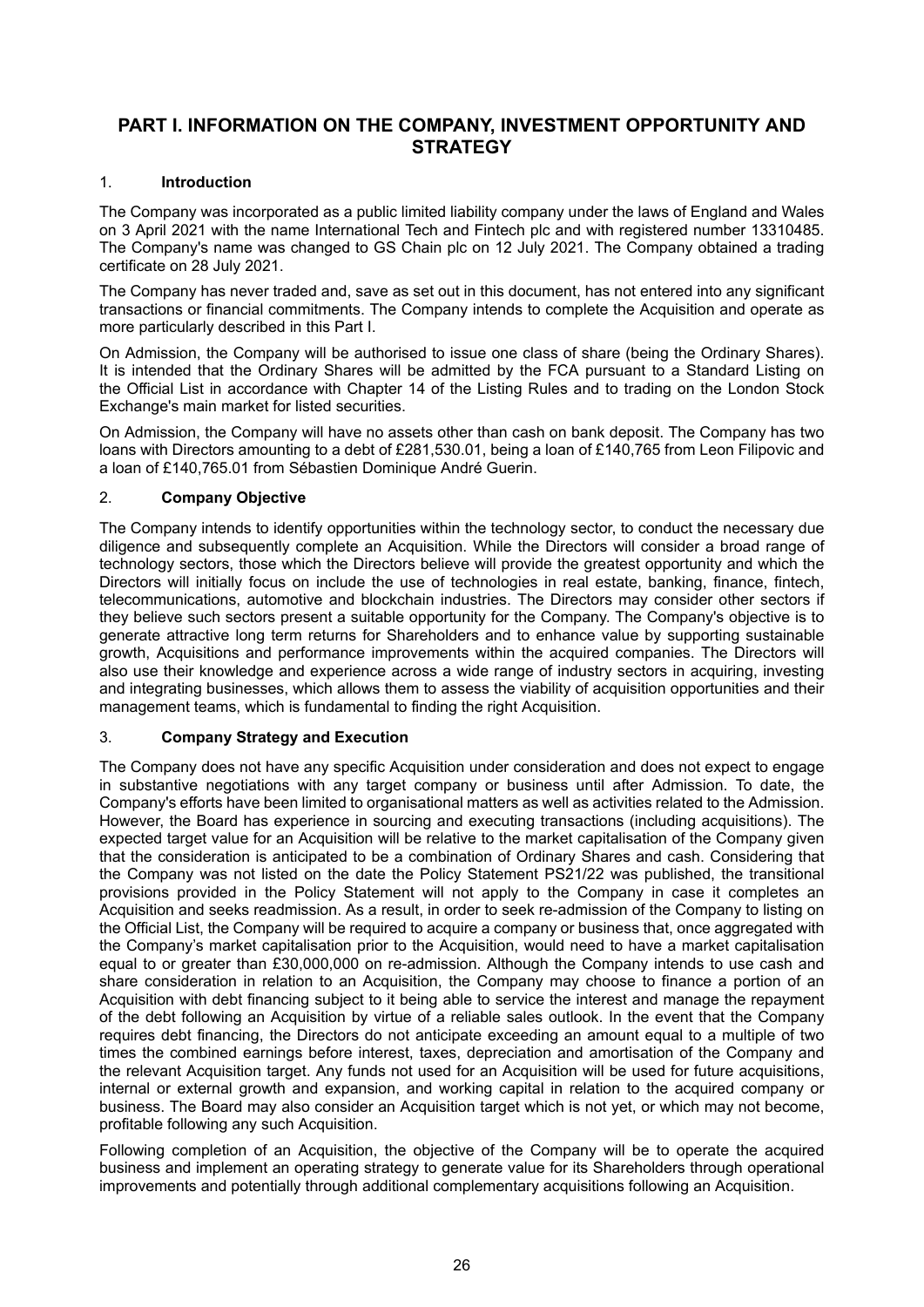In assessing potential targets, the Board will consider whether and how they can generate shareholder value post-Acquisition through raising new capital through the enlarged listed entity, operational and software improvement, economics of scale and through "bolt on" acquisitions to the extent possible. In terms of geography, it is anticipated that the Company will focus its acquisition strategy principally in the UK but will also consider target Acquisitions in other target regions. The Company will not exclude other geographic regions where the Company can operate competitively and have appropriate access to the relevant niche client base.

Unless required by applicable law or other regulatory process, no Shareholder approval will be sought by the Company in relation to an Acquisition. However, an Acquisition will be treated as a reverse takeover for the purposes of Chapter 5 of the Listing Rules and the Company will need to seek re-admission of the Company to listing on the Official List and trading on the London Stock Exchange's Main Market, or to another stock exchange. Subsequent Acquisitions may also be treated as reverse takeovers depending on their size and nature.

The Board will undertake in depth market analysis in several related areas initially within the technology sector. The Board may also engage with consultants with experience in the sector as and when deemed necessary to assist with identifying suitable Acquisition targets. Once a suitable Acquisition target has been identified and a structure and valuation negotiated and agreed, financial and legal due diligence will be undertaken using professional advisers. Consideration is likely to be a combination of Ordinary Shares and cash.

## 4. **Significant Trends**

The Company has not yet commenced business. There are therefore no known trends affecting the Company.

## 5. **Capital and Returns Management**

The Directors believe that, following an Acquisition, further equity capital raisings may be required by the Company for working capital purposes as the Company pursues its objectives going forward. Given that the anticipated operating costs of the Company will be low, the Company does not envisage that further funding will be required in the first 12 months following Admission, save in the case of an Acquisition. It is intended that the purchase price for any potential Acquisition will be satisfied by way of share and cash consideration which will leave cash available for working capital purposes. However, whether a further equity raising will be required and the amount of such raising will depend on the nature of the Acquisition opportunities which arise and the form of consideration the Company uses to make an Acquisition which cannot be determined at this time.

The Directors have been given authority to issue Ordinary Shares free of pre-emption rights for any such purposes as the Directors may think fit, up to an aggregate amount not exceeding £6,680. Such authorities shall expire, unless renewed or revoked in a general meeting, on 17 December 2026. Otherwise, Shareholders will have statutory pre-emption rights which will generally apply in respect of future issues of Ordinary Shares for cash. No pre-emption rights exist in respect of future share issues wholly or partly other than for cash.

The Company expects that any returns for Shareholders would derive primarily from capital appreciation of the Ordinary Shares and any dividends paid pursuant to the Company's dividend policy set out in this Part I of this Document.

In the event that the Company is wound up, any capital available for distribution will be returned to Shareholders in accordance with the Articles.

## 6. **Sources of Cash, Working Capital and Reasons for Admission**

The Company's initial source of cash will be the share capital invested by the Company's Shareholders of £1,049,900 and a loan made available by two of the Directors in the amount of £281,530.01, provided that as at 31 March 2022 (the latest practicable date prior to the publication of this document), the Company had £992,941 available in cash. It will initially use such cash to fund the expenses of Admission, including the expenses incurred in legal, adviser's fees, and any other applicable expenses. The Company projects these costs to be approximately £311,805 (excluding VAT). The remaining share capital will be used to fund ongoing costs and expenses of the Company such as Registrar's base fees of £2,070 per year and FCA and LSE fees of approximately £30,286 per year), company secretary's fees, auditor's fees, Directors' fees and the costs and expenses to be incurred in connection with identifying an Acquisition in accordance with the Company's strategy set out in paragraph 3 of Part I. The costs and expenses of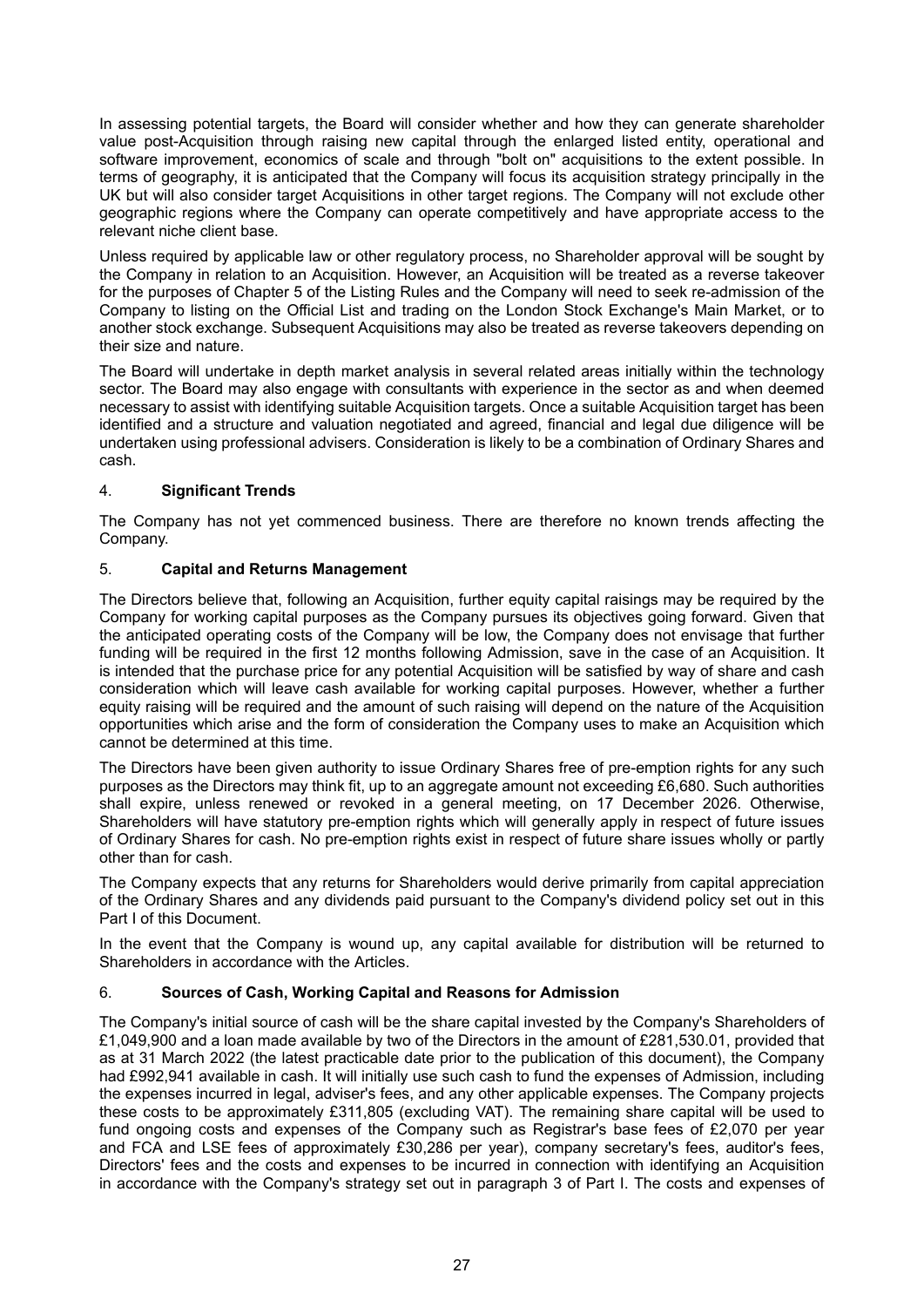identifying any Acquisition will likely comprise legal, financial and tax due diligence in relation to the target company, however, the Company would only reach this stage after the Directors have carried out an initial commercial review of the target and the Company has entered into a non-disclosure agreement and/or heads of terms, provided that additional funds may be raised by the Company to complete an Acquisition. The share capital will be in cash at the bank and available for deployment as necessary in due course. There are no restrictions on the use of the Company's capital resources that have materially affected, or could materially affect, directly or indirectly, the Company's operations.

As at the date of this document, the Company has two loans with Directors amounting to a debt of £281,530.01, being a loan of £140,765 from Leon Filipovic and a loan of £140,765.01 from Sébastien Dominique André Guerin, both at an interest rate of 0.1% per annum and repayable on the later of either 1 October 2023 or the date an Acquisition is made. The loans are to be used for the Company's working capital. Other than the previously described loans, the Company has no borrowings.

The Company may raise additional capital from time to time. This may include capital to be raised in connection with Acquisitions by the Company of future equipment and/or premises. Such capital is expected to be raised through share issues (such as rights issues, open offers or private placings) or borrowings. If further debt financing is utilised, there will be additional servicing costs. Furthermore, while the terms of any such financing cannot be predicted, such terms may subject the Company to financial and operating covenants or other restrictions, including restrictions that might limit the Company's ability to make distributions to Shareholders. Save in the case of an Acquisition, the Company does not anticipate raising any further funds within 12 months of Admission.

The Company is of the opinion that the working capital available to the Company is sufficient for its present requirements, that is for at least 12 months from the date of this Document.

The Company is seeking Admission in order to take advantage of:

- a listed company's public profile thereby promoting the Company and its strategy;
- the possibility to create a broad investor base;
- the potential liquidity offered by a Standard Listing;
- access to institutional and other investors not only on Admission but in the secondary market; and
- ability to issue listed equity as consideration for Acquisitions.

## 7. **Borrowing**

As at the date of this document, the Company has two loans with Directors amounting to a debt of £281,530.01, being a loan of £140,765 from Leon Filipovic and a loan of £140,765.01 from Sébastien Dominique André Guerin, both at an interest rate of 0.1% per annum and repayable on the later of either 1 October 2023 or the date an Acquisition is made. The loans are to be used for the Company's working capital. Other than the previously described loans, the Company has no borrowings. Although the Company intends to use cash and share consideration in relation to an Acquisition, the Company may choose to finance a portion of an Acquisition with debt financing subject to it being able to service the interest and manage the repayment of the debt following an Acquisition by virtue of a reliable sales. Additionally, debt may be raised in the future to fund the development of the business a future Acquisition.

## 8. **Dividend policy**

The Company intends to pay dividends on the Ordinary Shares following an Acquisition at such times (if any) and in such amounts (if any) as the Board determines appropriate in its absolute discretion. Prior to an Acquisition it is unlikely that the Company will have any earnings but to the extent the Company has any earnings it is the Company's current intention to retain any such earnings for use in its business operations, and the Company does not anticipate declaring any dividends in the foreseeable future. The Company will only pay dividends to the extent that to do so is in accordance with all applicable laws.

## 9. **Warrants**

The Company has not issued any Warrants to date. However, it has agreed to issue Warrants at the time of its first Acquisition, as further described in paragraph 15.4 of Part VI of this Document.

## 10. **Share Options & Additional Warrants**

Following Admission, the Company may: (i) look to establish a share option plan pursuant to which the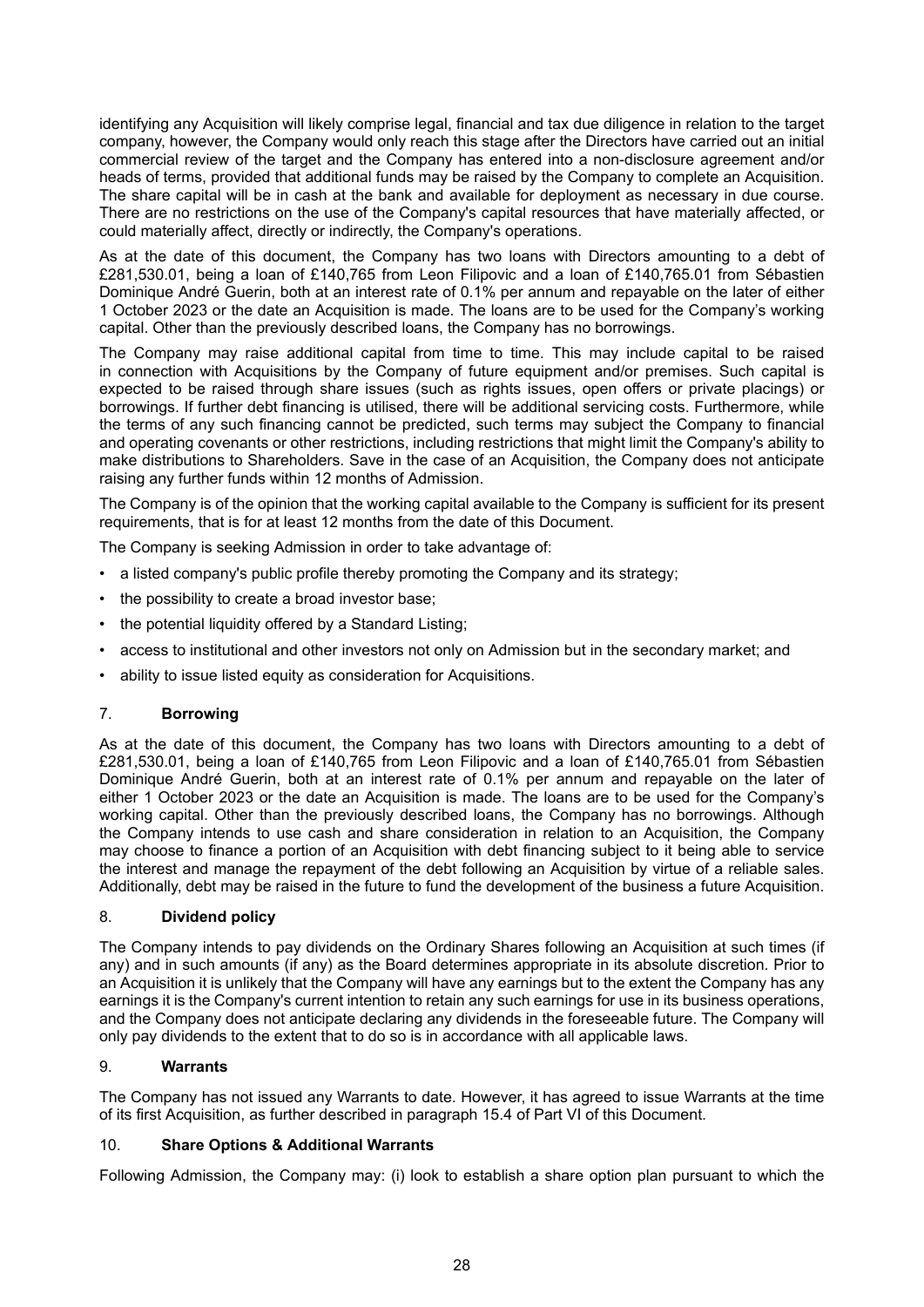Directors, senior managers and employees engaged from time to time will be able to acquire Ordinary Shares; or (ii) issue additional warrants as part of compensation of strategic advisers, representing in aggregate, up to 8%. of the Company's current share capital. The terms of the share option plans and/or warrants will be considered and approved by the Company's Remuneration Committee from time to time.

As at the date of this Document, there are no options over the Company's Ordinary Shares.

## 11. **Regulatory Environment**

The Company is likely to acquire technology businesses in the UK and/or other geographic regions over the medium term. Successful management of these businesses will likely be determined by the Company identifying and adhering to the regulatory requirements in those jurisdictions. There can be no guarantee that the Company will always be able to identify such requirements or ensure that the necessary licenses and/or approvals have been obtained. If the appropriate licenses and/or approvals have not been obtained or the terms and conditions of a licence and/or approval or any local laws and/or regulations have been violated, the Company could incur a fine (the amount will be dependent on the nature of the violation), the companies and/or third parties that are connected to the Company and the underlying asset could be subject to a financial liability, required to change their business practices or forced to suspend or terminate operations in the relevant territory. Alternatively, the companies, and/or third parties that are connected to the Company and the underlying asset could be required to obtain new or different licenses or regulatory approvals. Such eventualities could result in costs or other consequences that could materially adversely affect the financial performance and/or prospects of the Company.

Furthermore, though the Company will seek to invest in politically stable and fiscally attractive countries, the Company may invest in assets in regions with varying degrees of commercial, legal and political stability or regions which were stable and fiscally attractive at the time the investment was made but may cease to be. These jurisdictions will not be limited to a particular geographic region. Regional changes in the political landscape by civil and social pressures could cause regime change, policy reforms or changes in legal or governmental regulations. These changes may result in expropriation or nationalisation of any of the Company's assets which may result in the nullification or renegotiation of its investment arrangements.

## 12. **Bribery Act 2010**

The government of the United Kingdom has issued guidelines setting out appropriate procedures for companies to follow to ensure that they are compliant with the UK Bribery Act 2010 which came into force with effect from 1 July 2011. The Company has implemented an anti-bribery policy as adopted by the Board and implemented appropriate procedures to ensure that the Directors, employees and consultants comply with the terms of the legislation.

## 13. **Further information**

Shareholders should read the whole of this Document, which provides additional information on the Company, and should not rely on summaries of, or individual parts only of, this Document.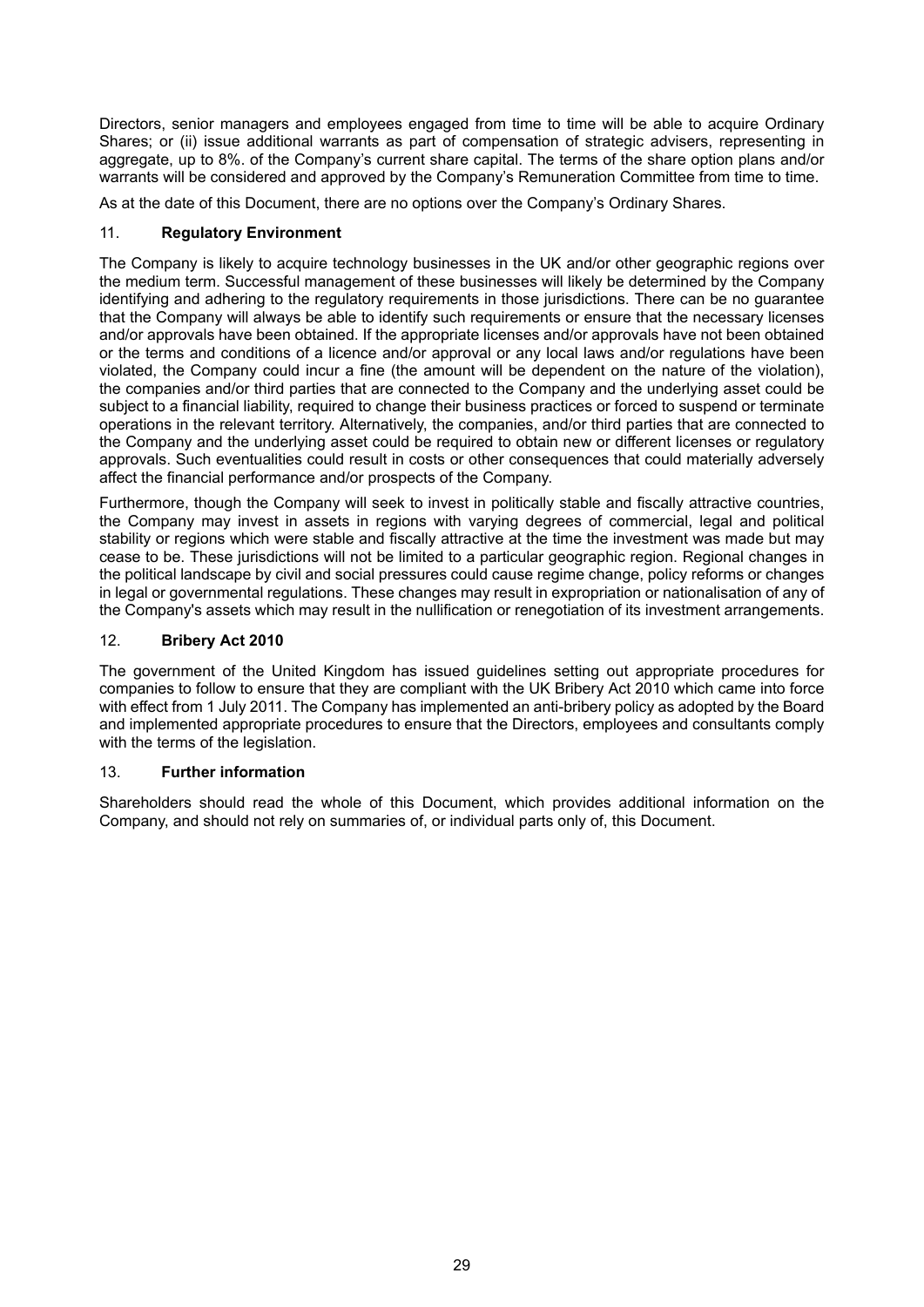## **PART II. THE BOARD OF DIRECTORS AND CORPORATE GOVERNANCE**

## <span id="page-29-0"></span>1. **The Company**

The Company was incorporated on 3 April 2021 in accordance with the laws of England and Wales as a public limited company with the name International Tech and Fintech plc. On 12 July 2021, it changed its name to GS Chain plc. It is intended that the Ordinary Shares will be admitted by the FCA to a Standard Listing on the Official List in accordance with Chapter 14 of the Listing Rules and to trading on the Main Market.

## 2. **The Board of Directors**

The Board comprises three executive Directors and two non-executive Directors, one of which is independent. The Directors are ultimately responsible for managing the Company's business in accordance with its Articles and assessing the appropriateness of the Acquisition and business strategy. The Directors also have overall responsibility for the Company's activities. Initially the Board will comprise Alan Austin, as Chief Executive Officer, Sébastien Dominique André Guerin, as Chief Operational Officer, Leon Filipovic as Chairman, Sanjay Nath, as Non-Executive Director and Mark Wilson, as Independent Non-Executive Director, details of each of whom are set out below. There are no family relationships amongst the Directors.

Upon completion of the Acquisition, the composition of the Board will be reviewed to ensure it remains appropriate for the Company, such that the constitution of the Board will reflect the profile of the Company and prevailing corporate governance standards and, in particular, with a view to ensuring that there are independent directors (in accordance with the QCA Code). The Directors believe the Board is comprised of a knowledgeable and experienced group of professionals with relevant experience and capability to deliver the Company's strategy. The business address of each Director is Kemp House, 160 City Road, London, United Kingdom, EC1V 2NX.

The Board members have not been: (i) convicted in relation to fraudulent offences; (ii) publicly incriminated or sanctioned by statutory or regulatory authorities (including designated professional bodies); (iii) disqualified by a court from acting as a member of the administrative, management or supervisory bodies of any company or from acting in the management or conduct of the affairs of any company; or (iv) acted a member of the administrative, management or supervisory bodies or partner of any companies that were put into administration, receiverships, liquidation or declared bankruptcy.

## 3. **Directors**

Short biographies of the Directors and details of their roles, including the principal activities of the Directors outside of the Group are set out below.

## *Alan Austin, Chief Executive Officer, aged 49 (date of birth: March 1973)*

Alan Austin is Chief Executive Officer of GS Chain PLC and a director of the company's board of directors. Alan has over 27 years of experience leading large operational business units across various industries, including consumer goods, healthcare and banking. As CEO, Alan has executive oversight of the company's global day-to-day operations and is responsible for delivering on the overall organizational strategy as set by the Board of Directors.

Alan began his career in the telecommunications industry at AT&T in 1991. In 1996 he moved to The Coca-Cola Company (NYSE: KO) where he spent 13 years in various leadership roles and eventually became Director of Costumer Operations and Business Development. Seeking to broaden his experience, Alan then moved to Alere /Optum Health/UHG (NYSE: UNH). As the Vice President of Global Operations & Strategic Initiatives, Alan was responsible for the leadership, development, and implementation of Optum Health's global operational initiatives in their Risk Assessment, Maternity Case Management and Disease Management programs.

In 2016 Alan moved to Assurant (NYSE: AIZ) where, as Vice President of Operations, he was responsible for the leadership and executive oversight of US & Global operations teams supporting US banks and their customers. He has a proven ability to combine vision, ingenuity, strong business acumen, with welldeveloped project management and people leadership qualities to drive business results.

Alan holds a bachelor of BFA from Jacksonville University and a Masters of Project Management from Keller Graduate School of Business.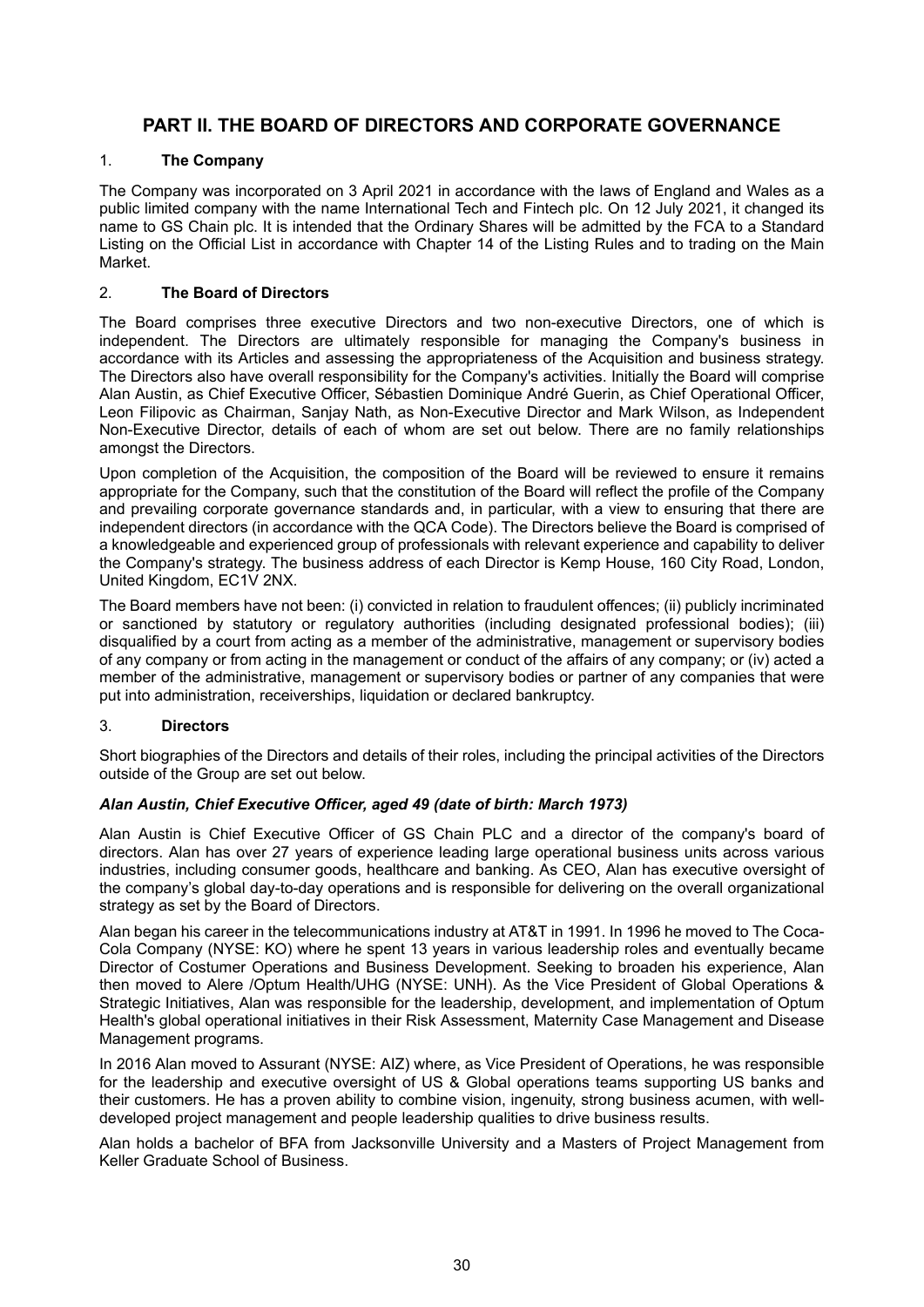## *Sébastien Dominique André Guerin, Chief Operational Officer, aged 39 (date of birth: December 1982)*

Sébastien has over 10 years of experience in digital marketing. After having worked in Faurecia, he joined MuCreative in 2009 where he trained in different web monetization methods and specialized in search engine optimization ("SEO"). He created the first video training dedicated to natural referencing in France. After that, he worked in the web agency 1ère Position as a Key Accounts Manager. He was also the SEO Manager of the Wedig agency, in charge of managing all of the SEO accounts and one of the company's main shareholders. Sébastien is currently the CMO of GSB Gold Standard Corporation AG.

## *Leon Filipovic, Chairman, aged 37 (date of birth: September 1984)*

Leon Filipovic has more than 10 years of financial and corporate experience. Born in Croatia, Leon was educated in corporate finance, having worked as CFO, head of compliance and/or sales manager in onshore and offshore entities. From 2011 to 2016 Leon was head of compliance for Pameroy Management Ltd., as well as responsible for the development payment gateways and blockchain technology integration within Pameroy Management. From 2015 he also served as CFO for Pameroy Management. From 2016 to 2018 he was the head of compliance and CFO for IFLS Corporate Services Ltd and from 2018 and 2019 Mr. Filipovic was responsible for education in blockchain technology and development of trading software for the Pameroy Group. More recently, from 2019 to 2021 he was head of software development for BL Enceladus Ltd.

#### *Sanjay Nath, Non-Executive Director, aged 56 (date of birth: February 1966)*

Sanjay Nath is an entrepreneur with over 35 years of experience in business management. He started several companies, including retail and sports development companies. He also worked alongside David Sullivan (West Ham FC) and became the Chief Head Consultant for his network of retail, property and funds companies. Sanjay was previously the non-executive director of Golden Rock Global plc, a special purpose acquisition company listed on the London Stock Exchange. He is currently the business development director for the law firm Rainer Hughes (featured in the Legal 500) and the former honorary Vice President of West Ham Women's Football Club.

#### *Mark Wilson, Independent Non-Executive Director, aged 54 (date of birth: September 1967)*

Mark is an experienced senior executive, with over 30 years of experience in both UK and international financial management and accounting. He has worked in a range of sectors including automotive, home entertainment consumer goods, construction, software development and ship management. Before joining the Company, he was Finance Director Armour Group plc (listed on AIM until 2018) where he started in 2009 and was responsible for the reverse takeover of OneView Group Limited in 2016. He remained as Director of OneView Group Limited after takeover until 2019 and was responsible for all aspects of OneView's finance and finance management across the group, including the preparation, review and publication of all statutory accounts (the group accounts were reported under IFRS and the subsidiaries accounts were reported under UK GAAP or US GAAP), as well as for ensuring compliance with the AIM rules. More recently, he has acted as Senior Finance Manager of Dandara South East Limited, a real estate developer.

#### 4. **Company Secretary**

First Sentinel Advisory Limited is appointed as the company secretary of the Company, being suitably qualified pursuant to section 273 of the Act.

#### 5. **Independence of the Board**

The Board considers Mark Wilson to be "independent" (using the definition set out in the QCA Code).

It is intended that additional Directors will be appointed in the future and that independence will be one of the factors taken into account at such time. As at the date of this Document no prospective Director has been identified and no arrangements exist (formal or informal) for the appointment of any other Director.

#### 6. **Directors' Fees**

Details of fees payable to the Directors under the terms of their appointment letter and or service agreements are summarised in paragraph 10 of Part VI of this Document.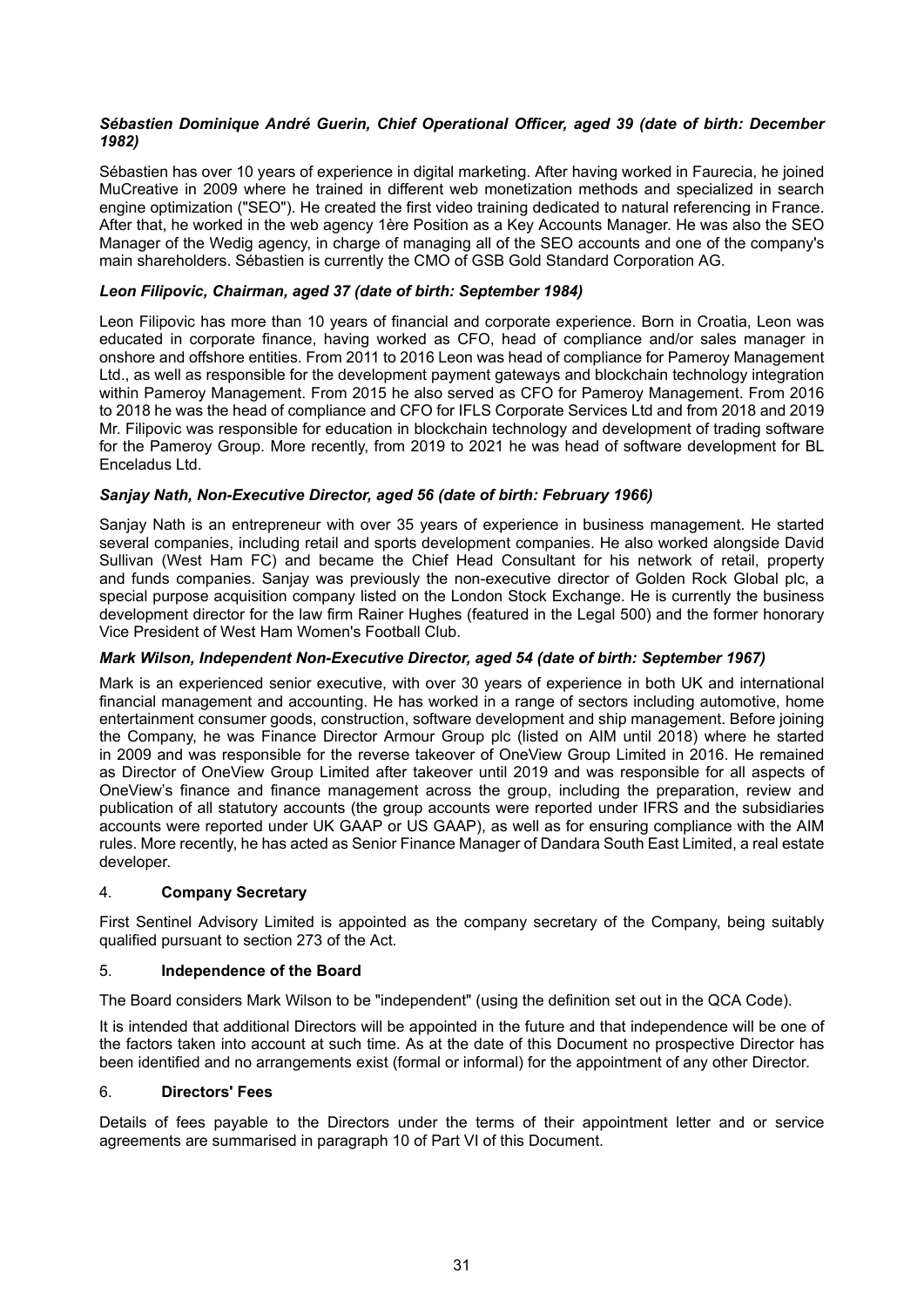## 7. **Strategic decisions**

#### *Members and responsibility*

The Directors are responsible for carrying out the Company's objectives, implementing its business strategy and overall supervision of the Company's activities. Operational, research and development, future acquisitions, divestments and other strategic decisions will all be considered and determined by the Board.

The Board will provide leadership within a framework of prudent and effective controls. The Board has established the corporate governance framework of the Company and has overall responsibility for setting the Company's strategic aims, defining the business plan and strategy and managing the financial and operational resources of the Company.

The Board will schedule quarterly meetings and will hold additional meetings as and when required. The expectation is that this will result in more than four meetings of the Board each year.

#### *Acquisition structure*

An Acquisition may be made by the Company or a wholly owned subsidiary of the Company, established as a special purpose vehicle to make the Acquisition. The details of the structure of an Acquisition will be determined once a target for the Acquisition has been identified.

## 8. **Corporate governance**

The Directors intend, as far as possible, given the size of the Company, to comply with the Quoted Companies Alliance (QCA), Corporate Governance Code for small and mid-size quoted companies. The Directors have carefully considered the QCA guidelines which endorse the "comply or explain" approach and which represent the minimum best practice for smaller quoted companies.

- The Board of Directors is split between three executive directors and two non-executive directors, one of which is considered by the Company to be independent. Upon completion of the Acquisition, the composition of the Board will be reviewed to ensure it remains appropriate for the Company, such that the constitution of the Board will reflect the profile of the Company and prevailing corporate governance standards.
- As part of the Admission process, the Company has developed and put in place high level financial controls, a budgeting and forecasting system and a management reporting framework. Strategic direction and acquisition activity are overseen by the board.
- Audit and Remuneration committees are already in place and operational. Due to the current size of the Company, the Board believes that there is no requirement for a separate nominations committee. This role is fulfilled by the Board as a whole.
- Review of the Board, committees and individual director performances, KPI's and induction/succession plans will be introduced once the Company has reached operational status.
- The Board has a wealth of experience in the quoted arena and fully understands the importance of shareholder communication along with the need to maintain an open dialogue with Shareholders.
- The Company is committed to being a responsible business and takes a proactive approach to the management of Corporate Social Responsibility (CSR).

To demonstrate the Company's adherence to the QCA Code, the Company will hold timely board meetings as issues arise which require the attention of the Board. The Board is responsible for the management of the business of the Company, setting the strategic direction of the Company and establishing the policies of the Company. It is the Directors' responsibility to oversee the financial position of the Company and monitor the business and affairs of the Company, on behalf of the Shareholders, to whom they are accountable. The primary duty of the Directors is to act in the best interests of the Company at all times. The Board also addresses issues relating to internal control and the Company's approach to risk management.

The Board as a whole will be responsible for sourcing Acquisitions and ensuring that opportunities are in conformity with the Company's strategy. The Board will meet periodically to: (i) discuss possible Acquisition opportunities for the Company; (ii) monitor the deal flow and Acquisitions in progress; and (iii) review the Company's strategy and ensure that it is up-to-date and appropriate for the Company and its aims.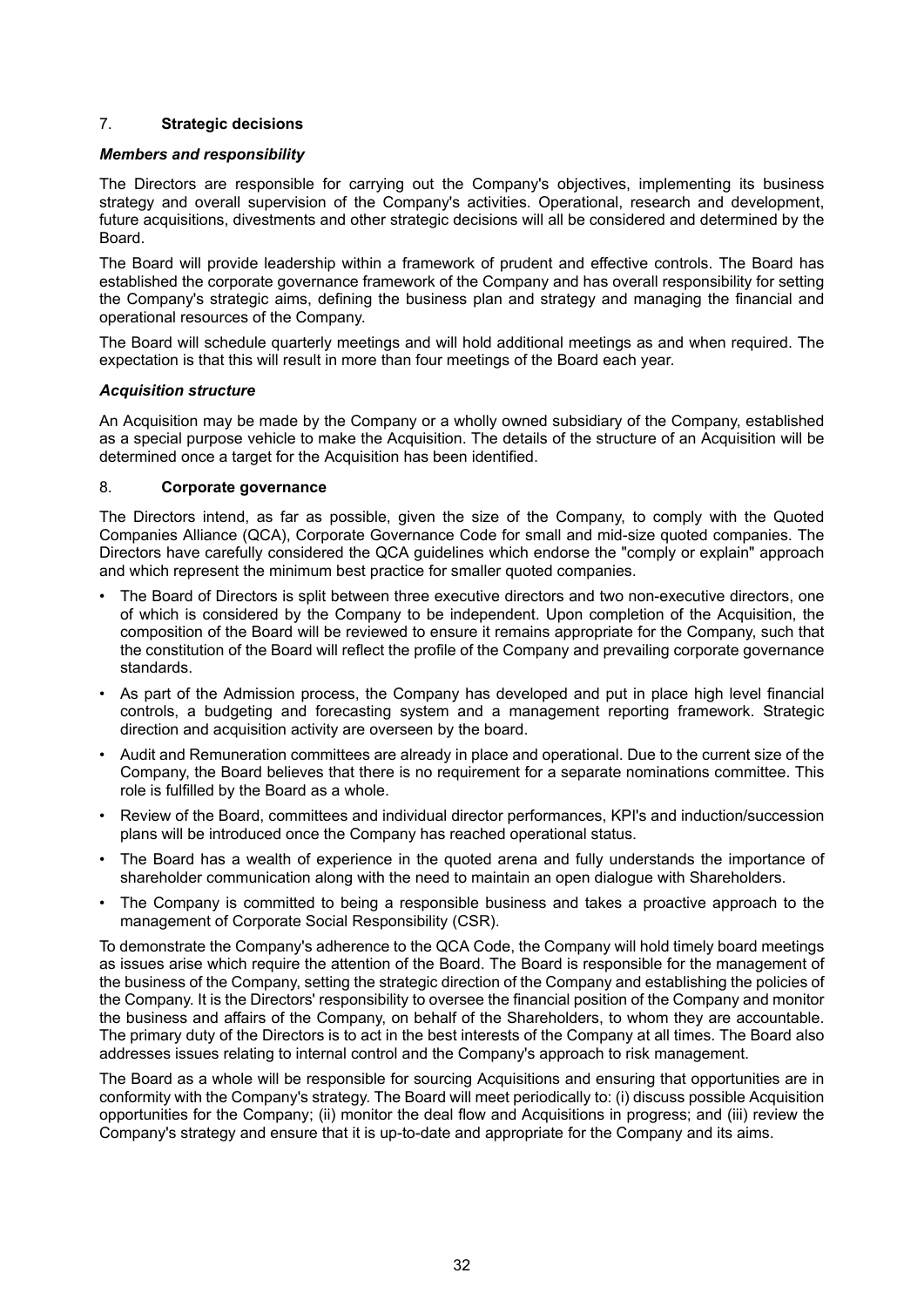#### **Market Abuse Regulation**

The Company has adopted a share dealing code that complies with the requirements of the Market Abuse Regulation. All persons discharging management responsibilities (comprising only the Directors at the date of this Document) shall comply with the share dealing code from the date of Admission.

The Board as a whole will be responsible for sourcing an Acquisition and ensuring that opportunities are in conformity with the Company's strategy. The Board will meet periodically to:

- (i) discuss possible Acquisition opportunities for the Company;
- (ii) monitor the deal flow and any such Acquisition in progress; and
- (iii) review the Company's strategy and ensure that it is up-to-date and appropriate for the Company and its aims.

The Company has established audit and remuneration committees with formally delegated duties and responsibilities.

### *(a) Audit Committee*

The Audit Committee has the primary responsibility of monitoring the quality of internal controls and ensuring that the financial performance of the Company is properly measured and reported on. It receives and reviews reports from the Company's management and external auditors relating to the interim and annual accounts and the accounting and internal control systems in use by the Company. The Audit Committee meets not less than twice in each financial year and will have unrestricted access to the Company's external auditors. The Audit Committee is chaired by Sanjay Nath and its other member is Mark Wilson.

#### *(b) Remuneration Committee*

The Remuneration Committee reviews the performance of the executive directors and makes recommendations to the Board on matters relating to their remuneration and terms of service. The Remuneration Committee also makes recommendations to the Board on proposals for the granting of share options and other equity incentives pursuant to any employee share option scheme or equity incentive plans in operation from time to time. The Remuneration Committee meets as and when necessary. In exercising this role, the Directors shall have regard to the recommendations put forward in the QCA Code and, where appropriate, the QCA Code guidelines. The members of the Remuneration Committee are Sanjay Nath, Sébastien Guerin and Mark Wilson. The Remuneration Committee is chaired by Mark Wilson. It has been noted in the Remuneration Committee's terms of reference that no discretionary payments may be made to any individual prior to completion of an Acquisition by the Company and, as such, the Remuneration Committee will not approve any such bonus.

#### **Share Dealings**

The Company has a Share Dealing Code which applies to all PDMRs and their associates, employees and consultants of the Company, and the family members of all such individuals. The Share Dealing Code outlines the laws which prohibit insider trading and the Company's policy on (i) securities trading; (ii) the blackout period and (iii) the compliance programme for officers and directors.

The Share Dealing Code prohibits any Employees or parties retained by the Company (and their family members) from buying or selling Ordinary Shares in the Company when such person has or is aware of material, non-public information relating to the Company.

## **Information Disclosure Policy**

The Company has adopted, with effect from Admission, an information disclosure policy to ensure that the Company complies with its continuous disclosure obligations under UK MAR and the Disclosure and Transparency Rules. The policy sets out the procedures for how the Company will treat material, nonpublic information, as well as providing Shareholders and the market with timely, direct and equal access to information issued by the Company; and promoting Shareholder confidence in the integrity of the Company and Ordinary Shares.

## **Anti-Bribery and Anti-Corruption Policy**

The Company has adopted, an anti-bribery and anti-corruption policy consistent with the UK Bribery Act. The policy is designed to ensure that the Directors, Executive Officers, Employees and agents understand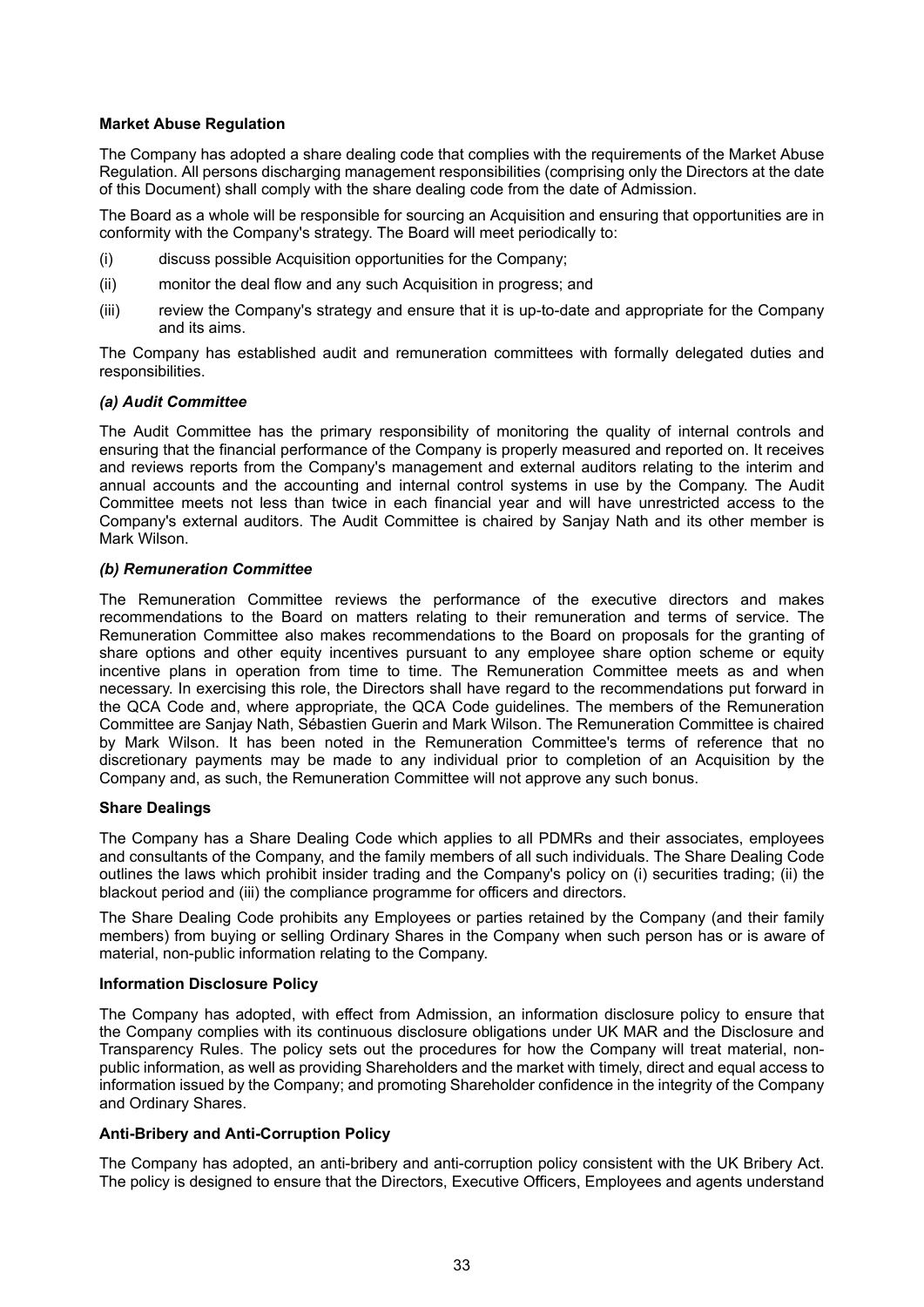the requirements of the UK Bribery Act and adhere to the Company's policy to comply with the UK Bribery Act and all anti-bribery legislation wherever the Company conducts its business.

The policy specifically addresses facilitation payments or gifts and hospitality, dealings with public officials, political donations, lobbying and advocacy and charitable donations, and includes provisions dealing with notification, as well as provisions regarding disciplinary action in the event that any part of the anti-bribery and anti-corruption policy has been breached. New and existing staff are required under the policy to be trained and the Company's approach to anti-bribery and anti-corruption must be communicated to its business partners.

#### **Conflict Management by the Board**

There are no current conflicts of interest in relation to their appointments and their private interest. There are no arrangements or understandings with major shareholders, customers, suppliers or others, pursuant to which any Director was selected as a member of the administrative, management or supervisory bodies or member of senior management.

Furthermore, the Board is confident that there are no immediate conflicts of interest between any duties owed to the Company by the Directors and their private interests or other duties, however it should be noted that each Director holds multiple Directorships and none of the Directors is required to commit their full time to the Company's affairs and they are engaged in other business endeavours, which could create a conflict of interest when allocating their time between the Company's operations and their other commitments. In addition, although the Directors must act in the Company's best interests and owe certain fiduciary duties to the Company, they are not necessarily obligated to present business opportunities to the Company. Although the Directors are not currently members or hold business interests in other acquisition companies, they may do so in the future, and in such case the directors may become aware of business opportunities and experience conflicts when deciding which of the companies they are interested in to present the opportunity to, which may be to the detriment of the Company. If there is a conflict of interest the Articles provide for how the Board are to manage and deal with conflicts of interest. The Directors may approve or otherwise deal with a conflict of a director subject to certain parameters. For example:

- (i) any requirement as to quorum at the meeting of the Directors at which the matter is considered is met without counting the Director in question and any other interested Director; and
- (ii) the matter has been agreed to without the Director in question and any other interested Director voting or would have been agreed to if their votes had not been counted.

The Board may authorise a matter on such terms and for such duration, or impose such limits or conditions on it, as it may decide and vary the terms or duration of such an authorisation (including any limits or conditions imposed on it) or revoke it. A Director is required to comply with any obligations imposed on him by the Directors pursuant to any such authorisation. Further, each of the Directors has agreed that, in the unlikely event that such person or entity becomes involved following this date of this document and prior to the completion of an Acquisition with entities with similar acquisition criteria to the Company's, any potential opportunities that fit such criteria would first be presented to the Company.

#### **Directors interest in Shares**

Following Admission, the Directors and their Connected Persons will have invested in the Company in aggregate a total of £39,646.80 in Ordinary Shares. Details of their interests in the Company are disclosed at paragraph 8.1 of Part VI.

The Company is applying for a Standard Listing of the Ordinary Shares on the Official List and a Standard Listing offers less protection to Shareholders than would otherwise be the case with a Premium Listing on the Official List. Further detail on the differences between a Premium Listing and a Standard Listing are set out in the section entitled "Consequences of a Standard Listing" on pages 23 and 24 of this Document.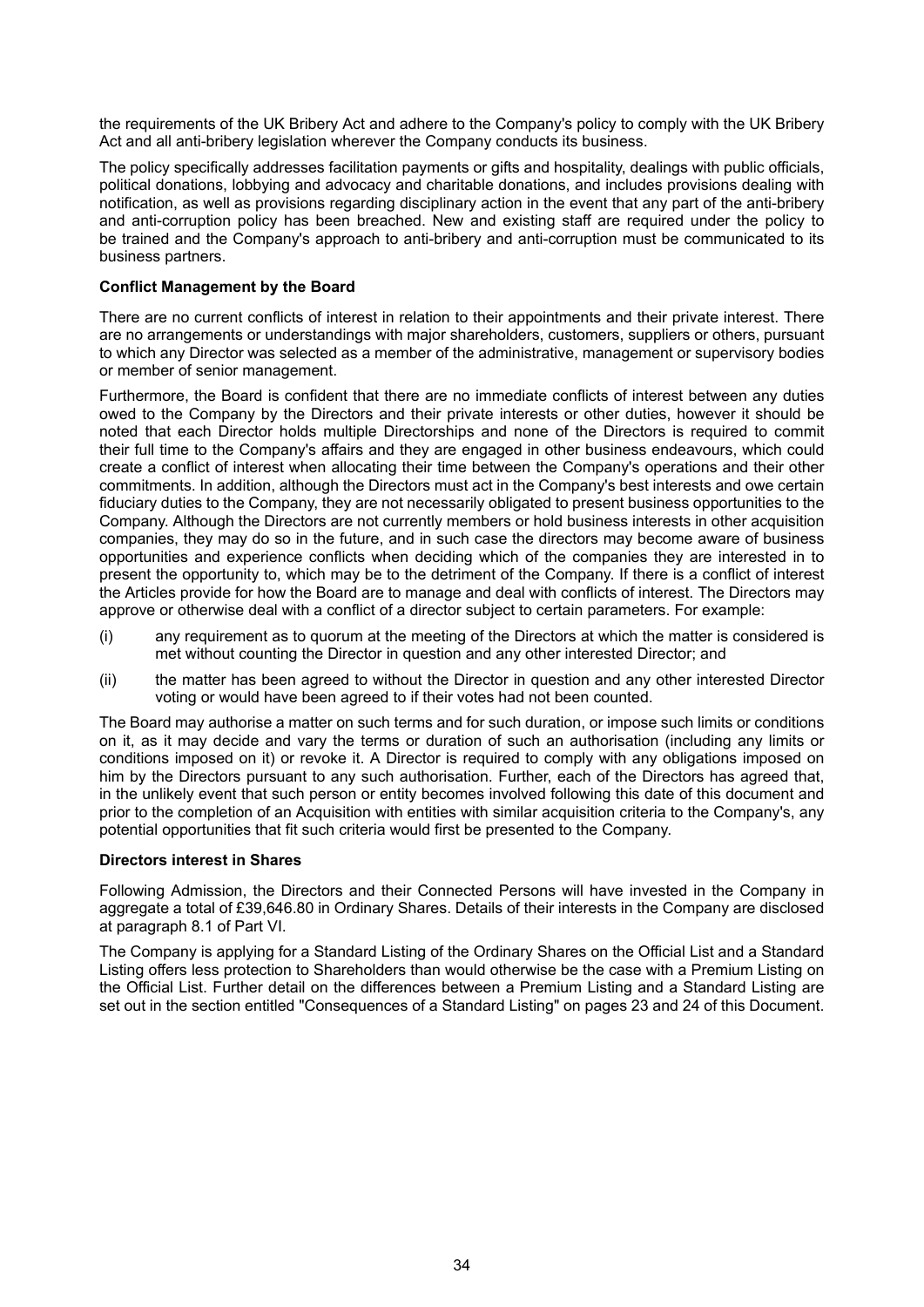## **PART III. ADMISSION**

#### <span id="page-34-0"></span>**Admission, Dealings and CREST**

Admission is expected to take place and unconditional dealings in the Ordinary Shares are expected to commence on the London Stock Exchange at 8.00 a.m. on 13 May 2022. Dealings on the London Stock Exchange before Admission will only be settled if Admission takes place. All dealings in Ordinary Shares prior to commencement of unconditional dealings will be at the sole risk of the parties concerned.

The expected date for electronic settlement of such dealings will be 13 May 2022. All dealings between the commencement of conditional dealings and the commencement of unconditional dealings will be on a "when issued basis".

The Ordinary Shares are in registered form and can also be held in uncertificated form. Prior to the dispatch of definitive share certificates in respect of any Ordinary Shares which are held in certificated form, transfers of those Ordinary Shares will be certified against the register of members of the Company. No temporary documents of title will be issued.

When admitted to trading, the Ordinary Shares will be registered with ISIN number GB00BP38X172 and SEDOL number BP38X17.

CREST is a paperless settlement procedure enabling securities to be evidenced otherwise then a certificate and transferred otherwise then by written instrument. The Articles permit the holding of Ordinary Shares under the CREST system. The Ordinary Shares were admitted to CREST on 13 December 2021. Accordingly, settlement of transactions in the Ordinary Share may take place within the CREST system if any investor so wishes. CREST is a voluntary system and investors who wish to receive and retain certificates for their securities will be able to do so. Shareholders may elect to receive Ordinary Shares in uncertificated form if such Shareholder is a system member (as defined in the Regulations) in relation to CREST.

#### **Selling Restrictions**

The Ordinary Shares will not be registered under the Securities Act or the security laws of any state or other jurisdiction of the United States and may not be taken up, offered, sold, resold, transferred, delivered or distributed, directly or indirectly, within into or in the United States.

#### **Use of Share Capital**

Initially, the Company intends to apply its share capital to fund the expenses of Admission, including the expenses incurred in legal, adviser's fees, and any other applicable expenses. The Company projects these costs to be approximately £311,805 (excluding VAT). The remaining share capital will be used to fund ongoing costs and expenses of the Company such as Registrar's base fees of £2,070 per year and FCA and LSE fees of approximately £30,286 per year), company secretary's fees, auditor's fees, Directors' fees and the costs and expenses to be incurred in connection with identifying an Acquisition in accordance with the Company's strategy set out in paragraph 3 of Part I. The costs and expenses of identifying any Acquisition will likely comprise legal, financial and tax due diligence in relation to the target company; however, the Company would only reach this stage after the Directors have carried out an initial commercial review of the target and the Company has entered into a non-disclosure agreement and/or heads of terms, provided that additional funds may be raised by the Company to complete an Acquisition

#### **Transferability**

The Company's Ordinary Shares are freely transferable and tradable and there are no restrictions on transfer.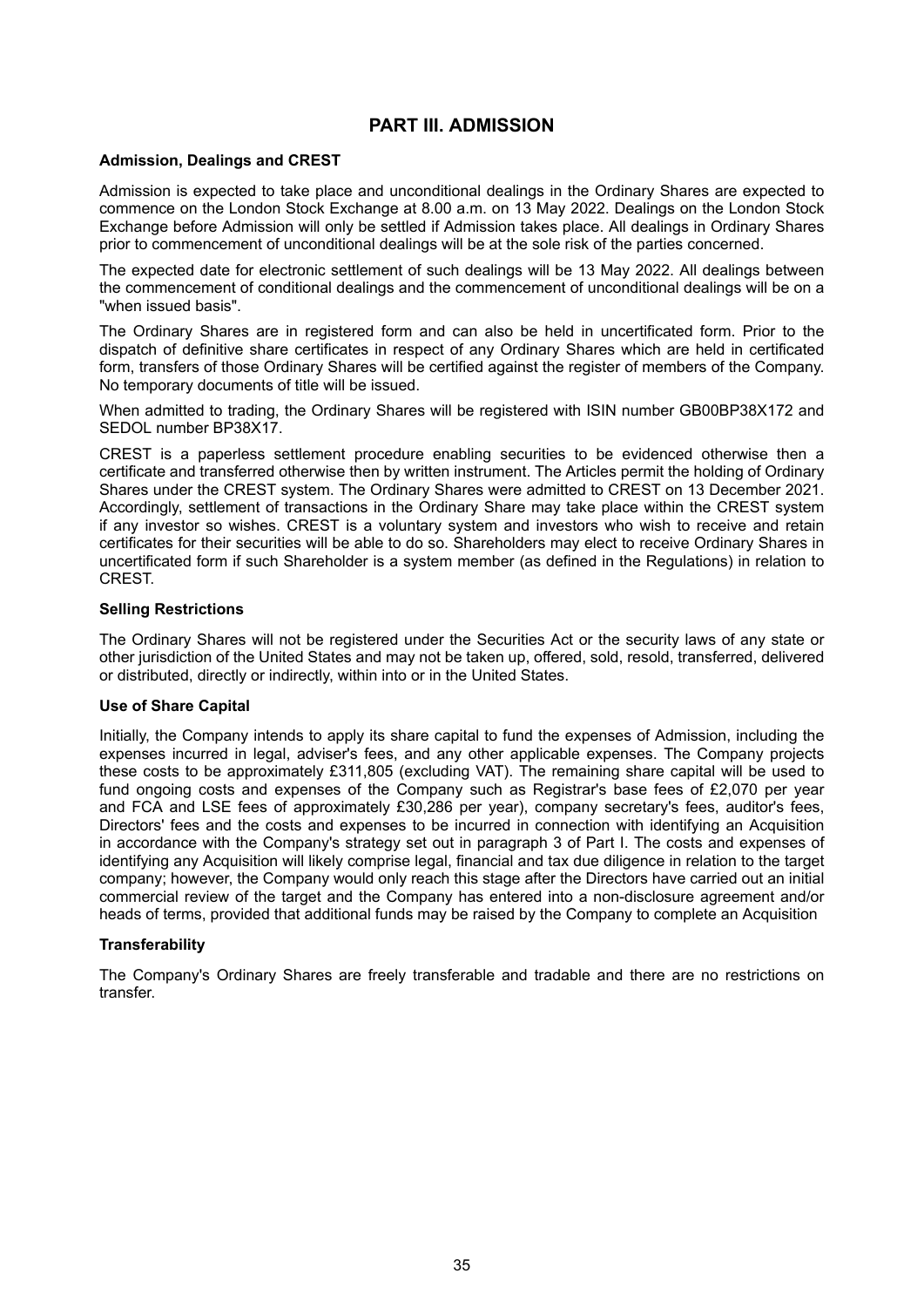## **PART IV. FINANCIAL INFORMATION ON THE COMPANY**

<span id="page-35-0"></span>**Part IV (A) - Accountants Report** - Financial Information 3 April to 30 June 2021

# haysmacintyre



10 Queen Street Place, London EC4R 1AG **T** 020 7969 5500 **F** 020 7969 5600

> **E** service@haysmacintyre.com **DX** 307453 CHEAPSIDE **W** www.haysmacintyre.com Follow us on twitter @haysmacintyre

The Directors GS Chain Plc Kemp House 160 City Road London EC1V 2NX

The Directors First Sentinel Corporate Finance Limited 72 Charlotte Street London W1T 4QQ

4 May 2022

Dear Sirs,

#### **GS Chain PLC ("the Company")**

We report on the financial information of the Company for the financial period ended 30 June 2021 which comprises the statement of financial position, the statement of comprehensive income, the statement of changes in equity, the cash flow statement, and the related notes. This financial information has been prepared for inclusion in the Prospectus of the Company dated 4 May 2022 on the basis of the accounting policies set out in note 1 to the financial information. The report is required by Annex 1, item 18.3.1 of the PR Regulation and is given for the purpose of complying with that paragraph and for no other purpose.

#### **Responsibilities**

The Directors of the Company are responsible for preparing the financial information on the basis of preparation set out in note 1 to the financial information and in accordance with International Financial Reporting Standards as adopted by the European Union ('IFRS').

It is our responsibility to form an opinion on the financial information as to whether the financial information gives a true and fair view, for the purposes of the Prospectus, and to report our opinion to you.

Save for any responsibility arising under Prospectus Regulation Rule 5.3.2R(2)(f) to any person as and to the extent there provided, to the fullest extent permitted by law we do not assume any responsibility and will not accept any liability to any other person for any loss suffered by any such other person as a result of, arising out of, or in connection with this report or our statement, required by and given solely for the purposes of complying with Annex 1, item 1.3 of the PR Regulation, consenting to its inclusion in the Prospectus.

#### **Basis of opinion**

We conducted our work in accordance with Standards of Investment Reporting issued by the Auditing PracticesBoard in the United Kingdom. We are independent of the Company in accordance

haysmacintyre is the trading name of Haysmacintyre LLP, a limited liability partnership<br>Company registered number: OC424F9 Registered in England and Wales<br>Registered to carry on audit work in the UK & Ireland and regulated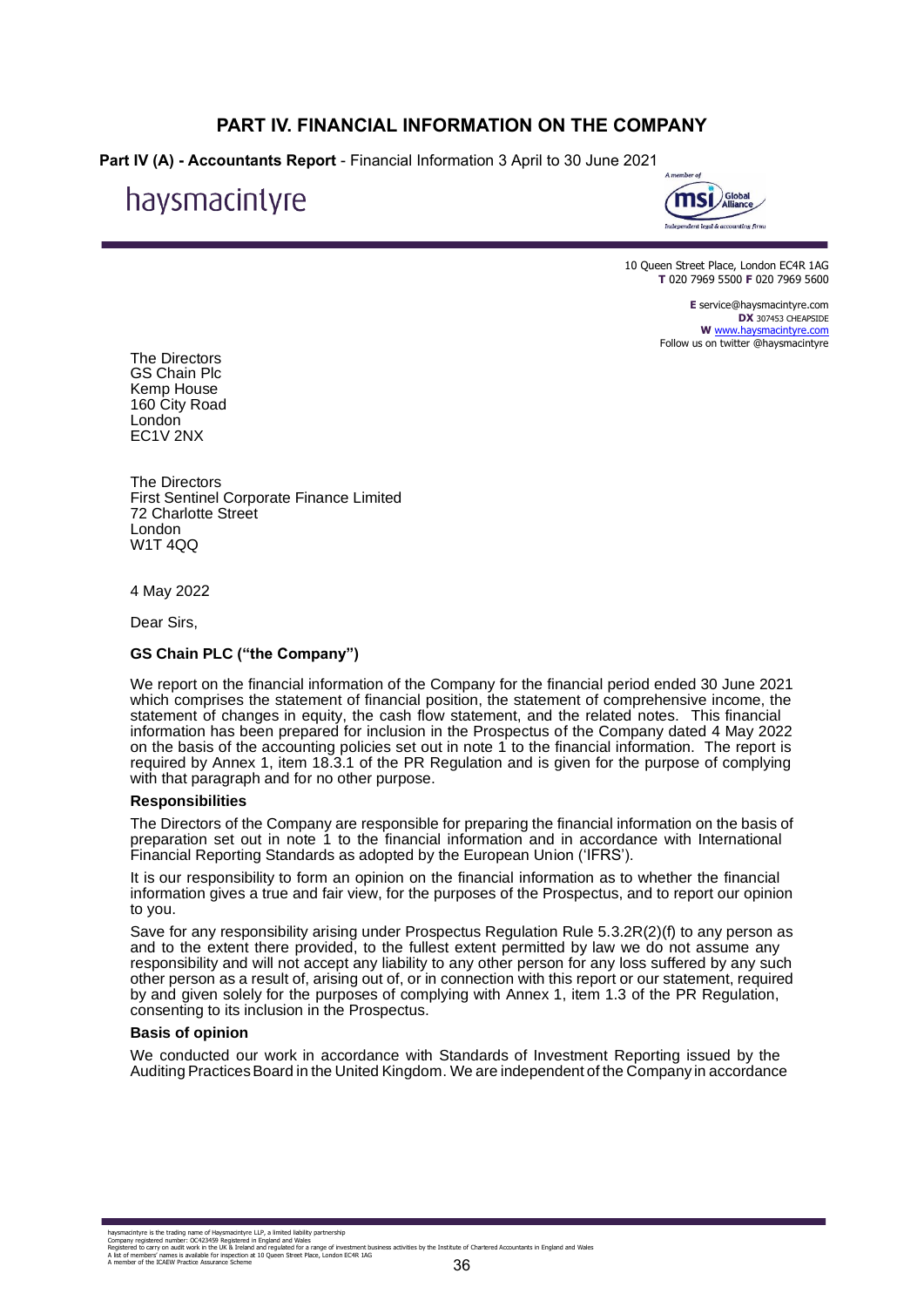# haysmacintyre

with relevant ethical requirements. Our work included an assessment of evidence relevant to the amounts and disclosures in the financial information. It also included an assessment of the significant estimates and judgements made by those responsible for the preparation of the financial information and whether the accounting policies are appropriate to the entity's circumstances, consistently applied and adequately disclosed.

We planned and performed our work so as to obtain all the information and explanations which we considered necessary in order to provide us with sufficient evidence to give reasonable assurance that the financial information is free from material misstatement, whether caused by fraud or other irregularity or error.

Our work has not been carried out in accordance with auditing or other standards and practices generally accepted in jurisdictions outside the United Kingdom, including the United States of America, and accordingly should not be relied upon as if it had been carried out in accordance with those standards and practices.

#### **Opinion**

In our opinion the financial information set out below gives, for the purposes of the Prospectus dated 4 May 2022, a true and fair view of the state of affairs of the Company as at 30 June 2021 and of the results, cash flows and changes in equity for the period then ended in accordance with IFRS and has been prepared in a form that is consistent with the accounting policies adopted by the Company.

## **Conclusions relating to going concern**

We have nothing to report in respect of the following matters in relation to which SIR 2000 require us to report to you:

- The directors' use of the going concern basis of accounting in the preparation of the financial information is not appropriate; or
- The directors have not disclosed in the financial information any identified material uncertainties that may cast significant doubt about the company's ability to continue to adopt the going concern basis of accounting for a period of at least twelve months from the date when the financial information are authorised for issue.

#### **Declaration**

For the purposes of Prospectus Rule 5.3.2R(2)(f) we are responsible for this report as part of the Prospectus and declare that we have taken all reasonable care to ensure that the information contained in this report is, to the best of our knowledge, in accordance with the facts and contains no omission likely to affect its import. This declaration is included in the Prospectus in compliance with item 1.2 of Annex 1 of the PR Regulation.

Yours faithfully,

**Haysmacintyre LLP** 10 Queen Street Place London EC4R 1AG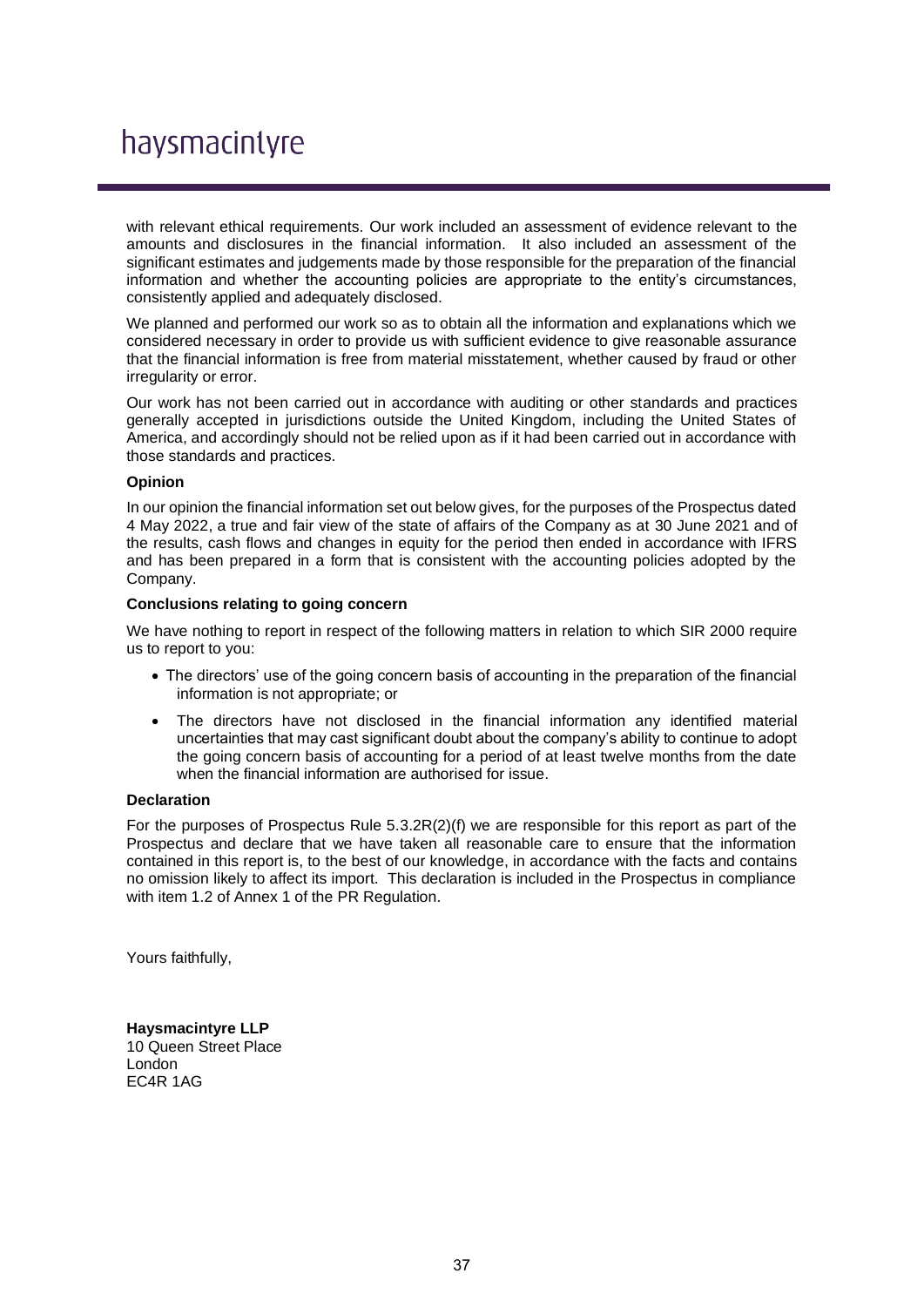# **Part IV (B) – Historical Financial Information on the Company**

# haysmacintyre

# **HISTORICAL FINANCIAL INFORMATION ON THE COMPANY**

**Statement of comprehensive income for the period from 3 April 2021 to 30 June 2021**

|                                                               |                   | Period ended 30<br><b>June 2021</b> |
|---------------------------------------------------------------|-------------------|-------------------------------------|
|                                                               |                   | £                                   |
| Administrative expenses                                       |                   |                                     |
| Loss for the period before taxation                           |                   |                                     |
| Taxation                                                      |                   |                                     |
| Net profit/loss and total comprehensive income for the period |                   |                                     |
| Statement of financial position as at 30 June 2021            |                   |                                     |
| <b>ASSETS</b>                                                 | £                 |                                     |
| <b>Current Assets</b>                                         |                   |                                     |
| Payments in advance of services<br>Cash and cash equivalents  | 155,026<br>64,045 |                                     |
| <b>Current Liabilities</b>                                    | (50, 101)         |                                     |
| <b>NET CURRENT ASSETS</b>                                     | 168,970           |                                     |
| <b>Non-Current Liabilities</b>                                | (168, 969)        |                                     |
| <b>NET ASSETS</b>                                             | 1                 |                                     |
| <b>EQUITY</b>                                                 |                   |                                     |
| Share Capital                                                 | 1                 |                                     |
| Profit and loss account                                       |                   |                                     |
| <b>TOTAL EQUITY</b>                                           | 1                 |                                     |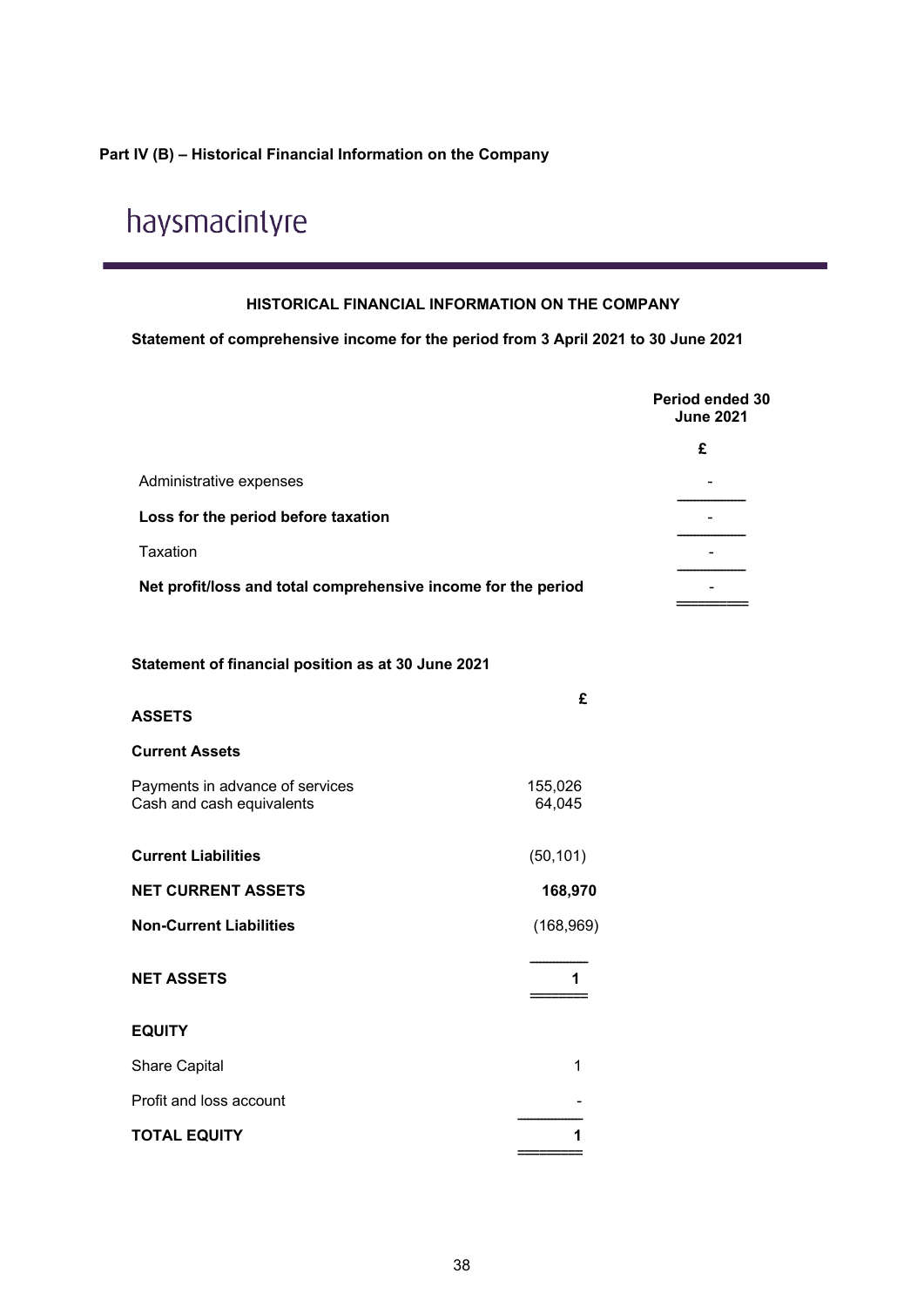# **Statement of changes in equity for the period from 3 April 2021 to 30 June 2021**

| On incorporation      |  |
|-----------------------|--|
| Result for the period |  |
|                       |  |
| At end of period      |  |
|                       |  |

# **Statement of cash flows for the period from 3 April 2021 to 30 June 2021**

|                                                                                                                                                                        | Period ended<br><b>30 June 2021</b><br>£ |
|------------------------------------------------------------------------------------------------------------------------------------------------------------------------|------------------------------------------|
| Cash flows from operating activities<br>Loss for the financial period<br>Increase in debtors                                                                           | (155, 026)                               |
| Net cash outflow from operating activities                                                                                                                             | (155, 026)                               |
| <b>Cash flows from financing activities</b><br>Issue of shares<br>Loan from director<br>Share capital received in advance<br>Net cash inflow from financing activities | 1<br>168,969<br>50,101<br>219.071        |
| Net increase in cash and cash equivalents<br>Cash and cash equivalents on incorporation<br>Cash and cash equivalents at end of period                                  | 64,045<br>64,045                         |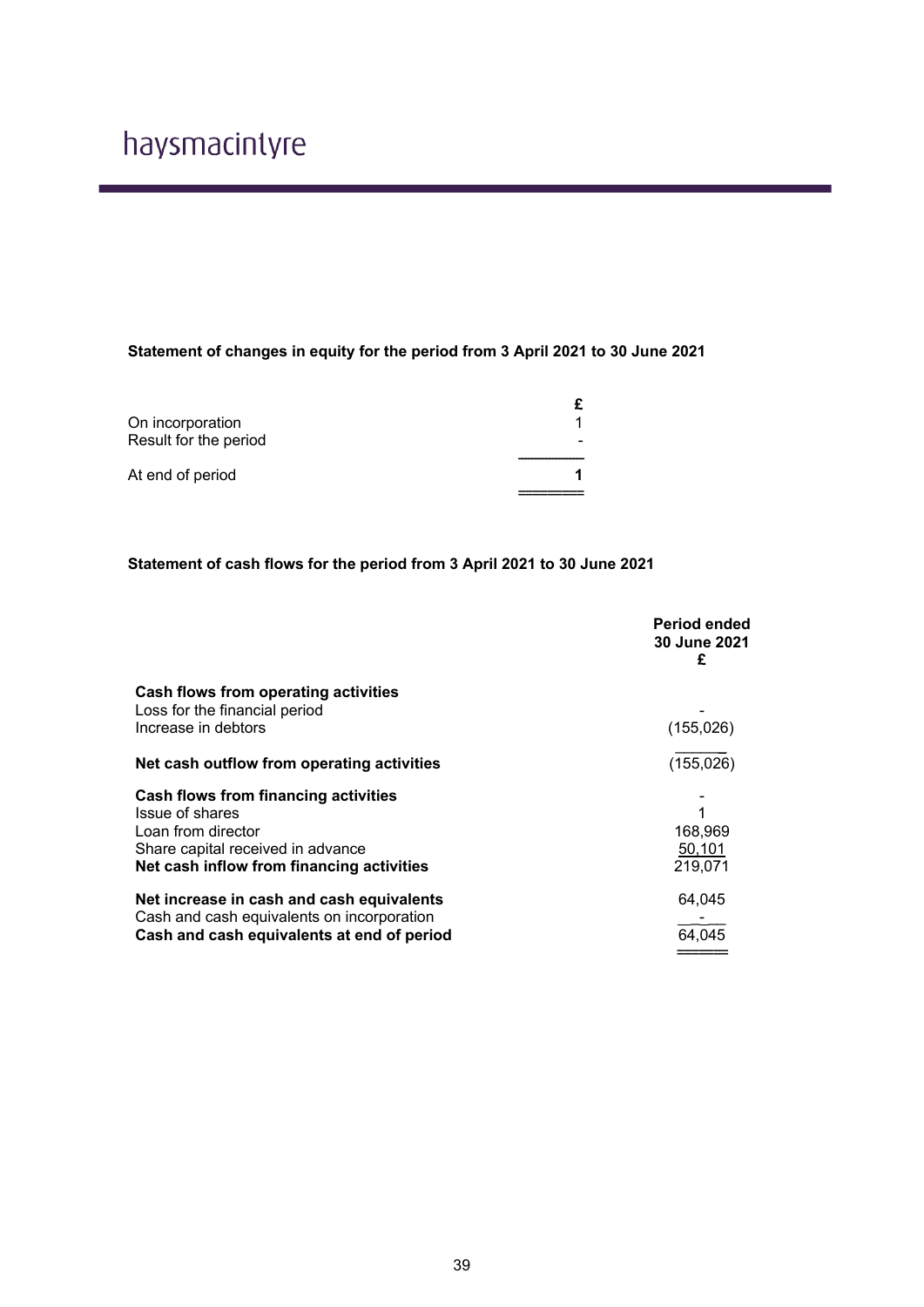# haysmacintyre

## **Notes to the Historical Financial Information**

#### 1. **Principal accounting policies**

The company has not yet commenced business since incorporation, no audited financial statements have been prepared and no dividends have been declared as paid since incorporation.

The financial information has been prepared in accordance with International Financial Reporting Standards (IFRS) as adopted by the European Union. The financial information has been prepared using the measurement bases specified by IFRS for each type of asset, liability, income and expense. The measurement bases are more fully described in the accounting policies below.

The Historic Financial Information has been prepared on a going concern basis. The Directors have a reasonable expectation that the Company will have adequate resources to continue in operational existence for the foreseeable future. The expectation is based on the admittance of the Company to a recognised stock exchange and an associated capital raise. Thus they are adopting the going concern basis of accounting in preparing the Financial Information.

#### 2. **Share Capital**

On incorporation, the company issued 1 ordinary share of £1 each.

#### 3. **Post Balance Sheet Events**

On 9 July 2021, a subdivision of the shares occurred from 1 Ordinary Share of £1 each to 5,988 shares at £0.000167 each.

On 10 July 2021, a further 300,000,000 Ordinary Shares of £0.000167 each were issued for total proceeds of £50,100.

On 27 September 2021, a further 99,979,900 Ordinary Shares of £0.000167 each were issued at £0.01 each for total proceeds of £999,799.

A further director's loan of £112,561 was received post year end making a total loan outstanding of £281,530 which carries an interest rate of 0.1% per annum and not repayable for two years from the date of the loan agreement.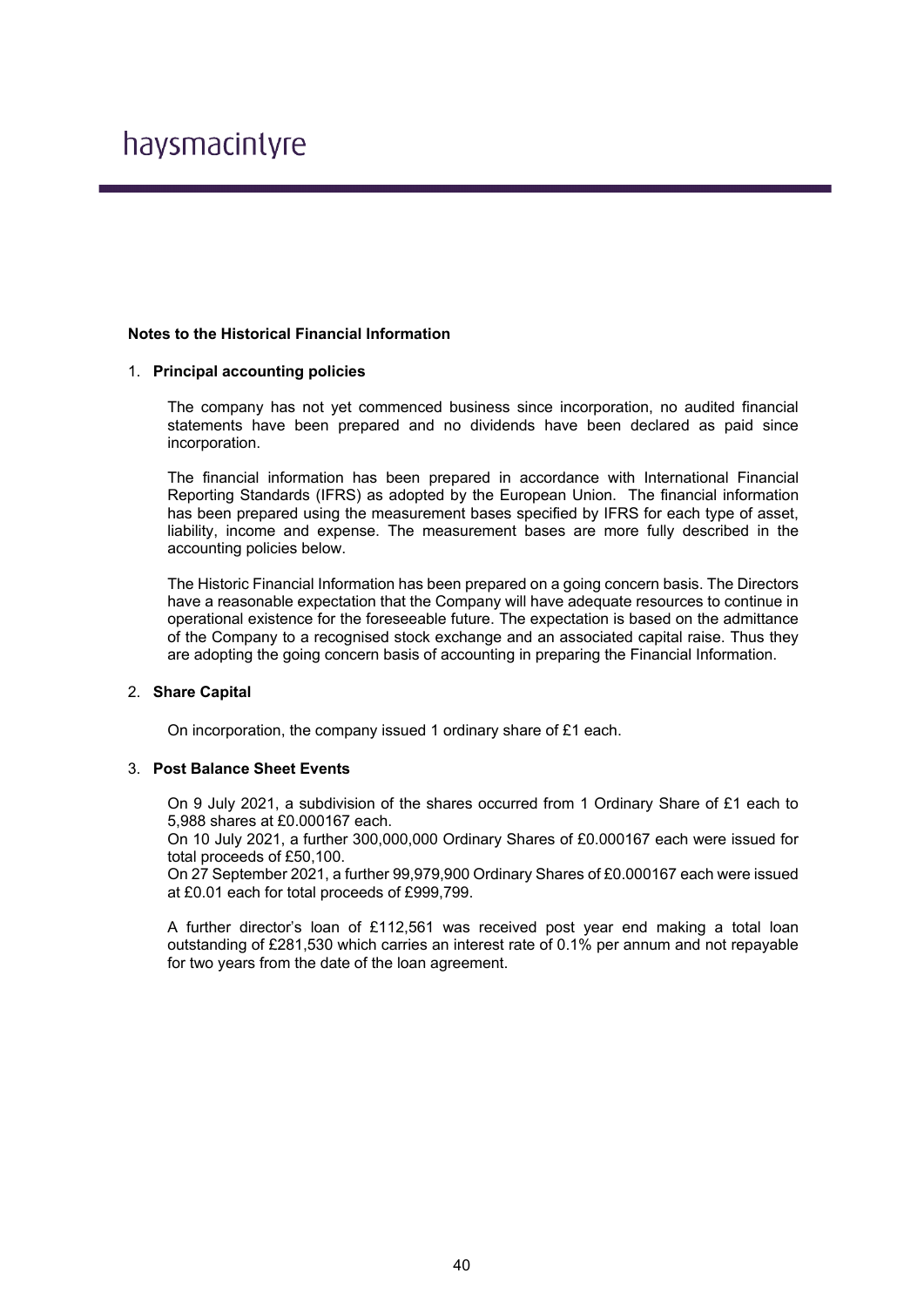# **Part IV (C) – Capitalisation and Indebtedness of the Company**

# *Capitalisation*

The following tables show the Company's capitalisation and indebtedness as at 31 October 2021.

|                               | <b>Unaudited</b> |
|-------------------------------|------------------|
|                               | 31 October       |
|                               | 2021             |
|                               | £                |
| <b>Total current debt</b>     |                  |
| Guaranteed                    |                  |
| Secured                       |                  |
| Unguaranteed / unsecured      |                  |
| <b>Total non-current debt</b> | (281, 530)       |
| Guaranteed                    |                  |
| Secured                       |                  |
| Unguaranteed / unsecured      | (281, 530)       |
| <b>Total debt</b>             | (281, 530)       |
| <b>Shareholders' equity</b>   |                  |
| Share capital                 | 66,798           |
| Share premium                 | 908,104          |
| <b>Total capitalisation</b>   | 974,902          |

As at the date of this Document, there has been no material change in the capitalisation of the Company since 31 October 2021.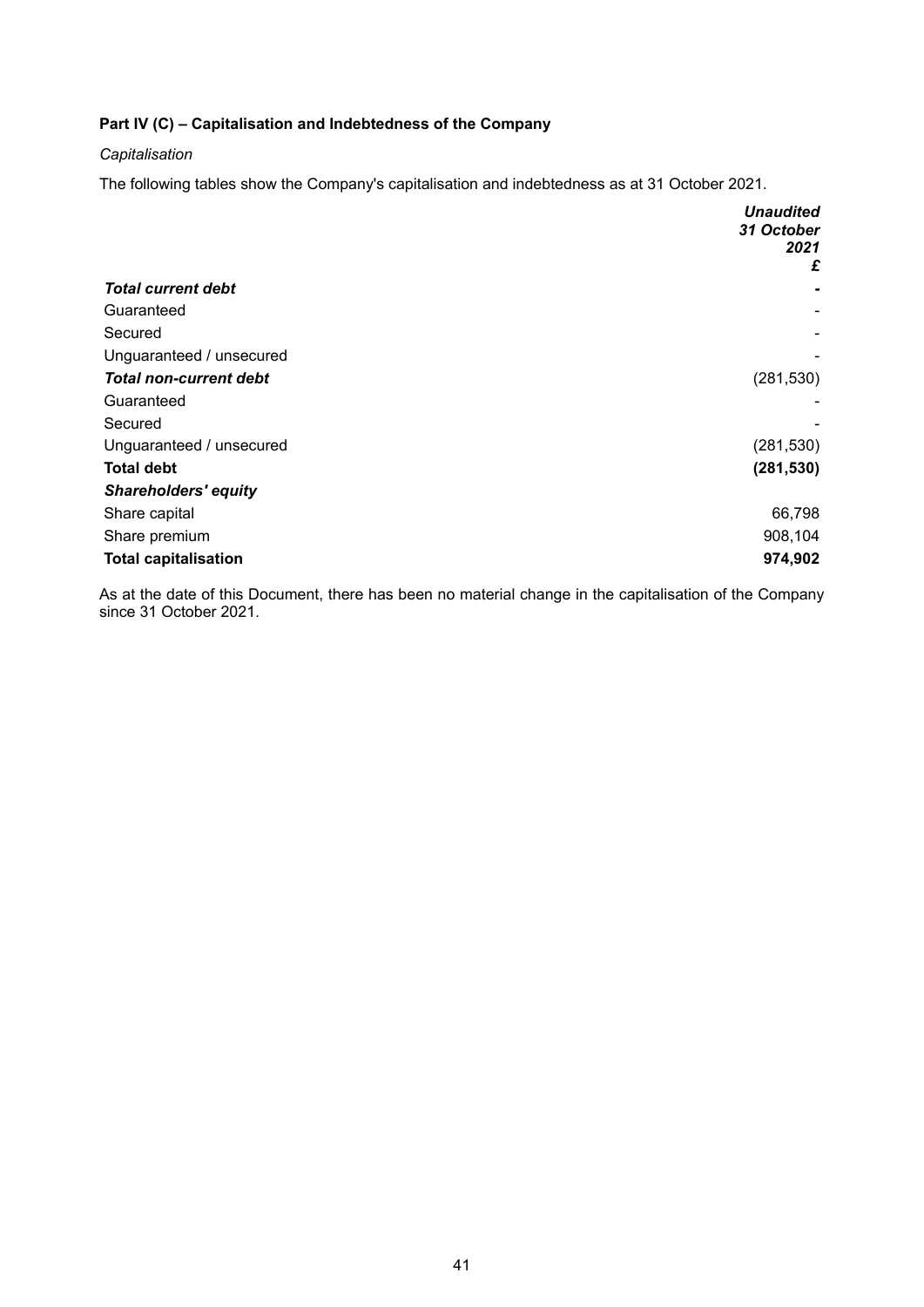## *Indebtedness*

|                                           | <b>Unaudited</b> |
|-------------------------------------------|------------------|
|                                           | 31 March         |
|                                           | 2022             |
|                                           | £                |
| Cash and cash equivalents                 | 992,941          |
| <b>Trading securities</b>                 |                  |
| <b>Liquidity</b>                          | 992,941          |
| Current financial receivable              |                  |
| Current bank debt                         |                  |
| Current portion of non-current debt       |                  |
| Other current financial debt              |                  |
| <b>Current Financial Debt</b>             |                  |
| <b>Net Current Financial Indebtedness</b> |                  |
| Non-current Bank loans                    |                  |
| Bonds issued                              |                  |
| Other non-current loans                   | (281, 530)       |
| <b>Non-current Financial Indebtedness</b> | (281, 530)       |
| <b>Net Financial Indebtedness</b>         | 711,411          |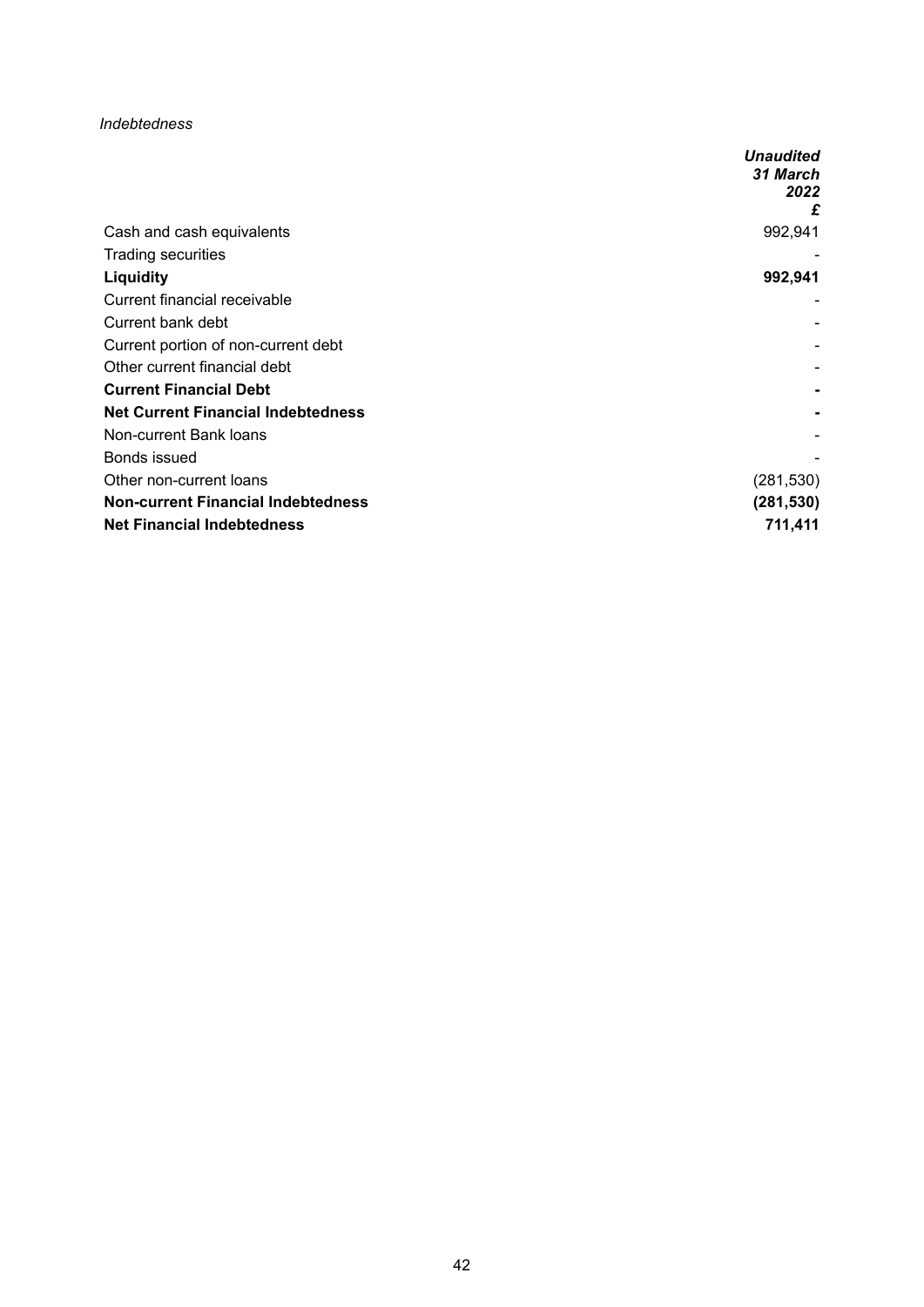# **Part IV (D) – Accountants Report on Unaudited Pro Forma Statement of Net Assets**

# haysmacintyre



10 Queen Street Place, London EC4R 1AG **T** 020 7969 5500 **F** 020 7969 5600

> **E** service@haysmacintyre.com **DX** 307453 CHEAPSIDE **W** www.haysmacintyre.com Follow us on twitter @haysmacintyre

#### **UNAUDITED PRO FORMA STATEMENT OF NET ASSETS**

The Directors GS Chain Plc Kemp House 160 City Road London EC1V 2NX

4 May 2022

Dear Sirs,

# **GS Chain Plc (the "Company")**

We report on the unaudited pro forma financial information ('the **Pro Forma Financial Information**") set out in Part IV (E) of the Company's Prospectus dated 4 May 2022, which has been prepared on the basis described in Part IV (E) of this document, for illustrative purposes only, to provide information about how the fund raising activities prior to Admission might have affected the net assets presented on the basis of the accounting policies adopted by the Company in preparing the audited financial information for the period ended 30 June 2021. This report is required by Annex 20, Section 3 of the PR Regulation and is given for the purpose of complying with that requirement and for no other purpose.

#### **Responsibilities**

It is the responsibility of the Directors of the Company to prepare the Pro Forma Financial Information in accordance with Annex 20 of the PR Regulation.

It is our responsibility to form an opinion as to the proper compilation of the Pro Forma Financial Information and to report that opinion to you in accordance with Annex 20, Section 3 of the PR Regulation.

Save for any responsibility arising under 5.3.2R(2)(f) of the Prospectus Regulation Rules to any person as and to the extent there provided, to the fullest extent permitted by law we do not assume any responsibility and will not accept any liability to any other person for any loss suffered by any such other person as a result of, arising out of, or in connection with this report or our statement, required by and given solely for the purposes of complying with Annex 1, item 1.3 of the PR Regulation, consenting to its inclusion in the Prospectus.

In providing this opinion we are not updating or refreshing any reports or opinions previously made by us on any financial information used in the compilation of the Pro Forma Financial Information, nor do we accept responsibility for such reports or opinions beyond that owed to those to whom those reports or opinions were addressed by us at the dates of their issue.

haysmacintyre is the trading name of Haysmacintyre LLP, a limited liability partnership<br>Company registered number: OC423459 Registered in England and Wales<br>Registered to carry on audit work in the UK & Ireland and regulate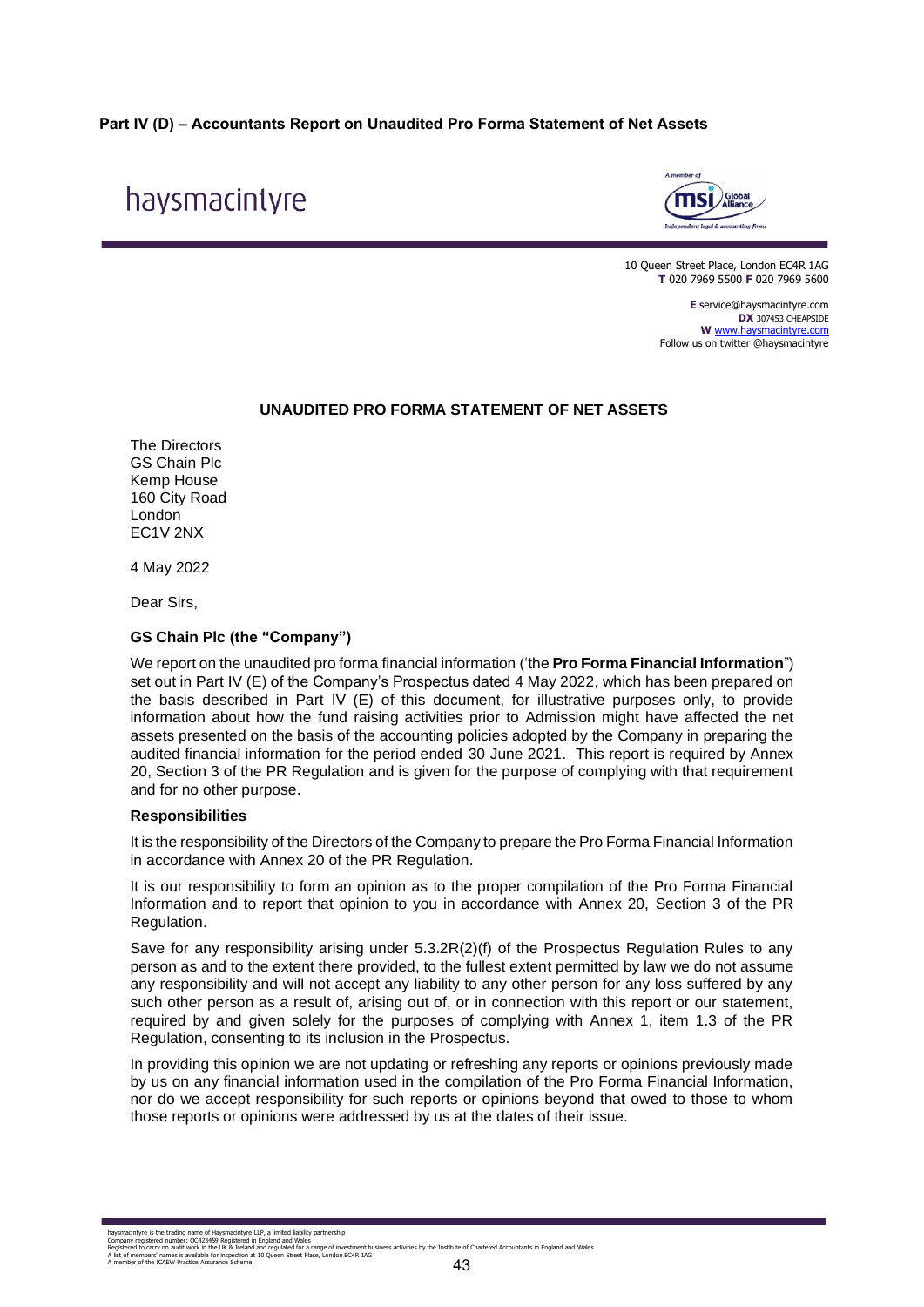# haysmacintyre

#### **Basis of opinion**

We conducted our work in accordance with Standards for Investment Reporting issued by the Auditing Practices Board in the United Kingdom. The work that we have performed for the purpose of making this report, which involved no independent examination of any of the underlying financial information, consisted primarily of comparing the unadjusted financial information with the source documents, considering the evidence supporting the adjustments and discussing the Pro Forma Financial Information with the Directors.

We planned and performed our work so as to obtain the information and explanations we considered necessary in order to provide us with reasonable assurance that the Pro Forma Financial Information has been properly compiled on the basis stated and that such basis is consistent with the accounting policies of the Company.

Our work has not been carried out in accordance with auditing or other standards and practices generally accepted in jurisdictions outside the United Kingdom, including the United States of America, and accordingly should not be relied upon as if it had been carried out in accordance with those standards and practices.

## **Opinion**

In our opinion:

- (a) the Pro Forma Financial Information has been properly compiled on the basis stated; and
- (b) such basis is consistent with the accounting policies of the Company.

#### **Declaration**

For the purposes of Prospectus Rule 5.3.2R(2)(f) we are responsible for this report as part of the Prospectus and declare that we have taken all reasonable care to ensure that the information contained in this report is, to the best of our knowledge, in accordance with the facts and contains no omission likely to affect its import. This declaration is included in the Prospectus in compliance with Annex 1 item 1.2 of the PR Regulation.

Yours faithfully

**Haysmacintyre LLP** Chartered Accountants 10 Queens Street Place London EC4R 1AG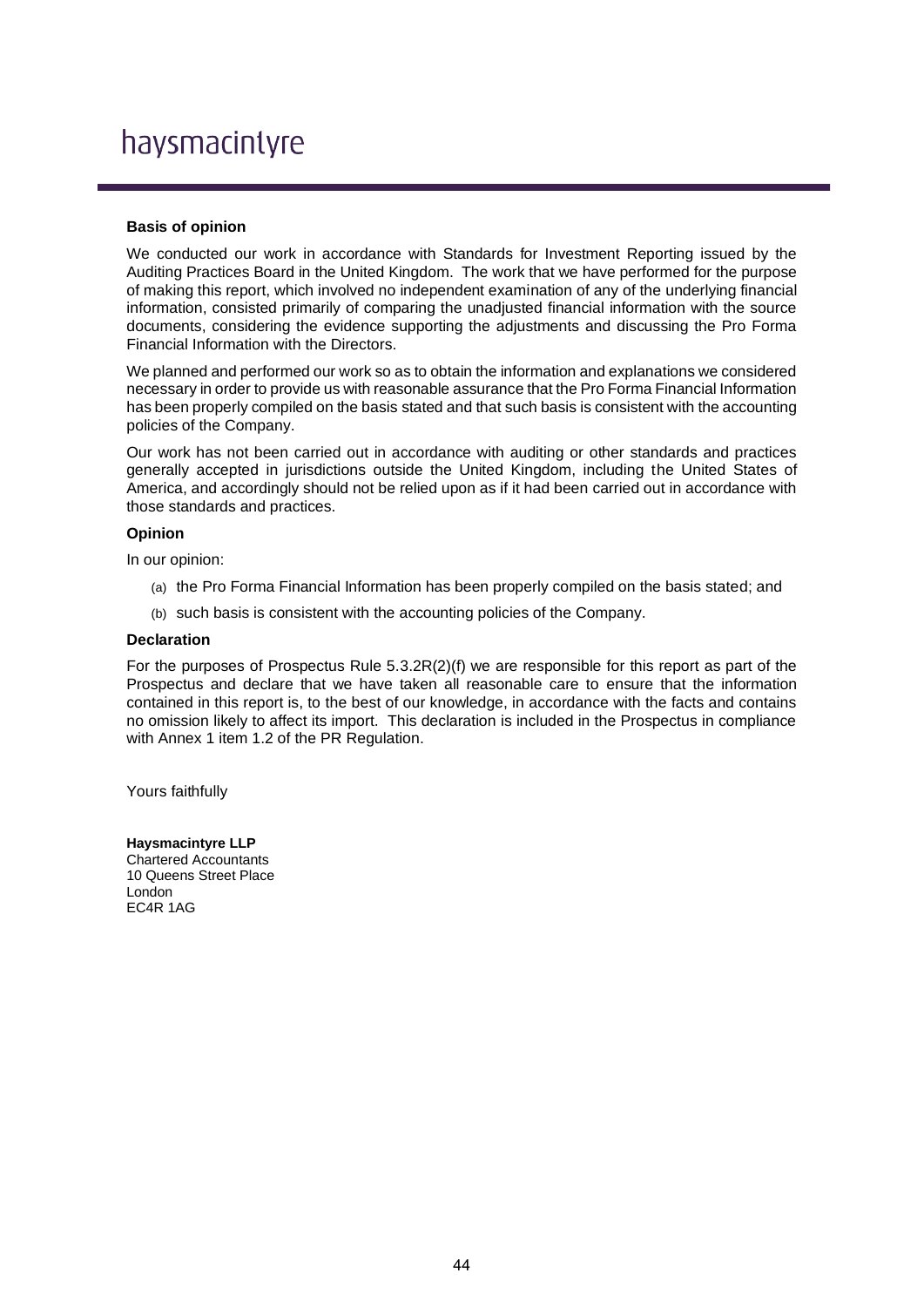#### **Part IV (E) – Unaudited Pro Forma Statement of Net Assets**

#### **UNAUDITED PRO FORMA NET ASSET STATEMENT FOR THE COMPANY**

The following unaudited pro forma statement of net assets of the Company is prepared for illustrative purposes only. Because of its nature, the pro forma statement of net assets, it addresses a hypothetical situation and, therefore, does not represent the Company's actual financial position on admission.

The statement is prepared to illustrate the effect on the assets and liabilities of the transactions as listed below.

The unaudited pro forma statement of net assets is compiled on the basis set out below from the audited financial information of the Company as at 30 June 2021, as set out in the accountants' report in this Document, and the fund raising as if it happened on 30 June 2021.

|                                                  | As at 30<br><b>June 2021</b><br>(note 1) | <b>Funds</b><br>raised<br>prior to<br><b>Admission</b><br>(note 2) | Director's<br>loan<br>received<br>(note 3) | <b>Shares</b><br>issued<br>(note 4) | <b>Total Pro-</b><br>forma Net<br>Assets at<br><b>Admission</b> |
|--------------------------------------------------|------------------------------------------|--------------------------------------------------------------------|--------------------------------------------|-------------------------------------|-----------------------------------------------------------------|
| <b>ASSETS</b><br><b>Current</b><br><b>Assets</b> | £                                        | £                                                                  | £                                          | £                                   | £                                                               |
| <b>Debtors</b><br>Cash at<br>bank                | 155,026<br>64,045                        | 822,821                                                            | 112,561                                    | (155, 026)                          | 999,427                                                         |
| <b>Current</b><br><b>Liabilities</b>             | (50, 101)                                | (8,000)                                                            |                                            | 50,101                              | (8,000)                                                         |
| Non-current<br><b>Liabilities</b>                | (168, 969)                               |                                                                    | (112, 561)                                 |                                     | (281, 530)                                                      |
| <b>NET</b><br><b>ASSETS</b>                      | 1                                        | 814,821                                                            | ٠                                          | (104, 925)                          | 709,897                                                         |

The proforma statement of net assets of the Company has been prepared as an aggregation of the following items:

Note 1- the audited net assets of the Company as at 30 June 2021 as extracted without adjustment from the Historical Financial Information which is set out in Part IV(B) of this document;

Note 2 - the net proceeds of the fund-raising activities prior to admission being 99,979,900 Ordinary Shares of £0.000167 each issued for net proceeds of £822,821;

Note 3 - A further director's loan received of £112,561;

Note 4 – Issue of shares (£50,101) and reclassification of fund-raising costs to the share premium account (£155,026);

Note 5 - no adjustment has been made to reflect trading results since these dates.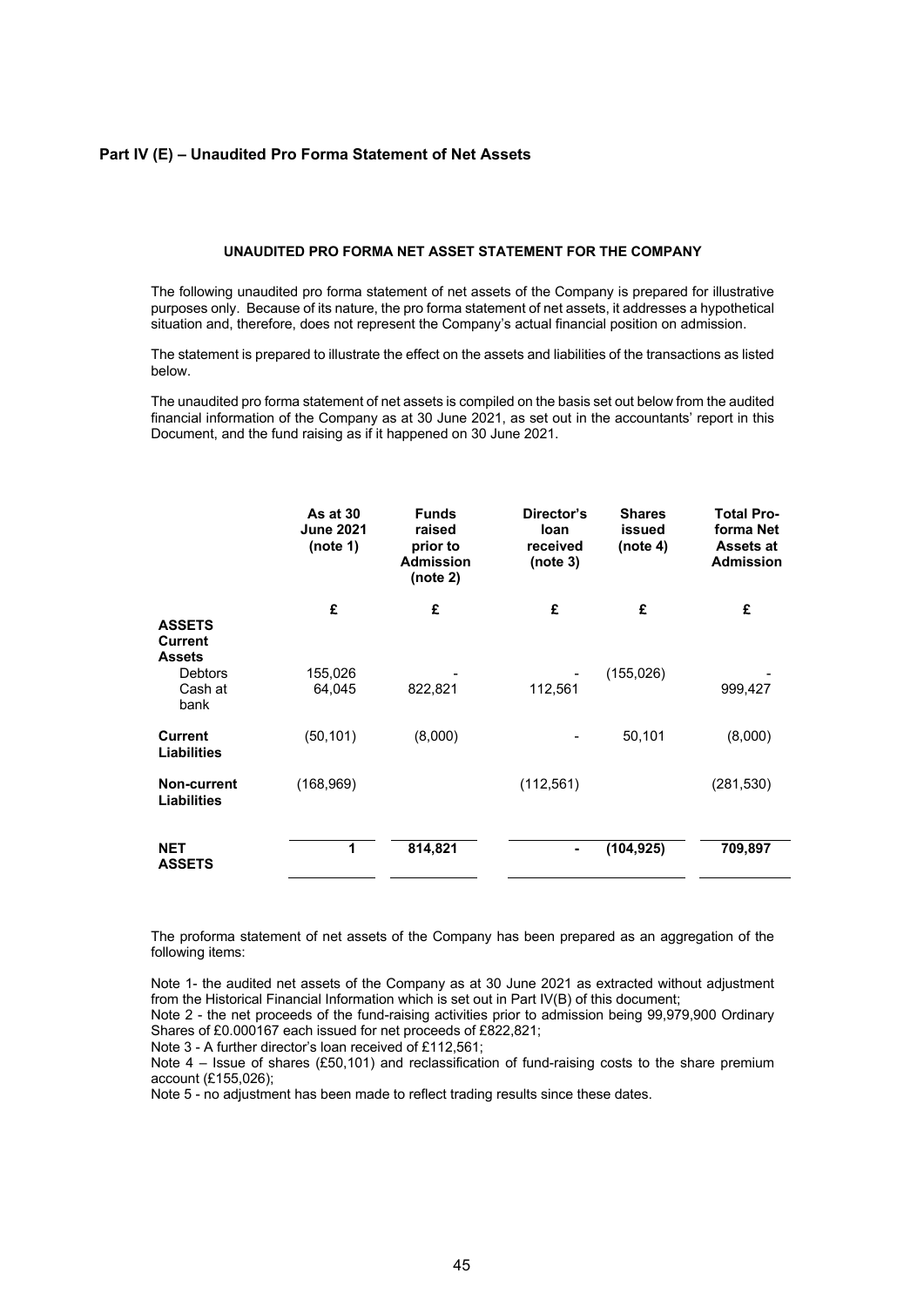**Part IV (F) - Accountants Reports on Unaudited Interim Financial Information of GS CHAIN PLC for Period Ended on 31 October 2021**

#### **ACCOUNTANT'S REPORT ON THE UNAUDITED INTERIM FINANCIAL INFORMATION OF GS CHAIN PLC FOR THE FOUR MONTH PERIOD ENDED 31 OCTOBER 2021**

The Directors GS Chain Plc Kemp House 160 City Road London EC1V 2NX

4 May 2022

Dear Sirs,

#### **GS Chain PLC ("the Company")**

#### **Unaudited interim financial information of GS Chain PLC ("the Company") for the four month period ended 31 October 2021**

#### Introduction

We report on the interim financial information of GS Chain PLC ("the Company") set out in Part IV, Section G of the Prospectus. This financial information has been prepared for inclusion in the Prospectus dated 4 May 2022 ("the Prospectus") relating to the proposed admission to the Official List of the London Stock Exchange by way of a Standard Listing and on the basis of the accounting policies set out in note 1.

We have reviewed the unaudited financial position and statement of comprehensive income, statement of changes in equity as well as the cashflow statement of the Company and the accounting policies applied. The unaudited interim financial information is the sole responsibility of the Directors and proposed directors of GS Chain PLC.

It should be appreciated that the unaudited statements have been prepared for the purposes of illustration and do not represent statutory financial statements as at that date. We express no opinion on whether the figures give a true and fair opinion and have not performed a statutory audit on the numbers.

#### Scope of Review

We conducted our review in accordance with International Standard on Review Engagements 2410, "Review of Interim Financial Information Performed by the Independent Auditor of the Entity." A review of interim financial information consists of making inquiries, primarily of persons responsible for financial and accounting matters, and applying analytical and other review procedures. A review is substantially less in scope than an audit conducted in accordance with International Standards on Auditing and consequently does not enable us to obtain assurance that we would become aware of all significant matters that might be identified in an audit. Accordingly, we do not express an audit opinion.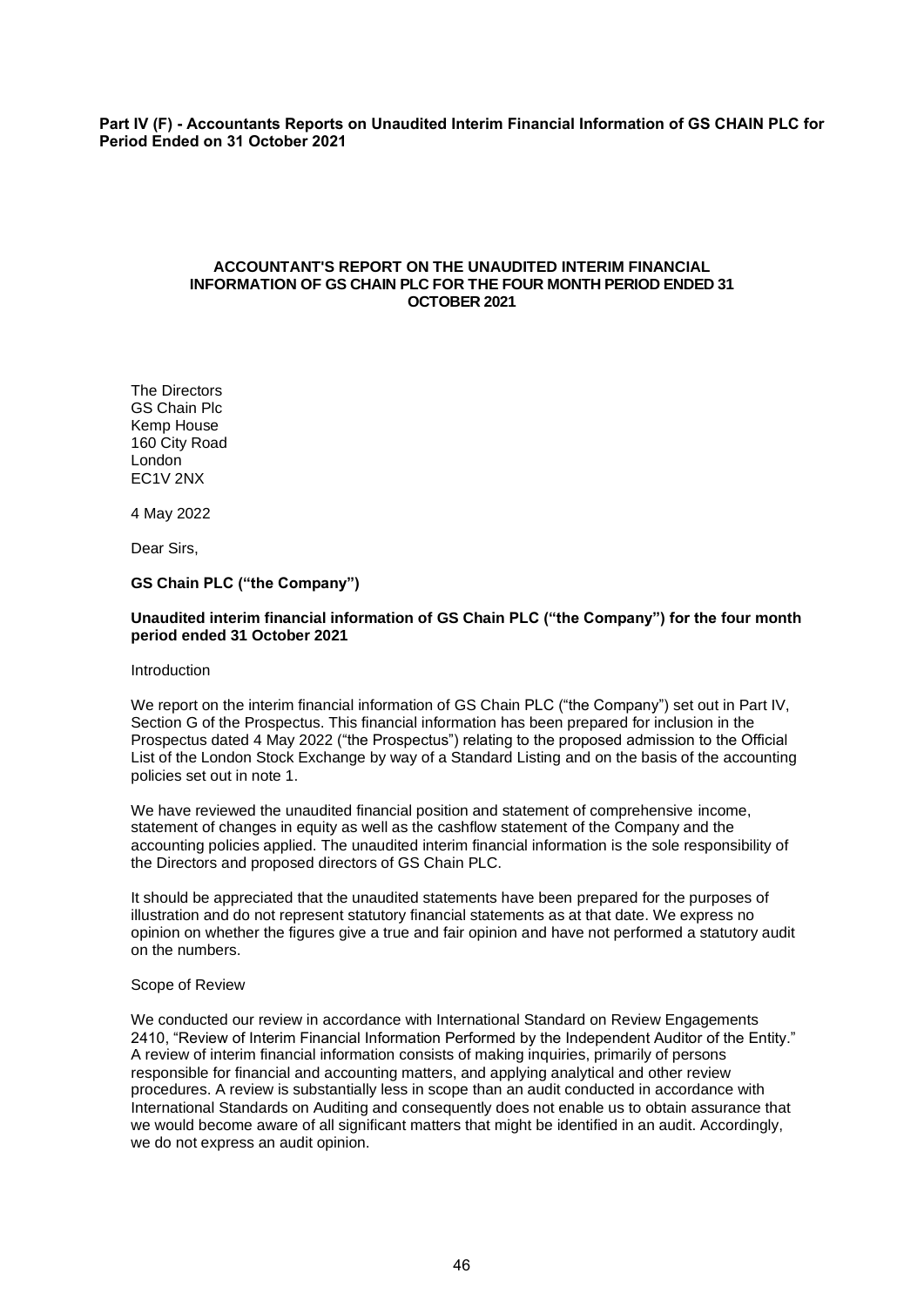**Conclusion** 

Based on our review, nothing has come to our attention that causes us to believe that the accompanying interim financial information does not present fairly, in all material aspects, the financial position of the entity as at 31 October 2021, and of its financial performance and its cash flows for the four month period then ended in accordance with International Accounting Standard 34.

Yours faithfully

**Haysmacintyre LLP** 10 Queen Street Place London EC4R 1AG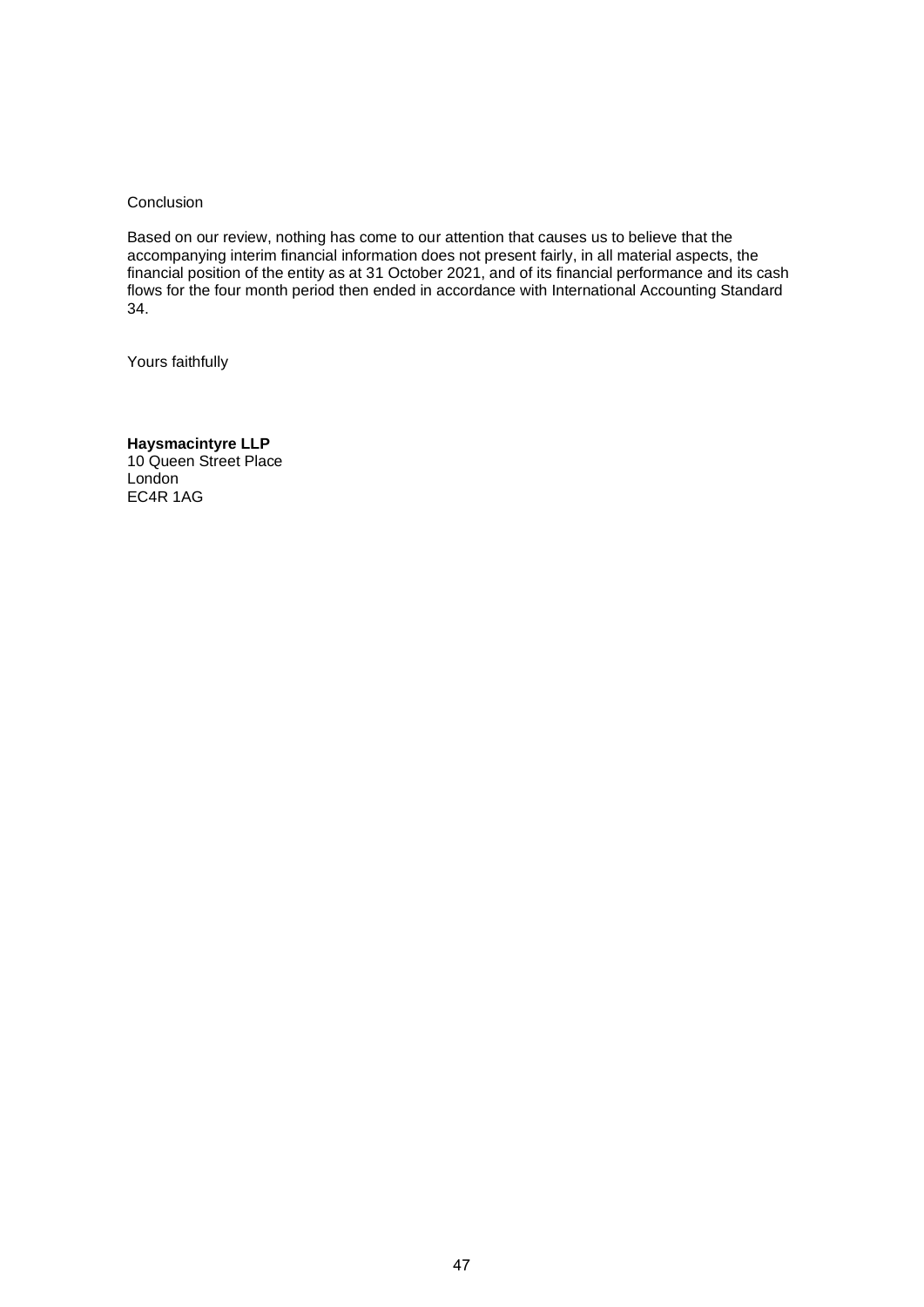# **HISTORICAL FINANCIAL INFORMATION ON THE COMPANY**

# **Statement of comprehensive income for the four months ending 31 October 2021**

|                                                                        | 31 October<br>2021 |  |
|------------------------------------------------------------------------|--------------------|--|
|                                                                        | £                  |  |
| Administrative expenses                                                | (265,005)          |  |
| <b>Operating loss</b>                                                  | (265,005)          |  |
| Loss on ordinary activities<br>before taxation                         | (265,005)          |  |
| Taxation                                                               |                    |  |
| Loss on ordinary activities<br>after taxation, retained for the period | (265,005)          |  |
| Other comprehensive income/(loss)                                      |                    |  |
| Total comprehensive income loss for the period                         | (265,005)          |  |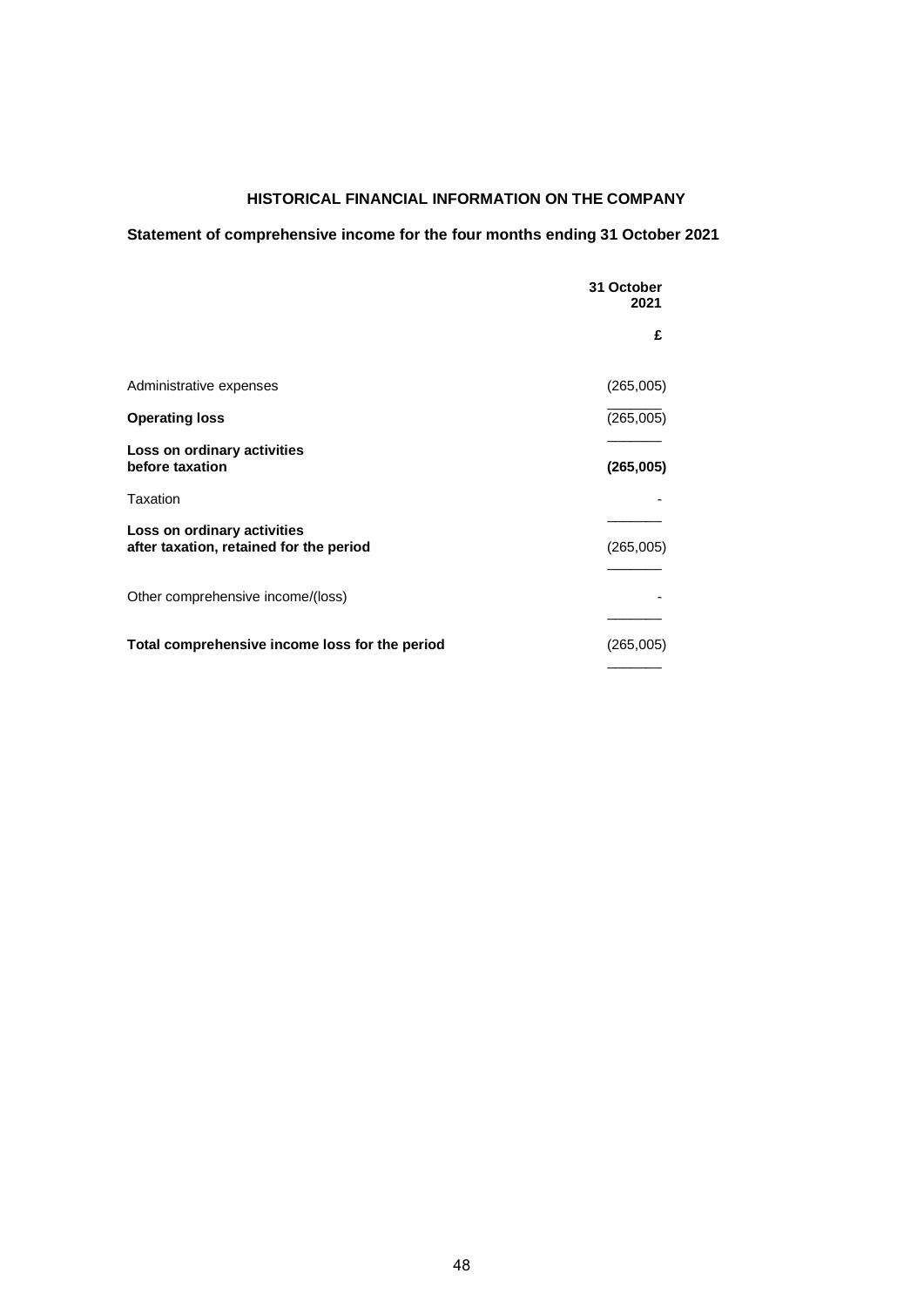# **Statement of financial position as at 31 October 2021**

|                                   | <b>Note</b> | 2021<br>£  |  |
|-----------------------------------|-------------|------------|--|
| <b>Current assets</b>             |             |            |  |
| Cash and cash equivalents         |             | 999,427    |  |
| <b>Current Liabilities</b>        |             | (8,000)    |  |
| <b>Net current assets</b>         |             | 991,427    |  |
|                                   |             |            |  |
| <b>Non-Current Liabilities</b>    | 2           | (281, 530) |  |
| <b>Net assets</b>                 |             | 709,897    |  |
|                                   |             |            |  |
| <b>Capital and reserves</b>       |             |            |  |
| Called up share capital           | 3           | 66,798     |  |
| Share premium                     | 4           | 908,104    |  |
| Profit and loss account           |             | (265,005)  |  |
| <b>Total Capital and Reserves</b> |             | 709,897    |  |
|                                   |             |            |  |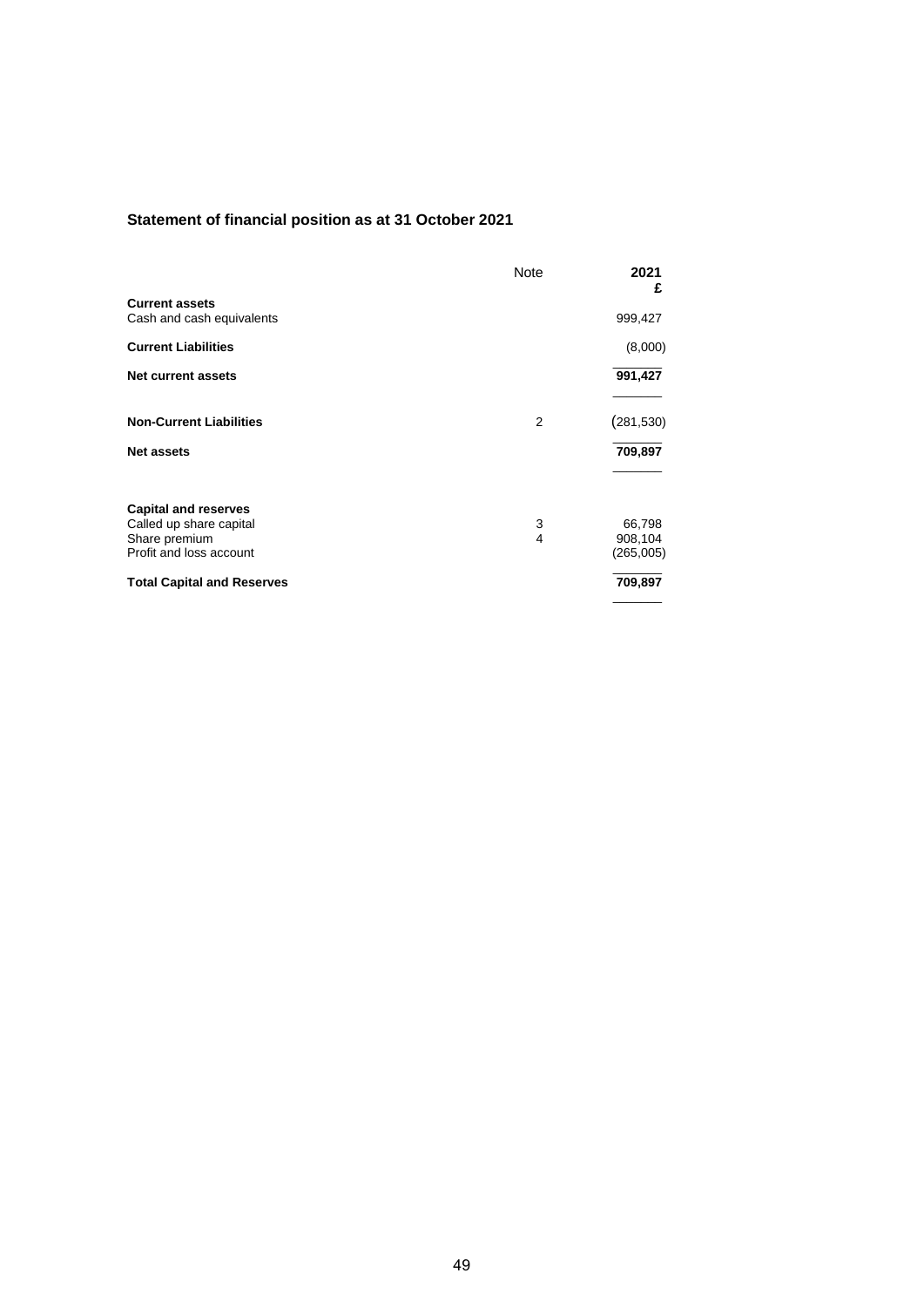|                           | <b>Share capital</b> | Share premium<br>account (net of<br>costs) |           | <b>Total equity</b> |  |
|---------------------------|----------------------|--------------------------------------------|-----------|---------------------|--|
|                           | £                    | £                                          | £         | £                   |  |
| Opening balance July 2021 |                      |                                            | -         |                     |  |
| Loss for the period       | ۰                    |                                            | (265,005) | (265,005)           |  |
| Share capital subscribed  | 66,797               | 908,104                                    | ٠         | 974,901             |  |
| At 31 October 2021        | 66,798               | 908,104                                    | (265,005) | 709,897             |  |

# **Statement of changes in equity for the period ending 31 October 2021**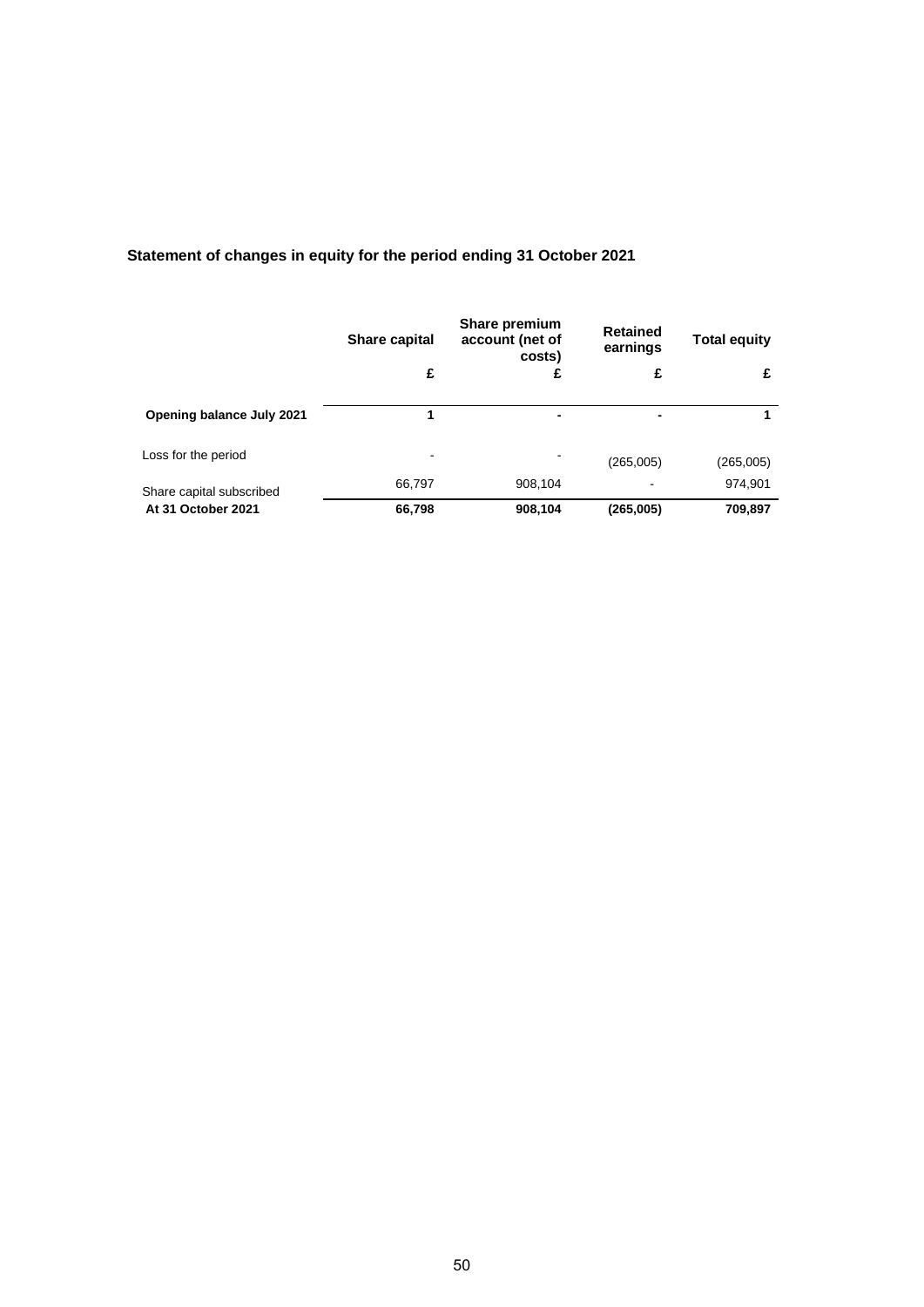# **Statement of cash flows for the four months ending 31 October 2021**

|                                                        | 31 October<br>2021 |
|--------------------------------------------------------|--------------------|
|                                                        | £                  |
| Cash flows from operating activities:                  |                    |
| Net loss for the reporting period                      | (265,005)          |
| Changes in working capital:                            |                    |
| Decrease/(increase) in trade and other receivables     | 155,026            |
| Increase (decrease) in trade and other payables        | (42, 101)          |
| Net cash used in operating activities                  | (152,080)          |
| Cash flows from financing activities:                  |                    |
| Issue of shares                                        | 974,901            |
| Loan from director                                     | 112,561            |
| Net cash generated from financing activities           | 1,087,462          |
|                                                        |                    |
| Increase in cash and cash equivalents                  | 935,382            |
| Cash and cash equivalents at the beginning of the year | 64,045             |
| Total cash and cash equivalents                        | 999,427            |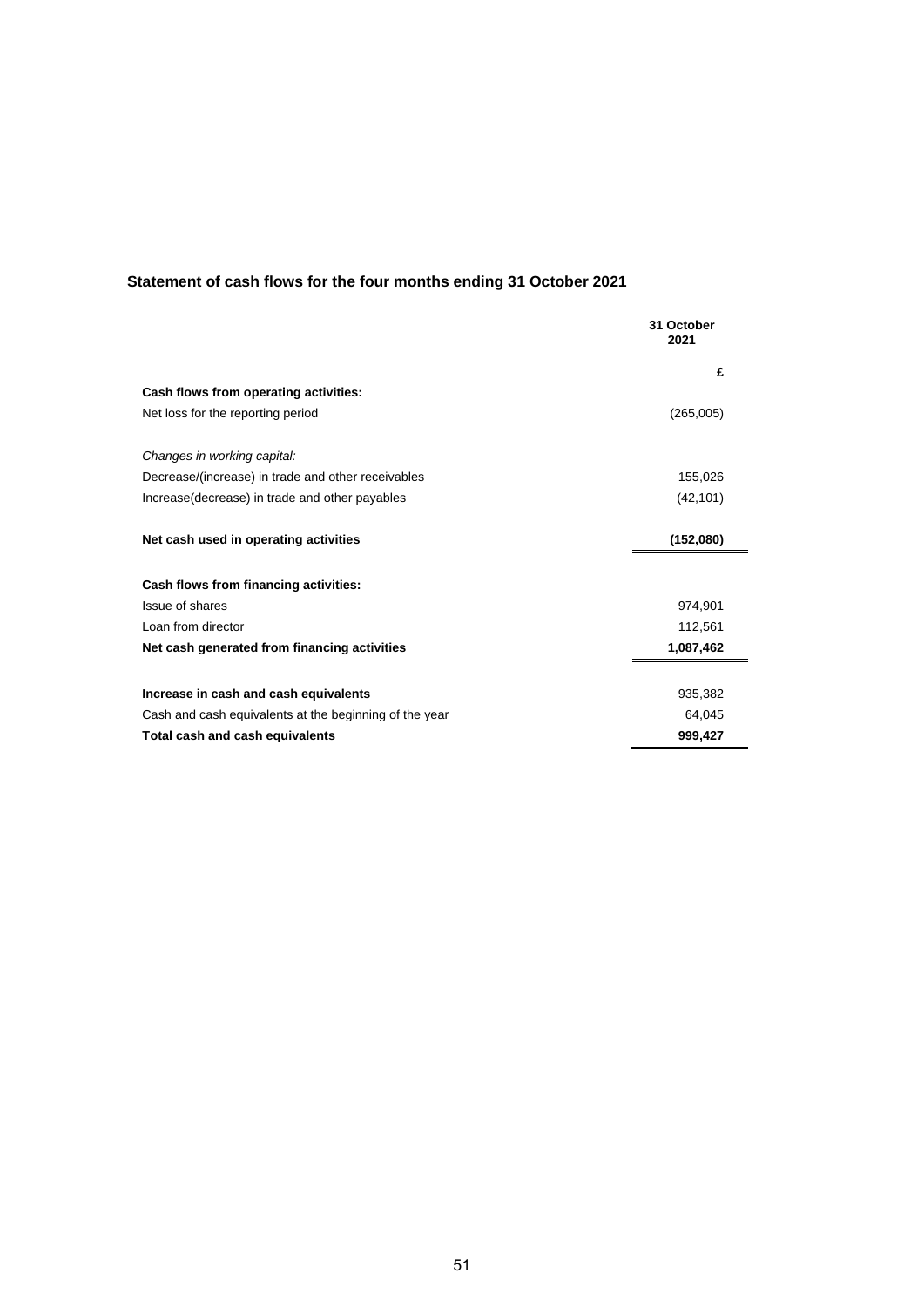#### **Notes to the Historical Financial Information**

#### **1. Principal accounting policies**

#### **Basis of preparation**

The financial information has been prepared in accordance with IAS 34 and International Financial Reporting Standards and its interpretations adopted by the EU ("adopted IFRS's") and on the historical cost basis. Historical cost is generally based on the fair value of consideration given in exchange for assets. The financial information is presented in Sterling.

The financial statements have been prepared under the historical cost convention unless otherwise specified within these accounting policies and in accordance with International Financial Reporting Standards 'IFRS'.

#### **Cash and cash equivalents**

Cash and cash equivalents include cash in hand, deposits held at call with banks, other short term highly liquid investments with original maturities of three months or less, and bank overdrafts.

#### **Trade and other payables**

Trade and other payables are obligations to pay for goods or services that have been acquired in the ordinary course of business from suppliers. Accounts payable are classified as current liabilities if payment is due within one year or less (or in the normal operating cycle of business if longer). If not, they are presented as non-current liabilities.

Trade and other payables are recognised initially at fair value and subsequently measured at amortised cost using the effective interest method.

#### **Significant judgements and estimates**

The preparation of the financial information requires management to make judgements, estimates and assumptions that affect the application of accounting policies and the reported amounts of assets, liabilities, income and expenses. Actual results may be different from these estimates. Estimates and underlying assumptions are reviewed on an ongoing basis.

#### **2. Non-current liabilities**

The balance held relates to a director's loan of £281,530 which carries an interest rate of 0.1% per annum. The loans are repayable on the later of 1 October 2023 or the date when an acquisition is made.

#### **3. Share Capital**

|                                               | 2021   |
|-----------------------------------------------|--------|
| Allotted, called up and fully paid:           |        |
| 399,985,888 Ordinary shares of £0.000167 each | 66.798 |

#### **4. Share Premium**

Share premium reserve is the amount subscribed in excess of the nominal value of shares net of issue costs.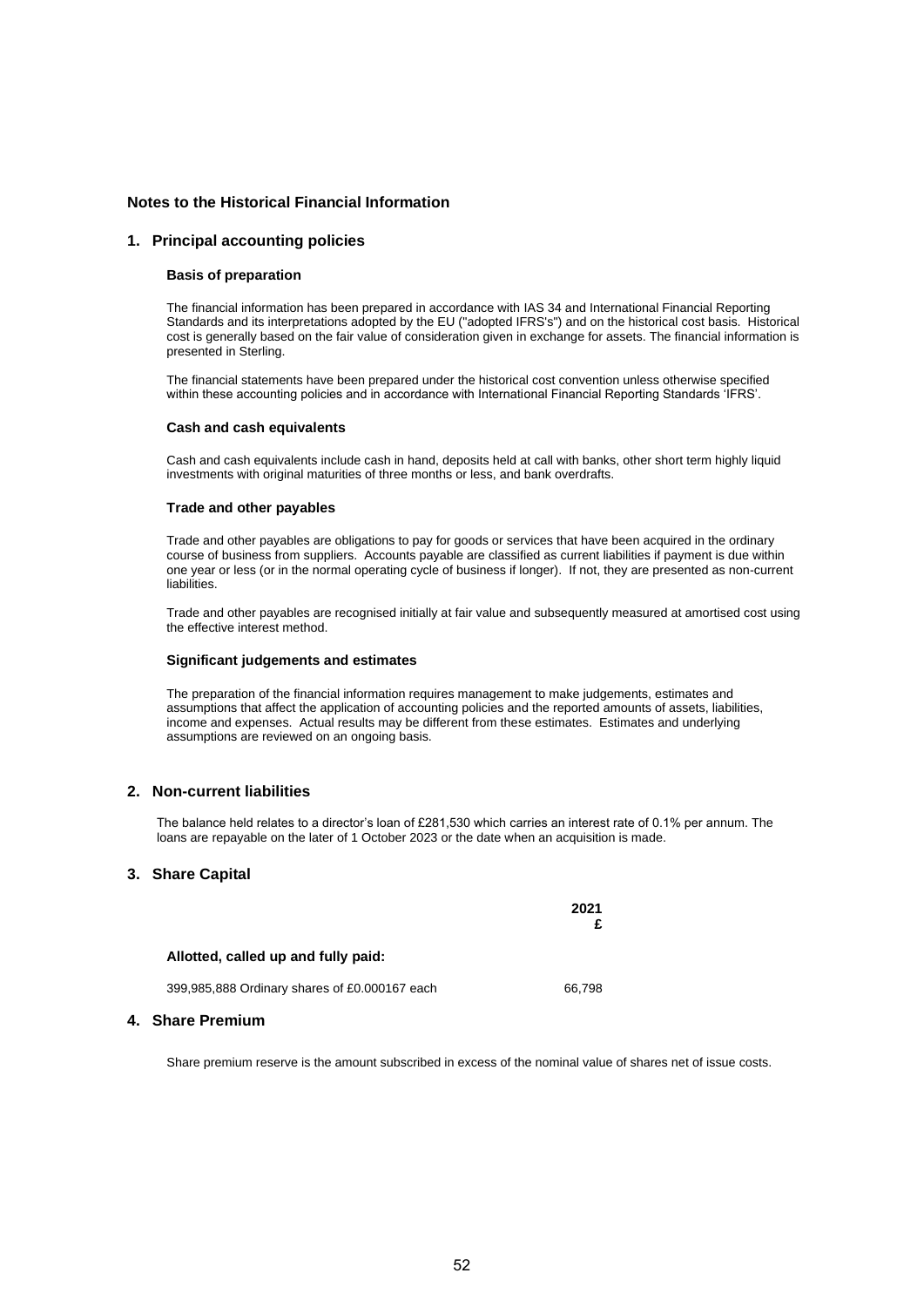# **Part IV (G) Unaudited Interim Financial Information of GS Chain**

# **HISTORICAL FINANCIAL INFORMATION ON THE COMPANY**

# **Statement of comprehensive income for the four months ending 31 October 2021**

|                                                                        | 31 October<br>2021 |  |
|------------------------------------------------------------------------|--------------------|--|
|                                                                        | £                  |  |
| Administrative expenses                                                | (265,005)          |  |
| <b>Operating loss</b>                                                  | (265,005)          |  |
| Loss on ordinary activities<br>before taxation                         | (265,005)          |  |
| Taxation                                                               |                    |  |
| Loss on ordinary activities<br>after taxation, retained for the period | (265,005)          |  |
| Other comprehensive income/(loss)                                      |                    |  |
| Total comprehensive income loss for the period                         | (265,005)          |  |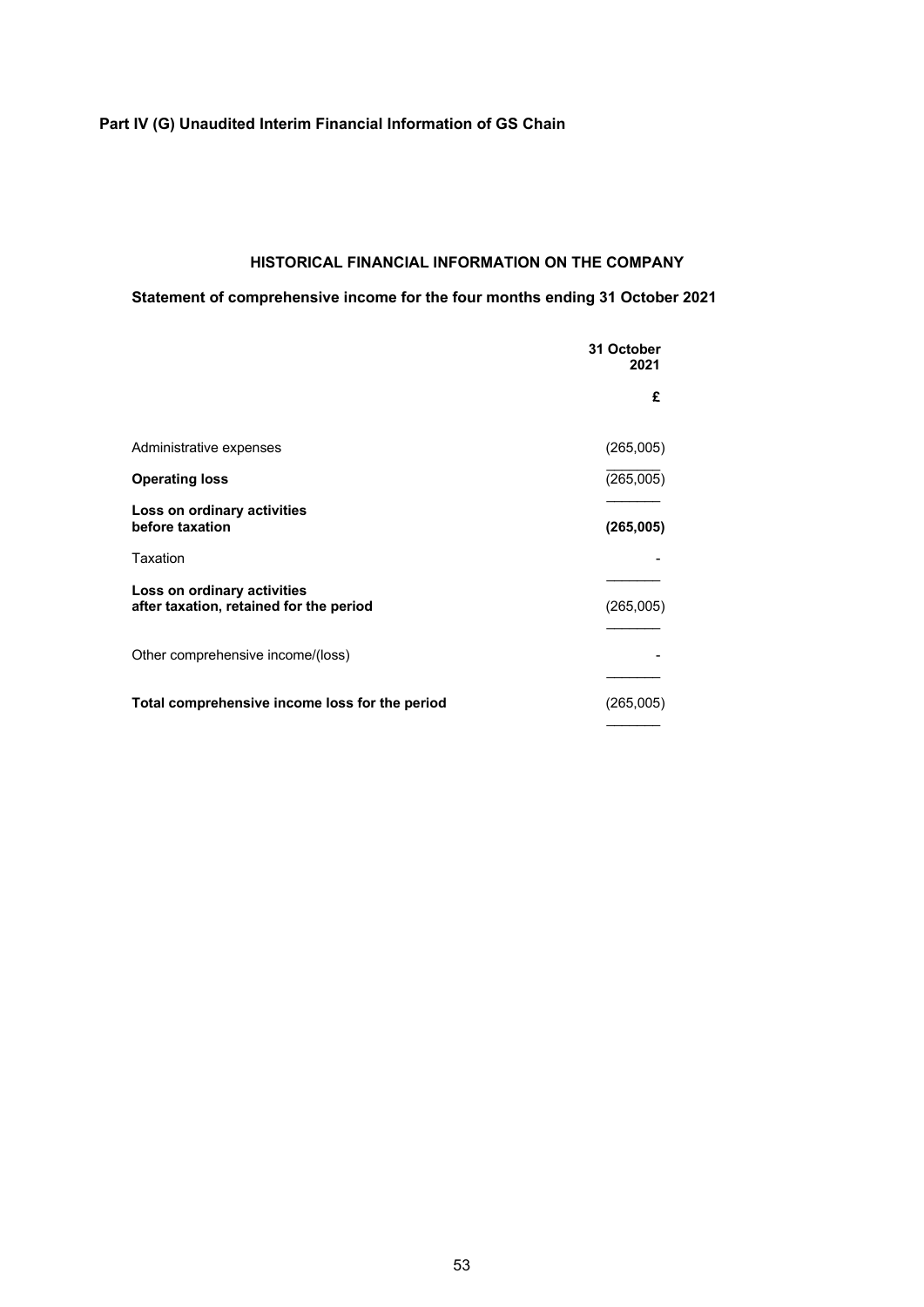# **Statement of financial position as at 31 October 2021**

|                                   | <b>Note</b> | 2021<br>£  |  |
|-----------------------------------|-------------|------------|--|
| <b>Current assets</b>             |             |            |  |
| Cash and cash equivalents         |             | 999,427    |  |
| <b>Current Liabilities</b>        |             | (8,000)    |  |
| <b>Net current assets</b>         |             | 991,427    |  |
|                                   |             |            |  |
| <b>Non-Current Liabilities</b>    | 2           | (281, 530) |  |
| <b>Net assets</b>                 |             | 709,897    |  |
|                                   |             |            |  |
| <b>Capital and reserves</b>       |             |            |  |
| Called up share capital           | 3           | 66,798     |  |
| Share premium                     | 4           | 908,104    |  |
| Profit and loss account           |             | (265,005)  |  |
| <b>Total Capital and Reserves</b> |             | 709,897    |  |
|                                   |             |            |  |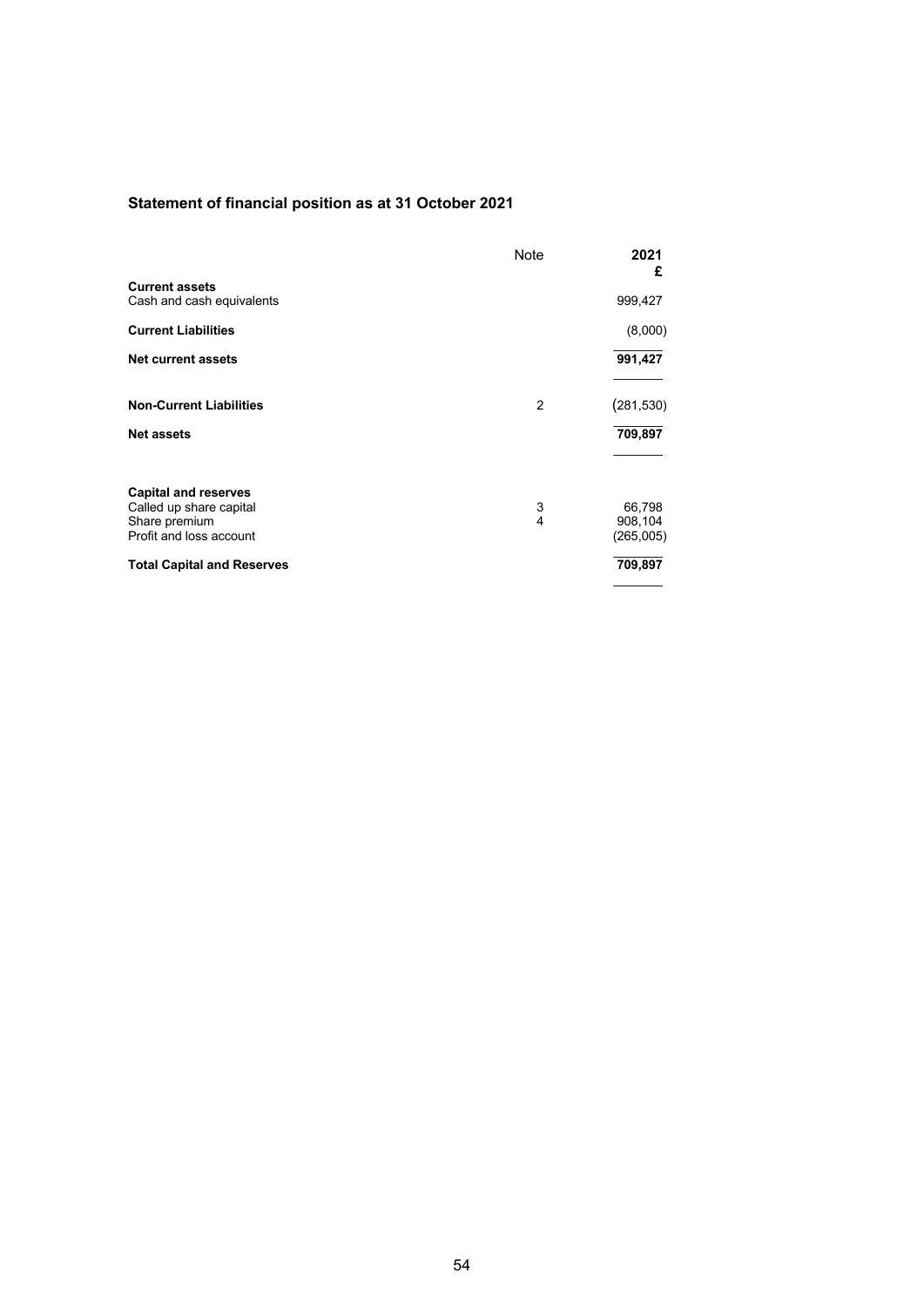|                           | Share capital<br>£ | Share premium<br>account (net of<br>costs)<br>£ | <b>Retained</b><br>earnings<br>£ | <b>Total equity</b><br>£ |
|---------------------------|--------------------|-------------------------------------------------|----------------------------------|--------------------------|
| Opening balance July 2021 |                    |                                                 |                                  | 1                        |
| Loss for the period       | -                  | $\overline{\phantom{0}}$                        | (265,005)                        | (265,005)                |
| Share capital subscribed  | 66,797             | 908,104                                         | -                                | 974,901                  |
| At 31 October 2021        | 66,798             | 908,104                                         | (265,005)                        | 709,897                  |

# **Statement of changes in equity for the period ending 31 October 2021**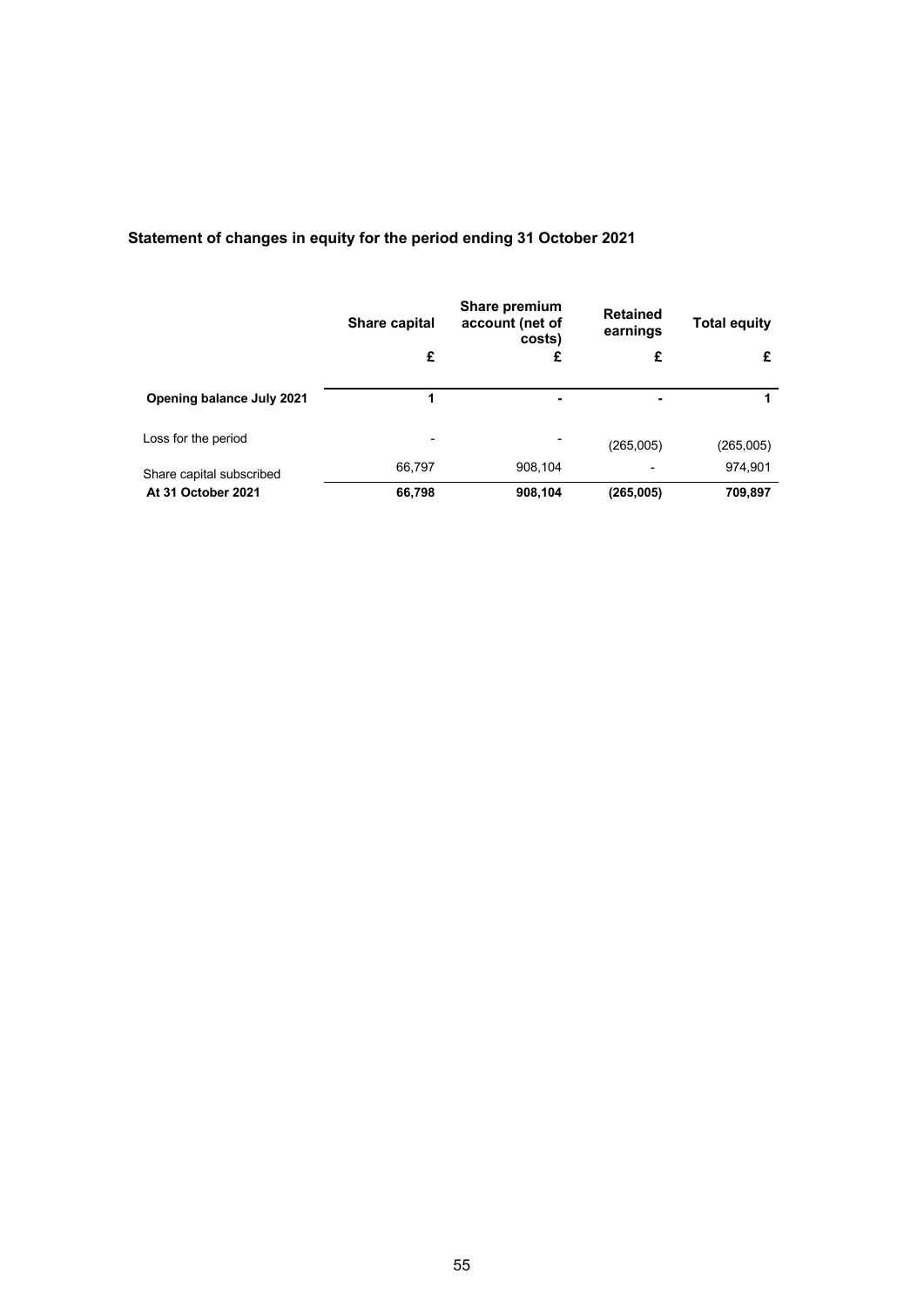# **Statement of cash flows for the four months ending 31 October 2021**

|                                                        | 31 October<br>2021 |
|--------------------------------------------------------|--------------------|
|                                                        | £                  |
| <b>Cash flows from operating activities:</b>           |                    |
| Net loss for the reporting period                      | (265,005)          |
| Changes in working capital:                            |                    |
| Decrease/(increase) in trade and other receivables     | 155,026            |
| Increase (decrease) in trade and other payables        | (42, 101)          |
| Net cash used in operating activities                  | (152,080)          |
| Cash flows from financing activities:                  |                    |
| Issue of shares                                        | 974,901            |
| Loan from director                                     | 112,561            |
| Net cash generated from financing activities           | 1,087,462          |
|                                                        |                    |
| Increase in cash and cash equivalents                  | 935,382            |
| Cash and cash equivalents at the beginning of the year | 64,045             |
| <b>Total cash and cash equivalents</b>                 | 999,427            |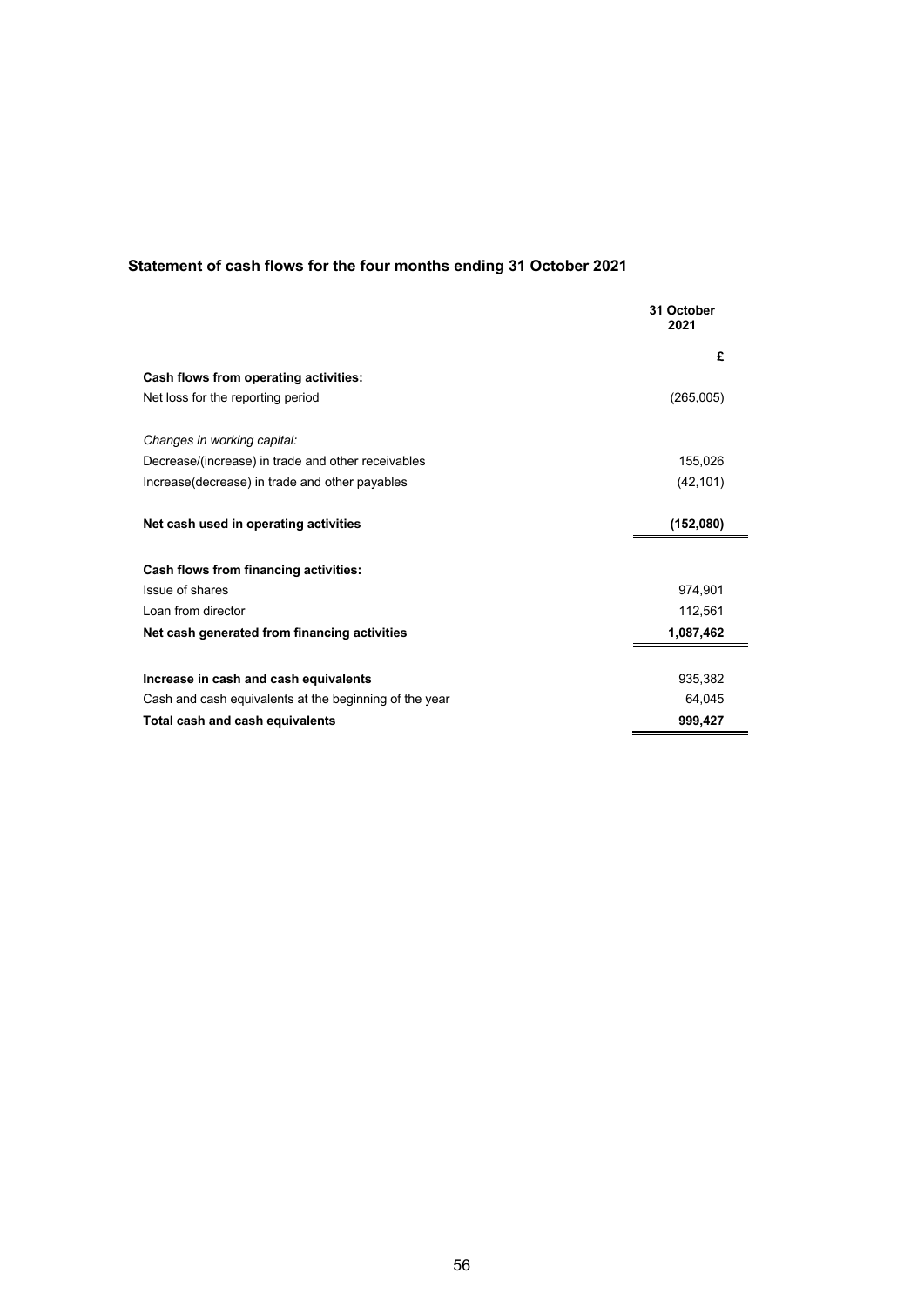#### **Notes to the Historical Financial Information**

#### **1. Principal accounting policies**

#### **Basis of preparation**

The financial information has been prepared in accordance with IAS 34 and International Financial Reporting Standards and its interpretations adopted by the EU ("adopted IFRS's") and on the historical cost basis. Historical cost is generally based on the fair value of consideration given in exchange for assets. The financial information is presented in Sterling.

The financial statements have been prepared under the historical cost convention unless otherwise specified within these accounting policies and in accordance with International Financial Reporting Standards 'IFRS'.

#### **Cash and cash equivalents**

Cash and cash equivalents include cash in hand, deposits held at call with banks, other short term highly liquid investments with original maturities of three months or less, and bank overdrafts.

#### **Trade and other payables**

Trade and other payables are obligations to pay for goods or services that have been acquired in the ordinary course of business from suppliers. Accounts payable are classified as current liabilities if payment is due within one year or less (or in the normal operating cycle of business if longer). If not, they are presented as non-current liabilities.

Trade and other payables are recognised initially at fair value and subsequently measured at amortised cost using the effective interest method.

#### **Significant judgements and estimates**

The preparation of the financial information requires management to make judgements, estimates and assumptions that affect the application of accounting policies and the reported amounts of assets, liabilities, income and expenses. Actual results may be different from these estimates. Estimates and underlying assumptions are reviewed on an ongoing basis.

#### **2. Non-current liabilities**

The balance held relates to a director's loan of £281,530 which carries an interest rate of 0.1% per annum. The loans are repayable on the later of 1 October 2023 or the date when an acquisition is made.

#### **3. Share Capital**

|                                               | 2021   |
|-----------------------------------------------|--------|
| Allotted, called up and fully paid:           |        |
| 399,985,888 Ordinary shares of £0.000167 each | 66.798 |

#### **4. Share Premium**

Share premium reserve is the amount subscribed in excess of the nominal value of shares net of issue costs.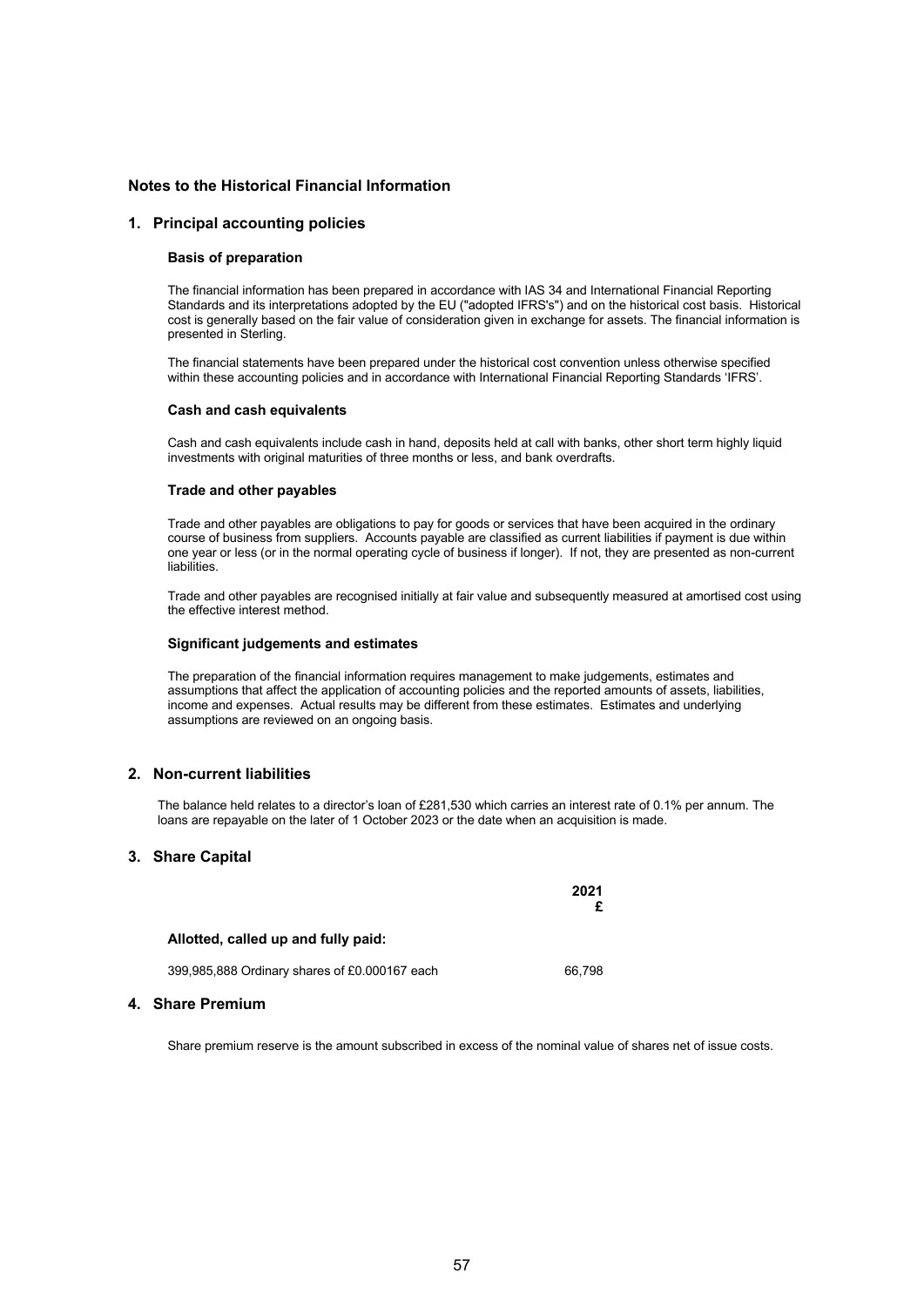# **PART V. TAXATION**

## **United Kingdom Taxation**

The following statements are intended only as a general guide to current United Kingdom tax legislation and to the current practice of HMRC and do not constitute tax advice. They may not apply to certain categories of shareholder, such as dealers in securities. Rates and bases of, and allowances relating to, taxation referred to below are as stated at the date of this document and are subject to change. Any person who is in any doubt as to his tax position or who is resident for tax purposes outside the United Kingdom is strongly recommended to consult their professional advisers immediately.

#### **THIS SUMMARY DOES NOT PURPORT TO BE A LEGAL OPINION AND ANY PERSON WHO IS IN ANY DOUBT AS TO THEIR TAX POSITION, OR WHO IS SUBJECT TO TAXATION IN ANY JURISDICTION OTHER THAN THE UK, SHOULD CONSULT THEIR OWN PROFESSIONAL ADVISER WITHOUT DELAY.**

#### **THE TAX LEGISLATION OF THE SHAREHOLDER'S MEMBER STATE AND THE UNITED KINGDOM, THE COMPANY'S MEMBER STATE OF INCORPORATION, MAY HAVE AN IMPACT ON THE INCOME RECEIVED FROM THE ORDINARY SHARES.**

#### 1. **Dividend income**

## 1.1 **Withholding at source**

The Company will not be required to withhold at source on account of UK tax when paying a dividend, including cases where dividends are paid to a Shareholder who is not resident (for tax purposes) in the UK.

# 1.2 **Individual Shareholders**

## *UK resident individuals*

UK resident and domiciled individual Shareholders who receive a dividend paid by the Company may be liable to UK income tax on the amount of any such dividend if their total income exceeds the annual personal allowance (currently £12,570) and the dividend allowance (currently £2,000). Dividends in excess of the annual allowance will be subject to income tax rates of 7.5 per cent. (for income taxable at the basic rate), 32.5 per cent. (for income taxable at the higher rate) and 38.1 per cent. (for income taxable at the additional rate). For the purposes of determining which of the taxable bands dividend income falls into, dividend income is treated as forming the highest part of a Shareholder's income. With effect from 6 April 2022, the rate of UK income tax on dividends is due to increase by 1.25 per cent. This means the basic rate of income tax on dividends will be 8.75 per cent, higher rate will be 33.75 per cent. and additional rate will be 39.35% per cent.

UK resident individuals who are not domiciled in the UK and who pay tax on the remittance basis will pay UK income tax on dividend income paid by the Company in the normal way and cannot claim the remittance basis in respect of dividend income on the Shares.

# *Non-UK resident individuals*

Individual Shareholders who are not resident in the UK for tax purposes will not generally be liable to UK tax on dividends paid on the Shares.

Individuals who are temporarily non-UK resident may, under anti-avoidance legislation, still be liable to UK tax on any dividends received on the Shares (subject to any available exemption or relief) on a resumption of UK residence within a certain period. Further advice should be obtained.

Non-UK resident individual Shareholders should take advice from their own tax advisers in respect any local tax which might arise on dividends paid on Shares.

#### 1.3 *Trustee Shareholders*

#### *Bare trusts*

Where Shares are held on a bare trust it is generally the beneficial owner who will subject to UK tax and not the trustee.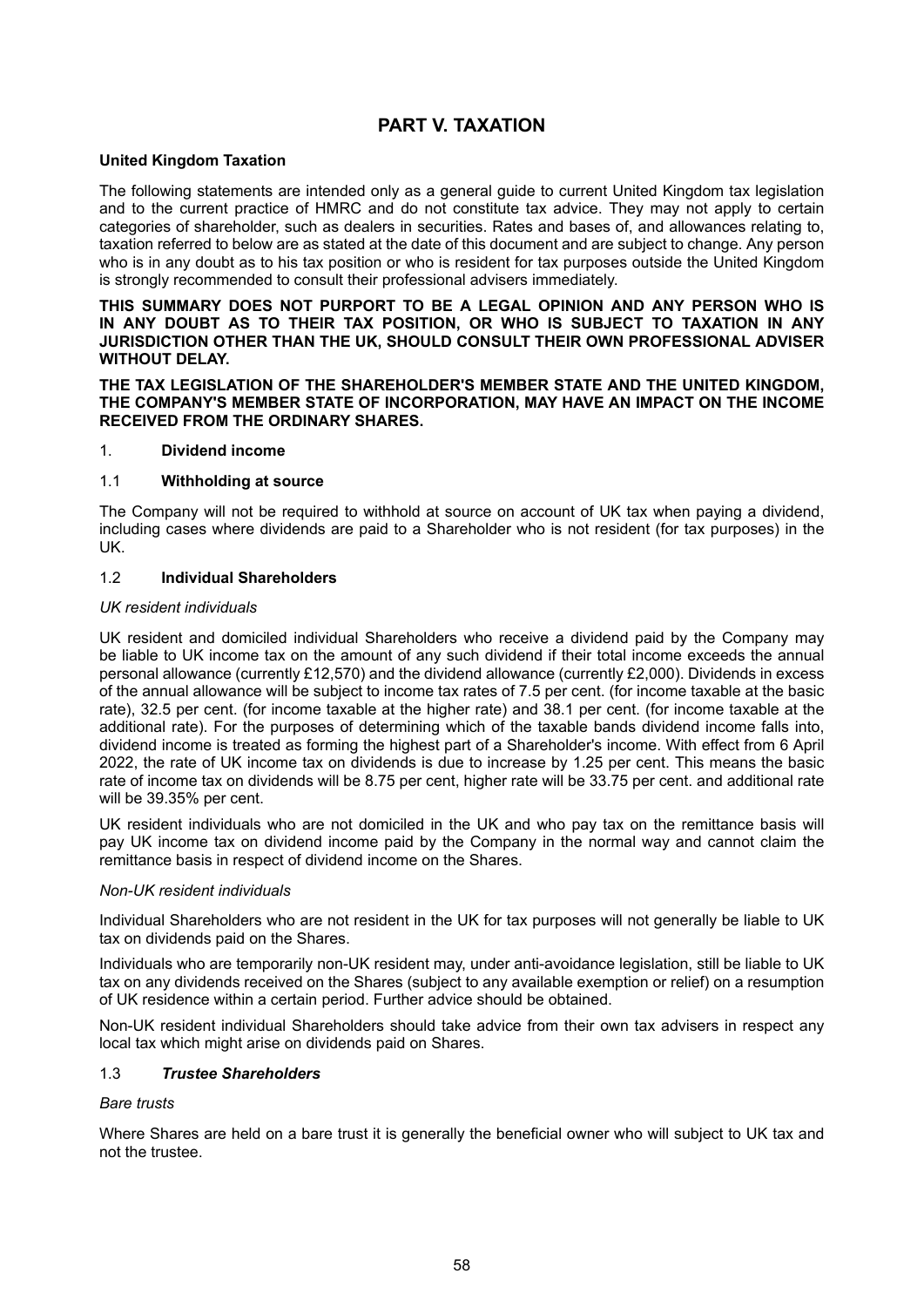#### *UK resident trustees*

UK resident trustees of life interest trusts will pay income tax on dividends from the Company at 7.5 per cent. unless they mandate the income directly to the beneficiary, in which case the beneficiary will pay income tax at their marginal rate.

UK resident trustees of accumulation or discretionary trusts receiving dividends from Ordinary Shares are also liable to account for income tax at 7.5 per cent. on the first £1,000 (assuming the settlor has not created more than one trust) and 38.1 per cent. thereafter. This is due to rise to 8.25 per cent. on the first £1,000 and 39.35 per cent. thereafter from 6 April 2022.

Beneficiaries receiving income from UK resident trustees will generally pay income tax at their own marginal rate and will receive a credit for any UK income tax already paid by the trustees.

#### *Non-UK resident trustees*

Non-UK resident trustees of accumulation or discretionary trusts will not generally be subject to UK income tax on dividends paid on the Ordinary Shares unless they hold the Shares directly and the trust has one or more UK resident beneficiaries in any UK tax year.

#### *Settlors and beneficiaries of non-UK resident trusts*

UK resident settlors and beneficiaries of non-UK resident trusts may be subject to UK income tax under anti-avoidance provisions. This is a complex area of taxation and bespoke UK tax advice should be taken.

# 1.4 *Corporate Shareholders*

Shareholders who are within the charge to UK corporation tax will be subject to corporation tax on dividends paid by the Company, unless the dividends fall within an exempt class and certain other conditions are met. Whether an exempt class applies and whether the other conditions are met will depend on various factors, including the circumstances of the particular Shareholder or the status of the Shares as ordinary shares which are not redeemable. However, it is expected that dividends paid by the Company to Shareholders within the charge to UK corporation tax would normally fall within an exempt class and so would be exempt from UK corporation tax.

UK pension funds and charities are generally exempt from UK tax on dividends that they receive.

There is no repayable tax credit attached to dividends.

# 2. **Taxation of chargeable gains**

#### 2.1 *Individual Shareholders*

#### *UK resident Shareholders*

UK resident Shareholders who are individuals (or otherwise not within the charge to UK corporation tax) and who are basic rate taxpayers are currently subject to tax on their chargeable gains at a flat rate of 10 per cent. Individuals who are higher or additional rate taxpayers are currently subject to tax on their chargeable gains at a flat rate of 20 per cent.

UK resident non-domiciled Shareholders will not be able to claim the remittance basis in respect of chargeable gains on Ordinary Shares and will pay UK tax in the normal way.

No indexation allowance will be available to Shareholders but they may be entitled to an annual exemption from capital gains to the extent this has not been used against other gains, and any other tax reliefs available such as existing capital losses.

#### *Non-UK resident Shareholders*

With the exception of Shareholders who are temporarily non-UK resident, individual Shareholders who are not UK resident will not generally be liable to UK tax on capital gains made on a disposal of Shares.

Individuals who are temporarily non-UK resident may, under anti-avoidance legislation, still be liable to UK tax on any capital gain realised on Shares whilst non-UK resident (subject to any available exemption or relief) on a resumption of UK residence. Further advice should be obtained.

Non-UK resident individual Shareholders should take advice from their own tax advisers in respect any local tax which might arise on a disposal of Ordinary Shares.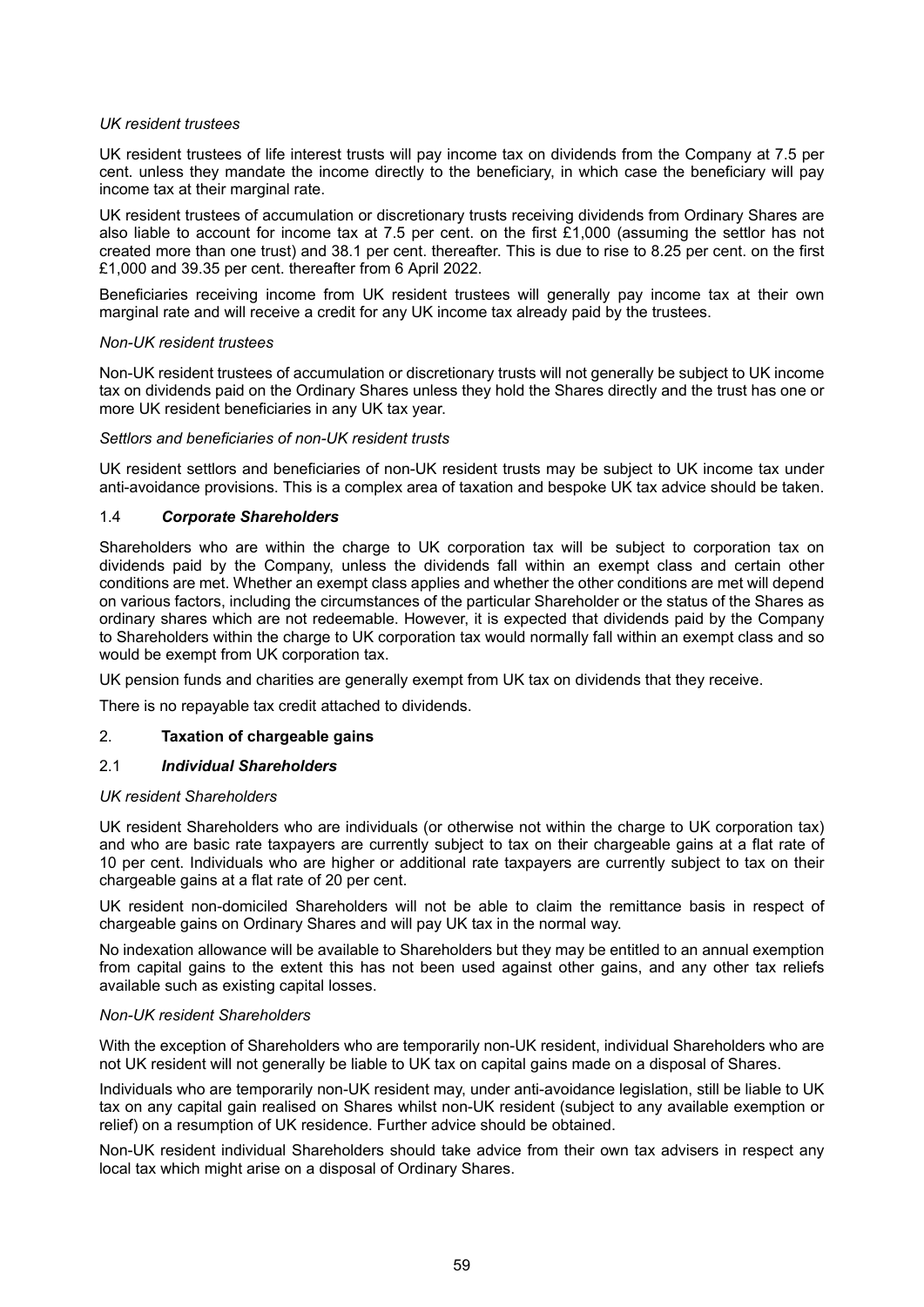# 2.2 *Trustee Shareholders*

# *UK resident trustee Shareholders*

UK resident trustees of life-interest and accumulation or discretionary trusts are generally liable to tax on chargeable gains over the tax-free annual allowance (currently £6,150) at 20 per cent.

Where Shares are held on a bare trust it is generally the beneficial owner who will be subject to UK tax on any chargeable gain and not the trustee.

#### *Non-UK resident trustee Shareholders*

Shareholders who are non-UK resident trustees will not generally be liable to tax on any chargeable gain on a disposal of Shares.

However, UK resident settlors and/or beneficiaries may be liable to UK tax under anti-avoidance provisions. This is a complex area of taxation and bespoke UK tax advice should be taken.

## 2.3 *Corporate Shareholders*

#### *UK resident corporate shareholders*

Corporate Shareholders resident in the UK may be liable to corporation tax on chargeable gains arising on a disposal of Shares, depending on the circumstances and subject to any available exemption or relief (including under the substantial UK shareholdings exemption regime, which may exempt gains and disallow losses for corporation tax purposes on disposals of shares if certain conditions are met).

Chargeable gains are subject to UK corporation tax at the rate of 19 per cent. With effect from 1 April 2023, the rate of UK corporation tax is due to increase to 25 per cent. in respect of taxable profits (subject to a small profits rate of 19 per cent. on profits up to £50,000 and marginal relief in respect of profits exceeding £50,000, but not exceeding £250,000).

## *Non-UK resident corporate Shareholders*

As the Shares derive less than 75 per cent. of their value from land in the UK, gains realised on disposals of Shares by corporate Shareholders not resident in the UK and not carrying on a trade in the UK through a permanent establishment in the UK with which their holding of the Shares is connected will not generally be chargeable to tax in the UK.

#### 3. **Inheritance tax**

Individuals and trustees who are concerned with potential UK inheritance tax liabilities in relation to the Shares should consult their own tax adviser.

# 4. **Stamp Duty and Stamp Duty Reserve Tax ("SDRT")**

The Statements below are intended as a general guide to the current position. They do not apply to certain intermediaries who may not be liable to stamp duty or SDRT, or to persons connected with depository arrangements or clearance services, who may be liable at a higher rate, or to other categories of persons who, although not primarily liable for the tax, may be required to notify and account for it under Stamp Duty Reserve Tax Regulations 1986.

The allocation and issue of the New Ordinary Shares will not give rise to a liability to stamp duty or SDRT.

Any conveyance or transfer on sale of Shares will generally be chargeable to stamp duty on the instrument of transfer at a rate of 0.5 per cent. of the amount or value of the consideration (rounded up, if necessary, to the nearest £5). An exemption from stamp duty is available on an instrument transferring shares where the amount or value of the consideration is £1,000 or less and it is certified on the instrument that the transaction effected by the instrument does not form part of a larger transaction or series of transactions in respect of which the amount or value or aggregate amount or value of the consideration exceeds £1,000.

A charge to SDRT at the rate of 0.5 per cent. will arise in relation to an unconditional agreement to transfer such shares. However, where within six years of the date of the agreement (or, if the agreement was conditional, the date the agreement became unconditional) an instrument of transfer is executed pursuant to the agreement and stamp duty chargeable on the instrument is paid and that instrument is duly stamped, any liability to SDRT in respect of the agreement will be cancelled or repaid.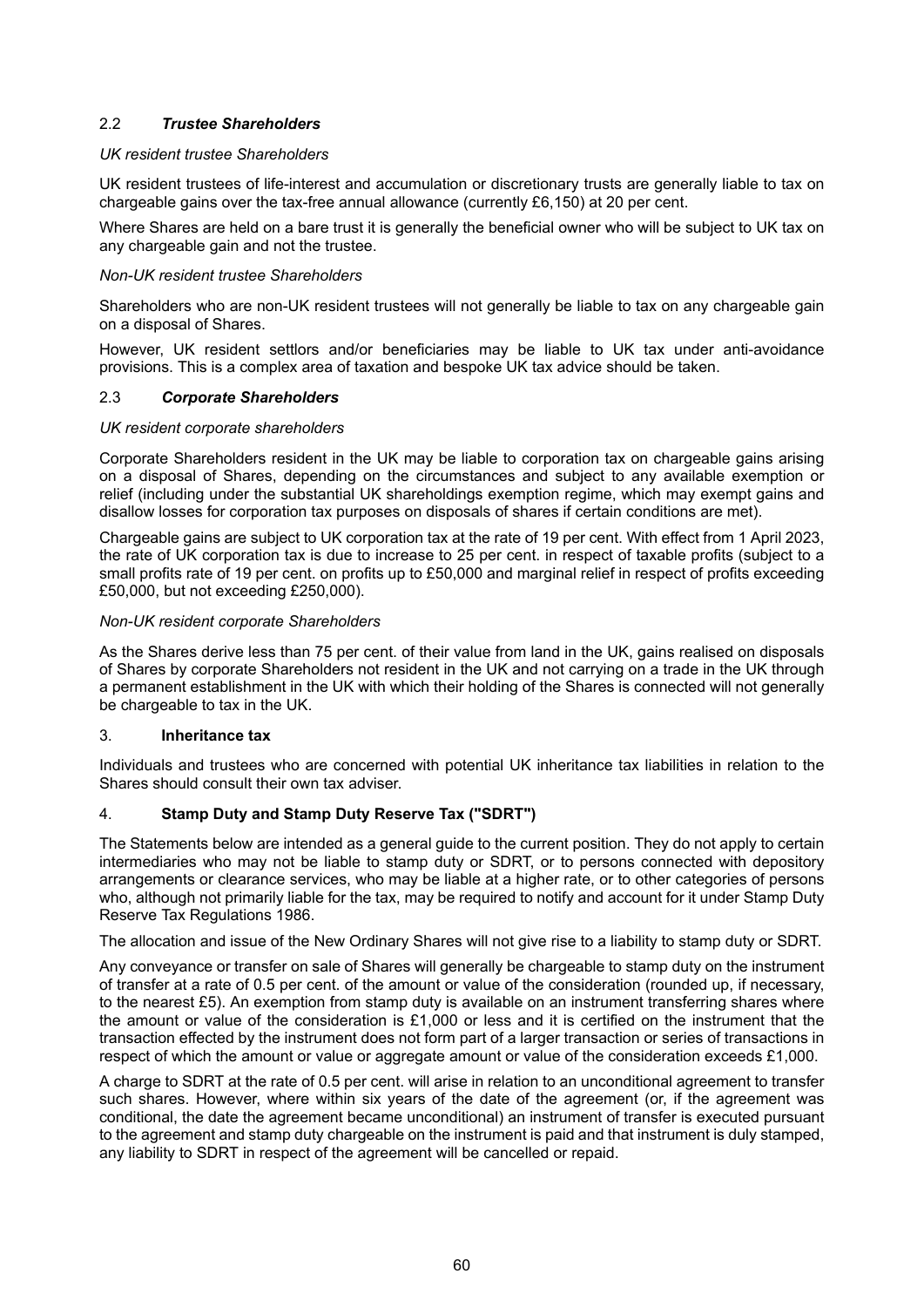# **Shares held through CREST**

Paperless transfers of Shares within CREST (where there is a change in beneficial ownership of the Shares) will generally be subject to SDRT, rather than stamp duty, at the rate of 0.5 per cent. of the amount or value of the consideration payable. CREST is obliged to collect SDRT on relevant transactions settled within the system. Deposits of Shares into CREST will generally not be subject to SDRT or stamp duty, unless the transfer into CREST is itself for consideration in money or money's worth, in which case a liability to SDRT will arise, usually at the rate of 0.5 per cent. of the amount or value of the consideration.

# 5. **Information reporting**

The UK has entered into international agreements with a number of jurisdictions which provide for the exchange of information in order to combat tax evasion and improve tax compliance. These include, but are not limited to, an Intergovernmental Agreement with the US in relation to FATCA and International Tax Compliance Agreements with Guernsey, Jersey, the Isle of Man and Gibraltar. In connection with such international agreements the Company may, among other things, be required to collect and report to HMRC certain information regarding Shareholders and other account holders of the Company and HMRC may pass this information on to tax authorities in other jurisdictions in accordance with the relevant international agreements.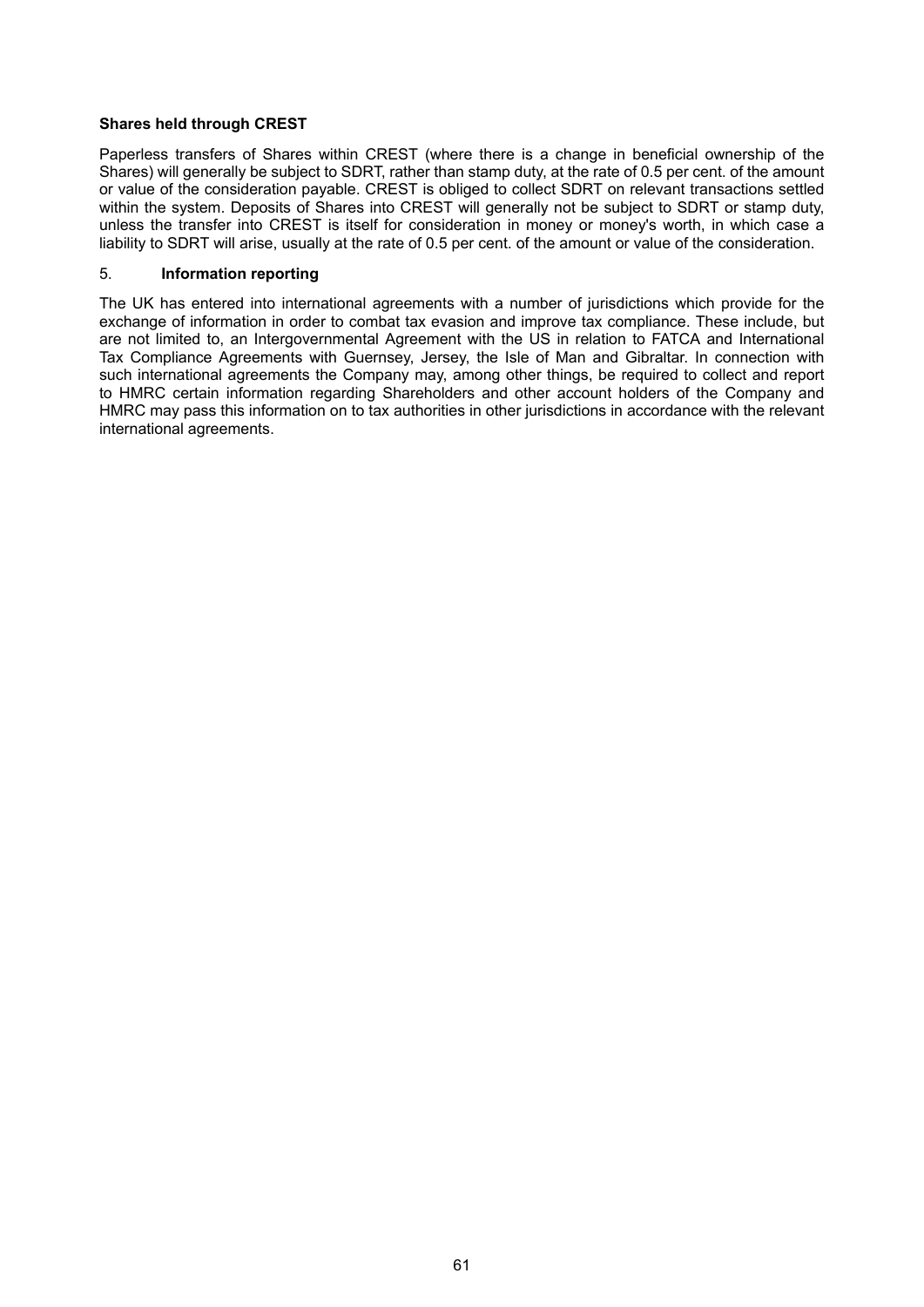# **PART VI. ADDITIONAL INFORMATION**

# 1. **Responsibility Statement**

The Company and each of the Directors, whose names appear on pages 31 and 32 of this document, accept responsibility for this document. To the best of the knowledge of the Company and the Directors, the information contained in this document is in accordance with the facts and this document makes no omission likely to affect its import.

# 2. **The Company**

- 2.1 The Company was incorporated under the Act with limited liability under the laws of England and Wales on 3 April 2021 with registered number 13310485 and the name International Tech & Fintech plc. The Company's name was changed to GS Chain plc on 12 July 2021.
- 2.2 The Company was incorporated with accounting reference date of 30 April.
- 2.3 The Company is not regulated by the FCA or any financial services or other regulator. With effect from Admission, the Company will be subject to the Listing Rules and the Disclosure Guidance and Transparency Rules (and the resulting jurisdiction of the UK Listing Authority) to the extent such rules apply to companies with a Standard Listing.
- 2.4 The principal legislation under which the Company operates, and pursuant to which the Ordinary Shares have been created, is the Act.
- 2.5 The Company adopted the Articles on 9 July 2021. The Company operates in conformity with its Articles and the laws of England and Wales. The principal legislation under which the Company was incorporated is the Companies Act 2006 and regulations made under the Companies Act 2006.
- 2.6 As at the date of this Document, the Company does not have any subsidiaries and it is not a member of a group.
- 2.7 The Company's registered office is at Kemp House, 160 City Road, London, United Kingdom, EC1V 2NX. The Company's telephone number is +44 (0) 203 989 2217.
- 2.8 The Company has complied with its statutory requirements in relation to its obligations for the proposed Admission.

#### 3. **Share Capital**

3.1 The following table shows the issued and fully paid up share capital of the Company as at the date of this Document and immediately following Admission:

|                                                                         | <b>Number of Ordinary Shares in</b><br>issue and credited as fully<br>paid | Credited as fully paid up<br>amount (£) |
|-------------------------------------------------------------------------|----------------------------------------------------------------------------|-----------------------------------------|
| As at the date of this Document and immediately<br>following Admission: | 399,985,888                                                                | £1.049.900                              |

- 3.2 The Company was incorporated on 3 April 2021 with a share capital of £1 divided into 1 ordinary share with a nominal value of £1.
- 3.3 On 9 July 2021, the single ordinary share of £1 in issue in the capital of the Company was divided into 5,988 Ordinary Shares of £0.000167 each.
- 3.4 On 10 July 2021, 300,000,000 Ordinary Shares were issued at a price of £0.000167 each. The following Directors and advisers subscribed for Shares in this round: Leon Filipovic, Sébastien Dominique André Guerin, Sanjay Nath and his children, and FSCF (corporate adviser).
- 3.5 On 27 September 2021, 99,979,900 Ordinary Shares were issued at a price of £0.01 each.
- 3.6 As at the date of this Document:
	- (a) no issued Shares of the Company are under option or have been agreed conditionally or unconditionally to be put under option;
	- (b) no Share or loan capital of the Company has been issued or is now proposed to be issued, fully or partly paid, either for cash or for a consideration other than cash;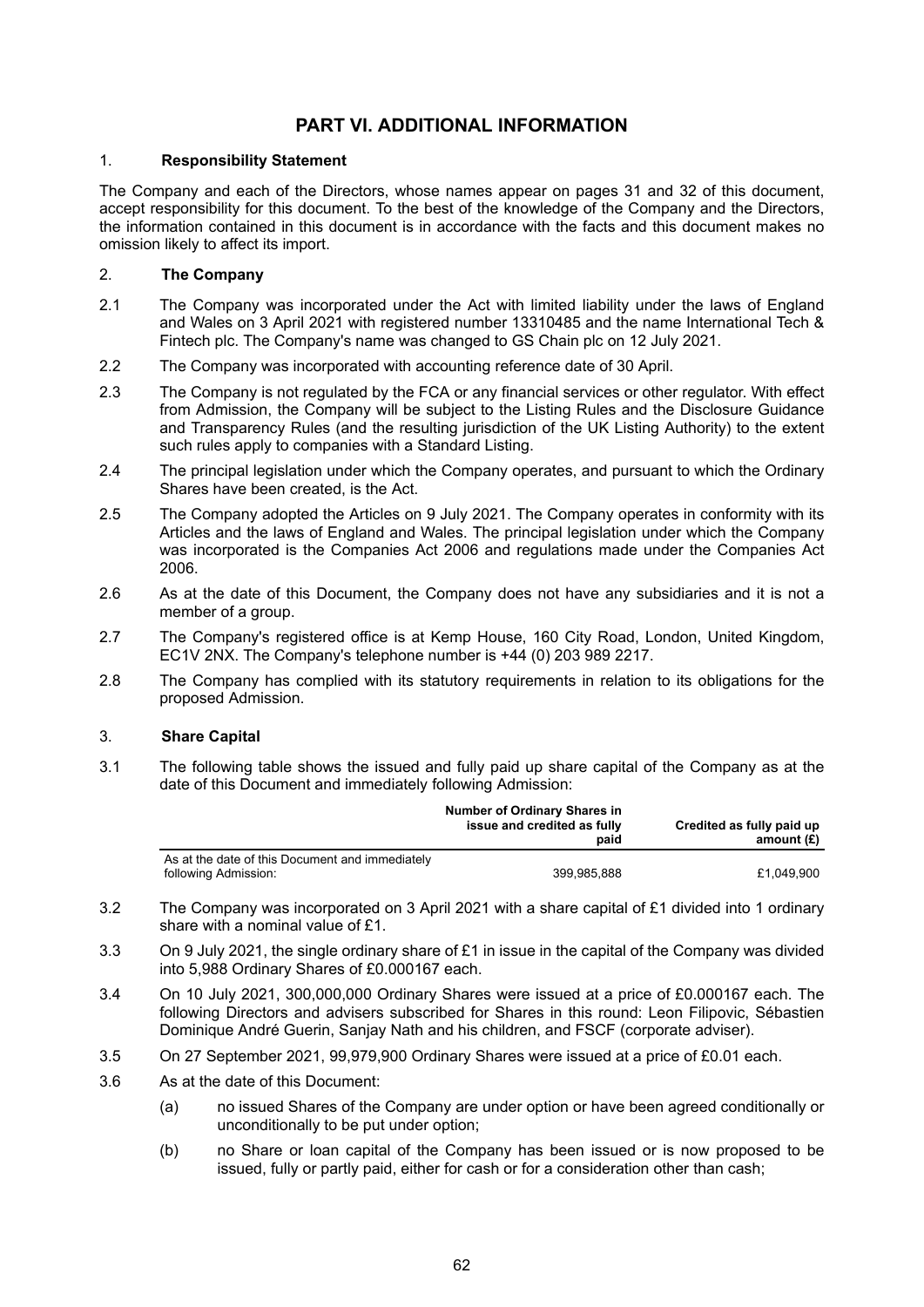- (c) no commission, discount, brokerage or any other special term has been granted by the Company or is now proposed in connection with the issue or sale of any part of the Share or loan capital of the Company;
- (d) no persons have preferential subscription rights in respect of any Share or loan capital of the Company or any subsidiary; and
- (e) no amount or benefit has been paid or is to be paid or given to any promoter of the Company.
- 3.7 Application will be made for the Ordinary Shares to be listed on the Standard Segment of the Official List and to be admitted to trading on the main market of the London Stock Exchange. The Ordinary Shares are not listed or traded on, and no application has been or is being made for the admission of the Ordinary Shares to listing or trading on, any other stock exchange or securities market.
- 3.8 The Company has two loans with Directors amounting to a debt of £281,530.01, being a loan of £140,765 from Leon Filipovic and a loan of £140,765.01 from Sébastien Dominique André Guerin, as further described in item 15.2 below.

# 4. **Authorities Relating to the Ordinary Shares**

- 4.1 At a general meeting of the Company held on 27 September 2021, the following resolutions relating to the share capital of the Company were passed:
	- (i) THAT, subject to Resolution (ii) below, the directors are generally and unconditionally authorised, for the purpose of section 551 of the Companies Act 2006 and generally, to exercise all and any powers of the Company to allot shares and to grant rights to subscribe for, or to convert any security into, shares in the Company to any person, at any time and subject to any terms and conditions as the directors think proper, up to an aggregate nominal amount of £16,697 and this authority shall:
		- (1) expire (unless previously varied as to duration or renewed by ordinary resolution of the Company) five years after the date on which this resolution is passed, except that the Company may, before such expiry, make any offer or agreement which would or might require shares to be allotted or such rights to be granted after such expiry (and the directors may allot shares or grant such rights in pursuance of such offer or agreement as if the authority conferred by this resolution had not expired); and
		- (2) apply insofar as it has not expired or been waived or revoked by ordinary resolution of the Company and shall be in substitution all and any existing authorities to allot shares and to grant rights to subscribe for, or to convert any security into, shares in the Company that have been granted by ordinary resolution;
	- (ii) THAT the directors be empowered pursuant to section 570 of the Companies Act 2006 to allot equity securities (as defined in section 560 of the Companies Act 2006) for cash pursuant to the general authority conferred on them by resolution (i) as if section 561 of the Companies Act 2006 did not apply to any such allotment or sale. This authority shall expire, unless previously revoked or renewed by the Company in general meeting, five years after the date on which this resolution is passed except that the Company may before such expiry make any offer or agreement which would or might require equity securities to be allotted after such expiry and the directors may allot equity securities in pursuance of such an offer or agreement as if the power conferred by this resolution had not expired.
- 4.2 The Directors were accordingly authorised to issue up to 99,982,035 new Ordinary Shares free from pre-emption within a 5 year period, and following the issue of 99,979,900 Ordinary Shares on 27 September 2021 remained authorised to issue a further 2,135 Ordinary Shares.
- 4.3 At a general meeting of the Company held on 14 December 2021, the following resolutions relating to the share capital of the Company were passed:
	- THAT, subject to Resolution (ii) below, the directors are generally and unconditionally authorised, for the purpose of section 551 of the Companies Act 2006 and generally, to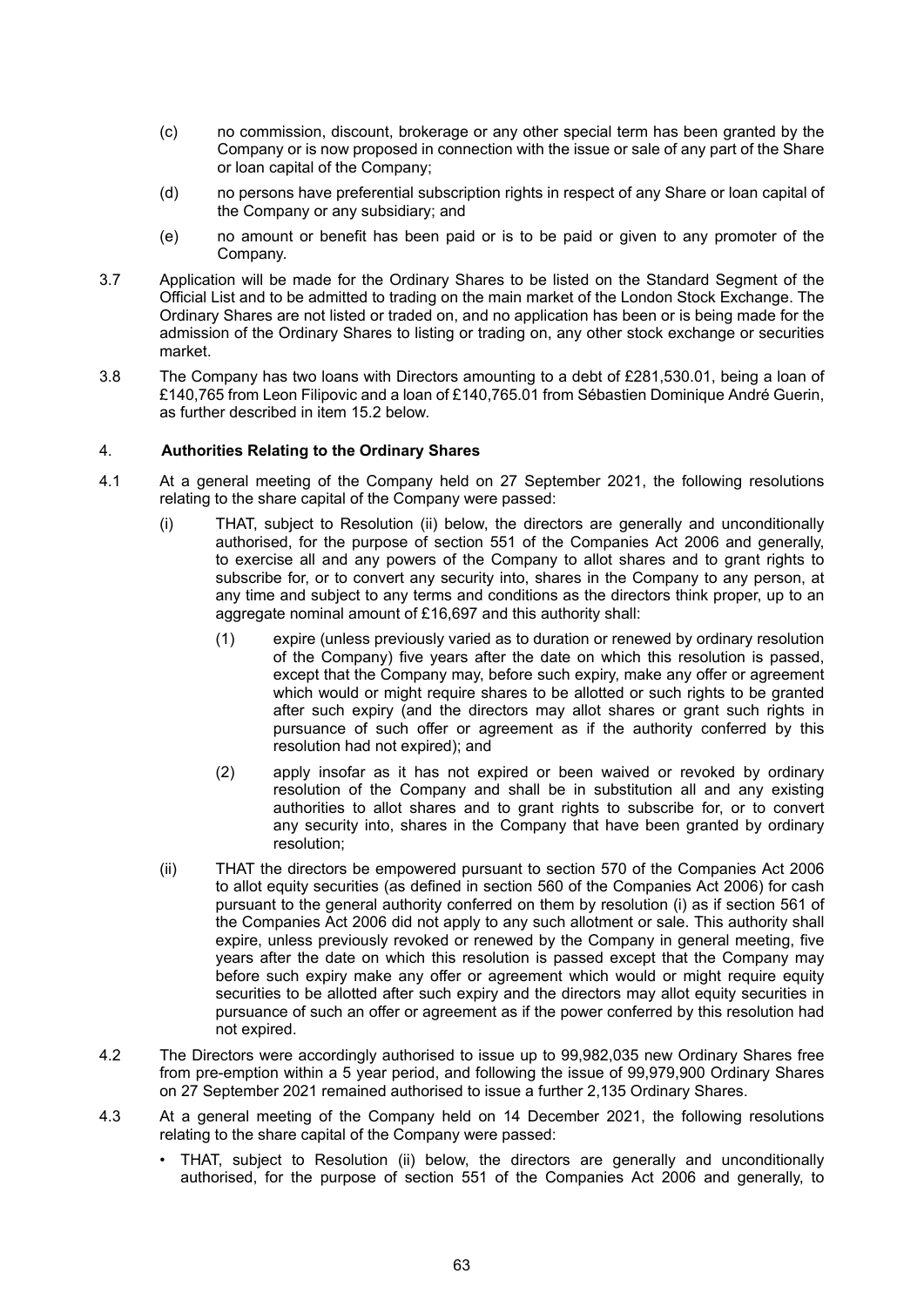exercise all and any powers of the Company to allot shares and to grant rights to subscribe for, or to convert any security into, shares in the Company to any person, at any time and subject to any terms and conditions as the directors think proper, up to an aggregate nominal amount of £6,680 and this authority shall:

- expire (unless previously varied as to duration or renewed by ordinary resolution of the Company) five years after the date on which this resolution is passed, except that the Company may, before such expiry, make any offer or agreement which would or might require shares to be allotted or such rights to be granted after such expiry (and the directors may allot shares or grant such rights in pursuance of such offer or agreement as if the authority conferred by this resolution had not expired); and
- apply insofar as it has not expired or been waived or revoked by ordinary resolution of the Company and shall be in substitution all and any existing authorities to allot shares and to grant rights to subscribe for, or to convert any security into, shares in the Company that have been granted by ordinary resolution:
- THAT the directors be empowered pursuant to section 570 of the Companies Act 2006 to allot equity securities (as defined in section 560 of the Companies Act 2006) for cash pursuant to the general authority conferred on them by resolution (i) as if section 561 of the Companies Act 2006 did not apply to any such allotment or sale. This authority shall expire, unless previously revoked or renewed by the Company in general meeting, five years after the date on which this resolution is passed except that the Company may before such expiry make any offer or agreement which would or might require equity securities to be allotted after such expiry and the directors may allot equity securities in pursuance of such an offer or agreement as if the power conferred by this resolution had not expired.
- 4.4 The Directors were accordingly authorised to issue up to 40,000,000 new Ordinary Shares free from pre-emption within a 5 year period.

# 5. **Summary of the Articles**

# 5.1 **Memorandum of Association**

In accordance with section 31 of the Act and the Articles, the objects of the Company are unrestricted. The Memorandum and the Articles are available for inspection at the address specified in paragraph 2.7 of this Part VI "Additional Information".

# 5.2 **Articles of Association**

The Articles contain (amongst others) provisions to the following effect:

# 5.2.1 **Share Rights**

Subject to the Act, the Company can offer, allot, grant options over or otherwise deal with or dispose of shares with such rights or restrictions attached to them pursuant to the Articles. These rights or restrictions can be decided by the Directors. This can include shares which can be redeemed if the holders want to do so, as well as shares which the Company can insist on redeeming. The Directors can decide on the terms and conditions and the manner of redemption of any redeemable share.

# 5.2.2 **Variation of Class Rights**

Subject to the Act, if the rights attached to any class of shares are divided into a different class of shares, all or any rights or privileges attached to that class of shares **c**an be changed if this is approved either in writing by Shareholders holding at least three quarters in nominal value of the issued shares of that class by amount **or** by a special resolution passed at a separate meeting of the holders of the relevant class of shares but not otherwise.

# 5.2.3 **Right to Share Certificates**

Pursuant to the Articles, when a Shareholder is first registered as the holder of any class of certificated shares, he is entitled (unless he is a person to whom the Company is not required by law to issue certificate), free of charge, to one certificate for all of the Ordinary Shares of that class which he holds.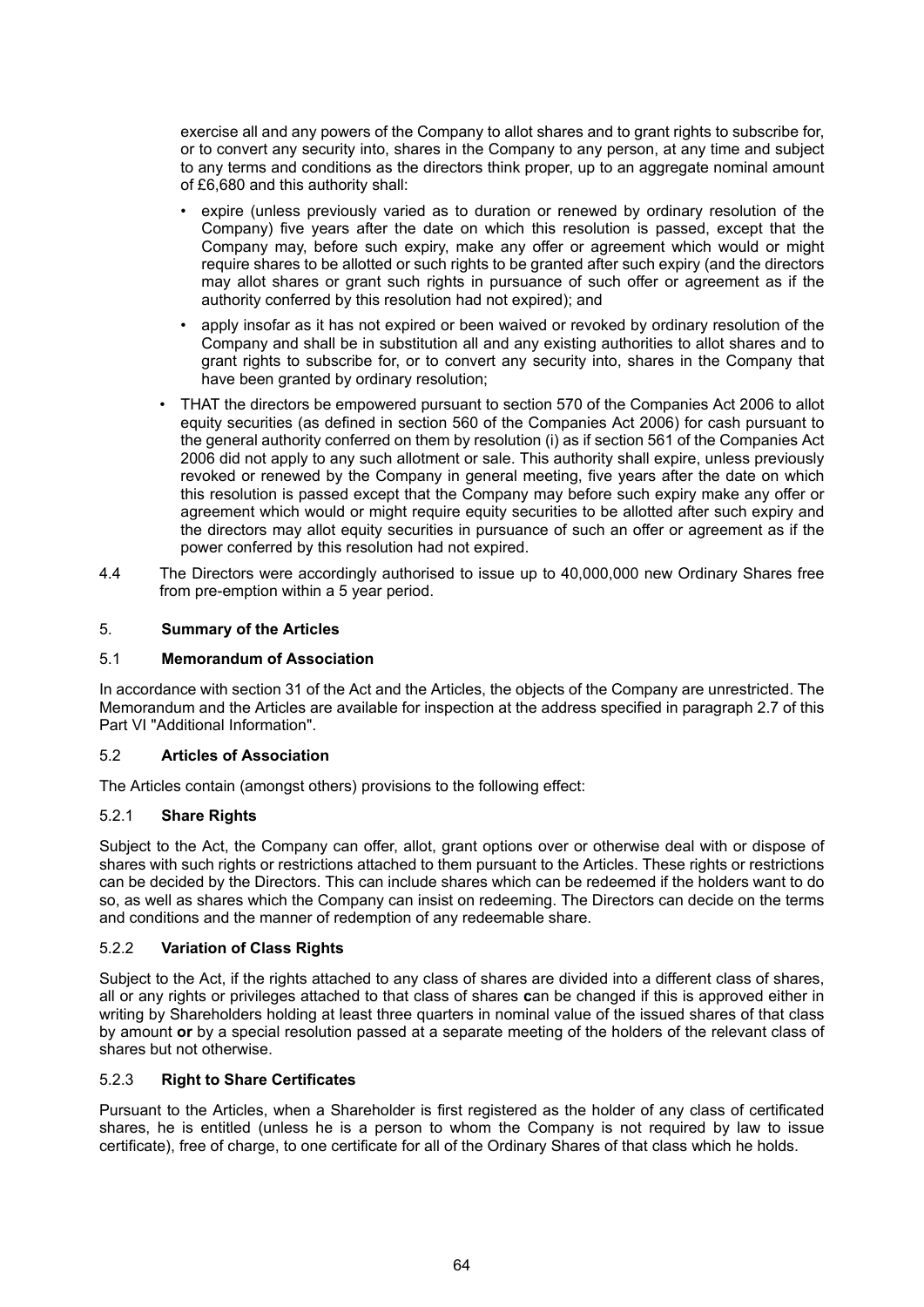# 5.2.4 **Transfer**

A transfer of shares must be made in writing and either in the usual standard form or in any other form approved by the Directors. The person making a transfer will continue to be treated as a Shareholder until the name of the person to whom the share is being transferred is put on the register for that share.

The Board may in its absolute discretion refuse to register a transfer of shares held unless:

- (a) it is in respect of a fully paid share;
- (b) it is for a share upon which the Company has no lien;
- (c) it is in respect of only one class of share;
- (d) it is in favour of a single transferee or not more than four joint transferees;
- (e) it is duly stamped or is duly certificated or otherwise shown to the satisfaction of the Directors to be exempt from stamp duty; and
- (f) it is lodged at the Company's registered office or such other place as the Directors have appointed and it is accompanied by the certificate for the shares to which it relates, or such other evidence as the Directors may reasonably require to show the transferor's right to make the transfer, or evidence of the right of someone other than the transferor to make the transfer on the transferor's behalf.

No fee shall be chargeable by the Company for registering any instrument of transfer or other document relating to or affecting title to any share.

## 5.2.5 **Disclosure of Interests in Shares**

In accordance with section 793 of the Act, the Company may serve notice (a "**disclosure notice**") on anyone who knows, or has reasonable cause to believe, is interested in it shares or has been so interested in the previous three years. If the Company does not receive the information it has requested then sanctions will apply, unless the Board determines otherwise, including preventing the Shareholder from attending and voting at general meetings' and where the default shares represent at least 0.25% in nominal value of the issued shares of their class from receiving dividends.

#### 5.2.6 **General Meetings**

(i) Quorum

A quorum for a general meeting is two people present in person or by proxy who are entitled to vote. No business shall be transacted at any general meeting unless the requisite quorum shall be present when the meeting proceeds to business. If a quorum is not present within fifteen minutes of the time fixed for a general meeting to start the meeting if convened by or upon the requisition of members shall be dissolved. In any other case it shall stand adjourned to such day and to such time and place as the chairman (or in default the Board) shall appoint.

The chairman of a general meeting at which a quorum is present may, with the consent of the meeting adjourn any meeting from time to time and from place to place.

(ii) Voting

Subject to the Act and to any rights or restrictions attached to any shares, on a show of hands every Shareholder (who is an individual) who is present in person or every Shareholder (who is a corporation) is present by a duly authorised representative and every proxy (regardless of the number of Shareholders for whom he is proxy) has one vote and on a poll each Shareholder present in person, by proxy or by representative has one vote for every share he holds.

A resolution put to the vote at any general meeting will be decided on a show of hands unless a poll is demanded when, or before, the chairman of the meeting declares the result of the show of hands.

## 5.2.7 **Directors**

#### (i) Directors' meetings

Directors' meetings are called by giving notice to all the Directors. Notice is treated as properly given if it is given personally, by word of mouth or in writing or by electronic means to the Director's last known address or any other address given by him to the Company for this purpose. Any Director can waive his entitlement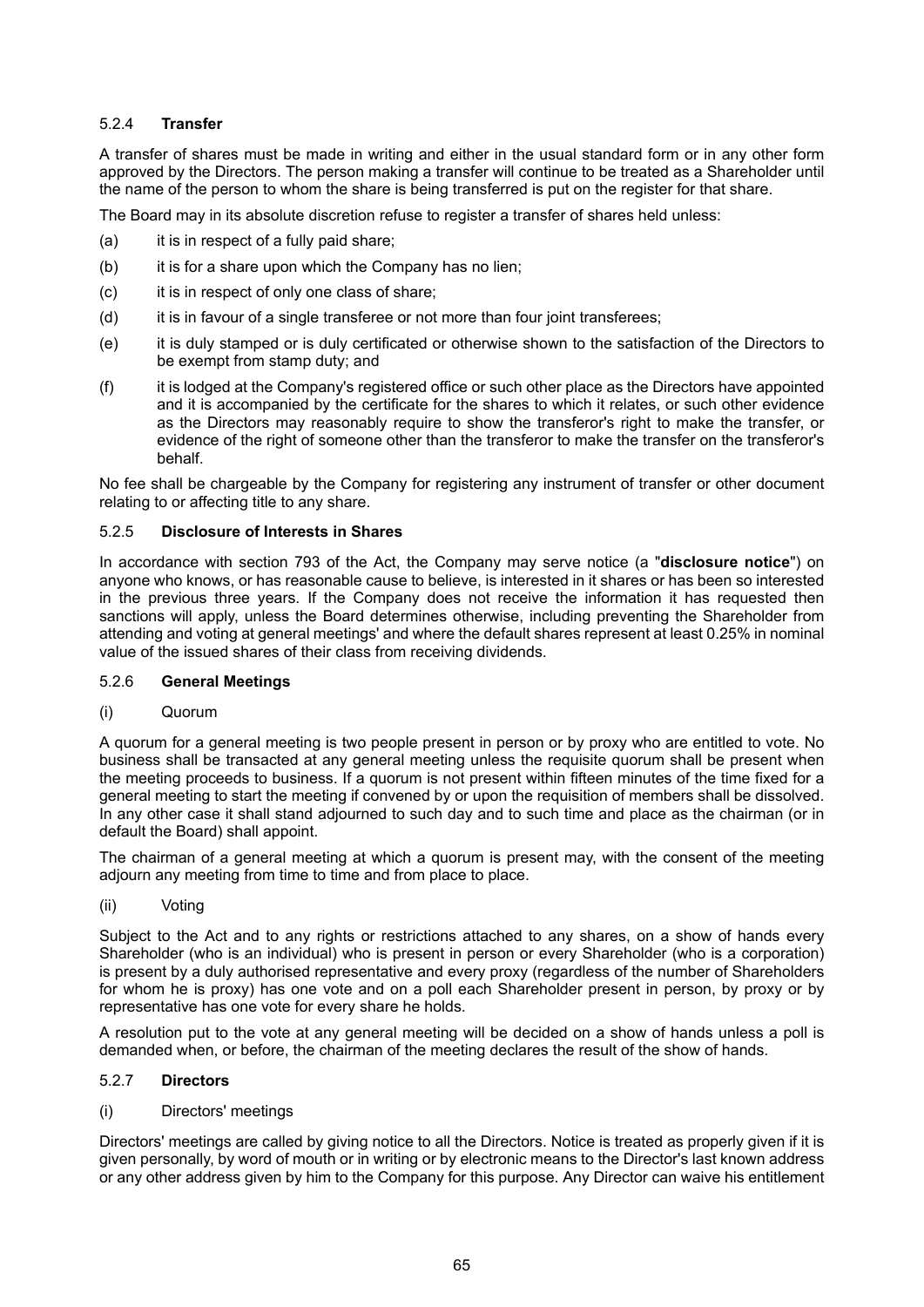to notice of any Directors' meeting, including one which has already taken place.

If no other quorum is fixed by the Directors, two Directors (including alternate directors) are a quorum.

Matters to be decided at a Directors' meeting will be decided by a majority vote. If votes are equal, the chairman of the meeting has a second, casting vote.

#### (ii) Appointment

The Company must have a minimum of two Directors (unless otherwise determined by an ordinary resolution) but is not subject to any maximum.

## (iii) Retirement

At every annual general meeting any Director who has been appointed by the Directors since the last annual general meeting or any Director for whom it is the third annual general meetings since he or she was elected shall retire but shall be eligible for re-appointment. If the Company does not fill the vacancy at the meeting, then the Director will be deemed to be reappointed unless it is resolved at the meeting not to re-appoint him or her.

## (iv) Alternate Directors

Any Director can appoint any person approved by a resolution of the Board or another Director to act in his place (called an "alternate Director").

An alternate Director is entitled to receive notices of meetings of the Directors. He is entitled to attend and vote as a Director at any meeting at which the Director appointing him is not personally present.

## (v) Director's fees

Each of the Director's appointed to hold any employment or executive office may be paid such sums as may be determined by the Board. Additionally each Director may be paid a fee at such rate as is determined by the Board provided that unless otherwise agreed by ordinary resolution of the Company the aggregate of these fees may not exceed £100,000 a year. The Directors may be paid all travel, hotel and other expenses incurred in the discharge of their duties.

(vi) Pensions for Directors and employees

The Directors may exercise all powers of the Company to provide pensions or other retirements or superannuation benefits to any person who is or was at any time a Director or an employee of the Company or dependent members of such person's family.

#### (vii) Directors' Interests

A Director may be, directly or indirectly, interested in a proposed or existing transaction or arrangement with the Company provided he or she declares that interest in accordance with the Act.

Subject to certain exceptions, the relevant Director and any other Director with a similar interest will not count in the quorum and will not vote on any resolution concerning a matter in which he has an interest which is likely to give rise to a conflict of interest.

If a question comes up at a meeting of the Directors about whether a Director (other than the chairman of the meeting) has an interest which is likely to give rise to a conflict of interest or whether he or she can vote or be counted in the quorum and the Director does not agree to abstain from voting on the issue or not to be counted in the quorum, the question must be referred to the chairman of the meeting. The chairman of the meeting's ruling about any other Director is final and conclusive unless the nature or extent of the Director's interest (so far as it is known to him) has not been fairly disclosed to the Directors in which case the question shall be decided by a resolution of the majority of the directors. If the question comes up about the chairman of the meeting, the chairman cannot vote on the question but can be counted in the quorum.

# (viii) **Borrowing Powers**

The Board may exercise all the borrowing powers of the Company provided that borrowings of the Company and its subsidiaries do not exceed two times its adjusted capital and reserves without the sanction of an ordinary resolution of the Company.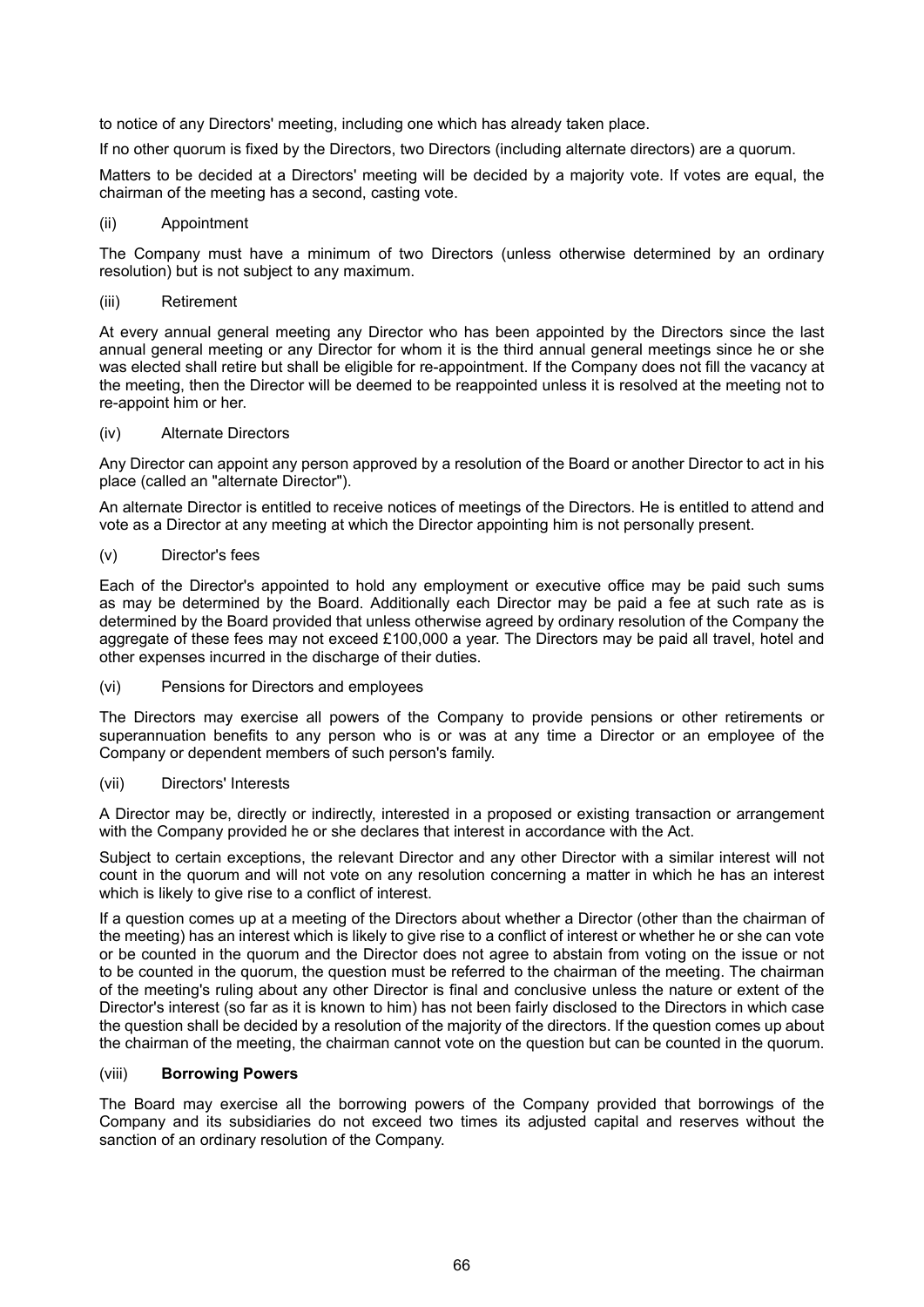# (ix) **Dividends and Distributions to Shareholders**

Subject to the Act, the Company can declare dividends in accordance with the rights of the Shareholders by passing an ordinary resolution. No such dividend can exceed the amount recommended by the Directors.

Subject to the Act, the Board may declare any interim dividends (including dividends at a fixed rate) as appears to the Board to be justified by the profits of the Company available for distribution.

All dividends will be declared and paid in proportions based on the amounts paid up on the shares on which the dividend is paid.

If a Shareholder owes the Company any money for calls on shares or money in any other way relating to his shares, the Directors can deduct any of this money from any dividend or other money payable to the Shareholder on or in respect of any share held by him. Money deducted in this way can be used to pay amounts owed to the Company in respect of the shares.

Unless the rights attached to any shares say otherwise, no dividend or other sum payable by the Company on or in respect of its shares shall bear interest as against the Company.

Where any dividends or other amounts payable on a share have not been claimed for 12 months after having become payable, the Directors can invest them or use them in any other way for the Company's benefit until claimed. The Company will not be a trustee of such unclaimed dividends and will not be liable to pay interest on it. If a dividend or other money has not been claimed for 12 years after being declared or becoming due for payment, it will, if the Board so resolves, be forfeited and go back to the Company.

## (x) **Scrip Dividends**

Subject to the Act, the Board may, by ordinary resolution of the Company, offer Shareholders the right to choose to receive extra shares, which are credited as fully paid up, instead of some or all of their cash dividend.

## (xi) **Distributions on a Winding Up**

If the Company is wound up, a liquidator may, with the authority of a special resolution and any other sanction required by applicable law, divide among the members in specie the whole or any part of the assets of the Company. For that purpose, the liquidator may value any assets and determine how the division shall be carried out.

#### (xii) **Indemnity**

Subject to the restrictions of the Act, the Company can indemnify any Director or officer or former Director or former officer of the Company or of any associated company against any liability; and can purchase and maintain insurance against any liability for any Director or former Director of the Company or of any associated company.

#### 5.3 **Change of Control**

There are no provisions in the Company's articles of association (or otherwise) which would have the effect of delaying, deferring or preventing a change in control of the Company.

# 6. **Directors of the Company**

6.1 The Directors of the Company and their respective functions are as follows:

| Alan Austin                      | <b>Chief Executive Officer</b>     |  |
|----------------------------------|------------------------------------|--|
| Sébastien Dominique André Guerin | <b>Chief Operational Officer</b>   |  |
| Leon Filipovic                   | Chairman                           |  |
| Sanjay Nath                      | Non-executive Director             |  |
| Mark Wilson                      | Independent Non-executive Director |  |

- 6.2 The business address of all Directors described in the paragraph above is the registered office address of the Company as stated in this Document.
- 6.3 In addition to their directorships of the Company, the Directors and Senior Managers are, or have been, members of the administrative, management or supervisory bodies ("Directorships") or partners of the following companies or partnerships, at any time in the five years prior to the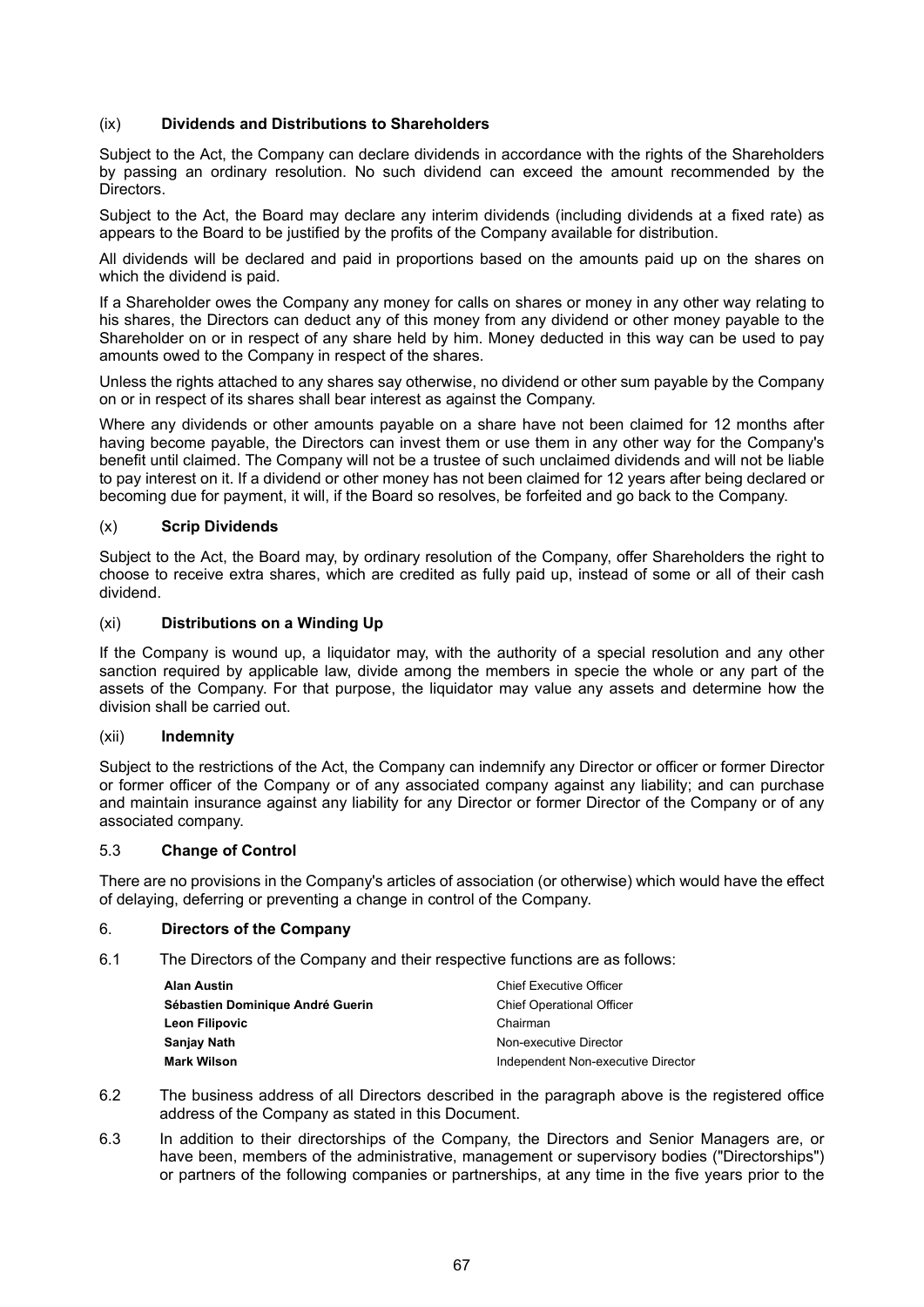date of this Document.

|                                  | <b>Current Directorships/Partnerships</b>                                                     | <b>Previous Directorships/</b><br><b>Partnerships</b>                                                                        |
|----------------------------------|-----------------------------------------------------------------------------------------------|------------------------------------------------------------------------------------------------------------------------------|
| <b>Alan Austin</b>               |                                                                                               | The Coca-Cola Company<br>Optum Health/United Health Group<br>Assurant                                                        |
| Sébastien Dominique André Guerin | <b>GSB Gold Standard Corporation AG</b>                                                       | Wedig                                                                                                                        |
| <b>Leon Filipovic</b>            | <b>GS&amp;IB FINTECH LTD</b>                                                                  | <b>IFLS Corporate Services Ltd</b><br>Pameroy Management Ltd                                                                 |
| Sanjay Nath                      | Whiterock Minerals Ltd<br>Sonsports Ltd<br>Hanson Biotech Ltd<br><b>GSB Gold Standard Plc</b> | Diesel Vodka (UK) Ltd<br>Supagroup Ltd<br><b>SVN Construction Ltd</b><br>Son Sports Management Ltd<br>Golden Rock Global Plc |
| <b>Mark Wilson</b>               |                                                                                               | OneView Group Limited<br>Armour Automotive Group Limited                                                                     |

# 7. **Directors' Confirmations**

7.1 As at the date of this Document, none of the Directors:

- (a) has any convictions in relation to fraudulent offences for at least the previous five years;
- (b) has been associated with any bankruptcy, receivership or liquidation while acting in the capacity of a member of the administrative, management or supervisory body or of senior manager of any company for at least the previous five years; or
- (c) has been subject to any official public incrimination and/or sanction of him by any statutory or regulatory authority (including any designated professional bodies) or has ever been disqualified by a court from acting as a director of a company or from acting as a member of the administrative, management or supervisory bodies of an issuer or from acting in the management or conduct of the affairs of any issuer for at least the previous five years.
- 7.2 The Directors do not currently have any conflicts of interest between their duties to the Company and their private interests or other duties that they may also have.

#### 8. **Directors' and Other interests**

8.1 Save as disclosed in this paragraph 8.1, none of the Directors nor any Connected Person has at the date of this Document and on Admission any interests (beneficial or otherwise) in the Ordinary Shares of the Company.

|                                                                 | As at the date of this Document and on Admission |                                              |  |
|-----------------------------------------------------------------|--------------------------------------------------|----------------------------------------------|--|
| Name                                                            | <b>Number of Ordinary Shares</b>                 | <b>Percentage of Ordinary Shares</b><br>held |  |
| Alan Austin (Chief Executive Officer)                           | N/A                                              | N/A                                          |  |
| Leon Filipovic (Chairman)                                       | 113.205.988                                      | 28.30%                                       |  |
| Sébastien Dominique André Guerin (Chief<br>Operational Officer) | 113.200.000                                      | 28.30%                                       |  |
| Mark Wilson (Independent Non-Executive<br>Director)             | N/A                                              | N/A                                          |  |
| Sanjay Nath (Non-Executive Director)                            | 9.000.000                                        | 2.25%                                        |  |
| Sonali Ohrie*                                                   | 1.000.000                                        | 0.25%                                        |  |
| Sonal Ohrie*                                                    | 1.000.000                                        | 0.25%                                        |  |

\*Sonali Ohrie is the daughter of Sanjay Nath and Sonal Ohrie is the son of Sanjay Nath

- 8.2 The Directors and their respective Connected Persons do not hold any options or warrants or other rights over any unissued Shares of the Company.
- 8.3 Save as disclosed in this paragraph 8 immediately following Admission, no Director will have any interest, whether beneficial or non-beneficial, in the share or loan capital of the Company.
- 8.4 Save as set out in paragraph 15.4 of this Part VI, the Company will not be granting any Options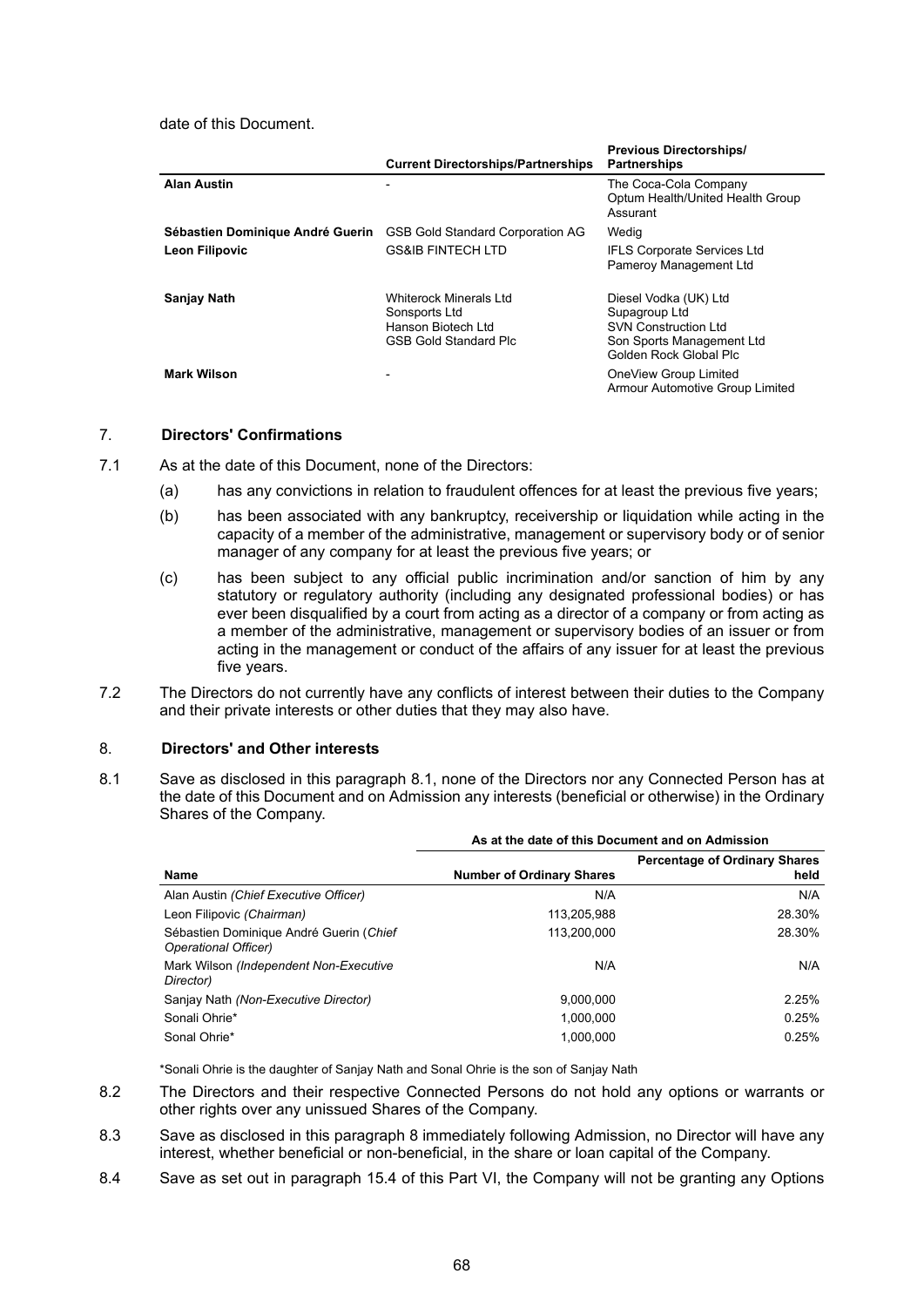or Warrants prior to or on Admission.

# 9. **Substantial Shareholders**

- 9.1 Save for the Directors and their Connected Persons (within the meaning of section 252 of the Act), as disclosed in paragraph 8.1 above, at the date of this Document and on Admission, so far as the Directors are aware, no person is directly or indirectly interested in more than three per cent. of the issued Shares.
- 9.2 There are no arrangements known to the Company, the operation of which may at subsequent date results in a Change of Control of the Company.
- 9.3 Those interested, directly or indirectly, in three per cent. or more of the issued Ordinary Shares of the Company do not have different voting rights from other holders of Ordinary Share.
- 9.4 A number of persons have an interest, directly or indirectly, in at least three per cent. of the voting rights attached to the Company's issued shares. Such persons will be required to notify such interests to the Company in accordance with the provisions of Chapter 5 of the Disclosure Guidance and Transparency Rules, and such interests will be notified by the Company to the public.
- 9.5 As at the date of this Document, Leon Filipovic and Sébastien Dominique André Guerin exercise, jointly and directly, control over the Company. The Company is not aware of any arrangements, the operation of which may at a subsequent date result in a change in control of the Company.

# 10. **Directors' Letter of Appointment and Service Agreements**

No Director has any interest in any transactions which are or were unusual in their nature or conditions or which are or were significant to the business of the Company and which were effected by any member of the Company in the current or immediately preceding financial year or which were effected during an earlier financial year and which remain in any respect outstanding or unperformed.

The Company has entered into the following service agreements and letter of appointment with the Directors:

#### 10.1 Directors' Service Agreements

The Company entered into a service agreement with Alan Austin on 23 July 2021 commencing on 2 August 2021. It will continue unless terminated by either party on 6 months' notice in writing. Mr Austin shall serve as Chief Executive Officer. He will be paid an initial fee of £48,000 per annum and may receive a bonus awarded in the absolute discretion of the Board subject to the approval of the Remuneration Committee, provided that each board member cannot vote in regard to his own remuneration. Mr Austin has standard restrictive covenants within the service agreement in favour of the Company in respect of the Company's customers, staff and generally in relation to competition with the Company. The service agreement is governed by English law.

The Company entered into a service agreement with Leon Filipovic on 23 July 2021 commencing on 23 July 2021. It will continue unless terminated by either party on 6 months' notice in writing. Mr Filipovic shall serve as Chairman. He will be paid an initial fee of £48,000 per annum and may receive a bonus awarded in the absolute discretion of the Board subject to the approval of the Remuneration Committee, provided that each board member cannot vote in regard to his own remuneration. Mr Filipovic has standard restrictive covenants within the service agreement in favour of the Company in respect of the Company's customers, staff and generally in relation to competition with the Company. The service agreement is governed by English law.

The Company entered into a service agreement with Sanjay Nath on 1 August 2021 commencing on 1 August 2021. It will continue unless terminated by either party on 6 months' notice in writing. Mr Nath shall serve as a non-executive director. He will be paid an initial fee of £48,000 per annum and may receive a bonus awarded in the absolute discretion of the Board subject to the approval of the Remuneration Committee, provided that each board member cannot vote in regard to his own remuneration. Mr Nath has standard restrictive covenants within the service agreement in favour of the Company in respect of the Company's customers, staff and generally in relation to competition with the Company. The service agreement is governed by English law.

The Company entered into a service agreement with Sébastien Guerin on 1 August 2021 commencing on 1 August 2021. It will continue unless terminated by either party on 6 months' notice in writing. Mr Guerin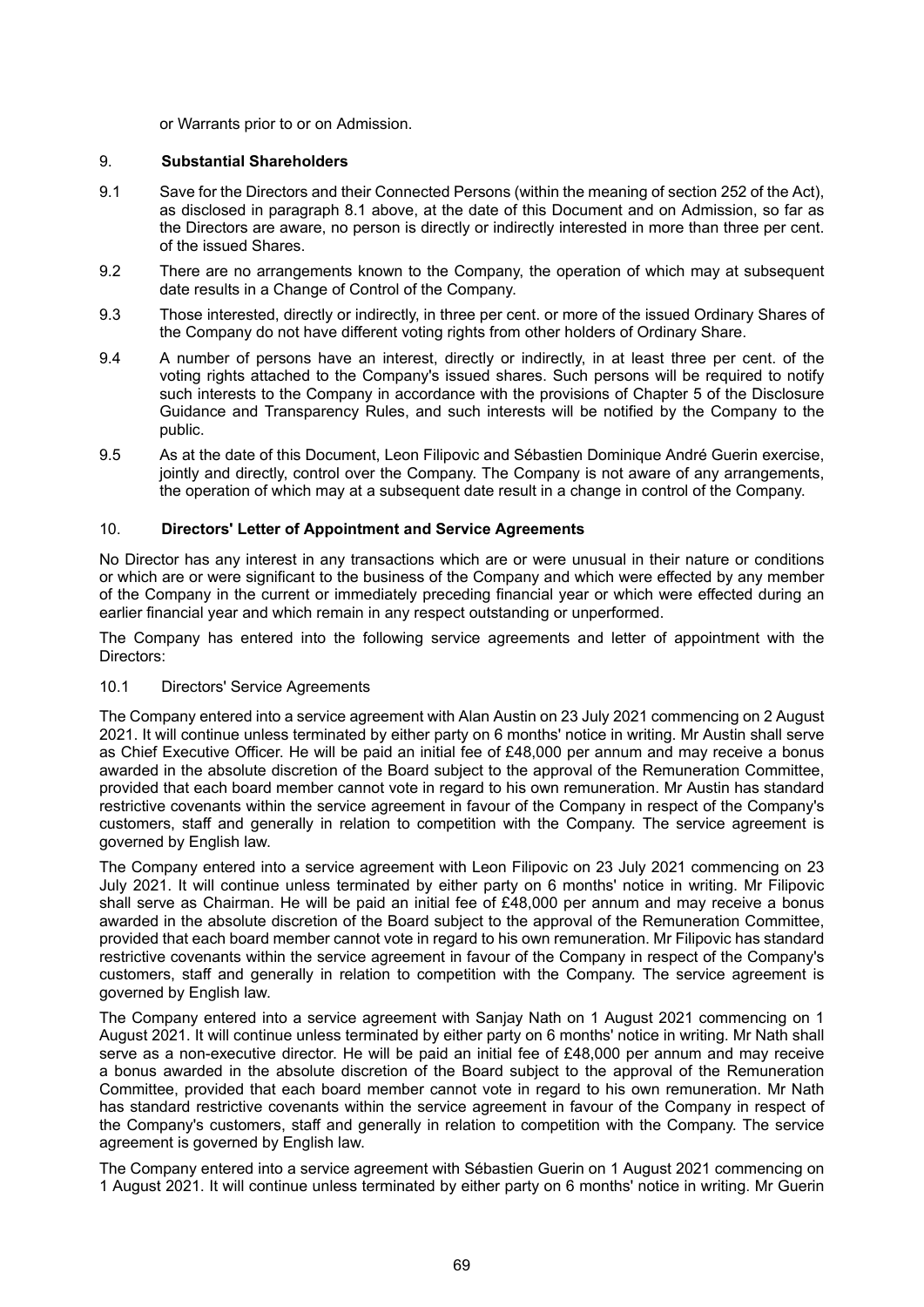shall serve as Chief Operating Officer. He will be paid an initial fee of £48,000 per annum and may receive a bonus awarded in the absolute discretion of the Board subject to the approval of the Remuneration Committee, provided that each board member cannot vote in regard to his own remuneration. Mr Guerin has standard restrictive covenants within the service agreement in favour of the Company in respect of the Company's customers, staff and generally in relation to competition with the Company. The service agreement is governed by English law.

According to the Company's Remuneration Policy, no bonus shall be distributed to any Director prior to an Acquisition. Other than the discretionary bonus, the Directors are not entitled to any additional remuneration, or other payment (including warrants or options) which is conditional on an Acquisition. The Remuneration Policy will be reviewed upon completion of an Acquisition to establish the maximum bonus that can be distributed to Directors in each financial year.

## 10.2 Director's letter of appointment

Mark Wilson has been appointed by the Company as a non-executive director pursuant to a letter of appointment dated 30 September 2021 for a period from 30 September 2021 until the Company's next annual general meeting, and thereafter for a further period of 12 months or longer, subject to termination by either party on 30 days' prior written notice. Mr Wilson has agreed to commit an equivalent of at least 4 days a month to the Company. Mr Wilson shall be entitled to receive a fee of £24,000 per annum. Mr Wilson is not entitled to any other benefits other than the reimbursement of his reasonable expenses. The letter of appointment is governed by English law. The Director is not entitled to any additional remuneration, bonus or other payment which is conditional on an Acquisition.

## 11. **Takeover Regulation**

## 11.1 Mandatory bid

The Company is subject to the City Code. Under Rule 9 of the City Code, any person who acquires an interest in shares which, taken together with shares in which he or persons acting in concert with him are interested, carry 30 per cent. or more of the voting rights in the Company will normally be required to make a general offer to all the remaining shareholders to acquire their shares. Similarly, when any person or persons acting in concert is interested in shares which in aggregate carry 30 per cent. of the voting rights of the Company but which do not carry more than 50 per cent. of the voting rights in the Company, a general offer will normally be required to be made if he or any person acting in concert with him acquires an interest in any other shares in the Company. An offer under Rule 9 must be in cash, normally at the highest price paid within the preceding 12 months for any interest in shares of the same class acquired in the Company by the person required to make the offer or any person acting in concert with him.

#### 11.2 Squeeze-out

Under the Act, if an offeror were to make an offer to acquire all of the shares in the Company not already owned by it and were to acquire 90 per cent. of the shares to which such offer related it could then compulsorily acquire the remaining 10 per cent. The offeror would do so by sending a notice to outstanding members telling them that it will compulsorily acquire their shares and then, six weeks later, it would deliver a transfer of the outstanding shares in its favour to the Company which would execute the transfers on behalf of the relevant members, and pay the consideration to the Company which would hold the consideration on trust for outstanding members. The consideration offered to the members whose shares are compulsorily acquired under this procedure must, in general, be the same as the consideration that was available under the original offer unless a member can show that the offer value is unfair.

#### 11.3 Sell-out

The Act also gives minority members a right to be bought out in certain circumstances by an offeror who has made a takeover offer. If a takeover offer related to all the shares in the Company and, at any time before the end of the period within which the Offers could be accepted, the offeror held or had agreed to acquire not less than 90 per cent. of the shares, any holder of shares to which the offer related who had not accepted the offer could by a written communication to the offeror require it to acquire those shares. The offeror would be required to give any member notice of his/her right to be bought out within one month of that right arising. The offeror may impose a time limit on the rights of minority members to be bought out, but that period cannot end less than three months after the end of the acceptance period or, if later, three months from the date on which notice is served on members notifying them of their sell-out rights. If a member exercises his/her rights, the offerors entitled and bound to acquire those shares on the terms of the offer or on such other terms as may be agreed.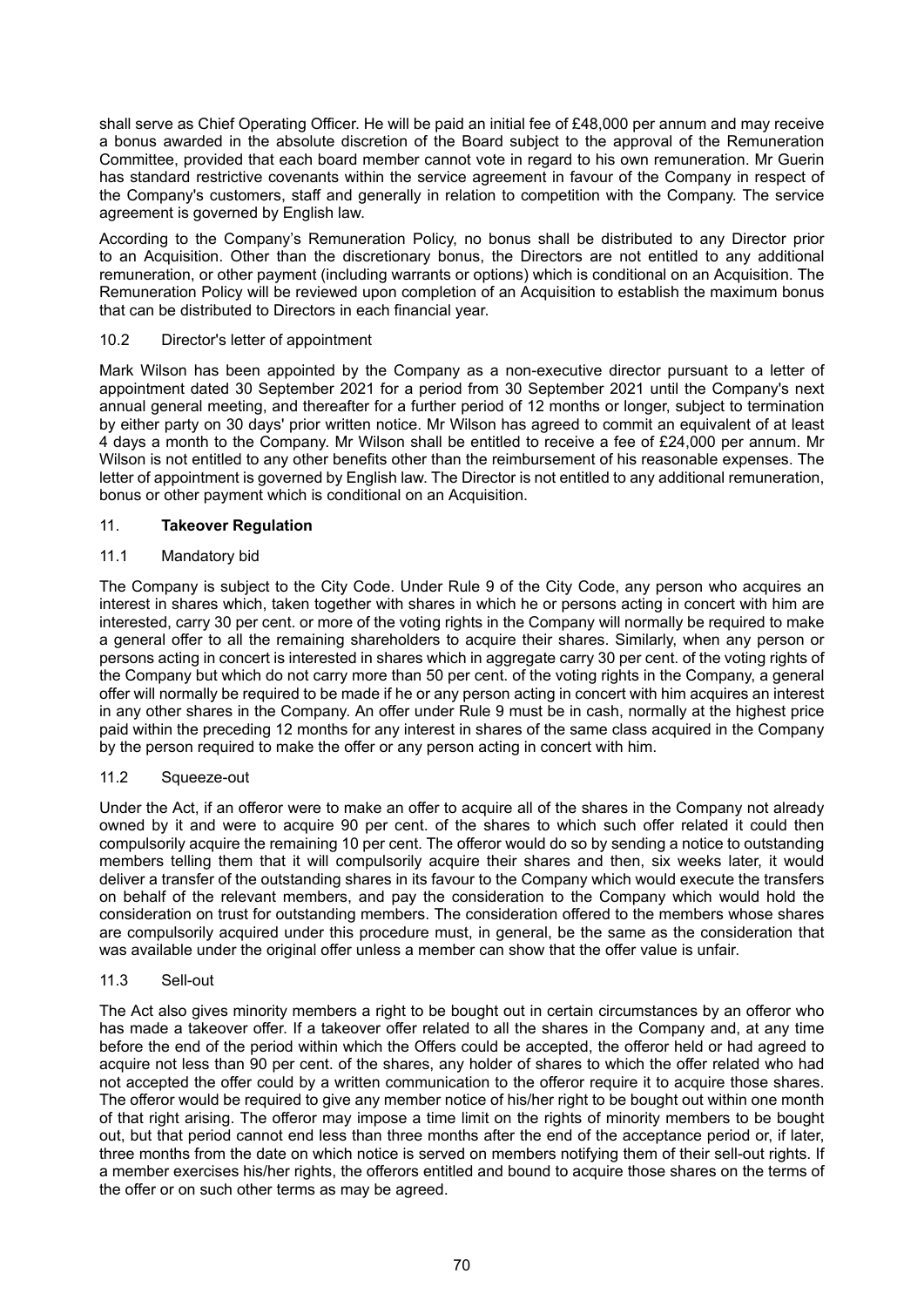# 12. **Working capital**

The Company is of the opinion that the working capital available to the Company is sufficient for its present requirements, that is, for at least the 12 months from the date of this Document.

# 13. **Significant change**

There has been no significant change in the financial position or financial performance of the Company since 30 June 2021, being the end of the last period for which historical financial information has been published by the Company, save for the following: (i) on 10 July 2021, a further 300,000,000 Ordinary Shares of £0.000167 each were issued for total proceeds of £50,100 (three of the Directors and FSCF, one of the advisers, subscribed for Shares in this round); (ii) on 27 September 2021, a further 99,979,900 Ordinary Shares of £0.000167 each were issued at £0.01 each for total proceeds of £999,799; and (iii) a director's loan of £112,561 was received post year end..

## 14. **Litigation**

There are no governmental, legal or arbitration proceedings (including any such proceedings which are pending or threatened of which the Company is aware) during the previous covering at least the previous 12 which may have, or have had in the recent past, significant effects on the Company and/or financial position or profitability of the Company.

## 15. **Material contracts**

The following material contracts are those contracts which have been entered into by the Company: (a) in the two years immediately preceding the date of this Document (other than in the ordinary course of business); and (b) which contain any provisions under which the Company has an obligation or entitlement which are, or may be, material to the Company as at the date of this Document.

## 15.1 **Documents relating to Admission**

## **Letter of Engagement of FSCF**

An engagement letter dated 10 May 2021, and as amended, was entered into between the Company and FSCF, pursuant to which FSCF agreed to act as the Company's corporate finance adviser in connection with the Admission.

In consideration for providing the services specified in the engagement letter, the Company agreed to pay FSCF a fee of £135,000, of which (i) £ 75,000 is required to be paid upon signature of the Engagement Letter (ii) £10,000 per month until Admission; and (iii) the balance upon Admission. In addition, the Company will issue warrants to FSCF as described in paragraph 15.3 and 15.4 below. In addition, shares representing 1% of the share capital of the Company were issued to FSCF.

On 7 April 2022, a second engagement letter was entered into between the Company and FSCF, pursuant to which FSCF agreed to act as the Company's corporate adviser on an ongoing basis and in connection with its first Acquisition. In consideration for providing these services, the Company agreed to pay FSCF (i) a monthly fee of £15,000, starting on 1 April 2022, and (ii) £250,000 upon completion of its first Acquisition. The Company also agreed to issue additional Warrants on completion of its first Acquisition to enable FSCF to maintain a 1% shareholding in the Company based on the enlarged share capital following the first Acquisition. The Company will also pay FSCF a commission on any funds raised (whether in equity or debt) calculated as 7% of the funds raised paid in cash and 7% in warrants in the Company at the placing price. FSCF is further entitled to 1% fees paid in cash of any funds raised by the Company or any thirdparty broker.

#### **Registrar Agreement**

The Company and the Registrar have entered into an agreement with the Registrar dated 26 May 2021, pursuant to which the Registrar has agreed to act as registrar to the Company and to provide registration agent services and certain other administrative services to the Company in relation to its business and affairs. The Registrar is entitled to receive an annual fee for the provision of its services. The Registrar Agreement will continue for an initial period of 12 months and thereafter may be terminated upon the expiry of 6 weeks' written notice given by either party.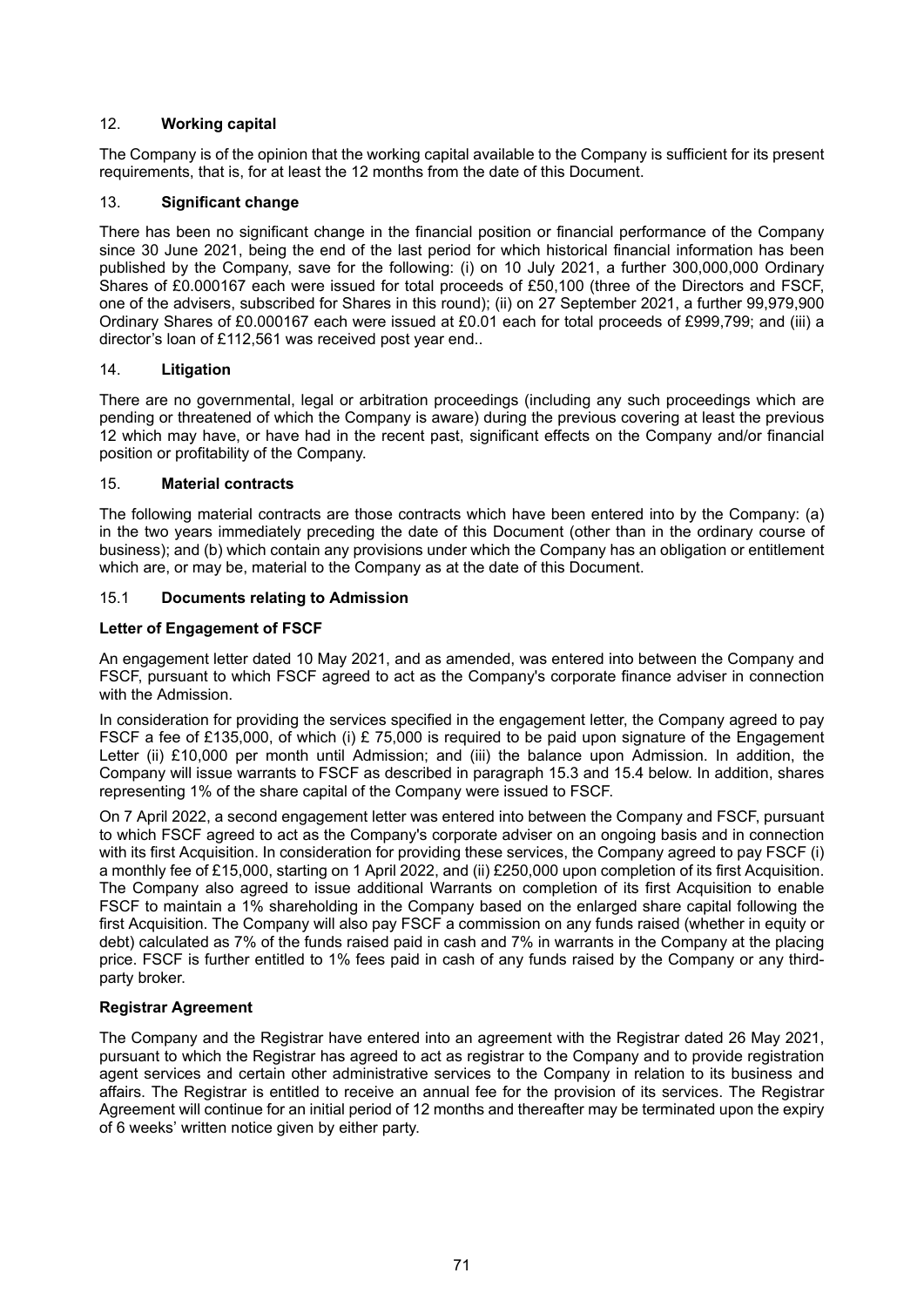# **Relationship Agreement**

The Company has entered into a relationship agreement with Leon Filipovic and Sébastien Dominique André Guerin ("Controlling Group") on 7 April 2022 The agreement will come into force, and is conditional upon, Admission. If Admission has not occurred by 31 May 2022 the agreement will automatically cease and determine. As and when the agreement has come into force it will continue until either the Shares are no longer Admitted or Controlling Group do not hold, in aggregate, 20% or more of the voting rights of the Company or steps are taken for the winding up, dissolution, appointment of receivers of the Company or for an arrangement with the Company's creditors. Under the agreement Controlling Group will exercise his voting rights to procure, so far as he is able, that (a) the business shall be managed for the benefit of the shareholders as a whole, (b) any transactions between Controlling Group and the Company are on arm's length terms, (c) there is always one independent director, (d) the remuneration, audit and any other corporate governance committees shall be comprised of a majority of non-executive directors including at least one independent director who shall also chair the audit and remuneration committees, and (e) to the extent practicable for the size and development and operations of the Company it is managed in accordance with the QCA Code.

# **Lock-in and Orderly Market Agreements**

A lock-in agreement dated 16 December 2021 was executed between the Company and the Lockedin Shareholders, pursuant to which each of the Locked-In Shareholders has undertaken, save in certain circumstances set out below, not to sell or otherwise dispose of or agree to sell or dispose of any of their interests (direct or indirect) in the Ordinary Shares held by them for a period of twelve months commencing on the date of Admission. In addition, the Locked-In Shareholders shall be subject to orderly market arrangements during the six months after the initial twelve-month lock-in period. The Locked-In Shareholders hold 237,405,988 Ordinary Shares representing 59.35 per cent. of the Ordinary Shares in issue at Admission. The circumstances pursuant to which the lock-in and orderly market undertakings will not apply are in the event of (1) an intervening court order (2) a disposal by the personal representatives of a Locked-In Shareholder who dies before the end of the orderly market period (3) the acceptance of a general offer in accordance with the City Code (4) a disposal pursuant to a compromise or arrangement under Part 26 of the Act (5) a disposal pursuant to a scheme of arrangement under section 110 of the Insolvency Act 1986 in relation to the Company and (6) a disposal pursuant to an offer by the Company to purchase its own shares which is made on identical terms to all the other shareholders and which complies with the Act.

# 15.2 **Directors Loans**

On 1 October 2021 the Company entered into a loan agreement, as amended from time to time, with two of its directors, Leon Filipovic and Sébastien Dominique André Guerin, to formalize the existing loans between such Directors and the Company. Pursuant to this agreement Mr. Filipovic made available to the Company a loan of £140,765 and Mr. Guerin a loan of £140,765.01, amounting to a total of £281,530.01 at an interest rate of 0.1% per annum. The loans are to be used by the Company for its working capital requirements. The loans are unsecured and not convertible into equity. Both loans are repayable on the later of either 1 October 2023 or the date an Acquisition is made.

# 15.3 **Warrant Instrument**

On 7 April 2022, the Company executed a Warrant Instrument pursuant to which the Company was authorised to grant warrants over Ordinary Shares at an exercise price of £0.000167 per Ordinary Share ("Warrants"). The Warrants can be exercised at any time up to five years from the date of grant and subject to other conditions around exercise (such as serving notice and payment of the subscription sums due).

In the event that there is any alteration or modification of the share capital of the Company which negatively impacts a holder of Warrants, the Warrants shall be adjusted such that the holder is not adversely affected by the changes being made to the share capital of the Company.

The Company undertakes that, whilst there are Warrants outstanding, they will:

- not issue Ordinary Shares credited as fully paid by capitalisation of profits nor make an offer or placing that would result in Ordinary Shares being issued at a discount;

- within 5 Business Days of receiving notice of an intention to acquire the whole or part of the issued share capital of the Company, give written notice to the holder of the Warrants; and

- treat the holder of a Warrant as if that Warrant had been exercised immediately before any winding-up of the Company (except for the purpose of reconstruction, amalgamation or unitisation on terms sanctioned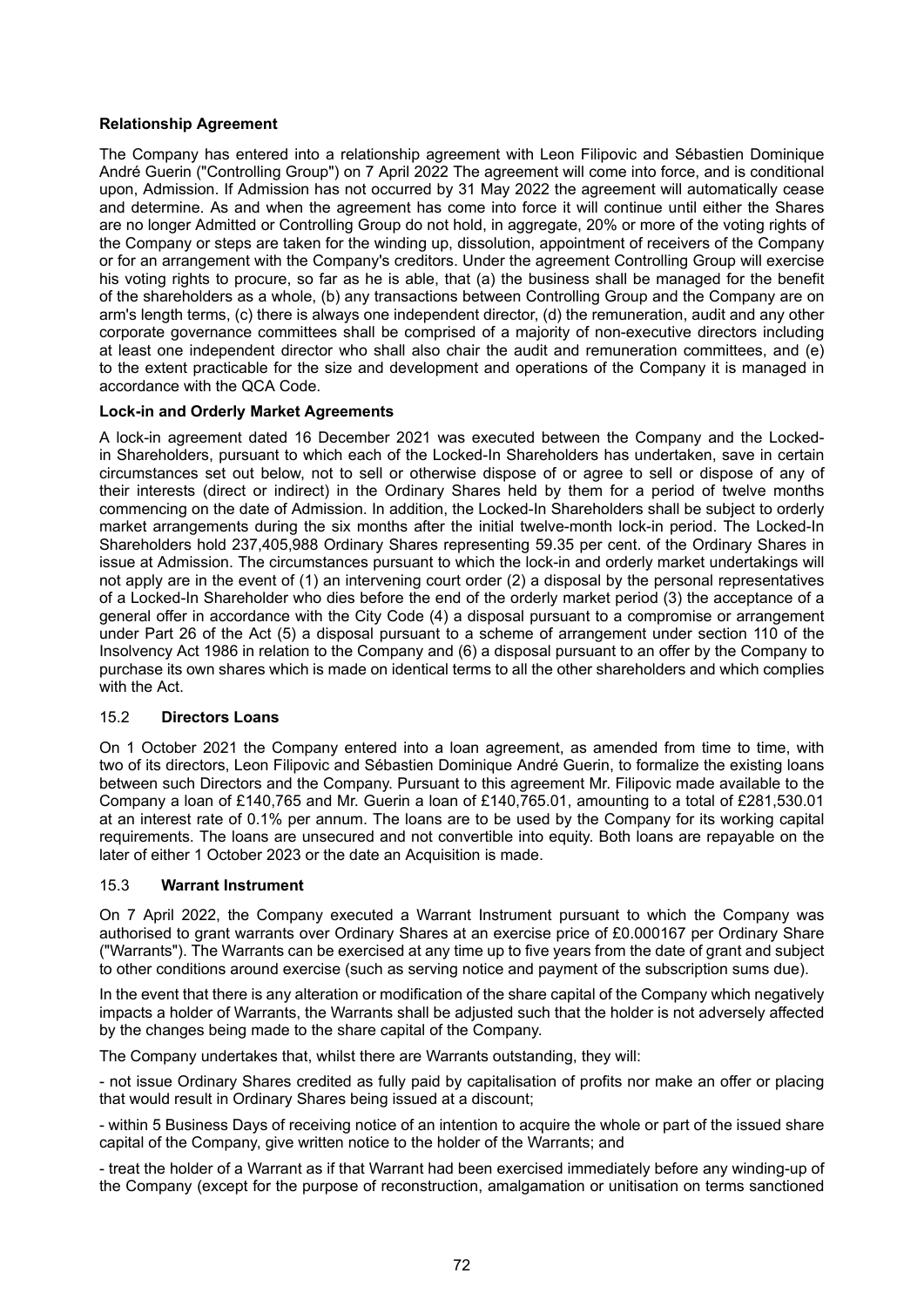by an extraordinary resolution of the holders of the Warrants).

The Warrants can only be altered by way of an extraordinary resolution of the holders of Warrants at that time other than alterations that are (i) of a formal, minor or technical nature (including, without limitation, in respect of any alterations, variations or modifications of the share capital of the Company), or (ii) made to correct a manifest error, and which (in each such case) do not adversely affect the interests of the holder of Warrants.

The Warrants are transferable and assignable by the holder in full or in part.

Warrants issued pursuant to the Warrant Agreement referred to in paragraph 15.4 below will be issued under this Warrant Instrument.

## 15.4 **Warrant Agreement**

In relation to the Warrant Instrument described in item 15.3 above, on 20 April 2022, the Company executed a deed whereby it agreed to issue to each of (i) FSCF, in respect of the warrants due to them as described in 15.1 above, and (ii) Zenith, in relation to the Zenith Services, Warrants over 1% in aggregate of the enlarged issued share capital of the Company at the time of the first Acquisition, minus, in each case, Shares representing 1% of the current share capital.

## 16. **Related party transactions**

Other than the Directors appointment letters described in paragraph 10 of this Part VI, and the Directors loan agreement described in paragraph 15.2 of this Part VI, there have been no related party transactions between the Company and any Director.

## 17. **Pensions**

There are currently no pensions or similar arrangements in place with the Directors.

## 18. **Data Protection**

- 18.1 The Company may delegate certain administrative functions to third parties and will require such third parties to comply with data protection and regulatory requirements of any jurisdiction in which data processing occurs. Such information will be held and processed by the Company (or any third party, functionary or agent appointed by the Company) for the following purposes:
	- (a) verifying the identity of the Shareholder to comply with statutory and regulatory requirements in relation to anti-money laundering procedures;
	- (b) carrying out the business of the Company and the administering of interests in the Company;
	- (c) meeting the legal, regulatory, reporting and/or financial obligations of the Company in the United Kingdom or elsewhere; and
	- (d) disclosing personal data to other functionaries of, or advisers to, the Company to operate and/or administer the Company.
- 18.2 Where appropriate it may be necessary for the Company (or any third party, functionary or agent appointed by the Company) to:
	- (a) disclose personal data to third party service providers, agents or functionaries appointed by the Company to provide services to Shareholders; and
	- (b) transfer personal data outside of the UK which do not offer the same level of protection for the rights and freedoms of Shareholders as the United Kingdom.
- 18.3 If the Company (or any third party, functionary or agent appointed by the Company) discloses personal data to such a third party, agent or functionary and/or makes such a transfer of personal data it will use reasonable endeavours to ensure that any third party, agent or functionary to whom the relevant personal data is disclosed or transferred is contractually bound to provide an adequate level of protection in respect of such personal data. In providing such personal data, Shareholders will be deemed to have agreed to the processing of such personal data in the manner described above. Shareholders are responsible for informing any third party individual to whom the personal data relates of the disclosure and use of such data in accordance with these provisions.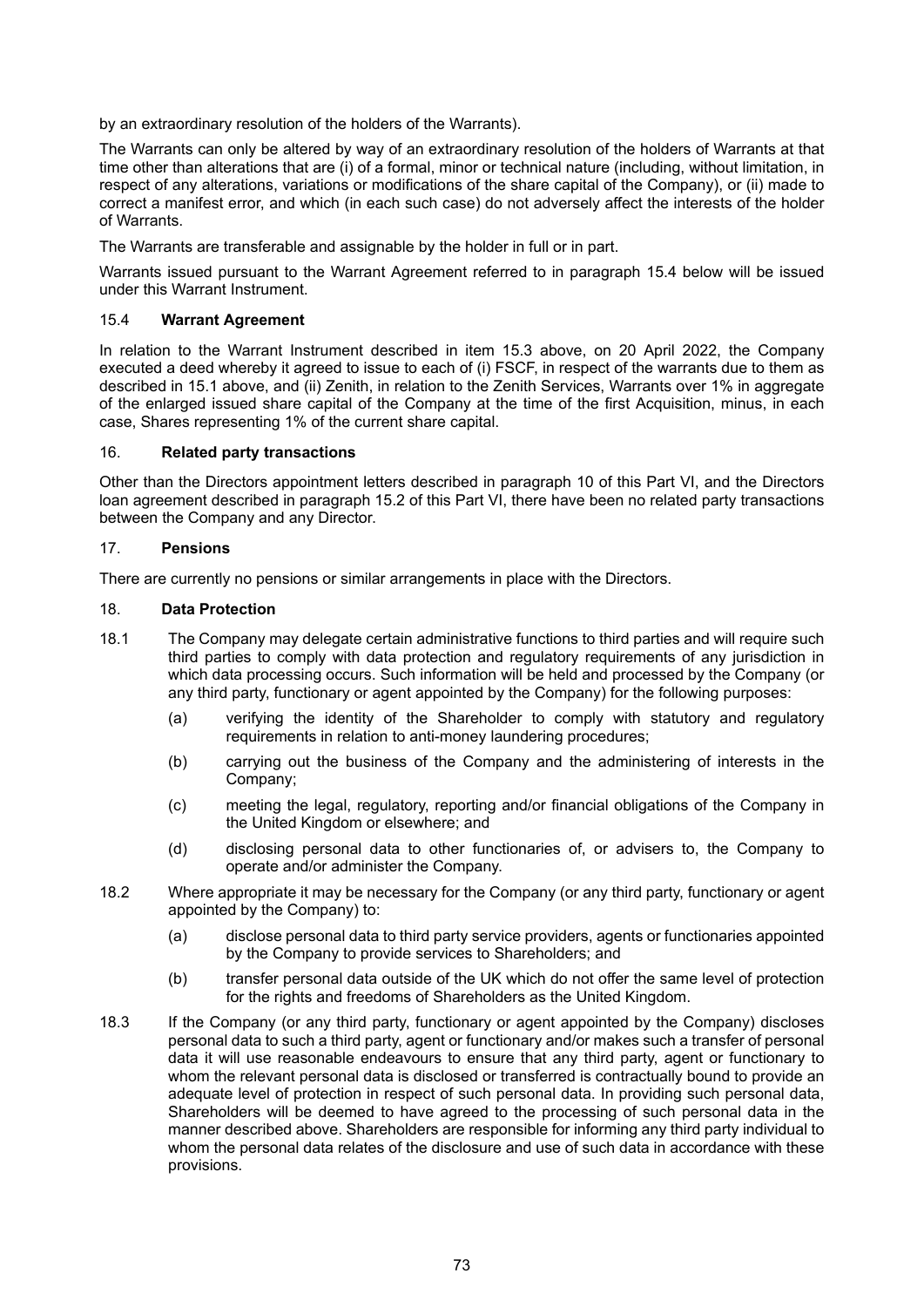## 19. **Employees and Premises**

- 19.1 Other than its Directors, the Company has not had any employees since incorporation and it shall not have any employees with effect from Admission.
- 19.2 The Company does not own or lease any premises as at the date of this Document.

## 20. **General**

- 20.1 As at the date of this Document, there are no patents or other intellectual property rights, licences or particular contracts which are of fundamental importance to the Company's business.
- 20.2 The fees and expenses to be borne by the Company in connection with Admission, including the FCA's fees, FSCF's commission, professional fees and expenses are estimated to amount to approximately £311,805 (excluding VAT).
- 20.3 Haysmacintyre LLP have been appointed as the reporting accountants of the Company and are registered to carry out accounting work by the Institute of Chartered Accountants in England and Wales. The Company's year-end is 30 April.
- 20.4 The Company's board of Directors will appoint statutory auditors after Admission. The financial information set out in this Document relating to the Company does not constitute statutory accounts.
- 20.5 The Company's annual report and accounts will be made up to 30 April in each year. It is expected that the Company will make public its annual report and accounts within four months of each financial year end (or earlier if possible) and that copies of the annual report and accounts will be sent to Shareholders within six months of each financial year end (or earlier if possible). The Company will prepare its unaudited interim report for each six month period ending 31 October thereafter.
- 20.6 The Company shall hold its next annual general meeting within six months of the end of its next accounting period, being 30 April. Further details on annual general meetings are contained in paragraph 5 above.

## 21. **Consents**

- 21.1 Where third party information has been referenced in this Document, the source of that third party information has been disclosed. Where information contained in this Document has been sourced from a third party, the Company confirms that such information has been accurately reproduced and, as far as the Company is aware and able to ascertain from information published by such third parties, no facts have been omitted which would render the reproduced information inaccurate or misleading.
- 21.2 Haysmacintyre LLP, with registered office at 10 Queen Street Place, London, EC4R 1AG, has given and has not withdrawn its written consent to the inclusion in this Document of its accountants' report on the historical financial information and the pro forma financial information of the Company in the form and context in which they are included and has authorised the contents of these reports for the purposes of PR 5.3.2R(2)(f) of the Prospectus Regulation Rules. Haysmacintyre LLP are registered to carry out accounting work by the Institute of Chartered Accountants in England and Wales. Haysmacintyre LLP has no material interest in the Company.
- 21.3 FSCF and Keystone have given and not withdrawn their consent to the inclusion in this Document of their name in the form and in the context in which it appears.

## 22. **Availability of this Document**

- 22.1 Copies of this Document may be collected, free of charge during normal business hours, from the registered office of the Company.
- 22.2 In addition, this Document will be published in electronic form and be available on the Company's website at www.gschain.world subject to certain access restrictions applicable to persons located or resident outside the United Kingdom.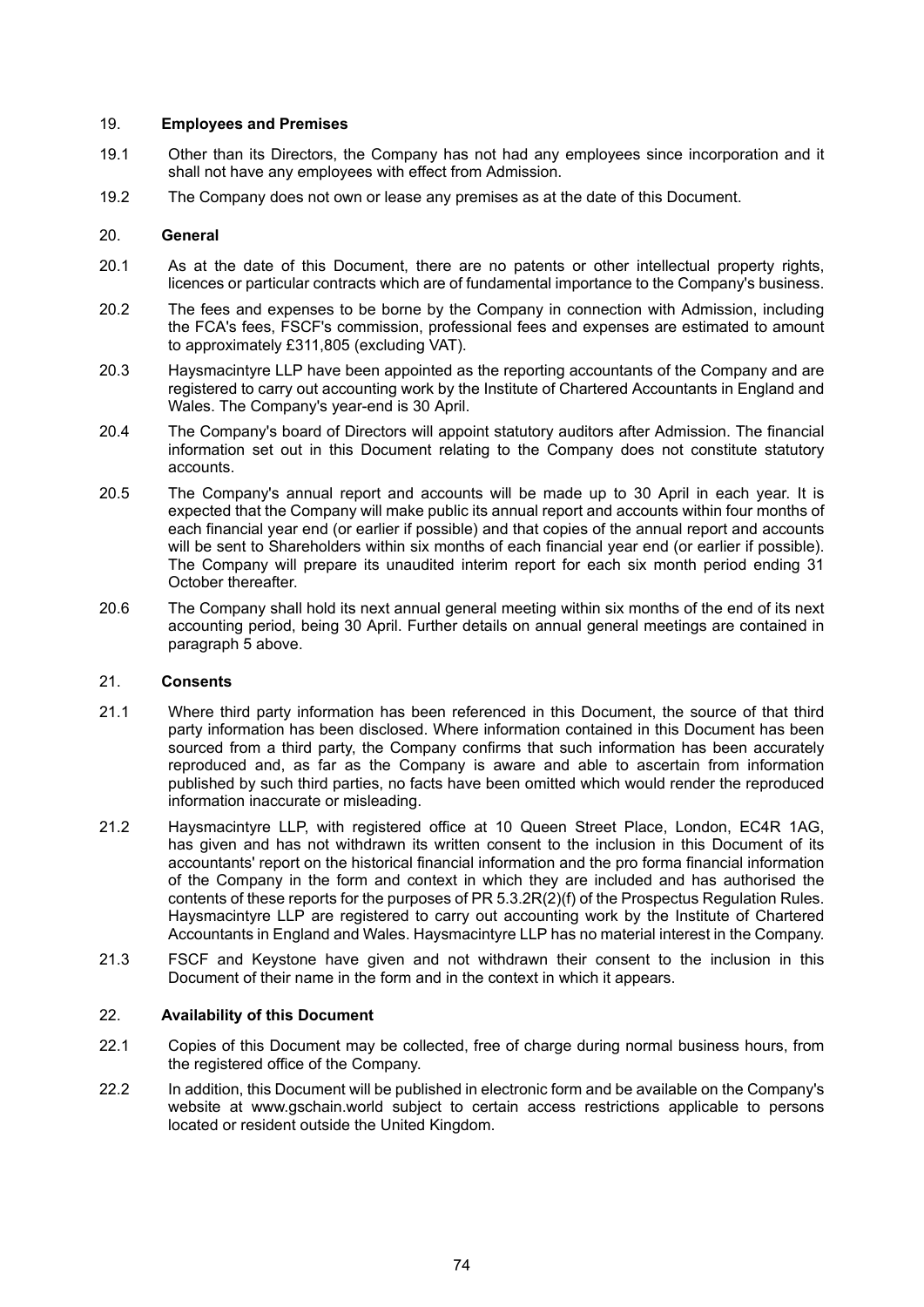## 23. **Documents for inspection**

- 23.1 Copies of the following documents may be inspected at the Company' website from the date of this Document until the date of Admission:
- 23.2 the Memorandum and Articles of Association of the Company;
- 23.3 this Document;
- 23.4 the accountants' report on the historical financial information and the pro forma financial information of the Company; and
- 23.5 the consent letter of Haysmacintyre LLP.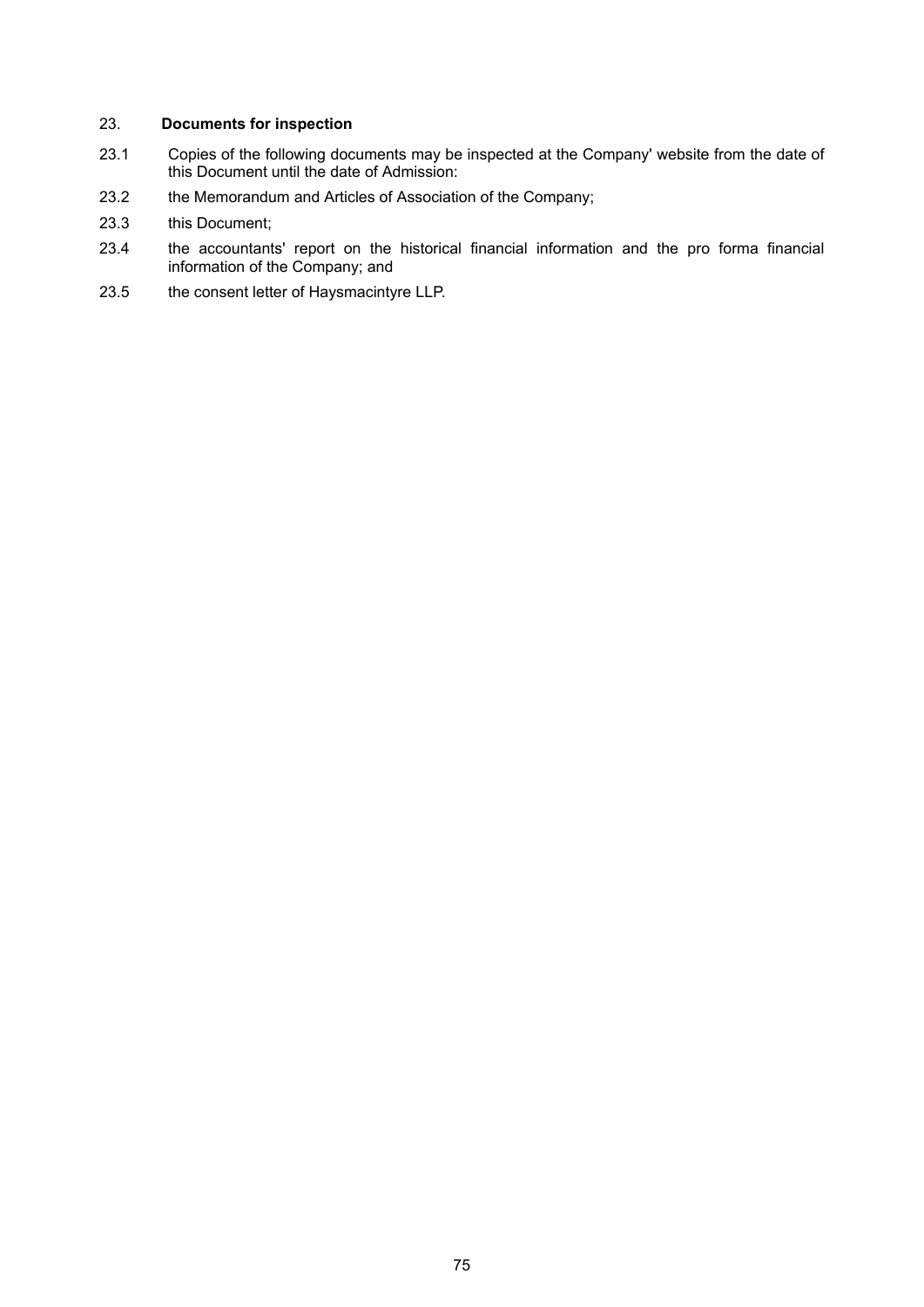## **PART VII. NOTICES TO SHAREHOLDERS**

The distribution of this Document may be restricted by law in certain jurisdictions and therefore persons into whose possession this Document comes should inform themselves about and observe any restrictions, including those set out below. Any failure to comply with these restrictions may constitute a violation of the securities laws of any such jurisdiction.

## **General**

No action has been or will be taken in any jurisdiction that would permit a public offering of the Ordinary Shares, or possession or distribution of this Document or any other offering material in any country or jurisdiction where action for that purpose is required. Accordingly, the Ordinary Shares may not be offered or sold, directly or indirectly, and neither this Document nor any other offering material or advertisement in connection with the Ordinary Shares may be distributed or published in or from any country or jurisdiction except under circumstances that will result in compliance with any and all applicable rules and regulations of any such country or jurisdiction. Any failure to comply with these restrictions may constitute a violation of the securities laws of any such jurisdiction. This Document does not constitute an offer to subscribe for any of the Ordinary Shares offered hereby to any person in any jurisdiction to whom it is unlawful to make such offer or solicitation in such jurisdiction.

This Document has been approved by the FCA as a prospectus which may be used to offer securities to the public for the purposes of section 85 of the FSMA and the UK Prospectus Regulation. No arrangement has been made with the competent authority in any European Economic Area State (or any other jurisdiction) for the use of this Document as an approved prospectus in such jurisdiction and accordingly no public offer is to be made in such jurisdiction. Issue or circulation of this Document may be prohibited in countries other than those in relation to which notices are given below. This Document does not constitute an offer to sell, or the solicitation of an offer to subscribe for, or buy, shares in any jurisdiction in which such offer or solicitation is unlawful.

#### **For the attention of all Shareholders**

The Ordinary Shares are only suitable for acquisition by a person who: (a) has a significantly substantial asset base such that would enable the person to sustain any loss that might be incurred as a result of acquiring the Ordinary Shares; and (b) is sufficiently financially sophisticated to be reasonably expected to know the risks involved in acquiring the Ordinary Shares.

The distribution of this Document may be restricted by law in certain jurisdictions. Persons in possession of this Document are required to inform themselves about and to observe any such restrictions. This Document may not be used for, or in connection with, and does not constitute an offer to sell or issue, or the solicitation of an offer to buy, subscribe or otherwise acquire, Shares in any jurisdiction where it would be unlawful, and in particular, subject to certain limited exceptions is not for release, publication or distribution in whole or in part, directly or indirectly, to US Persons or into the United States, any member state of the EEA, Canada, Australia, the Republic of South Africa or Japan.

## **For the attention of UK Shareholders**

This Document comprises a prospectus relating to the Company prepared in accordance with the Prospectus Regulation Rules and approved by the FCA under section 87A of FSMA. This Document has been filed with the FCA and made available to the public in accordance with Rule 3.2 of the Prospectus Regulation Rules.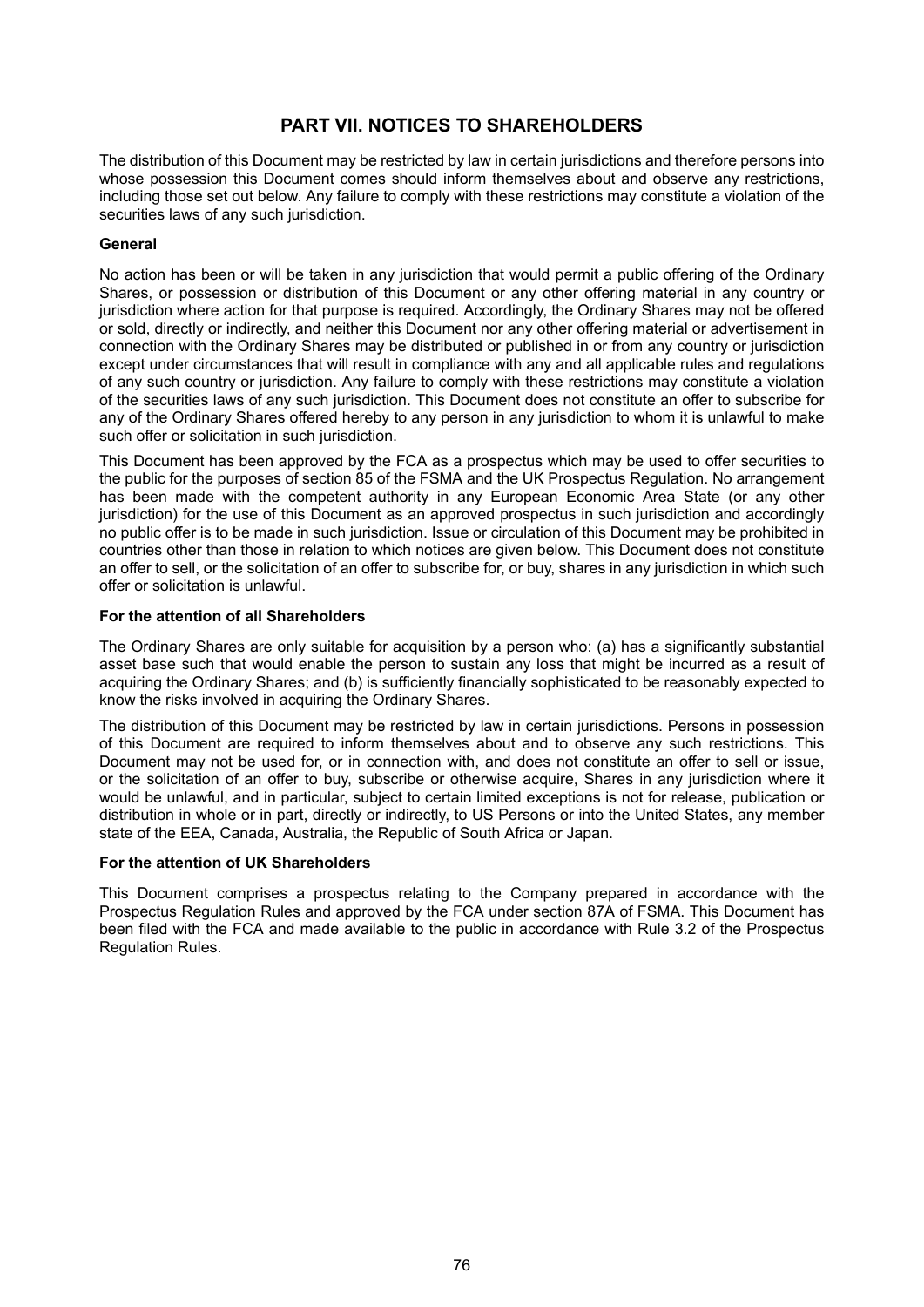# **PART VIII. DEFINITIONS**

The following definitions apply throughout this Document unless the context requires otherwise:

| "Acquisition"                                        | an acquisition by the Company or by any subsidiary thereof (which may be in<br>the form of a merger, capital stock exchange, asset acquisition, stock purchase,<br>scheme of arrangement, reorganisation or similar business combination) of an<br>interest in an operating company or business in the technology sector as described<br>in 'Part I – Information on the Company, Investment Opportunity and Strategy' (and,<br>in the context of the Acquisition, references to a company without reference to a<br>business and references to a business without reference to a company shall in both<br>cases be construed to mean both a company or a business); |
|------------------------------------------------------|----------------------------------------------------------------------------------------------------------------------------------------------------------------------------------------------------------------------------------------------------------------------------------------------------------------------------------------------------------------------------------------------------------------------------------------------------------------------------------------------------------------------------------------------------------------------------------------------------------------------------------------------------------------------|
| "Act" or<br>"Companies Act"                          | means the United Kingdom Companies Act 2006 (as amended from time-to-time);                                                                                                                                                                                                                                                                                                                                                                                                                                                                                                                                                                                          |
| "Admission"                                          | means admission of the Ordinary Shares to the standard segment of the Official<br>List and to trading on the main market for listed securities of the London Stock<br>Exchange, and "Admitted" shall be construed accordingly;                                                                                                                                                                                                                                                                                                                                                                                                                                       |
| "Articles of<br><b>Association"</b> or<br>"Articles" | the articles of association of the Company adopted on 9 July 2021, a summary of<br>certain provisions of which is set out in paragraph 5 of Part VI of this Document                                                                                                                                                                                                                                                                                                                                                                                                                                                                                                 |
| "Board"                                              | the board of directors of the Company                                                                                                                                                                                                                                                                                                                                                                                                                                                                                                                                                                                                                                |
| "Broker"                                             | means any broker appointed by the Company from time to time;                                                                                                                                                                                                                                                                                                                                                                                                                                                                                                                                                                                                         |
| "Business Day"                                       | means a day (other than a Saturday or a Sunday) on which banks are open for<br>business in London;                                                                                                                                                                                                                                                                                                                                                                                                                                                                                                                                                                   |
| "certificated" or<br>"in certificated<br>form"       | means in relation to a share, warrant or other security, a share, warrant or other<br>security, title to which is recorded in the relevant register of the share, warrant or<br>other security concerned as being held in certificated form (that is, not in CREST);                                                                                                                                                                                                                                                                                                                                                                                                 |
| "Chairman"                                           | means Leon Filipovic, or the Chairman of the Board from time to time, as the<br>context requires, provided that such person was independent on appointment for<br>the purposes of the QCA Code;                                                                                                                                                                                                                                                                                                                                                                                                                                                                      |
| "City Code"                                          | means the City Code on Takeovers and Mergers;                                                                                                                                                                                                                                                                                                                                                                                                                                                                                                                                                                                                                        |
| "Company" or<br>"Issuer" or "GS<br>Chain"            | means GS Chain plc, a company incorporated in England and Wales with number<br>13310485;                                                                                                                                                                                                                                                                                                                                                                                                                                                                                                                                                                             |
| "Connected<br><b>Persons"</b>                        | means a Director or any member of a Director's immediate family;                                                                                                                                                                                                                                                                                                                                                                                                                                                                                                                                                                                                     |
| "CREST Manual"                                       | means the compendium of documents entitled "CREST Manual" issued by<br>Euroclear from time to time and comprising the CREST Reference Manual, the<br>CREST Central Counterparty Service Manual, the CREST International Manual,<br>the CREST Rules, the CSS Operations Manual and the CREST Glossary of Terms;                                                                                                                                                                                                                                                                                                                                                       |
| "CREST<br><b>Regulations"</b>                        | means The Uncertified Securities Regulations 2001 (SI 2001 No. 3755), as<br>amended;                                                                                                                                                                                                                                                                                                                                                                                                                                                                                                                                                                                 |
| "CREST<br>Requirements"                              | means the rules and requirements of Euroclear as may be applicable to issuers<br>from time to time, including those specified in the CREST Manual;                                                                                                                                                                                                                                                                                                                                                                                                                                                                                                                   |
| "CREST" or<br>"CREST System"                         | means the paperless settlement system operated by Euroclear enabling securities<br>to be evidenced otherwise than by certificates and transferred otherwise than by                                                                                                                                                                                                                                                                                                                                                                                                                                                                                                  |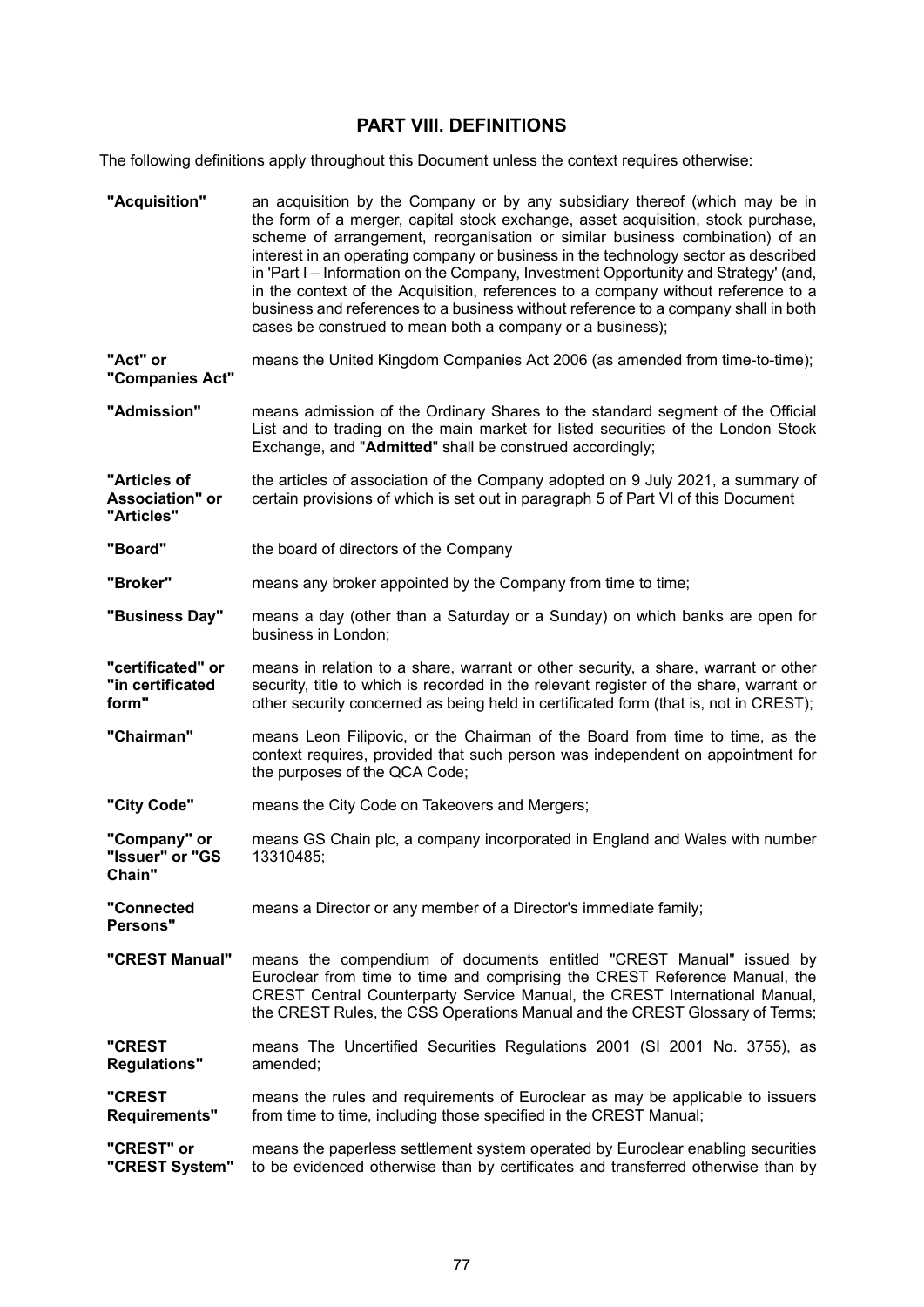written instruments; **"CRESTCo"** means CRESTCo Limited, the operator (as defined in the Uncertificated Regulations) of CREST; **"Directors" or "Board" or "Board of Directors"** means the directors of the Company, whose names appear in "Part II — Directors and Corporate Governance", or the board of directors from time to time of the Company, as the context requires, and "Director" is to be construed accordingly; **"Directorships"** means positions the Directors hold or have previously held, in addition to the Company, at other organisations, as members of the administrative, management or supervisory bodies of those organisations at any time in the five years prior to the date of this Document; **"Disclosure Guidance and Transparency Rules"** means the Disclosure Guidance and Transparency Rules of the FCA made pursuant to section 73A of FSMA as amended from time to time; **"Document" or "this Document"** means this document comprising a prospectus relating to the Company prepared in accordance with the Prospectus Regulation Rules and approved by the FCA under section 87A of FSMA; **"EBITDA"** means operating profit/(loss) before interest, taxation, depreciation, amortisation and impairment loss; **"EEA States"** means the member states of the European Union and the European Economic Area, each an "EEA State"; **"EEA"** means the European Economic Area; **"EU"** means the European Union; **"Euroclear"** means Euroclear UK & International Limited; **"FCA"** means the UK Financial Conduct Authority; **"Financial Promotions Order"** means the Financial Services and Markets Act 2000 (Financial Promotion) Order 2005; **"FSCF"** means First Sentinel Corporate Finance Limited; **"FSMA"** means the Financial Services and Markets Act 2000 of the UK, as amended; **"general meeting"** means a meeting of the Shareholders of the Company; "HMRC" Her Majesty's Revenue & Customs; **"Independent Directors"** means those Directors of the Board from time to time considered by the Board to be independent for the purposes of the QCA Code (or any other appropriate corporate governance regime complied with by the Company from time to time) together with the chairman of the Board provided that such person was independent on appointment for the purposes of the QCA Code (or any other appropriate corporate governance regime complied with by the Company from time to time); **"Insolvency Act"** means the Insolvency Act 1986 (as amended from time to time); **"LEI"** Legal Entity Identifier;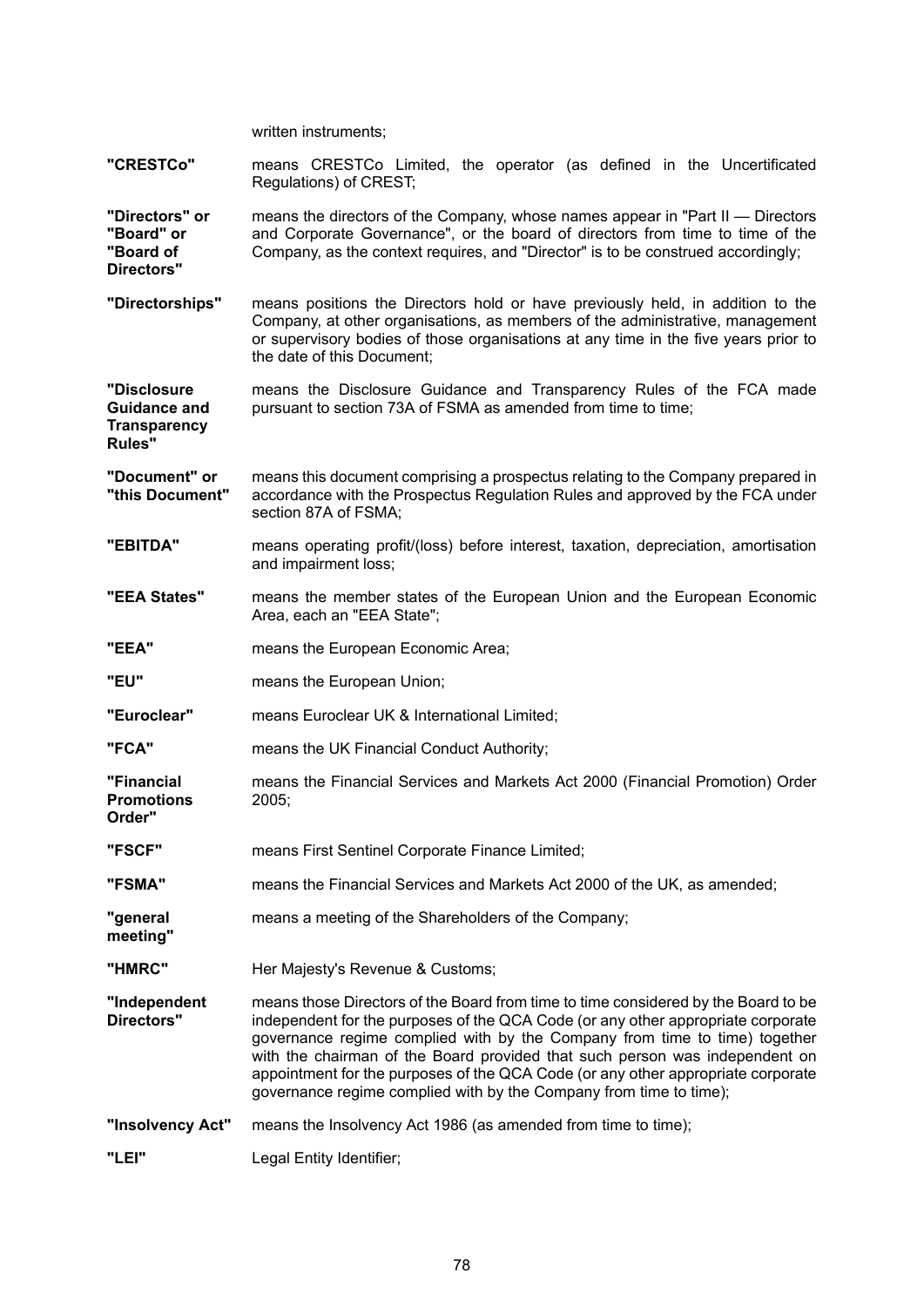| "Letters of<br>Appointment"                              | means the letter of appointment Mark Wilson, details of which are set out in<br>paragraph 10 of "Part VI - Additional Information";                                                                                               |
|----------------------------------------------------------|-----------------------------------------------------------------------------------------------------------------------------------------------------------------------------------------------------------------------------------|
| "Listing Rules"                                          | means the listing rules of the FCA made pursuant to section 73A of FSMA as<br>amended from time to time;                                                                                                                          |
| "Locked-in<br>Shareholders"                              | means each of; (i) Leon Filipovic, (ii) Sebastien Guerin, (iii) Sanjay Nath, (iv) Sonali<br>Ohrie and (v) Sonal Ohrie;                                                                                                            |
| "London Stock<br>Exchange" or<br>"LSE"                   | means London Stock Exchange plc;                                                                                                                                                                                                  |
| "Main Market"                                            | means the LSE's main market for listed securities;                                                                                                                                                                                |
| "Market Abuse<br><b>Regulation"</b> or<br>"MAR"          | means Regulation (EU) No 596 2014 of the European Parliament and of the<br>Council of 16 April 2014 on market abuse as incorporated into English law;                                                                             |
| "Memorandum of<br><b>Association"</b> or<br>"Memorandum" | means the memorandum of association of the Company in force from time to time;                                                                                                                                                    |
| "Official List"                                          | means the official list maintained by the UK Listing Authority;                                                                                                                                                                   |
| "Ordinary<br>Shares" or<br>"Shares"                      | ordinary shares with a nominal value of £0.000167 each in the capital of the<br>Company, having the rights and being subject to the restrictions set out in the<br>Articles;                                                      |
| "PDMR"                                                   | person discharging managerial responsibilities, as defined in Article 3(1)(25) of<br>MAR;                                                                                                                                         |
| "Pounds<br>Sterling" or "£"<br>or "Sterling"             | means British pounds sterling, the lawful currency of the UK;                                                                                                                                                                     |
| "Premium<br>Listing"                                     | means a listing on the Premium Listing Segment of the Official List under Chapter<br>6 of the Listing Rules;                                                                                                                      |
| "Prospectus<br>Regulation<br>Rules" or "PRR"             | means the prospectus regulation rules of the FCA made pursuant to Part VI of<br>FSMA, as amended from time to time;                                                                                                               |
| "Prospectus<br><b>Regulation"</b>                        | means prospectus regulation (EU) 2017/1129 as incorporated into English law;                                                                                                                                                      |
| "QCA Code"                                               | the Quoted Companies Alliance Corporate Governance Code published by the<br>Quoted Companies Alliance (as amended and revised from time to time);                                                                                 |
| "Registrar"                                              | means Neville Registrars Limited or any other registrar appointed by the Company<br>from time to time;                                                                                                                            |
| "Regulations"                                            | means the Proceeds of Crime Act 2002, the Terrorism Act 2000 and the Money<br>Laundering Regulations 2003, or applicable legislation in any other jurisdiction in<br>connection with money laundering and/or terrorist financing; |
| "Regulatory<br><b>Information</b><br>Service"            | means a regulatory information service authorised by the UK Listing Authority<br>to receive, process and disseminate regulatory information in respect of listed<br>companies;                                                    |
| "Relevant                                                | means each member state of the European Economic Area which has                                                                                                                                                                   |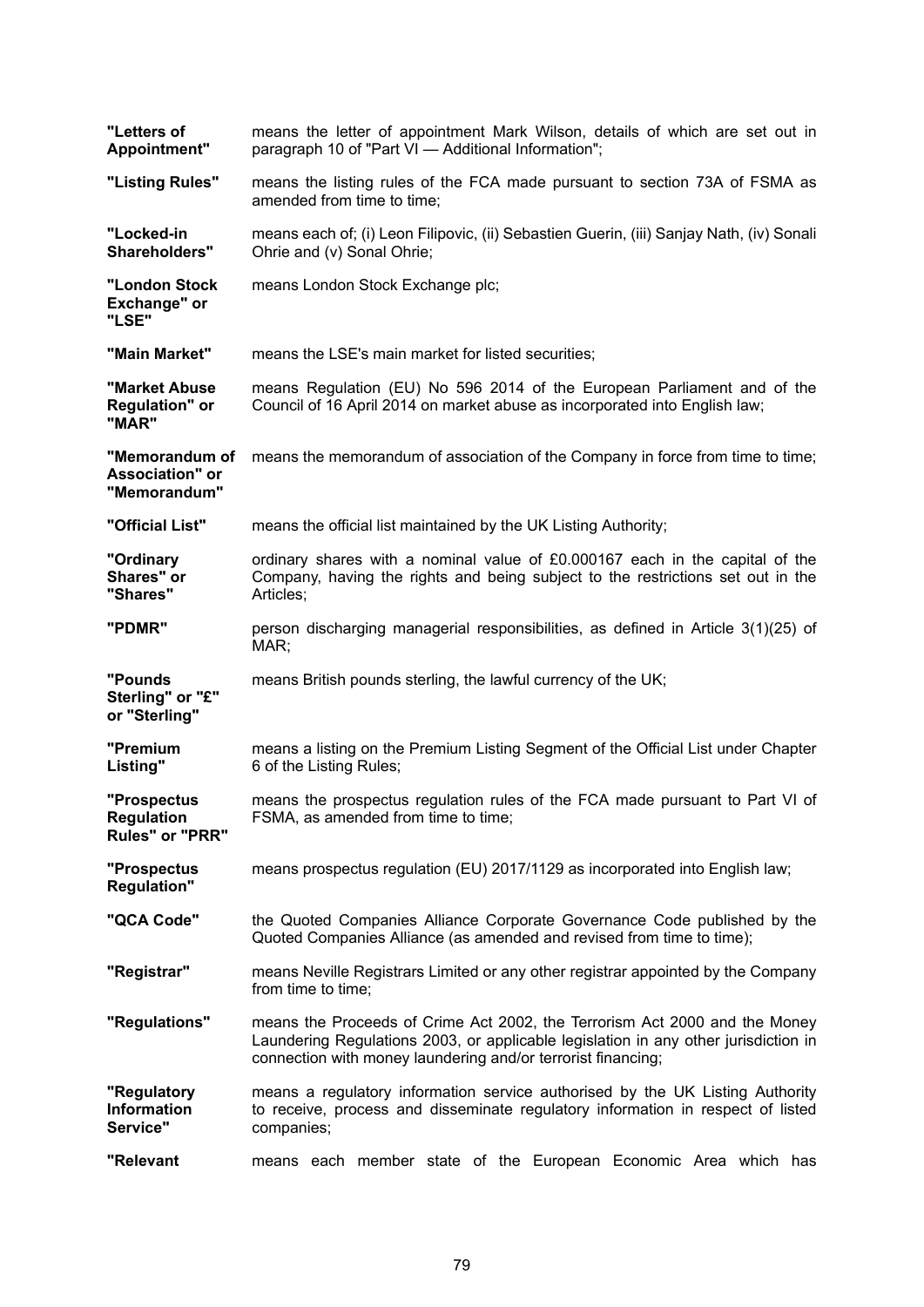**Member State"** implemented the Prospectus Regulation;

**"Relevant Persons"** means persons to whom this Document may otherwise be lawfully distributed to under the Financial Promotion Order;

- **"Sanctions"** means sanctions administered or enforced by the US Government (including, without limitation, the Office of Foreign Assets Control (OFAC) of the US Department of the Treasury or the US Department of State), the United Nations Security Council, the European Union or Her Majesty's Treasury;
- **"SEC"** means the US Securities and Exchange Commission;

**"Securities Act"** means the US Securities Act of 1933, as amended;

**"Service Agreement"** means the service agreements entered into between the Company and each of Alan Austin, Leon Filipovic, Sanjay Nath and Sebastien Guerin, details of which are set out in paragraph 10 of "Part VI - Additional Information";

**"Shareholders"** means the holders of the Ordinary Shares;

**"Standard Listing"** means a listing on the Standard Segment of the Official List under Chapter 14 of the Listing Rules;

- **"Trading Day"** means a day on which the main market of the London Stock Exchange (or such other applicable securities exchange or quotation system on which the Ordinary Shares are listed) is open for business (other than a day on which the main market of the London Stock Exchange (or such other applicable securities exchange or quotation system) is scheduled to or does close prior to its regular weekday closing time);
- **"UK Listing Authority"** means the FCA in its capacity as the competent authority for listing in the UK pursuant to Part VI of FSMA;

**"UK MAR" or "UK Market Abuse Regulation 2014"** the UK version of Regulation (EU) No 596/2014 of the European Parliament and of the Council of 16 April 2014 on market abuse, which is part of the UK law by virtue of the EUWA

- **"UK Prospectus Regulation"** the UK version of the Prospectus Regulation, which is part of the UK law by virtue of the EUWA
- **"uncertified" or "uncertified form"** means, in relation to a share or other security, a share or other security, title to which is recorded in the relevant register of the share or other security concerned as being held in uncertificated form (that is, in CREST) and title to which may be transferred by using CREST;

**"United** means the United Kingdom of Great Britain and Northern Ireland;

**Kingdom" or "UK"**

- **"United States" or "US"** has the meaning given to the term "United States" in Regulation S;
- **"VAT"** means (i) within the EU, any tax imposed by any Member State in conformity with the Directive of the Council of the European Union on the common system of value added tax (2006/112/EC), and (ii) outside the EU, any tax corresponding to, or substantially similar to, the common system of value added tax referred to in paragraph (i) of this definition;
- **"Voting Rights"** the voting rights attributable to the capital of a company which are currently exercisable at a general meeting;